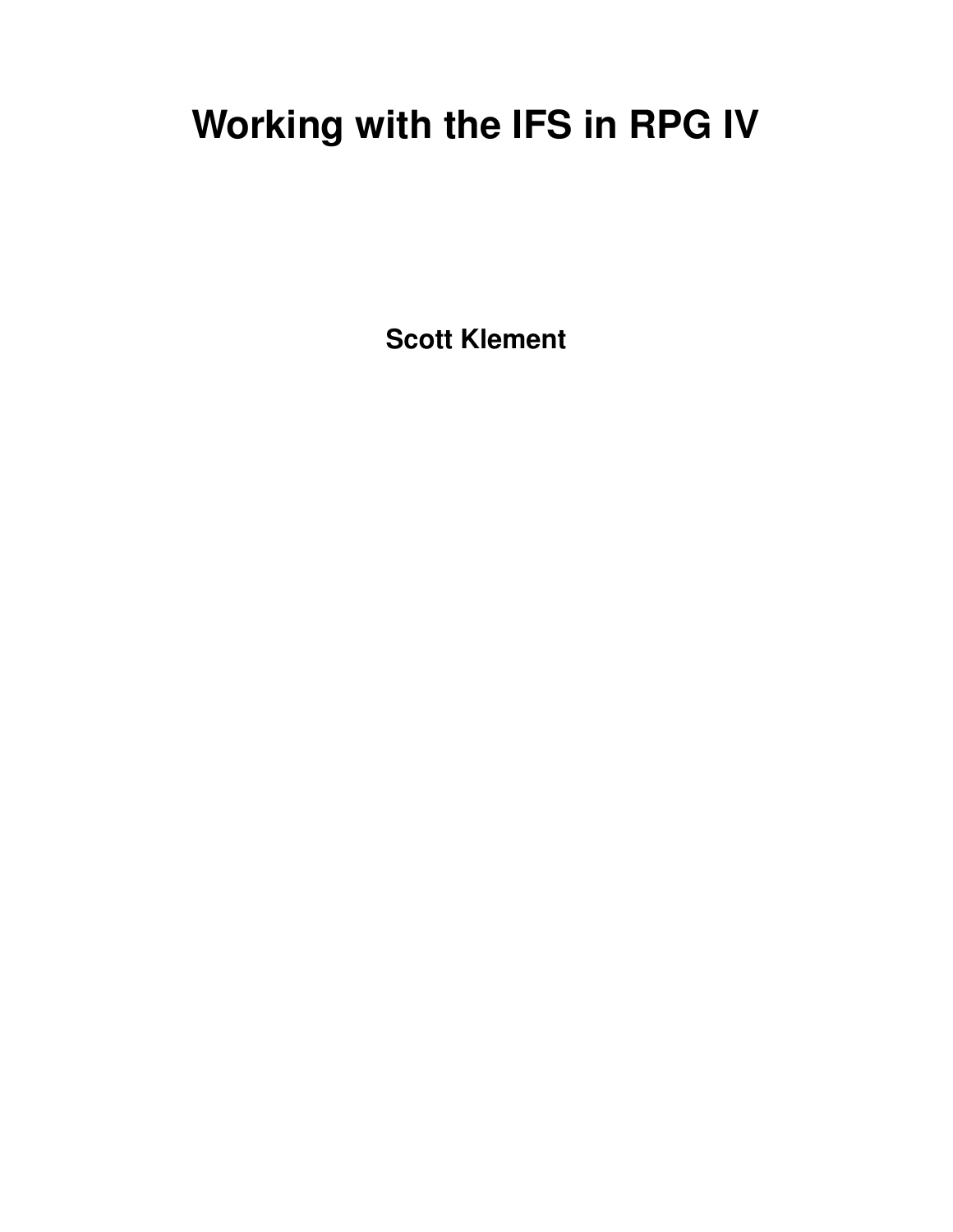#### **Working with the IFS in RPG IV**

by Scott Klement

This eBook is intended to help an experienced RPG IV programmer learn how to read, write and manipulate documents within the Integrated File System on an IBM iSeries/400 server.

It is assumed that the reader of this tutorial is already familiar with the RPG IV language, including prototypes sub-procedures and service programs.

#### Trademarks

The terms RPG IV, RPG/400, Integrated Language Environment, C/400, OS/400, AS/400, and iSeries/400 are trademarks of International Business Machines Corporation in the United States, other countries, or both.

Microsoft, MS-DOS, Windows, and Windows NT are registered trademarks of Microsoft Corporation.

UNIX is a registered trademark in the United States and other countries of X/Open Company Limited

Other company, product and/or service names may be trademarks and/or service marks of others.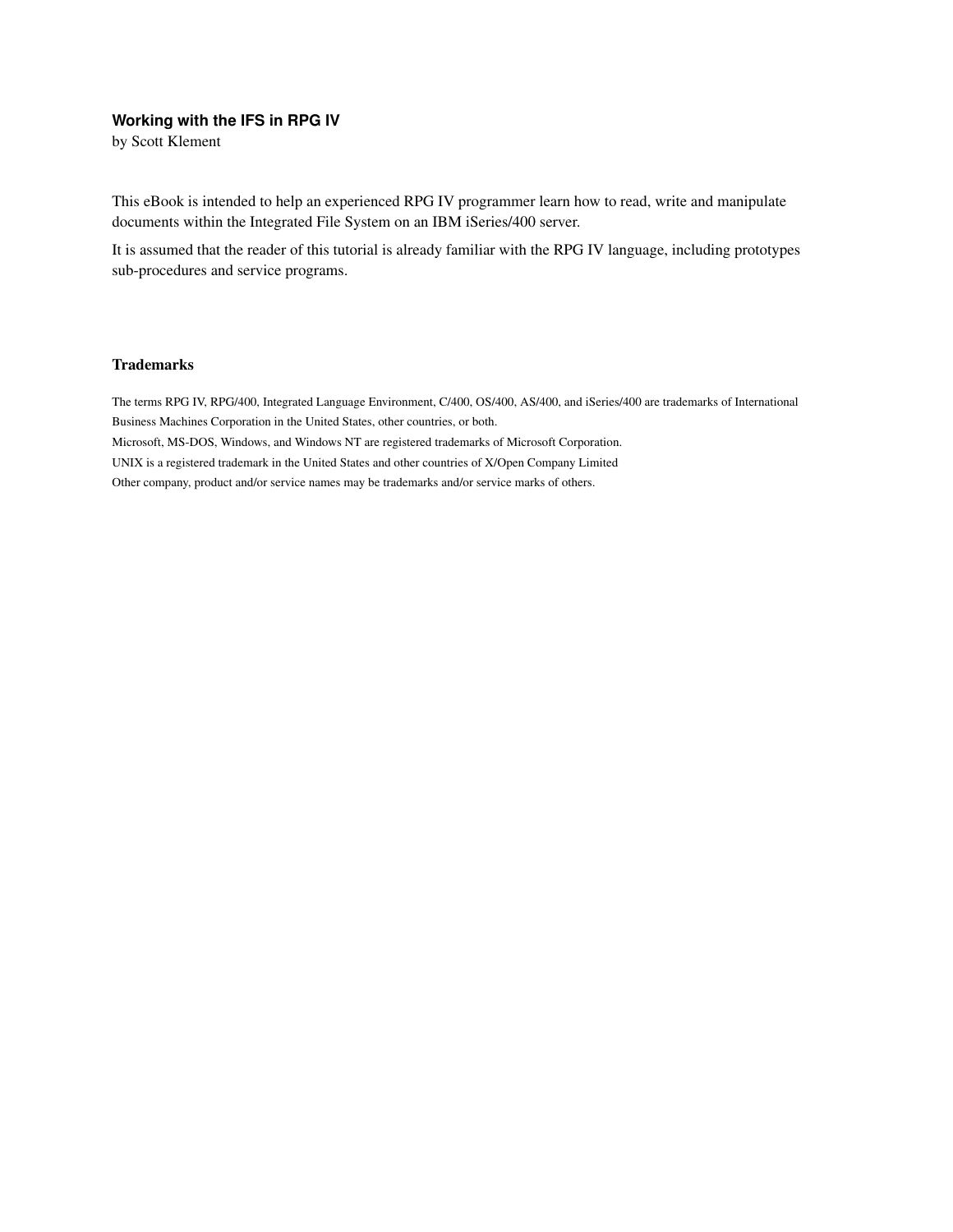# **Table of Contents**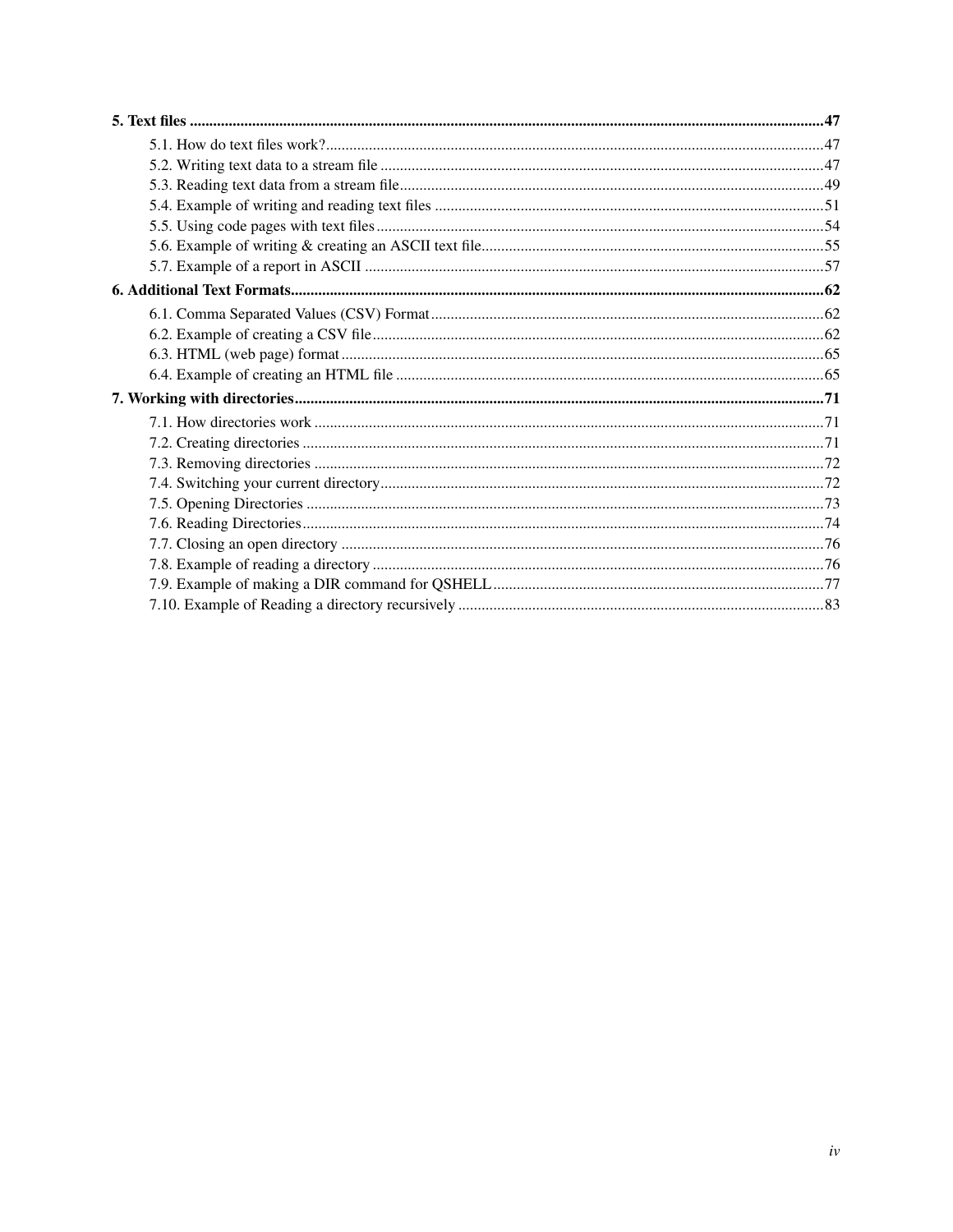# <span id="page-4-0"></span>**Chapter 1. Introduction to the IFS**

<span id="page-4-1"></span>The purpose of this book is to teach you how to work with stream files in the Integrated File System from an ILE RPG/400 (RPG IV) program.

# **1.1. What is the Integrated File System?**

Traditionally, we've worked with a file system on OS/400 that was made up of libraries. Within each library are objects that are assigned a specific "object type" such as a file, a program or a command. Each object type has a strictly defined layout. Files, for example, contain members, which then contain records, which contain fields. Each of these pieces is given a strict definition of what it is, how it works, and how it can be used.

By contrast, other operating systems, such as UNIX, MS-DOS and Windows use file systems where each object is simply a collection of bytes. Applications can be written to write and read these bytes as data files, but they can also view them as programs, pictures, sounds, video files, or anything else that a programmer can dream up. In other words, their contents are not strictly defined by the operating system.

At some point in it's history it was decided that OS/400 should be extended to work with these "stream files."

Some problems needed to be solved in order to do this, however, because although these file systems are all similar, they are not exactly the same. MS-DOS filenames can be 8 characters long with a 3-character "extension", and cannot contain spaces in the filename. Windows extends the MS-DOS capability by adding the ability to have a much longer file name, plus they now allow spaces. And UNIX allows spaces and long filenames, and even makes the distinction between upper & lower case letters. In other words, in Windows "MyFile.txt" and "myfile.txt" would refer to the same file, but in UNIX they refer to two different files.

In order to make OS/400 capable of working with files and folders that adhere to all of these different rules, the Integrated File System (IFS) was born. In the IFS, many different file systems can be accessed using a common interface. Special directory names are used to denote which file system you're referring to. You can even define your own file system that uses your own user-defined rules if you wish! (But, we won't be covering that in this book.)

# <span id="page-4-2"></span>**1.2. What is a stream file?**

With the exception of the original "library" file system, most of the file systems in the IFS store their objects in the "loosely-defined" file structure that's common in Windows and UNIX environments. This type of object is known as a "stream file" because the data in it is thought of as "one continuous stream of bytes." In other words, there's a start of the file, and an end to the file, but nothing else is defined. A program can use this big, long string of bytes for any purpose that it likes.

# <span id="page-4-3"></span>**1.3. What different file systems can I work with in RPG?**

There are many file systems defined to work in the IFS. Here we will just list a few of them, so that you get the idea:

| File system      | <b>Description</b>                           | <b>Works</b><br>Like |
|------------------|----------------------------------------------|----------------------|
| <b>VOSYS.LIB</b> | e traditional "Library file system"<br>1 he- | OS/400               |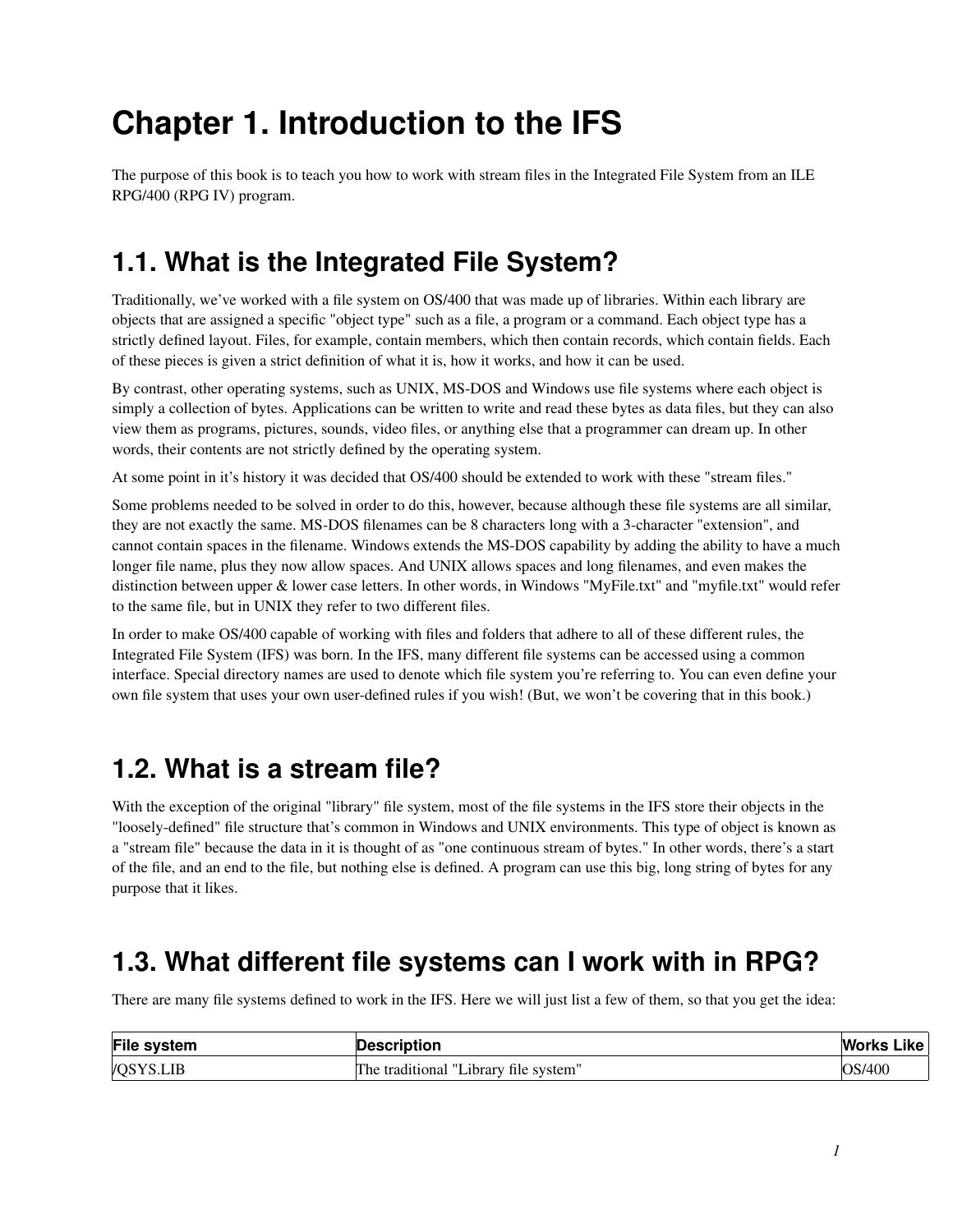| File system                            | <b>Description</b>                                          | <b>Works Like</b> |
|----------------------------------------|-------------------------------------------------------------|-------------------|
| <b>VODLS</b>                           | The "Document Library Services" (Office Vision) file system | MS-DOS            |
| /QOpenSys                              | The "Open Systems" file system                              | <b>UNIX</b>       |
| $\sqrt{(n^{\prime} \cdot n^{\prime})}$ | The "root" file system                                      | <b>Windows</b>    |

Most of the file systems not mentioned here are for accessing data that is not stored on your AS/400's hard drive, but is accessed on optical media, or on another computer somewhere over your LAN. Rest assured that all of these file systems can be accessed from an RPG program using the same Integrated File System interfaces that we use in this book.

# <span id="page-5-0"></span>**1.4. IFS information in the Information Center**

IBM provides a series of Application Program Interfaces (APIs) which we will use to access the IFS. These APIs are designed to be compatible with those used in UNIX environments.

Unfortunately, since most UNIX programming is done in the C programming language, almost all of the documentation assumes that you are a C programmer.

Throughout this book, we will be looking at the C documentation, and translating it into RPG for our purposes. We will make our RPG implementation as much like the C implementation as possible, so that it will be relatively easy to use the IBM manuals to find the information you're looking for in the future.

Don't worry if you're not a C programmer! In this eBook, we will explain each API in RPG terms, plus sample programs will be provided that you can use as a guide.

For general information about the Integrated File System, such as the concepts behind it, follow these steps:

- 1. Open up your Information Center CD, or point your web browser at: http://publib.boulder.ibm.com/pubs/html/as400/infocenter.htm
- 2. If asked, choose the area of the world you live in, the language that you speak, and the release of OS/400 that you need.
- 3. Using the navigator bar on the left-hand side of the screen, click "Database and File Systems", then "File Systems and Management", then "Integrated File Systems Concepts."

**Tip:** If your web browser has trouble with the navigation bar, (and many do) you can get to the same place by clicking on the "Site Map" instead.

For reference information on the APIs themselves, follow these:

- 1. Open up your Information Center CD, or point your web browser at: http://publib.boulder.ibm.com/pubs/html/as400/infocenter.htm
- 2. If asked, choose the area of the world you live in, the language that you speak, and the release of OS/400 that you need.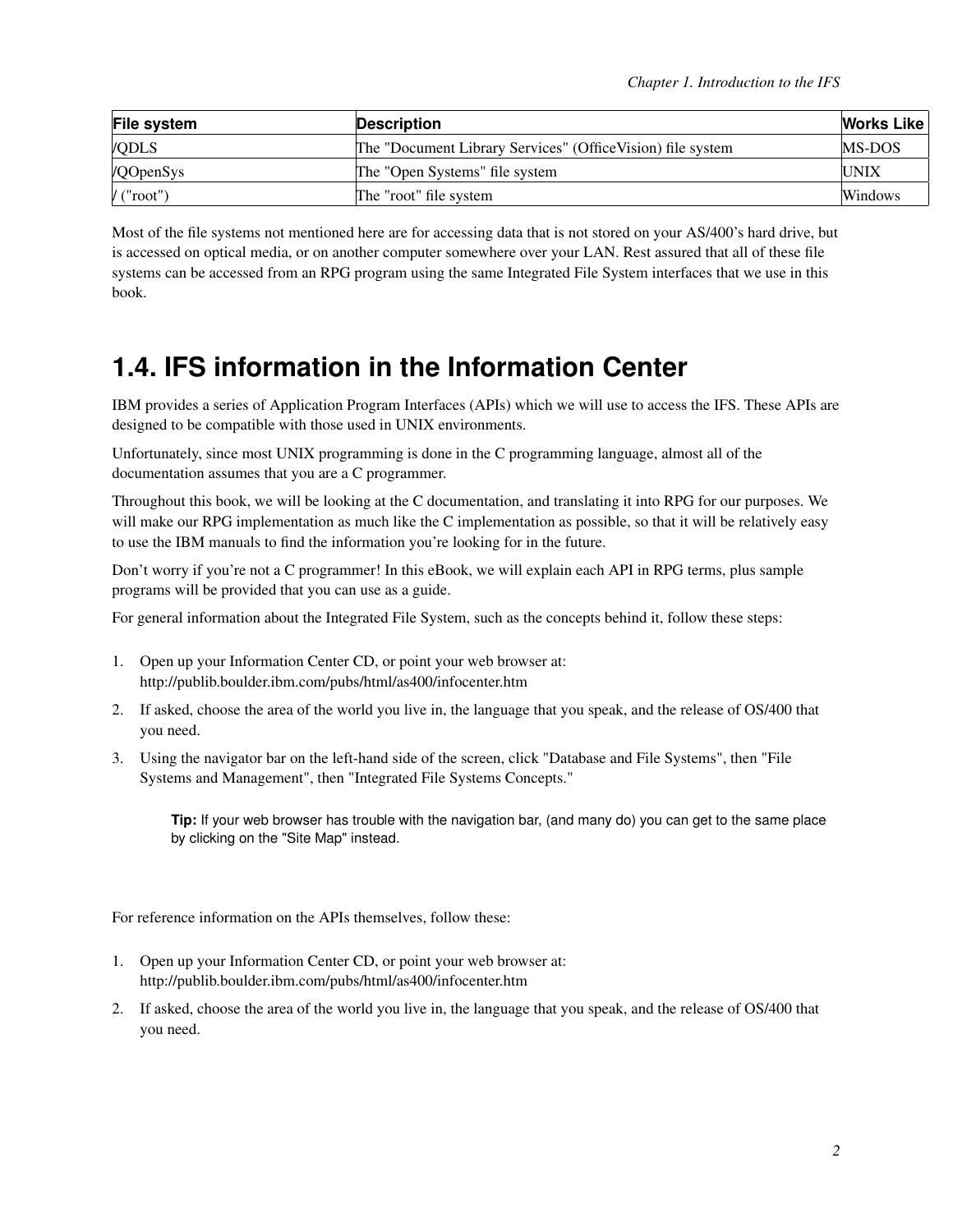3. Using the navigator bar on the left-hand side of the screen, click "Programming", then "CL and APIs", then "OS/400 APIs", then "APIs by category".

**Tip:** If your web browser has trouble with the navigation bar, (and many do) you can get to the same place by clicking on the "Site Map" instead.

<span id="page-6-0"></span>4. From the list of categories, click on "UNIX-Type", and then click on the "Integrated File System APIs" topic.

# **1.5. An IFS "Hello World" Application**

I don't know about you, but I'm falling asleep reading this book. I'm not a historian, I'm a programmer! Lets go! Let's write some code, already!

Type the following code into a source member called CH1HELLO, and we'll try to make it work:

```
** HELLO WORLD in the IFS Example:
** (From Chapter 1)
**
** To compile:
** CRTBNDRPG CH1HELLO SRCFILE(xxx/QRPGLESRC) DBGVIEW(*LIST)
**
H DFTACTGRP(*NO) ACTGRP(*NEW)
** API call to open a stream file
**
D open PR 10I 0 extproc('open')
D path \ast value options (*string)
D oflag 10I 0 value
D mode 10U 0 value options(*nopass)
D codepage 10U 0 value options (*nopass)
D O_WRONLY C 2
D O_CREAT C 8
D O_TRUNC C 64
D RW C 6
D R C 4
D OWNER C 64
D GROUP C 8
** API call to write data to a stream file
**
D write PR 10I 0 extproc('write')
D fildes 10I 0 value
D buf * value<br>D nbyte * 100 0 value
                   10U 0 value
```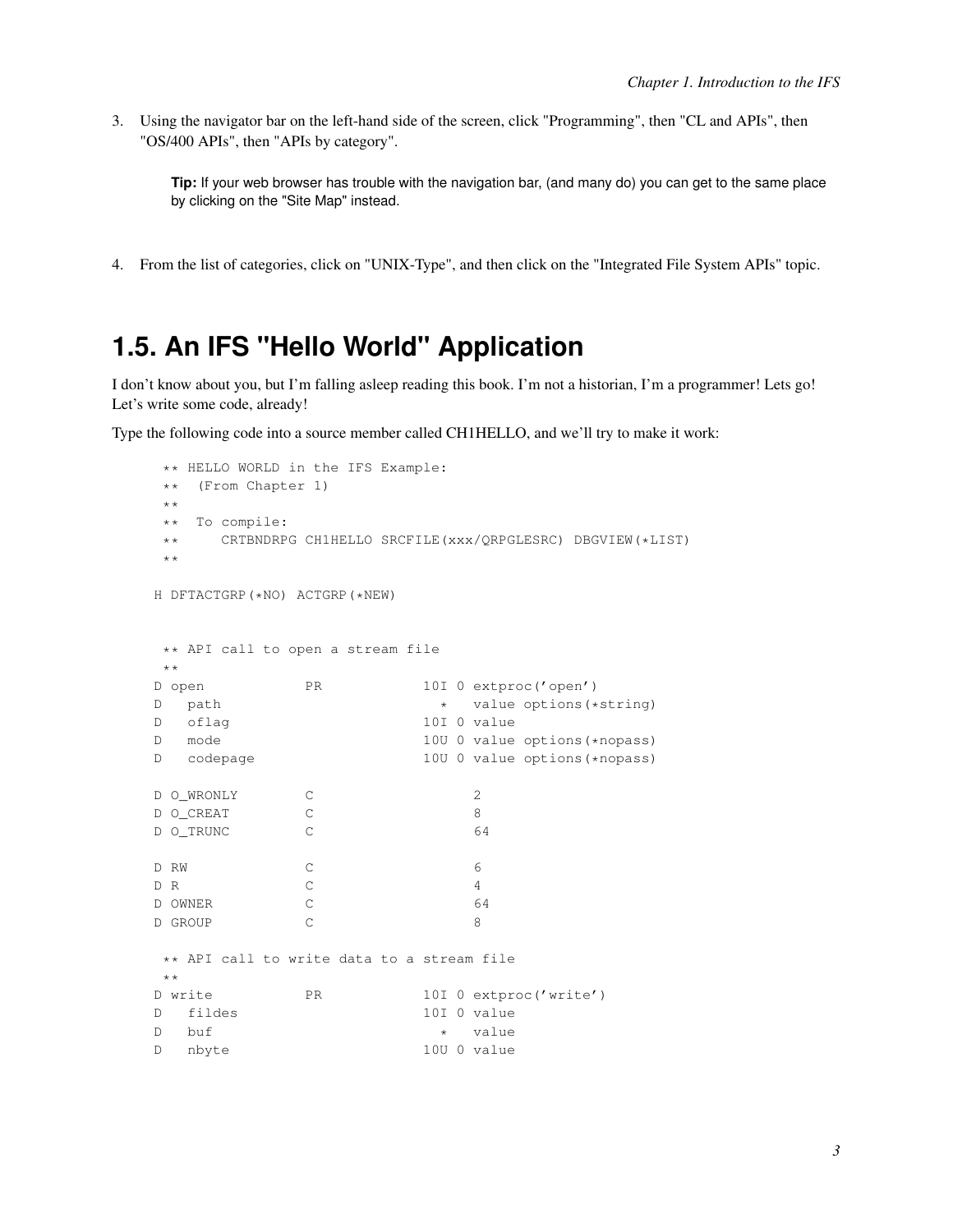```
** API call to close a stream file
**<br>D close
          PR 10I 0 extproc('close')
D fildes 10I 0 value
D fd S 10I 0
D data S 12A
D msq S 52A
C* Create an empty file called 'helloworld':
c eval fd = open('/helloworld':
c O_C^{\text{CREAT}+O_T^{\text{TRUNC}+O_W^{\text{RONLY}}}}c RW*OWNER + RW*GROUP + R )<br>c if \operatorname{fd} < 0c if f d < 0c eval Msg = 'open failed!'
c dsply msg
c \text{eval} \text{willr} = \text{son}c return
c endif
C* Write 'Hello World' to the file:
c eval data = 'Hello World!'
c callp write(fd: %addr(data): %size(data))
C* Close the file:
c callp close(fd)
c \text{eval} \text{willr} = \text{son}
```
You typed all of that already? Wow, that was quick, good job! The instructions at the top tell you how to compile it. But, of course, you'll need to substitute the source library that you used for the "XXX" that I put in the comments.

For example, if your source library is called "TASTYSRC", you would type: **CRTBNDRPG CH1HELLO SRCFILE(TASTYSRC/QRPGLESRC) DBGVIEW(\*LIST)**

**Note:** I don't recommend that name, it makes you want to stop and eat your computer.

Once you've succeeded in compiling the program, you can run it just by typing: **CALL CH1HELLO**

If a problem occurs when you run this program, you'll get a DSPLY message on the screen telling you that something failed. If nothing happens on your screen, rejoice! That's what we wanted to happen! In the next topic, we'll talk about what that program did, and verify that things worked.

### <span id="page-7-0"></span>**1.6. Looking at our example from OS/400**

In our hello world example, we defined a bunch of prototypes in our D-specs that told the system what APIs we wanted to call, and how the parameters were to be passed to them. If you don't understand how prototypes work, this might be a good time to whip out a book on prototypes and brush up.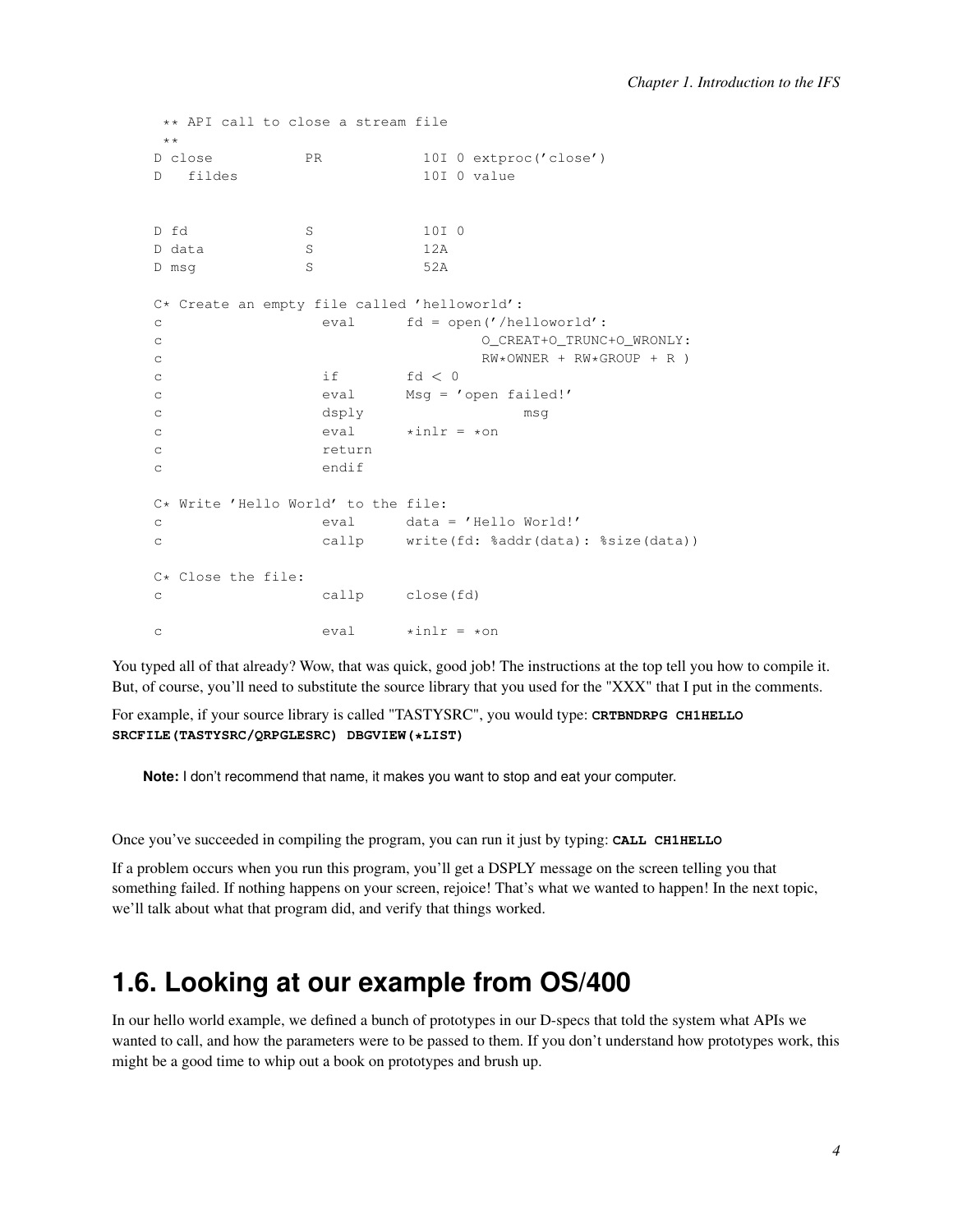```
c eval fd = open('/helloworld': \thetac O_CREAT+O_TRUNC+O_WRONLY:➋
c (6*64)+(6*8)+(4)) ❸
c if f d < 0c eval Msg = 'open failed!'
c dsply msg
c eval \starinlr = \staron
c return
c endif
```
When we get to the C-specs, you'll see that we are calling the open() API, like this:

- ➊ Here we tell the API that the file we want to open is in the root directory ("/") and is called "helloworld", and that the result of the call should be stored in the variable called "fd" (which is shorthand for "file descriptor")
- ➊ These flags tell the API that we want to create the file if it doesn't already exist (O\_CREAT), truncate the file to zero bytes if it does exist (O\_TRUNC) and that we're opening the only for writing to it (O\_WRONLY) and not for reading.

"Truncating" the file can be thought of as "clearing" the file. All it does is delete any data that currently exists in the file.

➌ This confusing looking equation is the file's "mode", also called the "permissions" that we're giving to it. This tells the operating system who is allowed to read this file, who is allowed to write to it, and who is allowed to execute/search it (if it is a program or directory, respectively)

Because this "mode" is confusing, and hard-to-read, I use named constants to make it clearer. If you look at the previous example, you'll see that I used named constants to make it easier to read. I'll use some more standardized (though, arguably harder to read) constants in a later chapter.

We'll talk more about file modes in the upcoming chapter. For now, just know that we're giving read & write permission to ourselves, read & write permissions to anyone in our "group", and read-only permissions to everyone else.

➍ If an error occurred, the system will return a -1 to our "fd" variable. Therefore, we check for an error, and if one occurred, we'll report it to the user, and end the program.

We then proceed to write the string 'Hello World!' to the file, close it, and end the program.

To see if it worked, return to your trusty OS/400 command line and type:**WRKLNK '/\*'**

OS/400 will bring up the "Work with Object Links" screen which shows you a list of all of the objects in the root directory of the IFS. (Depending on what's stored here on your system, there could be many pages of information.) Find the file called 'helloworld' in the list of object links. You'll note that it has a 'Type' of 'STMF', which means that it is a stream file.

Place a **5** next to it, and OS/400 will show you the contents of the stream file. You should now see that it contains the words "Hello World!" just as we expected. Press the **F3 key** to get back to the "Work With Object Links" screen.

Unless you have some nifty use for the helloworld file you created, let's delete it now, by putting a **4** next to it to delete it.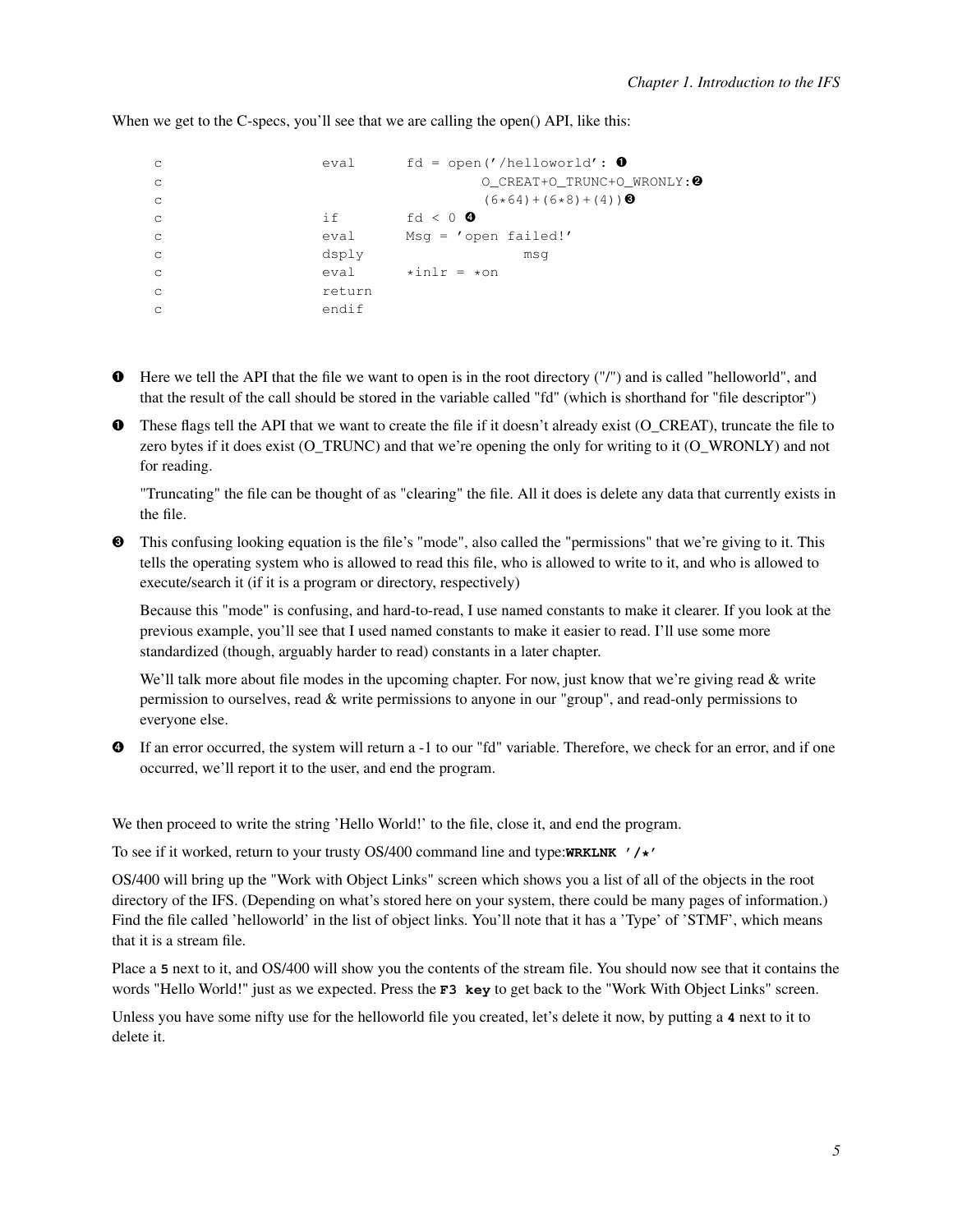Yes, it's really that simple! Aside from the prototypes and maybe the file mode, this program is really short and easy to follow. Using this same technique, you can write almost anything to a stream file! We'll cover this more in depth, and show you how to read a stream file in the next chapter.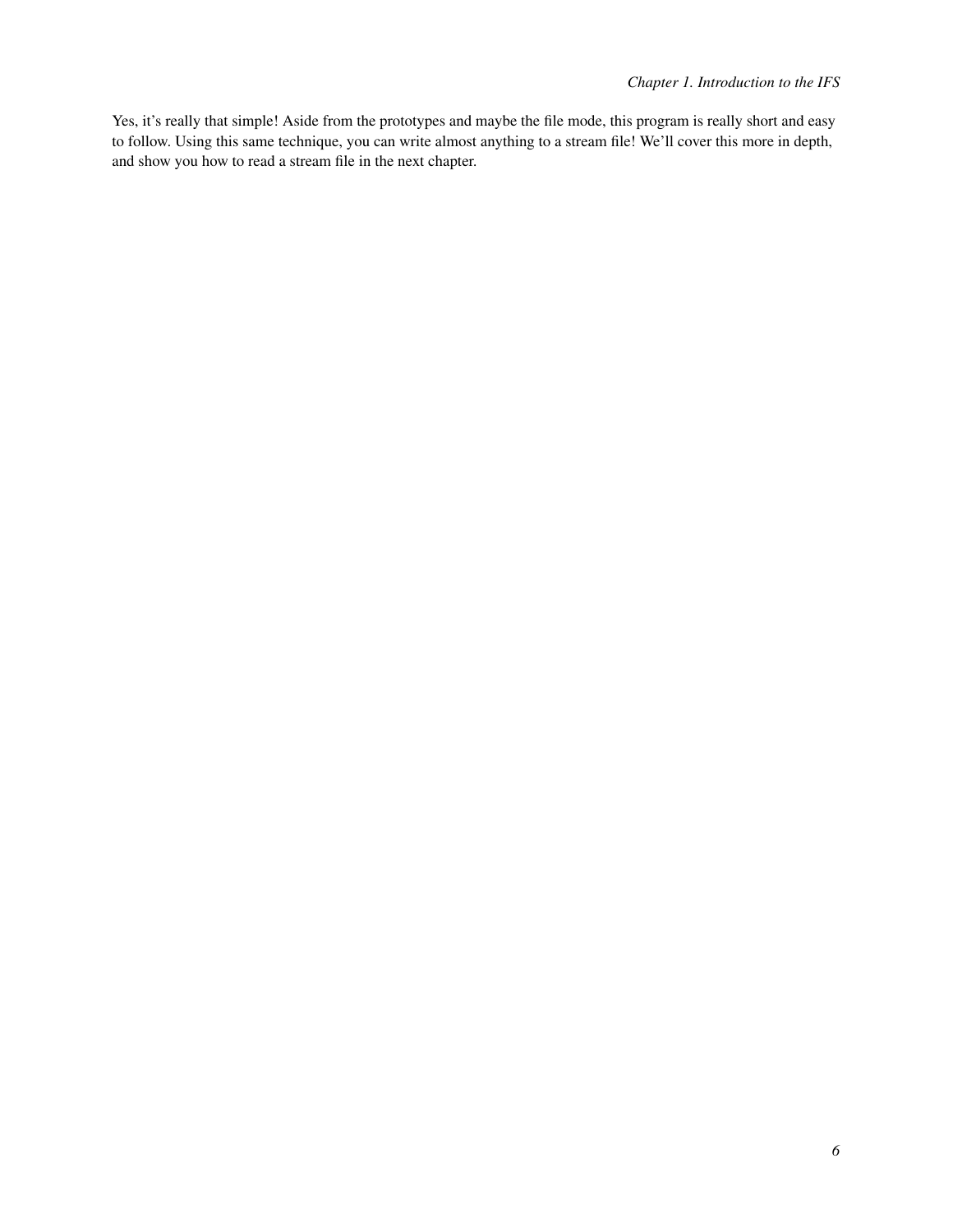# <span id="page-10-0"></span>**Chapter 2. The Basics of Stream Files**

# <span id="page-10-2"></span><span id="page-10-1"></span>**2.1. Opening Files with the open() API**

### **2.1.1. Creating a header member**

More than half of the code in our "Hello World" program was prototypes and other definitions. If we were C programmers, we wouldn't have to worry about this part of the coding, because IBM ships "header members" with OS/400 and ILE C/400 that C programmers can simply "include" at the top of their programs.

Since IBM doesn't do that for us as RPG programmers, what we'll do is create our own header member. We'll call it "IFSIO\_H" which stands for "Integrated File System I/O Header Member," in that member, we'll put our prototypes, constants, etc. After we've done that, we'll no longer need to type those prototypes into every program. One /copy and we're done!

<span id="page-10-3"></span>The first prototype that we'll add will be for the open() API.

### **2.1.2. Prototyping the open() API**

The UNIX-type APIs manual shows us a prototype (written in C) for the open() API. It looks like this:

```
int\mathbf 0 open\mathbf 0 (const char *path\mathbf 0, int oflag\mathbf 0, ...\mathbf 0);
```
- ➊ The "int" here signifies what type of value the procedure returns. The "int" data type in C is identical to a "10I 0" variable in RPG IV.
- ➋ The word "open" here signifies the name of the sub-procedure that's being called. Like all things in C, procedure names are case-sensitive. This is important to us because, in RPG they are not case-sensitive! In fact, if we don't do anything special, the RPG compiler will convert the procedure name to all uppercase before binding. Therefore, when we make our RPG prototype, we'll use the EXTPROC() keyword to refer to open as an all-lowercase procedure name.
- ➌ This is where we specify the name of a path that we want to access. The "char" means character, and the "\*" means pointer. So, what this procedure needs from us is a pointer that points to a character variable. You see, in C, character strings are implemented by specifying a starting point in memory, and then reading forward in memory until a x'00' (called a "null") is encountered.

Fortunately, RPG's options(\*string) keyword, and the %str() built-in-function, make it easy for us to convert to and from C's string format.

- ➍ This is an integer ("int") which defines the flags that are used by the open() API. As I mentioned, the C "int" data type is equivalent to the "10I 0" data type in RPG.
- ➎ These three periods signify that any number of optional parameters may follow. This is difficult for us, since RPG prototypes need to know in advance what the data types of the parameters are.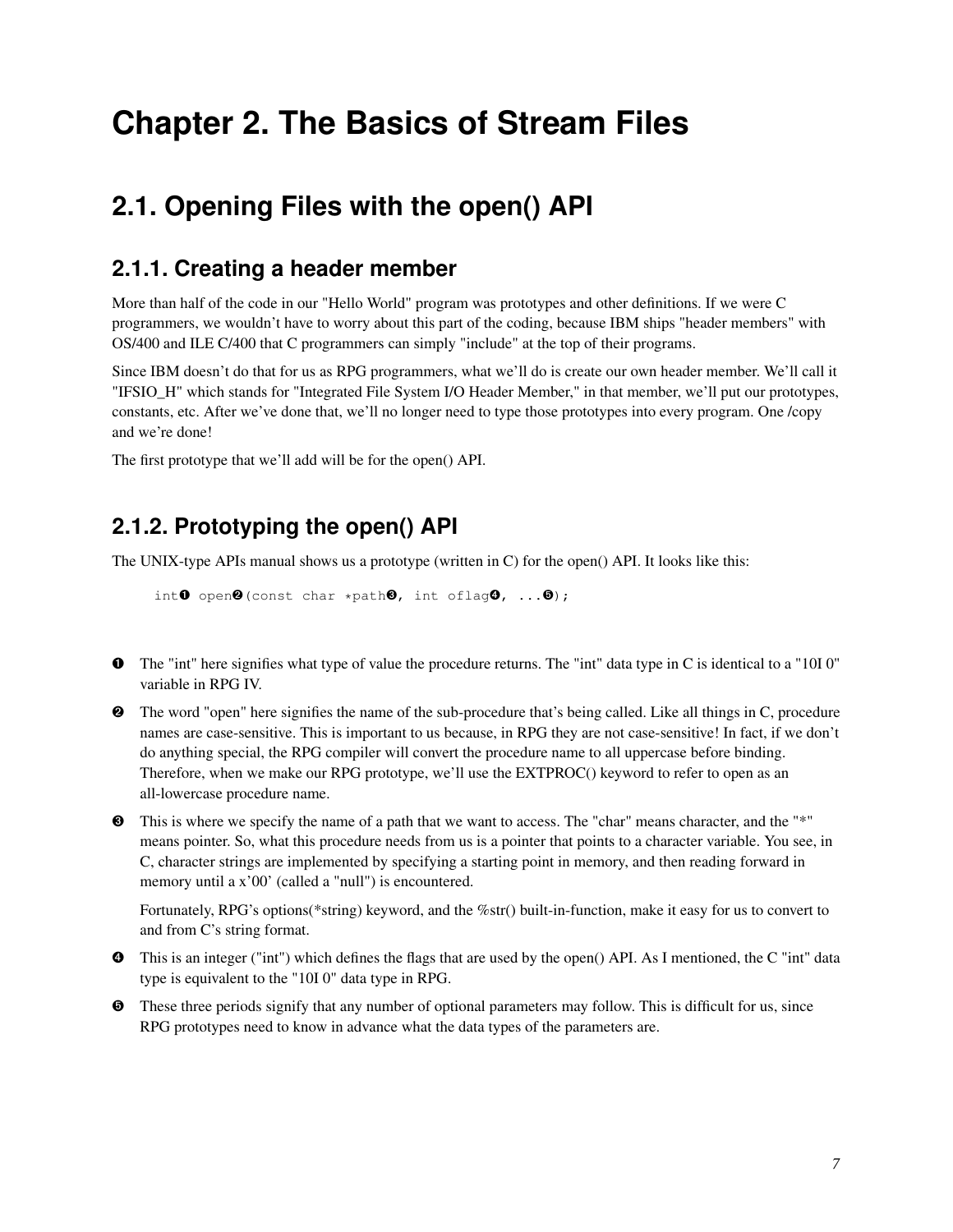Fortunately, if you read IBM's documentation, you find out that there are only two optional parameters that follow, and they are both unsigned integers. One is for specifying the mode, which is used when O\_CREAT is passed as a flag, the other is for specifying a code page, which we will talk more about in chapter 5.

Now that we know how the C prototype works, we can write our own RPG prototype. Here's what I came up with:

|   | D open     | PR. |  |             | 10I $0$ extproc('open')       |
|---|------------|-----|--|-------------|-------------------------------|
|   | D path     |     |  |             | * value options (*string)     |
|   | D oflag    |     |  | 10I O value |                               |
| D | mode       |     |  |             | 100 0 value options (*nopass) |
|   | D codepage |     |  |             | 100 0 value options (*nopass) |

Please add that prototype to your IFSIO H member now, unless of course, you've decided to just install mine, in which case you already have it.

The first thing that you might notice is that all of the parameters are passed by value. That's because C is expecting to receive a pointer, an integer, an unsigned integer and another unsigned integer. If we passed these parameters by reference, it would actually receive 4 memory addresses, rather than receiving the actual data.

As a general rule, when a C program expects to receive something by value, it will simply list the data type followed by the variable. If it wants to receive the address of the variable, it will ask for a pointer to that variable by putting a "\*" in front of it. For example "int oflag" is a request for an integer, passed by value, whereas "int \*oflag" would be the same integer passed by reference.

Wait a minute! Wouldn't that mean that the "char \*path" should be passed by reference, instead of by value?! Yes, that's true. In fact, we could've coded path as:

D path 1024A

However, if we did that, we'd have to assign a length to "path", and the C version allows path to be of any length. The trick is, passing a pointer by value is the same thing as passing a variable by reference. In either case, what actually gets passed from procedure to procedure is an address in memory. But, if we use a pointer by value, and we use "options(\*string)", the RPG compiler will automatically allow any length string, and will automatically convert it to C's format by adding the terminating "null" character at the end. This saves us some work.

Finally, you'll notice that the mode and codepage parameters are set up with "options(\*nopass)". This means that they're optional, and we only need to pass them when we need them.

#### <span id="page-11-0"></span>**2.1.3. The path parameter**

 $path$  is pretty self-explanatory. It is the path to the file in the IFS that we want to open. In the IFS, the "/" character is used to separate the different components of the path. The first component may be a "/" to signify the root directory. Thereafter, each section of the path refers to a directory name until we reach the last component, which specifies the filename.

For example, consider the following path name:

/ifsebook/chapter2/examples/myfile.txt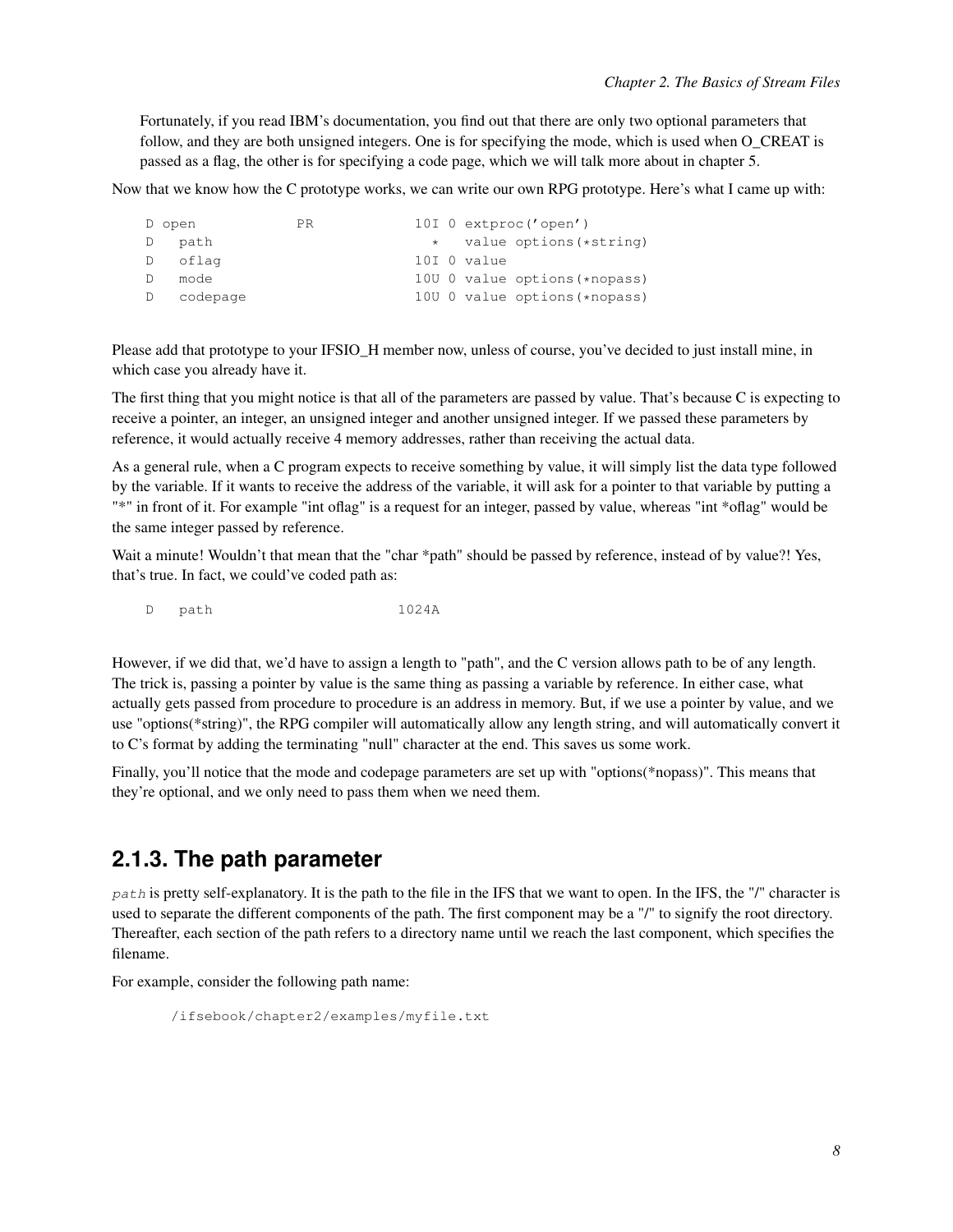The leading "/" means to start at the root of the IFS. If it was not specified, the path name would actually start at whatever our current working directory was, and continue from there. But since it has a "/" we're telling it that the path to the file actually starts at the root of the system.

The word "ifsebook" refers to a directory. The word "chapter2" refers to a sub-directory that's inside the "ifsebook" directory. The word "examples" refers to another sub-directory, this one is inside the "chapter2" directory, and finally, "myfile.txt" refers to the object that's in the "examples" directory.

Let's try another, somewhat more familiar, example:

/QSYS.LIB/qgpl.lib/qrpglesrc.file/proof.mbr

This tells us to go back to the "/" root directory, then look at the QSYS.LIB directory (which is also known as the QSYS library) and that within that directory is a directory called the qgpl.lib directory (which is also known as the QGPL library) and within that, there's a file called QRPGLESRC which contains a member called "PROOF".

#### <span id="page-12-0"></span>**2.1.4. The oflag parameter**

 $oflag$  is where we specify the options we want to use when opening the file. What we're actually passing here is a string of 32 bits, each of which specifies a different option. The rightmost bit specifies "Read only", then moving one bit to the left, that bit specifies "Write only", and the next bit specifies "reading and writing" and the next bit specifies "create the file if it doesn't exist," etc.

In order to make our lives easier, rather than actually specifying the bits manually, we define a series of flags, that when added together, will turn on the bits that we desire.

For example, we use the number 8 to signify "create if the file doesn't exist" and the number 2 to signify "write only". This makes more sense if you convert those numbers to binary. The decimal number 8 is 1000 in binary. The decimal number 2 is 10 in binary. So you see, when we specify the number 8, we actually specify that we want the 4th bit (counting from the right) to be turned on. When we specify 2, we are specifying that the 2nd bit be turned on. If we add those two numbers together, 8+2=10. If you convert the decimal 10 to binary you get 1010 (bits 4 and 2 are both on). Because each of these numbers turns on a single bit, we refer to them as "flags", and they supply us with a convenient way to which options we want to pass to the open() API.

So that we don't need to mess with the bit values later in this book, let's add those flags to our IFSIO H member now. This is what we need to add:

```
D**********************************************************************
D* Flags for use in open()
D*D* More than one can be used -- add them together.
D**********************************************************************
D* Reading Only
D O RDONLY C 1
D* Writing Only
D O_WRONLY C 2
D* Reading & Writing
D O_RDWR C 4
D* Create File if not exist
D O_CREAT C 8
D* Exclusively create
```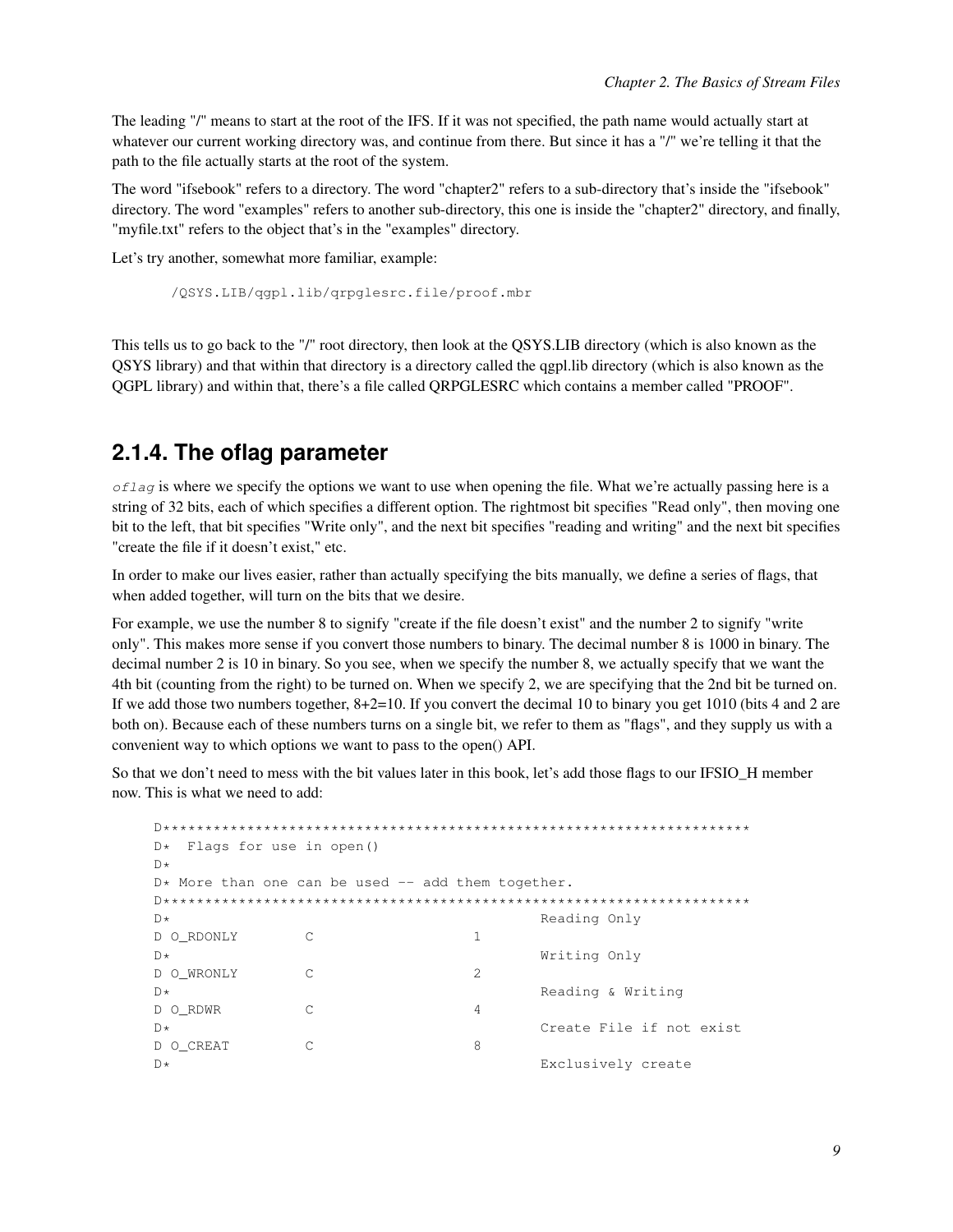| D O EXCL     | 16                        |
|--------------|---------------------------|
| $D*$         | Truncate File to 0 bytes  |
| D O TRUNC    | 64                        |
| $D*$         | Append to File            |
| D O APPEND   | 256                       |
| $D*$         | Convert text by code-page |
| D O CODEPAGE | 8388608                   |
| $D*$         | Open in text-mode         |
| D O TEXTDATA | 16777216                  |

#### <span id="page-13-0"></span>2.1.5. The mode parameter

mode is used to specify the access rights that this file will give to users who want to work with it. Like the "oflag" parameter, this parameter is treated as a series of bits. The rightmost 9 bits are the ones that we're concerned with, and they're laid out like this:

| user:   | owner | group | other |
|---------|-------|-------|-------|
| access: | R W X | R W X | R W X |
| bit:    | 987   | 654   | 321   |

These bits specify Read, Write and Execute access to 3 types of users. The first is the file's owner, the second is users with the same group profile as the file's owner, and the third is all other users.

For example, if I wanted to specify that the owner of the file can read and write to the file, that people in his group can only read the file, and that everyone else has no access at all, I'd specify the following bits: 110 100 000. If you look at those bits as the binary number 110100000, and convert it to decimal, you'd get 416. So, to assign those permissions to the file, you'd call open() with a 3rd parameter of 416.

Just as we did for the "oflags" parameter, we'll also specify bit-flags for the mode, which we can add together to make our programs easier to read. Please add these to your IFSIO H member:

```
D*Mode Flags.
D*basically, the mode parm of open(), creat(), chmod(), etc
       uses 9 least significant bits to determine the
D*file's mode. (peoples access rights to the file)
D*D*D*user:
                  owner group
                               other
                  R W X R W X
                               R W X
D*access:
         bit:
                   8 7 6
                        5432 1 0D*D*D* (This is accomplished by adding the flags below to get the mode)
D*owner authority
D S IRUSR
            \overline{C}256
D S_IWUSR
             \overline{C}128
D S_IXUSR
             \mathbb{C}64
D S_IRWXU
            \overline{C}448
\mathbb{D} \stargroup authority
```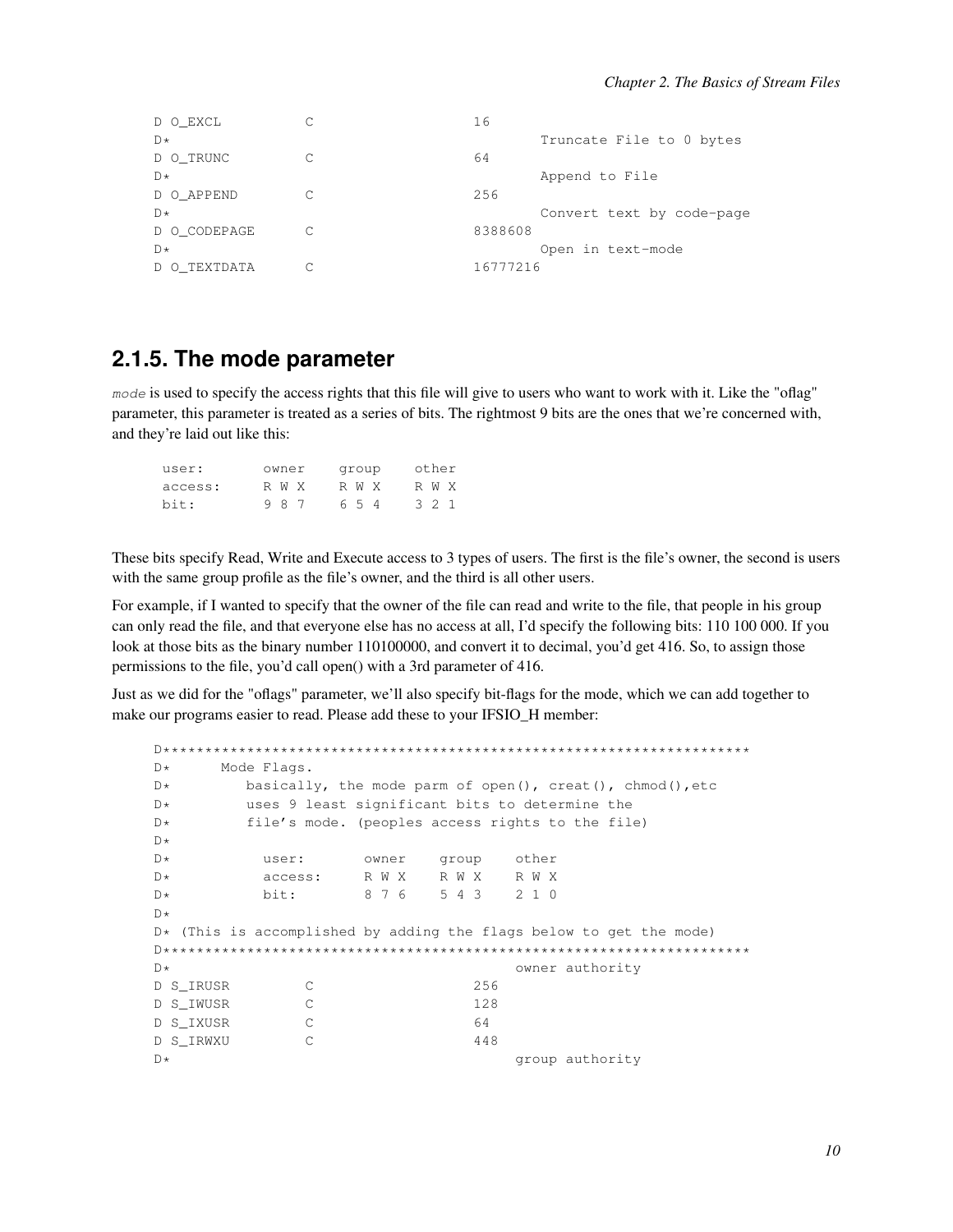| D S_IRGRP |   | 32            |
|-----------|---|---------------|
| D S_IWGRP |   | 16            |
| D S_IXGRP |   | 8             |
| D S_IRWXG | ┌ | 56            |
| $D*$      |   | other people  |
| D S IROTH | ┌ | 4             |
| D S_IWOTH |   | $\mathcal{D}$ |
| D S_IXOTH |   |               |
| D S IRWXO |   |               |

Now, instead of specifying "416", we can simply add together S\_IRUSR+S\_IWUSR+S\_IRGRP, which specifies "read access for user", "write access for user" and "read access for group", respectively.

#### <span id="page-14-0"></span>**2.1.6. The codepage parameter**

If you specify the O\_CODEPAGE flag in the oflag parameter, you must use this parameter to specify which code page the file will be assigned.

<span id="page-14-1"></span>We will talk about that more in Chapter 5, in our discussion of text files.

#### **2.1.7. The return value of the open() API**

The return value of the open() API is a "file descriptor". It is an integer that we will pass to all of the other IFS APIs that we call so that they know which file we are referring to. If something goes wrong, and the system is not able to open the file that we requested, it will return a value of -1 instead of a file descriptor. So, whenever we call open() we will check for this, and treat -1 as an error.

#### <span id="page-14-2"></span>**2.1.8. Code snippet showing the use of the open() API**

Here's a code snippet that uses the open() API:

<span id="page-14-3"></span>

| $\mathbb{C}$ | eval  | $path = \prime$ /QIBM/UserData/OS400/DirSrv' + |
|--------------|-------|------------------------------------------------|
| $\mathbf C$  |       | '/slapd.conf'                                  |
| $\mathbf C$  | eval  | flags = $0$ WRONLY + $0$ CREAT + $0$ TRUNC     |
| $\mathbf C$  | eval  | $mode = S$ IRUSR + S IWUSR                     |
| $\mathbf C$  |       | + S IRGRP                                      |
| $\mathbf C$  | eval  | $fd = open$ ( $strim$ (path): $flags: mode$ )  |
| $\mathbb{C}$ | if    | fd $< 0$                                       |
| $\mathbb{C}$ | goto  | bomb out                                       |
| $\mathsf{C}$ | endif |                                                |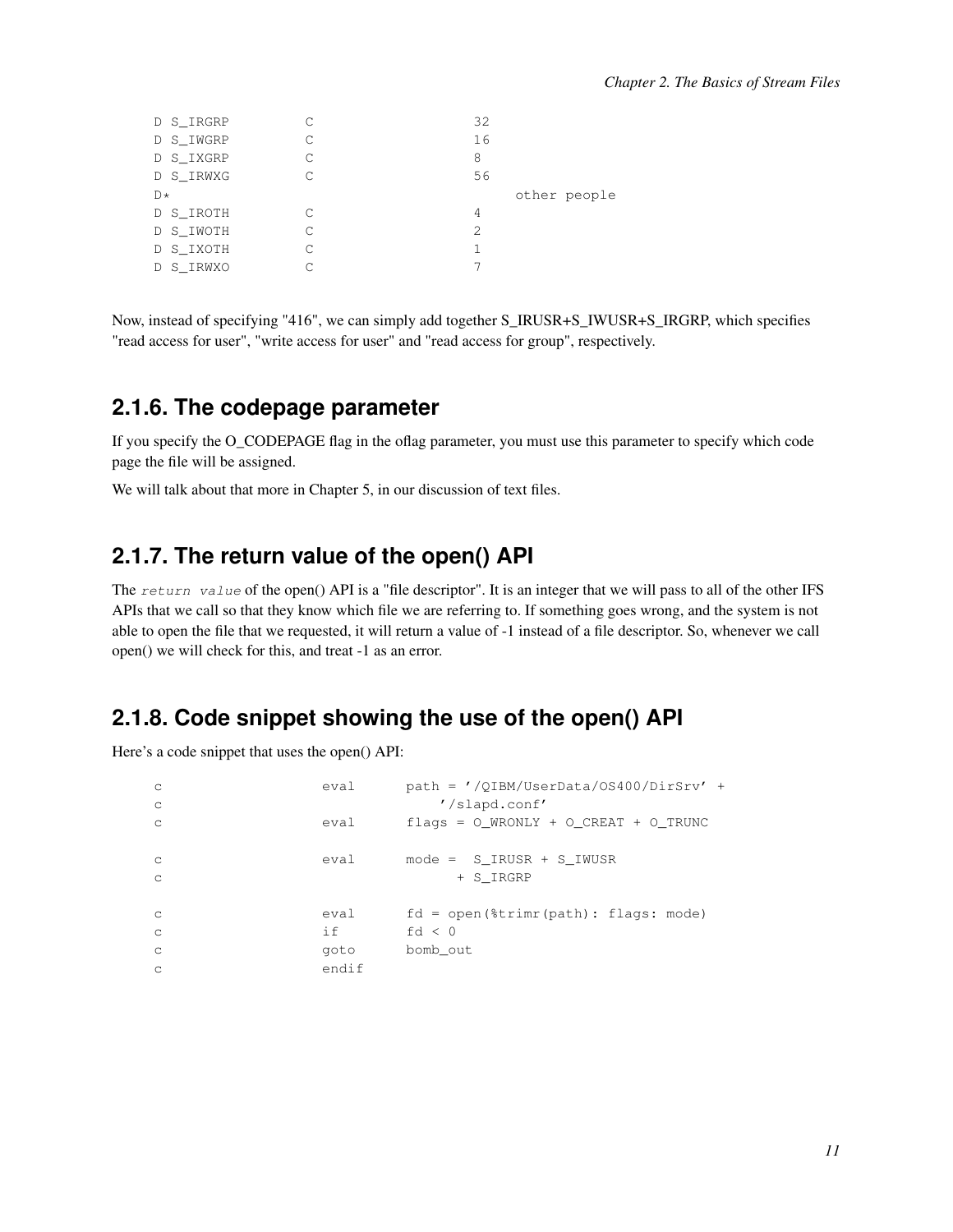## **2.2. Closing a file with the close() API**

If your head is spinning after reading about the open() API, you'll be glad to know that the close() API is comparatively simple.

The close() API is used to close a file that we opened when we called the open() API. Here is the C language prototype for close(), as it is listed in IBM's UNIX-type APIs manual:

int close(int fildes);

Simple, yes? The "int" is the return value. The "close" is the name of the procedure. The "int fildes" is the only parameter to the procedure, and it's just an integer, which is "10I 0" in RPG.

So, the RPG prototype will look like this:

| D close | ΡR | 10I 0 extproc('close') |
|---------|----|------------------------|
| fildes  |    | 10I 0 value            |

See? It returns a "10I 0", because the C prototype returned an "int". It accepts one parameter, which is also a "10I 0" because the C prototype's only parameter was an "int". The parameter is passed by value because we don't want to pass the address, and we use "extproc()" to make sure the compiler doesn't try to call "CLOSE" instead of "close".

Great.

There's one small problem. This same close() API is used by both socket connections (TCP/IP communications API) and also by the IFS APIs that we're using. That's a problem because if you ever tried to use both sockets and IFS in the same program, the definitions would conflict, and the program wouldn't compile.

So, we're going to use a little "compiler directive" magic to make sure that the two close() prototypes never conflict, by making the prototype look like this:

```
D/if not defined(CLOSE_PROTOTYPE)
D close PR 10I 0 extproc('close')
D fildes 10I 0 value
D/define CLOSE_PROTOTYPE
D/endif
```
And then, when the day comes that we make a header member for sockets, we'll have to remember to also put that same /define logic in the sockets header member. Do you see how it works? Pretty cool eh?

Here's an example of calling the close() API:

```
c callp close(fd)
```
## <span id="page-15-0"></span>**2.3. Writing streams with the write() API**

The write() API is used to write bytes to a stream file.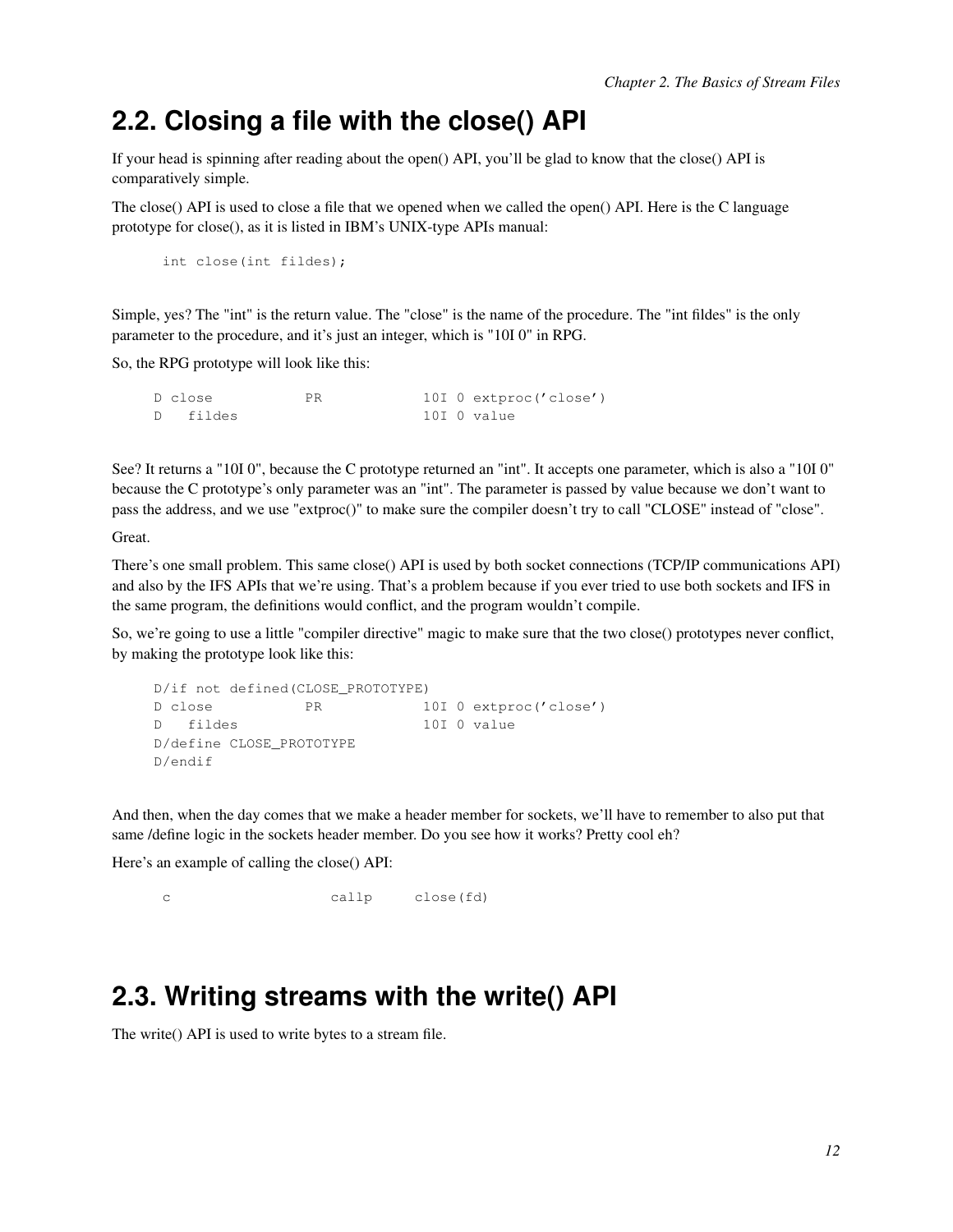<span id="page-16-0"></span>The reason that I say "bytes" as opposed to saying "letters" or "words" is that a byte containing any value can be written. We are not limited to just alphanumeric strings of text. We can write the contents of a packed decimal variable, for example, or an entire data structure.

All you have to tell write() is an area of memory (and again, it doesn't care what's in that area) and length. It copies the bytes from memory to disk.

Here's what the C language prototype of write() looks like, as printed in the UNIX-type APIs manual:

int $\mathbf 0$  write(int fildes $\mathbf 0$ , const void \*buf $\mathbf 0$ , size t nbyte $\mathbf 0$ );

Now that's a sexy looking API!

- ➊ The return value is an "int", which is a 32-bit signed integer, identical to the RPG "10I 0" data type. The write() API returns the number of bytes written to disk. If something goes wrong, this number will be smaller than the amount we told it to write, so we can use this to detect errors, as well.
- ➋ The first parameter is also an integer, and this one represents the file descriptor, which is the value that we got from the open() API.
- ➌ Something new! What the heck could "const void \*buf" mean? Well, my friend, it's quite simple. The "const" is just like the RPG "const" keyword. It simply means that the API cannot and will not change the contents of the parameter. But does "void \*" mean that it's a pointer to a void? No, not really. It means that this pointer can point to anything. It doesn't have to be a character, a number, or a structure. It can point to any byte value in memory.
- ➍ And finally, we have "size\_t nbyte". It's pretty clear that "nbyte" is short for "number of bytes to write". But what is that funny "size\_t" thing?

It's a "user-defined" type. It's similar in some ways to the "like" keyword in RPG. The idea is that on different platforms, the way that a byte size is stored may be different. To write code that's reusable, they have a header member called "sys/types.h" which describes the actual data types of things like "size\_t", and then when you change to a different platform and use different header files, the program compiles and works on that platform as well.

On the AS/400, size t is defined to be a 32-bit unsigned integer. In other words, it's the same as the RPG "10U 0" data type.

Now that we've covered that, here's the RPG version of the prototype. You'll want to add this to the IFSIO\_H header member:

| D write  | PR. | 10I 0 extproc('write') |
|----------|-----|------------------------|
| D fildes |     | 10I 0 value            |
| D buf    |     | * value                |
| D nbyte  |     | 10U O value            |

See? Not so bad. Just a couple of integers and a pointer. no sweat.

Here's a code snippet showing a program that calls the write() API:

|   | eval  | $wrdata = 'THE OUTCK BROWN FOX JUMP'$   |
|---|-------|-----------------------------------------|
|   | i f   | write(fd: %addr(wrdata): %size(wrdata)) |
| C |       | < %size(wrdata)                         |
|   | goto  |                                         |
|   | endif |                                         |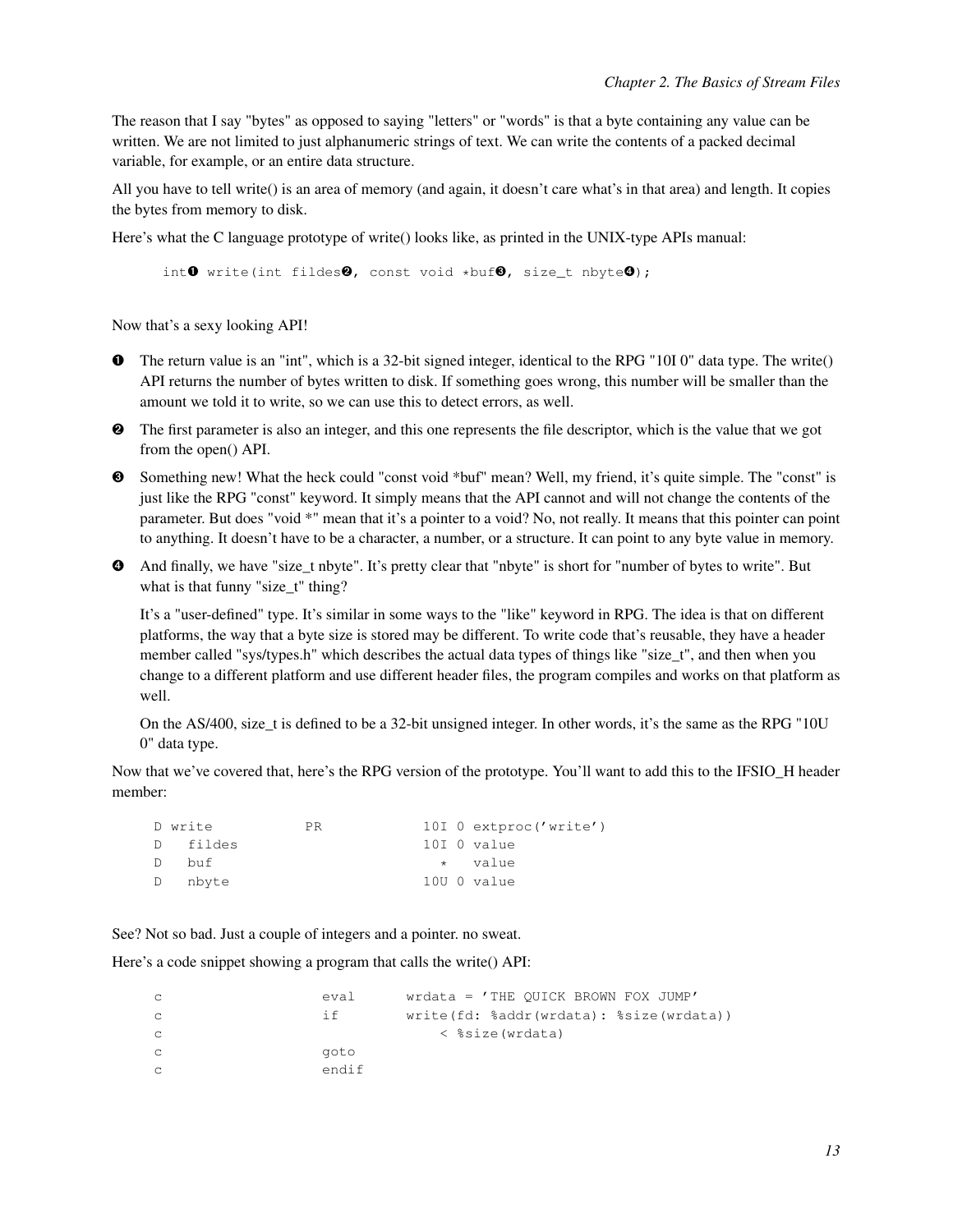### **2.4. Reading a stream file with the read() API**

The read() API is the exact opposite of the write() API. It reads bytes of data from a stream file, and stores them into the area of memory that you point it to.

Here's the C language prototype of read():

```
int read(int fildes, void *buf, size_t nbyte);
```
This prototype is so much like the write() API that I won't even describe the process of converting it from C to RPG. From reading about write(), you should already understand. So, without any more long-winded ramblings, here's the RPG prototype:

| D read   | PR. |  | 10I $0$ extproc('read') |
|----------|-----|--|-------------------------|
| D fildes |     |  | 10I O value             |
| D buf    |     |  | * value                 |
| D nbyte  |     |  | 10U O value             |

Make sure you put that in your copy of the IFSIO\_H member.

In many ways, read() is very similar to write(). Like it's counterpart, it can be used to work with any byte values. It does not care if the data is numeric or character or part of a graphic or sound format. And, like write() it takes 3 parameters, and returns an integer. There are, however, some crucial differences:

- Obviously, it reads instead of writes. Otherwise it would be silly to call it "read!"
- Note that the "buf" argument is no longer marked as "const". That means that the API definitely can change the contents of the variable that buf points to!

In fact, that's where read will store the information that it loads from the stream file.

• The "nbyte" parameter tells read the size of the variable that the "buf" parameter is pointing to. It's true that read() will try to read that many bytes from the disk, but if you're at the end of the stream file, read() may read fewer bytes than you've specified in the "nbyte" argument. Don't treat that as an error!

You call the read() API like this:

| $\mathbf C$ | eval  | $len = read(fd: ptr2buf: %size(buf))$ |
|-------------|-------|---------------------------------------|
| $\mathbb C$ | i f   | len < 1                               |
| $\mathbb C$ | aoto  | no more to read                       |
| $\mathbb C$ | endif |                                       |

# <span id="page-17-0"></span>**2.5. Example of writing and reading data to a stream file**

The last few topics have probably given you lots of new things to think about. It's time to play with them!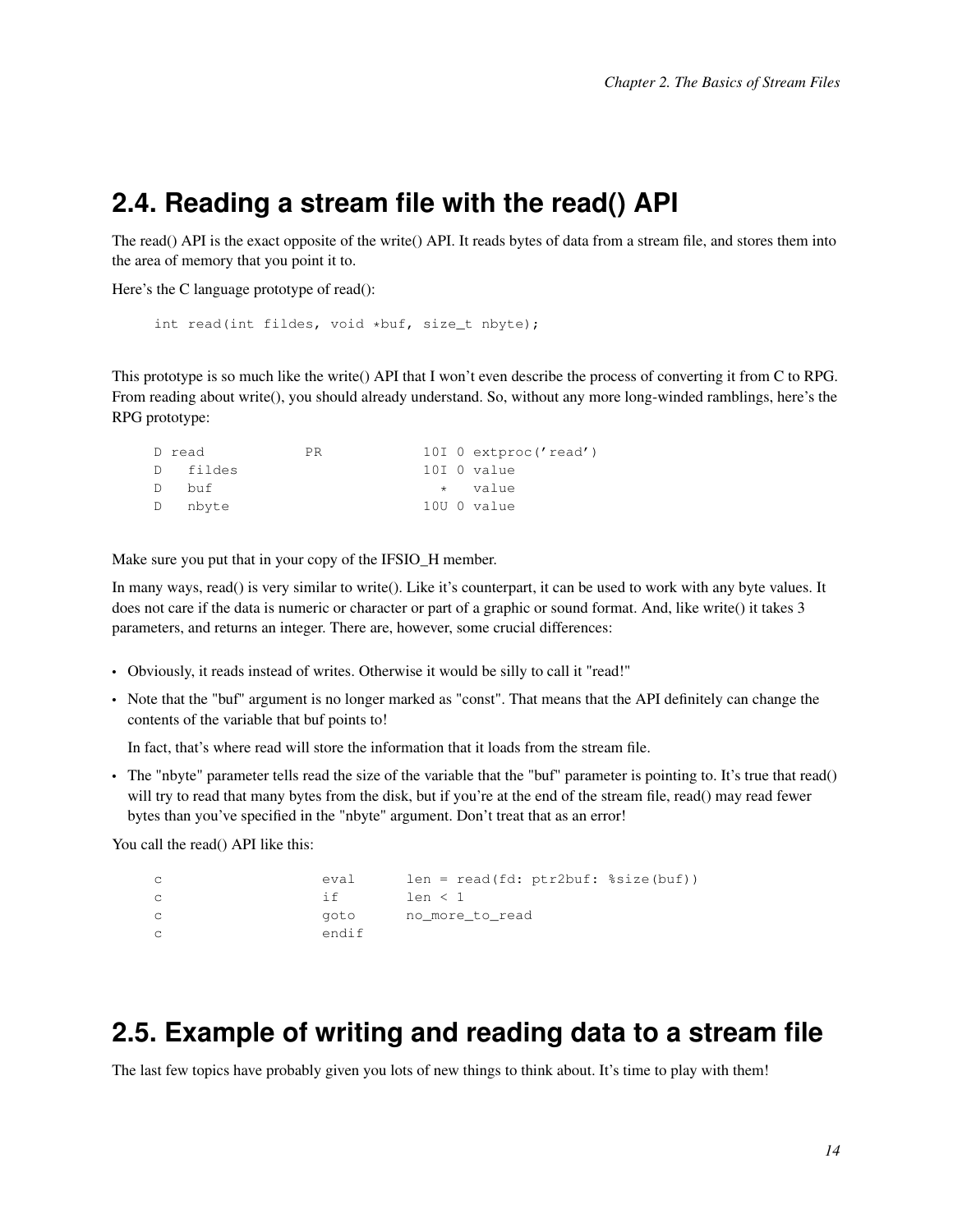First of all, let's create a directory to write all of our stream files to. This will keep us from cluttering up the root directory of the IFS with our tests. Let's call this new directory "ifstest." We can create it by typing the following command at our OS/400 command-line:

#### CRTDIR DIR('/ifstest')

If you get an error that you do not have sufficient authority to create it, or something like that, you may need to speak with your system administrator. Tell him that you need a sandbox to play in!

Here's a program which both writes and reads data from a stream file. It also demonstrates one of the properties of a stream file -- the data is stored as a continuous stream of bytes, not in records.

Take a look at it, guess what you think it does, then try it out. It's pretty cool!

\* CH2WRRD: Example of writing & reading data to a stream file  $\star$  (From Chap 2) \* To compile: \* CRTBNDRPG CH2WRRD SRCFILE(xxx/QRPGLESRC) DBGVIEW(\*LIST) H DFTACTGRP (\*NO) ACTGRP (\*NEW) D/copy IFSEBOOK/QRPGLESRC, IFSIO\_H D fd 10I 0  $S$ D wrdata  $S$  $24A$  $S$ D rddata 48A D flags  $S$ 10U 0 D mode  $S$ 10U 0  $S$ 50A D Msg  $S$ 10I 0 D Len C\* Example of writing data to a stream file eval  $flags = O_WRONLY + O_CREAT + O_TRWC$  $\mathcal{C}$  $eval \qquad mode = S_IRUSR + S_IWUSR$  $\mathtt{C}$  $\overline{C}$ + S\_IRGRP + S\_IROTH  $\overline{C}$ eval fd = open('/ifstest/ch2\_test.dat':  $\cap$  $\mathsf{C}$ flags: mode)  $i f$  $f d < 0$  $\mathtt{C}$ it id < 0<br>eval Msg = 'open(): failed for writing'  $\mathsf{C}$ dsply Msq  $\mathcal{C}$ eval  $*inlr = *on$  $\mathcal{C}$ return  $\mathsf{C}$ endif  $\mathcal{C}$ C\* Write some data wrdata = 'THE QUICK BROWN FOX JUMP'  $\mathsf{C}$ eval callp write(fd: %addr(wrdata): %size(wrdata))  $\mathtt{C}$ C\* Write some more data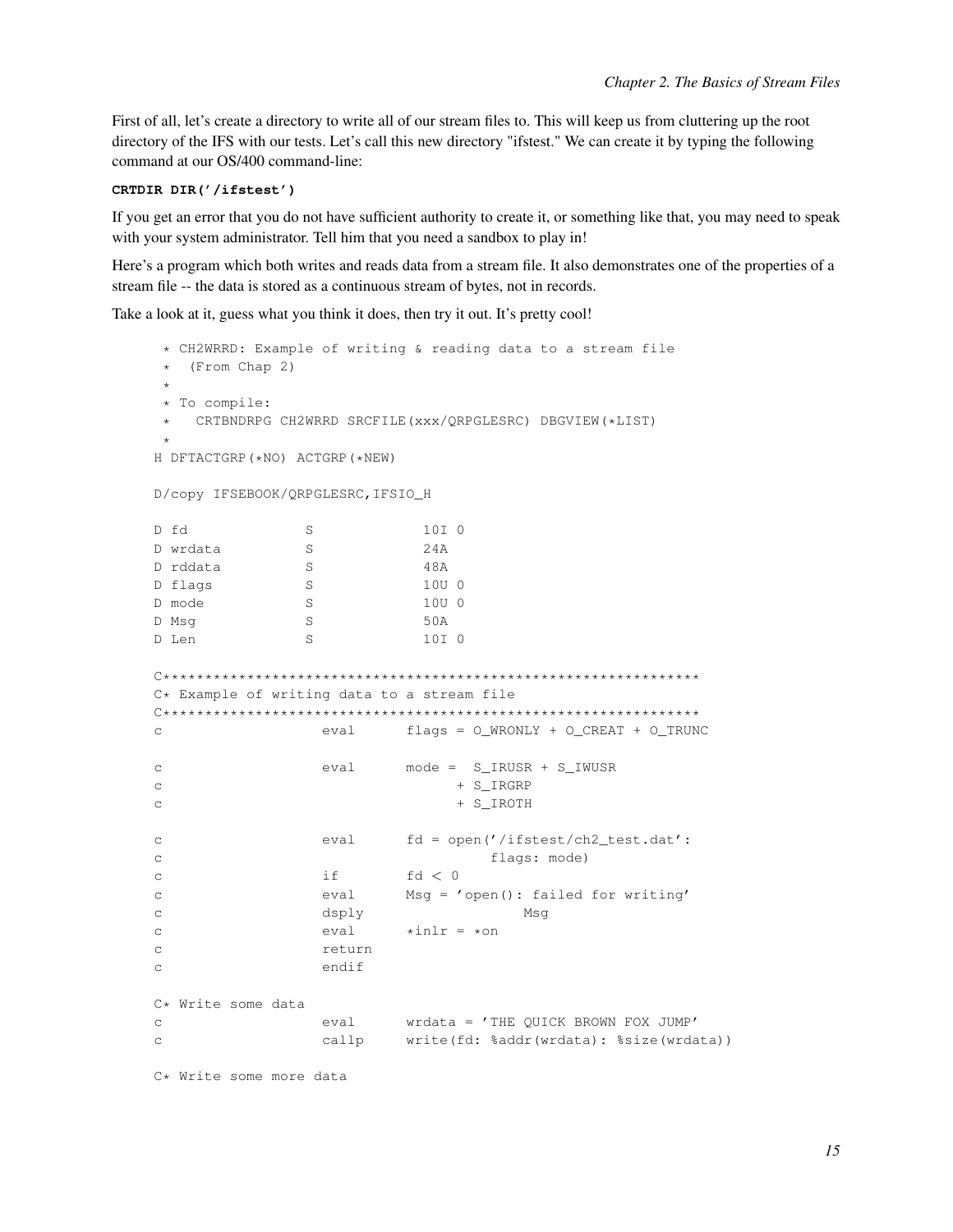```
eval
                                wrdata = 'ED OVER THE LAZY GIRAFFE'
\mathtt{C}\circcallp
                                write(fd: %addr(wrdata): %size(wrdata))
C* close the file
                     callp
                                close (fd)
\mathcal{C}C* Example of reading data from a stream file
flags = O\_RDONLY\mathtt{C}eval
                                fd = open('/ifstest/ch2_test.dat':
                     eval
\mathsf{C}\mathtt{C}flags)
                     iffd < 0\epsilonMsg = 'open(): failed for reading'
                     eval
\mathsf Cdsply
                                               Msq
\overline{C}_{\rm C}eval
                                *inlr = *on\mathsf Creturn
                     endif
\overline{C}eval
                                len = read(fd: %addr(rddata):
\mathcal{C}%size(rddata))
\rm{C}Msq = 'Length read = ' +
                     eval
\mathsf{C}%trim(%editc(len:'M'))
\mathcal{C}\circMsq
                     dsply
                                               rddata
\mathtt{C}dsplycallp
                                close(fd)
\mathsf{C}eval
                                *in1r = *on\mathcal{C}return
\overline{C}
```
As before, there are instructions on compiling the program near the top of the source. Give it a try. I'll be right back, I'm going to go get a cold beverage.

<span id="page-19-0"></span>Ahhhh... lime soda.

# 2.6. Error handling

The world is an imperfect place. Things go wrong. Sometimes a file can't be opened, or sometimes a tyrannical system administrator won't let us access something. It can be rough.

<span id="page-19-1"></span>One of the problems with the example programs that we've written so far is that, although they detect when something went wrong, they couldn't tell us what the problem was. They know something happened, but they don't know what.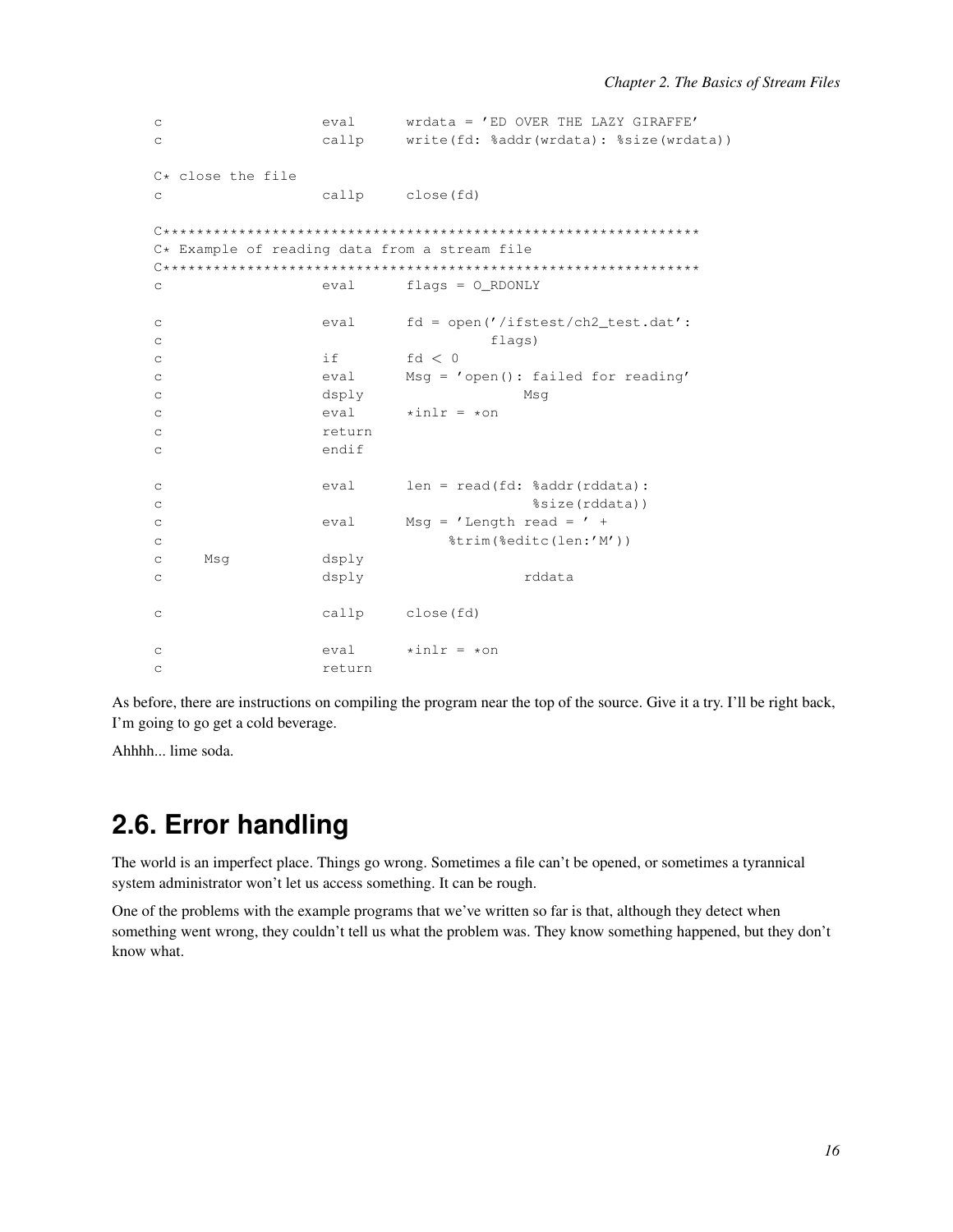#### **2.6.1. Retrieving the error number.**

Like most of the UNIX-type APIs, our IFS functions return their error information using the C language "errno" variable. The idea is that there is a global variable called "errno" which a C program can check after something has gone wrong. The result is an integer that corresponds to a specific error message.

On the AS/400, the "errno" variable is actually returned by a sub-procedure that, for C programmers, gets called behind-the-scenes. So, for us to check errno, all we have to do is call that sub-procedure, and get the return value.

The sub-procedure that returns error information is called "\_\_errno" and is part of the ILE C runtime library which is installed on every AS/400. The C language prototype for "\_\_errno" looks like this:

```
int * errno(void);
```
What that means is that the procedure is called \_\_errno, and it returns a ("int \*") pointer to an integer. The "void" signifies that there are no parameters.

In RPG, you can't start a sub-procedure name with the underscore character, so we'll add another symbol to the front of the prototype to make it work. The result looks like this:

D @ errno PR \* ExtProc('\_errno')

Now, you'll note that although we're looking for an integer, this procedure actually returns a pointer. Yech! So what we'll do is create a simple sub-procedure that gets an integer from the area of memory that the pointer points at. That's a very simple sub-procedure, and it looks like this:

```
P errno B
D errno PI 10I 0
D p_errno S *
D retval S 10I 0 based(p_errno)
c eval p_errno = @__errno
c return retval
P E
```
#### <span id="page-20-0"></span>**2.6.2. What does the error number mean?**

So, now we know that errno can be called, and it will give us an integer that tells us which error has occurred. But, what does the number mean? For example, if we got back the number 3401, how would we know what went wrong?

In C, there's a source member which programmers use that contains constants for each error number. For example, it will define the constant EACCES to be the number 3401. The C program can compare errno to EACCES, and if they match, it knows that the user does not have enough access (or "authority") to carry out the function.

In fact, if you look at the text in the IBM Information Center that explains (for example) the write() API, you'll see that under "Error Conditions" it says "If write() is not successful, errno usually indicates one of the following errors . . ." and then goes on to list errors like [EACCES] and [ENOSPC]. These error conditions are nothing more than the named constants that I mentioned above.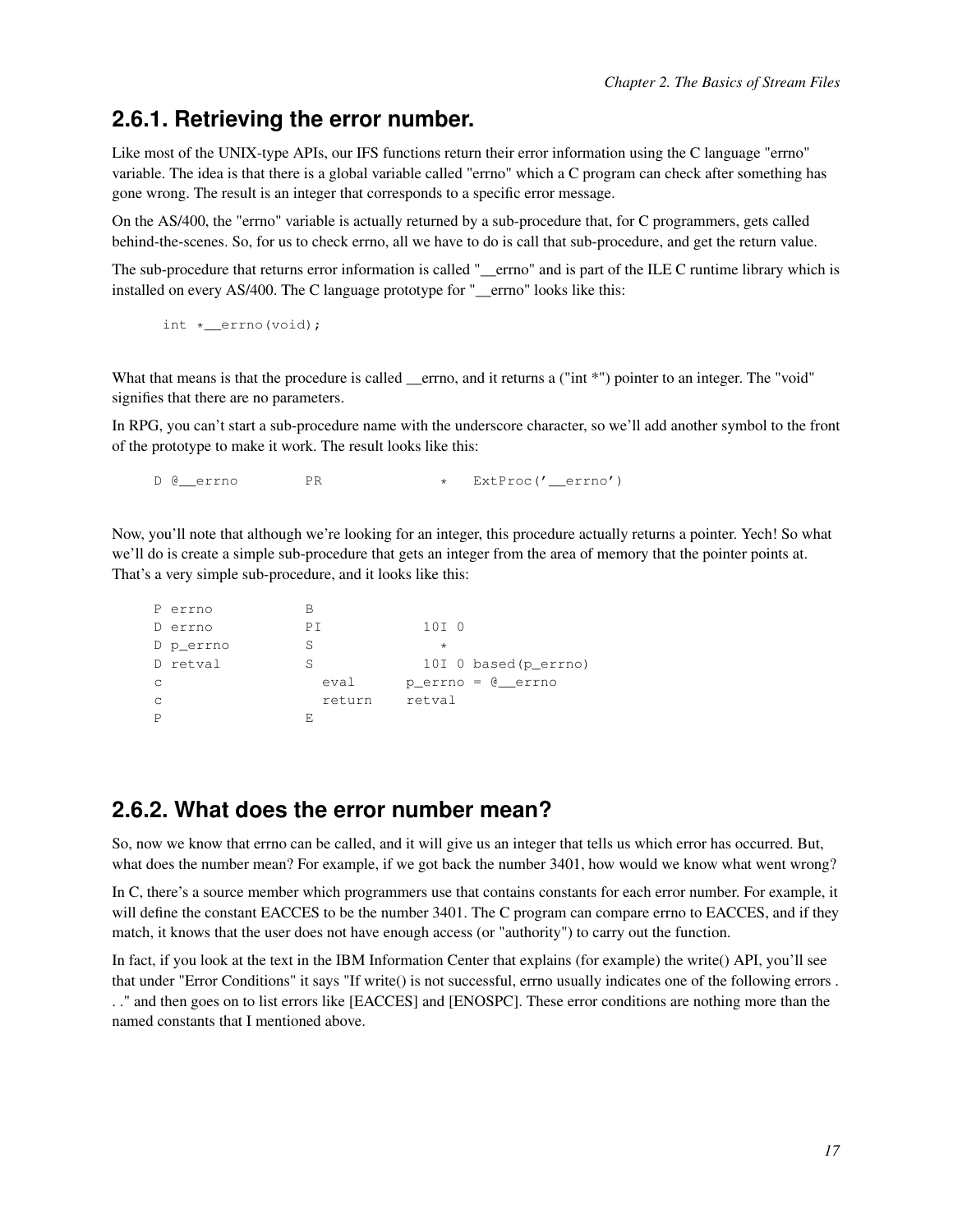Since the "errno" stuff can be used by other APIs besides the ones that this book covers, we will place these in their own header member. That way, you can include them into your future programs without also including the code that's IFS-specific.

I've called my /copy member "ERRNO H". If at all possible you should consider using the one that I provide with this book. In it, I've put RPG named constants corresponding to all the values of errno that I know about. Since it would be tedious for you to find all of these values and type them in, you may as well just use mine!

#### <span id="page-21-0"></span>**2.6.3. Getting a human-readable error message**

In addition to the named constants for each error number, it's useful to have a "human-readable" error message that corresponds to each error number. For example, when you want to print a message on the screen explaining what went wrong, you'd probably rather say "No such path or directory" rather than "Error 3025 has occurred."

The ILE C/400 runtime library contains a procedure called "strerror()" for this purpose. When you call strerror() with an error number as a parameter, it returns a pointer to a variable length, null-terminated, error message. Here's the C and RPG prototype for strerror():

```
char *strerror(int errnum);
D strerror PR * ExtProc('strerror')<br>D errnum 10T 0 value
D errnum
```
In addition to strerror(), you can also view each error number as a message in an OS/400 message file. The QCPFMSG message file contains all of the C error numbers prefixed by a "CPE". For example, the error ENOENT is 3025. If you type **DSPMSGD CPE3025 MSGF(QCPFMSG)** at the command prompt, it will show you a message that says "No such path or directory." Likewise, if you looked up CPE3401, you'd see the human-readable message "Permission denied."

#### <span id="page-21-1"></span>**2.6.4. Utilities for communicating errors**

As you may already know, OS/400 programs usually return error information from one program to another by sending a "program message". When an error occurs which causes a program to fail, the program usually sends back a program message of type "escape" to it's caller.

For the sake of making error handling easier, we will create two simple sub-procedures that we can use to send back "escape messages", and add these to our ERRNO\_H file, so all of our programs can use them.

The first utility is called "die". It will send back any user supplied error message under a message number of CPF9897. This is useful for supplying simple text error messages in our example programs. Here's the code:

|   | P die      | B         |                |                    |
|---|------------|-----------|----------------|--------------------|
|   | D die      | PΙ        | 1 <sub>N</sub> |                    |
| D | msq        |           | 256A           | const              |
|   |            |           |                |                    |
|   | D OMHSNDPM | <b>PR</b> |                | ExtPqm('QMHSNDPM') |
| D | MessageID  |           | 7 A            | Const              |
| D | OualMsqF   |           | 20A            | Const              |
| D | MsqData    |           | 256A           | Const              |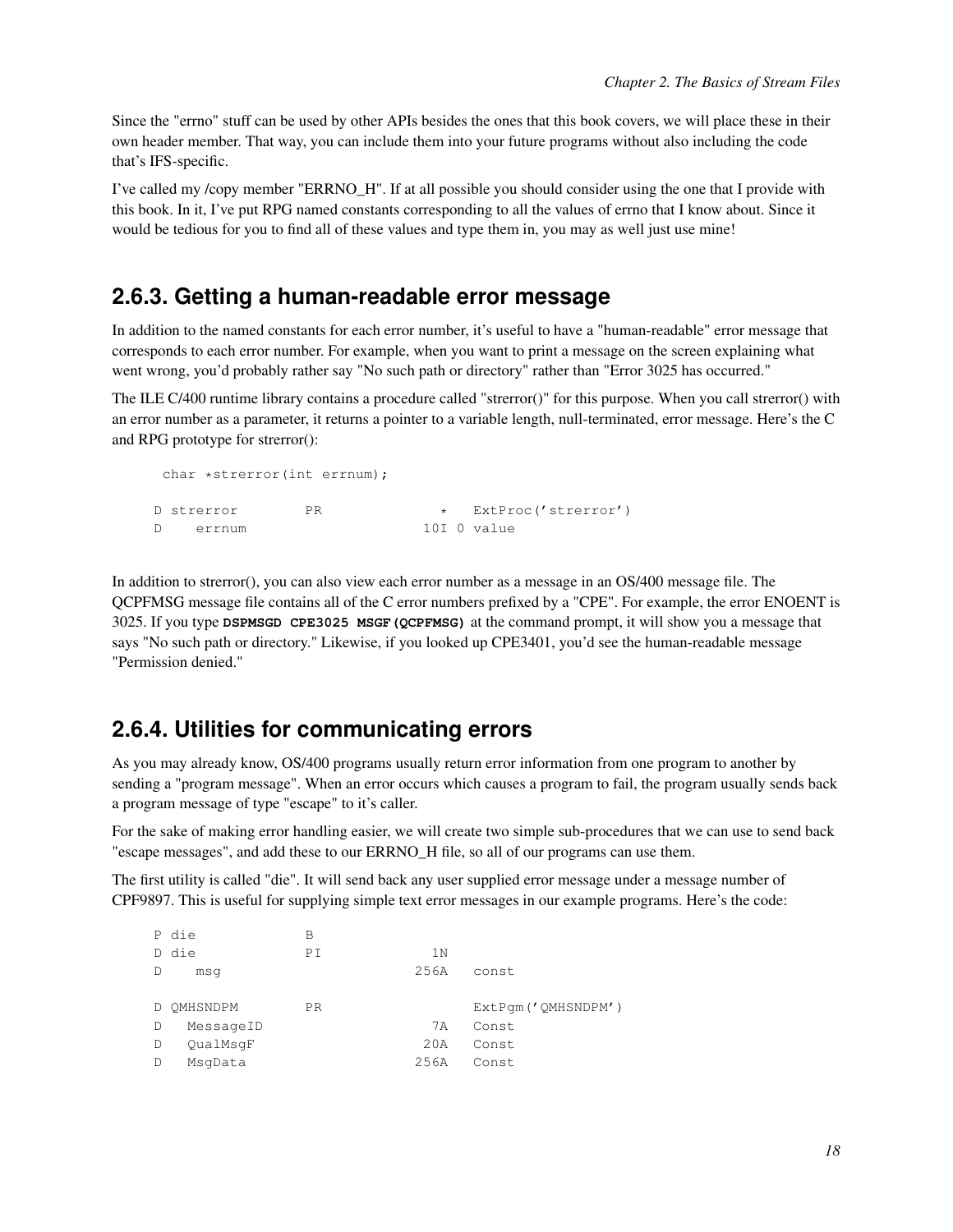| D                         | MsgDtaLen    |              | 10I 0 Const                     |            |
|---------------------------|--------------|--------------|---------------------------------|------------|
| D                         | MsqType      |              | 10A<br>Const                    |            |
| D                         | CallStkEnt   |              | 10A<br>Const                    |            |
| D                         | CallStkCnt   |              | 10I 0 Const                     |            |
| D                         | MessageKey   |              | 4A                              |            |
| D                         | ErrorCode    |              | 256A                            |            |
|                           |              |              |                                 |            |
|                           | D dsEC       | DS           |                                 |            |
| D                         | dsECBytesP   | $\mathbf{1}$ | 4I 0 inz (%size(dsEC))          |            |
| D                         | dsECBytesA   | 5            | $8I$ 0 inz(0)                   |            |
| D                         | dsECMsgID    | 9            | 15                              |            |
| D                         | dsECReserv   | 16           | 16                              |            |
| D                         | dsECMsgDta   | 17           | 256                             |            |
|                           |              |              |                                 |            |
|                           | D MsqLen     | S            | 10I 0                           |            |
|                           | D TheKey     | S            | 4A                              |            |
|                           |              |              |                                 |            |
| $\mathop{\rm \mathsf{C}}$ | $\mathbf{r}$ | checkr       | MsgLen<br>msq                   |            |
| $\mathop{\rm \mathsf{C}}$ |              | if           | MsgLen<1                        |            |
| $\mathop{\rm \mathsf{C}}$ |              | return       | $*$ off                         |            |
| $\mathsf C$               |              | endif        |                                 |            |
|                           |              |              |                                 |            |
| $\mathsf C$               |              | callp        | QMHSNDPM('CPF9897': 'QCPFMSG    | $*LIBL'$ : |
| $\mathop{\rm \mathsf{C}}$ |              |              | Msg: MsgLen: '*ESCAPE':         |            |
| $\rm{C}$                  |              |              | $' *': 3: \text{TheKey: dSEC.}$ |            |
|                           |              |              |                                 |            |
| C                         |              | return       | $*$ off                         |            |
| $\mathbf P$               |              | E            |                                 |            |

The other utility function is called "EscErrno". We will pass an error number as an argument to this function, and it will send back the appropriate CPExxxx error message as an escape message to the calling program.

EscErrno is useful when we want our programs to crash and report errors that the calling program can monitor for individually. For example, a calling program could be checking for CPE3025, and handle it separately than CPE3401.

Here is the code for EscErrno:

| P  | EscErrno   | B   |                |          |                    |
|----|------------|-----|----------------|----------|--------------------|
| D. | EscErrno   | ΡI  | 1 <sub>N</sub> |          |                    |
| D  | errnum     |     |                |          | 10i 0 value        |
|    |            |     |                |          |                    |
| D  | OMHSNDPM   | PR. |                |          | ExtPqm('QMHSNDPM') |
| D  | MessageID  |     | 7 A            |          | Const              |
| D  | QualMsqF   |     | 20A            |          | Const              |
| D  | MsqData    |     | 1A             |          | Const              |
| D  | MsgDtaLen  |     | 10I 0          |          | Const              |
| D  | MsqType    |     | 10A            |          | Const              |
| D  | CallStkEnt |     | 10A            |          | Const              |
| D  | CallStkCnt |     | 10I            | $\Omega$ | Const.             |
| D  | MessageKey |     | 4A             |          |                    |
| D  | ErrorCode  |     | 256A           |          |                    |
|    |            |     |                |          |                    |
| D. | dsEC       | DS  |                |          |                    |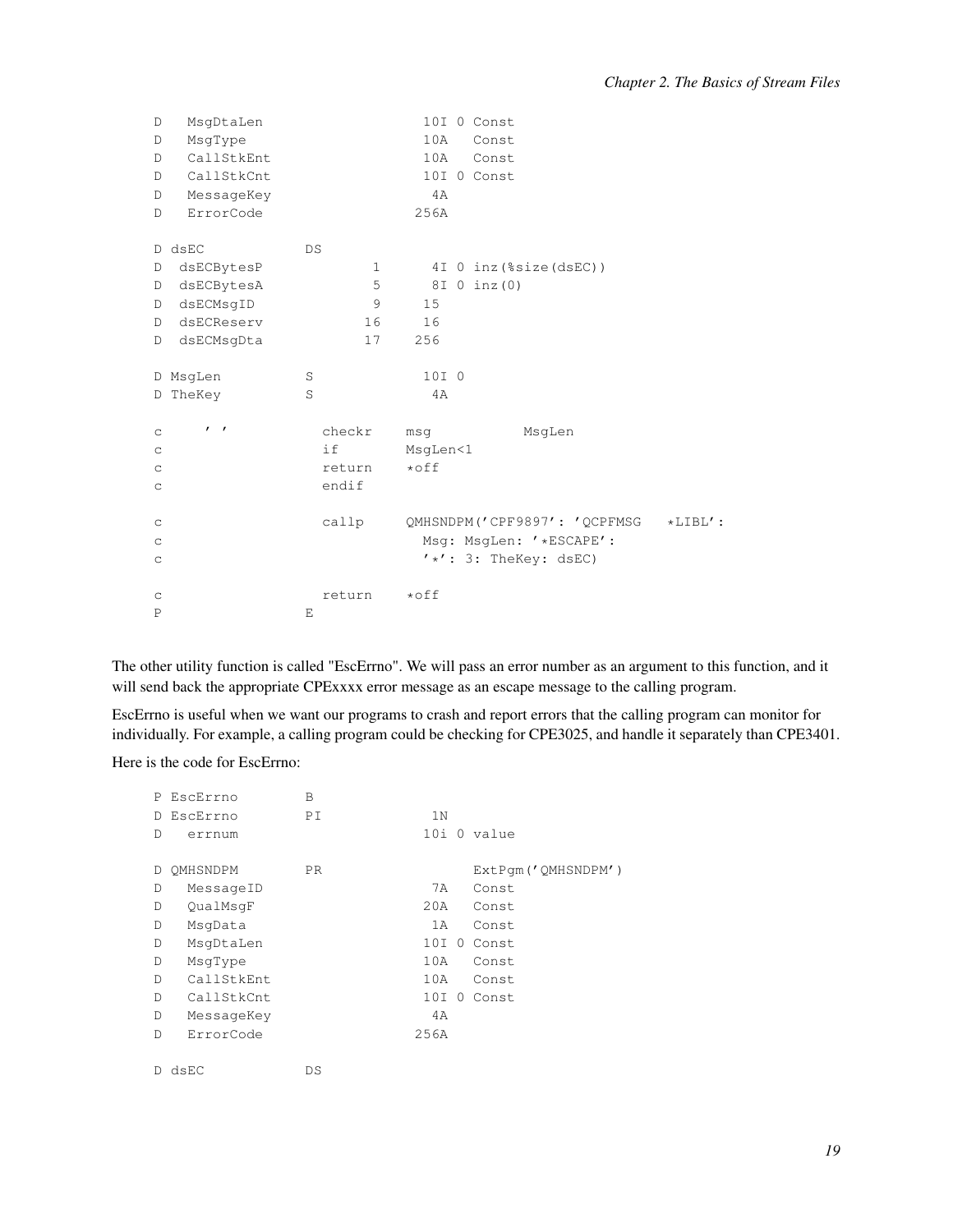| D           | dsECBytesP |   | 1      |             | 4I 0 inz (%size(dsEC))          |            |
|-------------|------------|---|--------|-------------|---------------------------------|------------|
| D           | dsECBytesA |   | 5      |             | 8I 0 inz (0)                    |            |
| D           | dsECMsqID  |   | 9      | 15          |                                 |            |
| D           | dsECReserv |   | 16     | 16          |                                 |            |
| D           | dsECMsqDta |   | 17     | 256         |                                 |            |
|             | D TheKey   | S |        | 4A          |                                 |            |
|             | D MsqID    | S |        | 7A          |                                 |            |
| $\mathsf C$ |            |   | move   | errnum      | MsgID                           |            |
| $\mathsf C$ |            |   | movel  | $'$ CPE $'$ | MsqID                           |            |
| $\mathsf C$ |            |   | callp  |             | QMHSNDPM(MsqID: 'QCPFMSG        | $*$ LIBL': |
| $\mathsf C$ |            |   |        |             | $'$ ': 0: '*ESCAPE':            |            |
| $\mathsf C$ |            |   |        |             | $' *': 3: \text{TheKey: dSEC)}$ |            |
| $\mathsf C$ |            |   | return | ∗off        |                                 |            |
| $\mathbf P$ |            | E |        |             |                                 |            |

What I've done in my ERRNO\_H is put the codes for the all of the procedures (errno, die, and escerrno) at the bottom, and enclosed them in these:

```
/if defined(ERRNO_LOAD_PROCEDURE)
.... procedure code goes here ....
/endif
```
This allows us to include all of the error handling code in our programs by copying the header member twice, once without the "errno\_load\_procedure" symbol defined, which goes in our D-specs, and once with the "errno\_load\_procedure" symbol defined, which goes where our sub-procedures go.

## <span id="page-23-0"></span>**2.7. Our last example with error handling added**

Here's an example of the error handling code that we discussed in the last section. All I did here is take the sample code that we wrote in section 2.5 above, and add error checking to it. When something goes wrong, the program calls die() to signal an abnormal end.

```
* CH2ERRNO: Example of writing & reading data to a stream file
 * with error handling. (This is the same as CH2WRRD except
 * for the error handling)
 * (From Chap 2)
 *
* To compile:
   CRTBNDRPG CH2ERRNO SRCFILE(xxx/QRPGLESRC) DBGVIEW(*LIST)
 *
H DFTACTGRP(*NO) ACTGRP(*NEW) BNDDIR('QC2LE')
D/copy IFSeBOOK/QRPGLESRC,IFSIO_H
D/copy IFSeBOOK/QRPGLESRC,ERRNO_H
```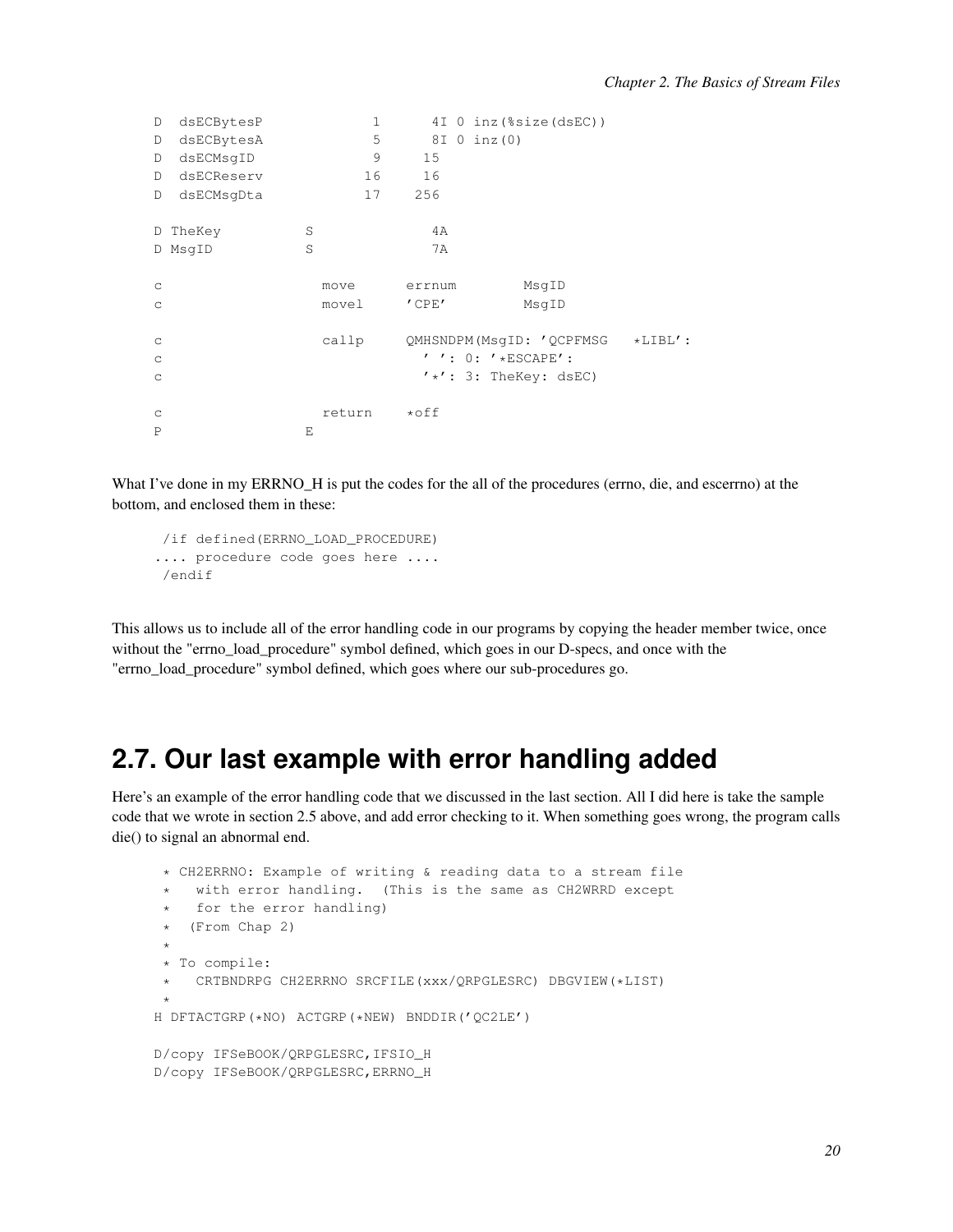```
S10I 0
D wrdata
              S24AD rddata
              S48A
D flags
              S10U 0
              S10U 0
D mode
D ErrMsg
              S250AD Msq
              S50A
D Len
               S10I 0
C* Example of writing data to a stream file
eval
                         flags = O_WRONLY + O_CREAT + O_TRWC\Gammaeval
                         mode = S_I RUSR + S_I WUSR_{\rm C}\mathtt{C}+ S_IRGRP
\mathcal{C}+ S IROTH
_{\rm C}eval fd = open('/ifstest/ch2_test.dat':
                                  flags: mode)
\mathcal{C}if
                        f d < 0\mathcal{C}ErrMsq = %str(strerror(errno))
_{\rm C}eval
                 callp
                         die('open() for output: ' + ErrMsq)
\mathcal{C}\mathtt{C}endif
C* Write some data
                        wrdata = 'THE QUICK BROWN FOX JUMP'
                 eval
\mathsf{C}if
                         write(fd: %addr(wrdata): %size(wrdata))<1
\mathtt{C}ErrMsg = %str(strerror(errno))
\mathbf{C}eval
                         close(fd)
                 callp
\mathsf{C}callp
                         die ('open (): ' + ErrMsg)
\mathtt{C}endif
\mathcal{C}C* Write some more data
                        wrdata = 'ED OVER THE LAZY GIRAFFE'
\mathbf Ceval
\mathbf{C}if (
                        write(fd: %addr(wrdata): %size(wrdata))<1
                 eval
                        ErrMsg = %str(strerror(errno))
\mathcal{C}callp
                         close (fd)
\mathtt{C}callp
                         die ('open (): ' + ErrMsg)
\mathcal{C}endif
\mathsf{C}C* close the file
                 callp close(fd)
\mathcal{C}C* Example of reading data from a stream file
\mathsf{C}eval flags = O_RDOMLYfd = open('/ifstest/ch2_test.dat':
_{\rm C}eval
                                  flags)
\mathtt{C}if
                         fd < 0\mathcal{C}
```
D fd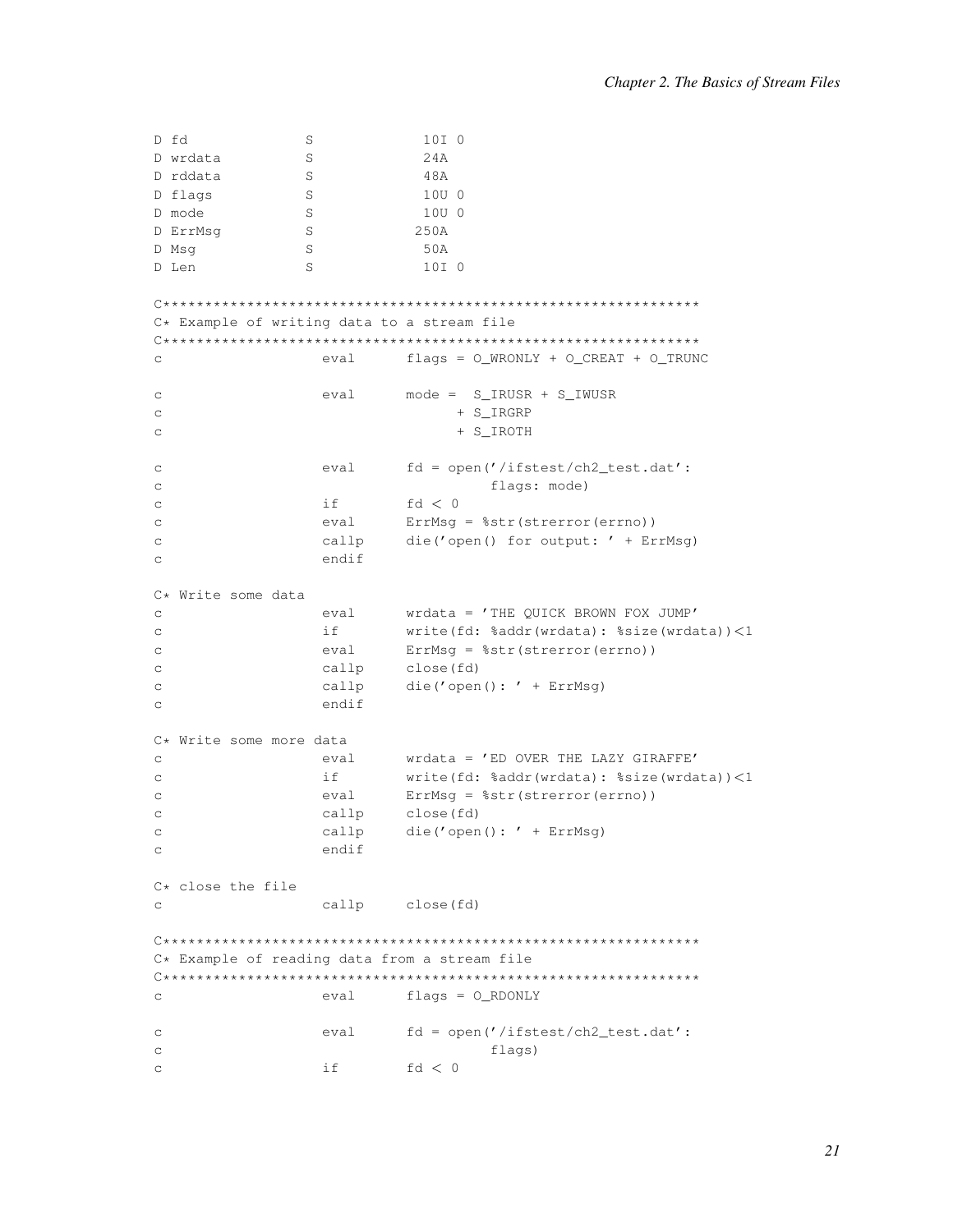```
c eval ErrMsg = %str(strerror(errno))
c callp die('open() for input: ' + ErrMsg)
c endif
c eval len = read(fd: %addr(rddata):
c %size(rddata))
c if len < 1
c eval ErrMsg = %str(strerror(errno))
c callp close(fd)
c callp die('read(): ' + ErrMsg)
c endif
c eval Msq = 'Length read = ' +
c %trim(%editc(len:'M'))
c Msg dsply
c dsply rddata
c callp close(fd)
c \qquad \qquad \text{eval} \qquad \text{willr = *on}c return
/DEFINE ERRNO_LOAD_PROCEDURE
/COPY IFSEBOOK/QRPGLESRC,ERRNO_H
```
<span id="page-25-0"></span>The only reason that I used die() instead of EscErrno() to handle errors in this program is that with die() I can easily add text explaining where the error occurred. In the next section, I'll give an example of EscErrno().

## **2.8. Example of writing raw data to a stream file**

As I've mentioned in previous sections, stream files can be used for any byte values, not just for words and other text. As a proof of concept, I thought it might be fun to generate a very small MS-DOS program as a stream file.

Programs under OS/400 are stored in \*PGM objects. You can't directly open and manipulate a \*PGM object on the AS/400. You have to write source code, and let the compiler compile it.

However, on the PC, all objects are stored as stream files. It doesn't matter if it's a data file, a program, an audio file, etc. Every object is stored as a stream file!

To prove that, here's an RPG program that actually generates a PC program. The stream file that it outputs can be downloaded to your PC, and run. (Provided, of course, that the PC is able to run MS-DOS programs).

```
* CH2RAWDTA: Example of writing non-text to a stream file
 * (From Chap 2)
 *
* To compile:
 * CRTBNDRPG CH2RAWDTA SRCFILE(xxx/QRPGLESRC) DBGVIEW(*LIST)
 *
H DFTACTGRP(*NO) ACTGRP(*NEW) BNDDIR('QC2LE')
D/copy IFSEBOOK/QRPGLESRC,IFSIO_H
D/copy IFSEBOOK/QRPGLESRC,ERRNO_H
```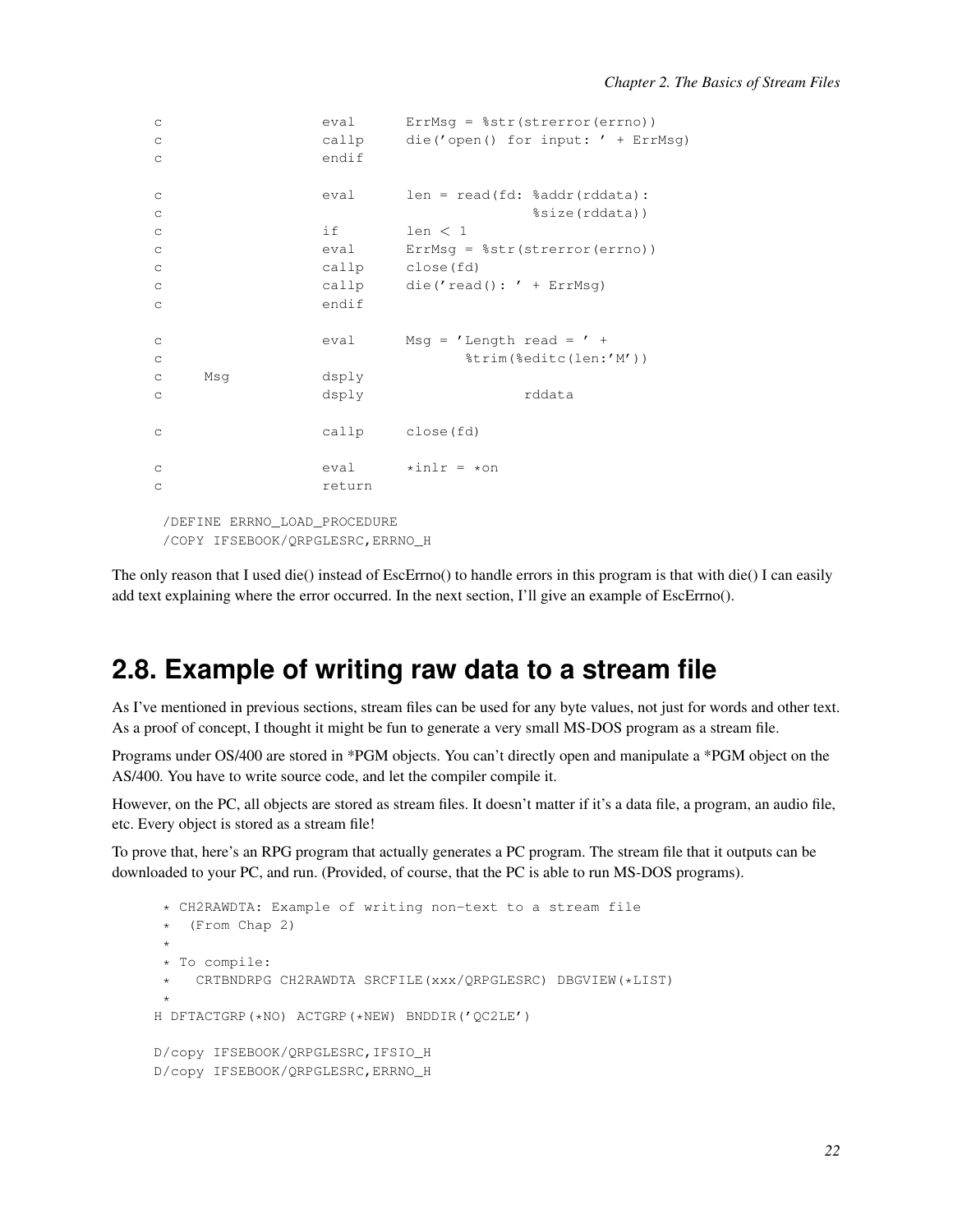|                           | D fd     | S      | 10I <sub>0</sub>                         |
|---------------------------|----------|--------|------------------------------------------|
|                           | D wrdata | S      | 79A                                      |
|                           | D err    | S      | 10I <sub>0</sub>                         |
|                           |          |        |                                          |
| $\mathsf C$               |          | eval   | wrdata = $x' B409BAC01CD21B8004CCD21' +$ |
| $\mathsf C$               |          |        | x'416C6C206F626A6563747320' +            |
| $\mathsf C$               |          |        | x'6F6E20746865205043206172' +            |
| $\mathop{\rm \mathsf{C}}$ |          |        | x'652073746F72656420696E20' +            |
| C                         |          |        | x'2273747265616D2066696C65' +            |
| C                         |          |        | x'73222C206576656E2070726F' +            |
| С                         |          |        | x'6772616D732124'                        |
| $\mathop{\rm \mathsf{C}}$ |          | eval   | $fd = open('/ifstest/littlepgm.com':$    |
| $\mathop{\rm \mathsf{C}}$ |          |        | O_WRONLY+O_CREAT+O_TRUNC:                |
| $\mathsf C$               |          |        | S_IRUSR + S_IWUSR + S_IXUSR              |
| C                         |          |        | + S_IRGRP + S_IXGRP                      |
| $\mathop{\rm \mathsf{C}}$ |          |        | + S_IROTH + S_IXOTH)                     |
| $\mathsf C$               |          | if     | fd < 0                                   |
| C                         |          | callp  | EscErrno (errno)                         |
| C                         |          | endif  |                                          |
|                           |          |        |                                          |
| С                         |          | if     | write(fd: %addr(wrdata): %size(wrdata))  |
| $\mathop{\rm \mathsf{C}}$ |          |        | $<$ %size (wrdata)                       |
| $\mathop{\rm \mathsf{C}}$ |          | eval   | err = errno                              |
| $\mathsf C$               |          |        | callp close(fd)                          |
| C                         |          |        | callp EscErrno (err)                     |
| C                         |          | endif  |                                          |
|                           |          |        |                                          |
| $\mathsf C$               |          |        | callp close(fd)                          |
| С                         |          | eval   | $\star$ inlr = $\star$ on                |
| C                         |          | return |                                          |
|                           |          |        |                                          |

/DEFINE ERRNO\_LOAD\_PROCEDURE /COPY IFSEBOOK/QRPGLESRC,ERRNO\_H

This program outputs a stream file called littlepgm.com into our /ifstest directory. To run this program you'll need to transfer it to your PC. One way to do this, if your system is set up for it, would be to map a network drive to your AS/400. Another good choice would be to FTP the file to your PC. If you decide to use FTP, make sure that you use binary mode.

Once you've got it on your PC, you should run the program from an MS-DOS prompt.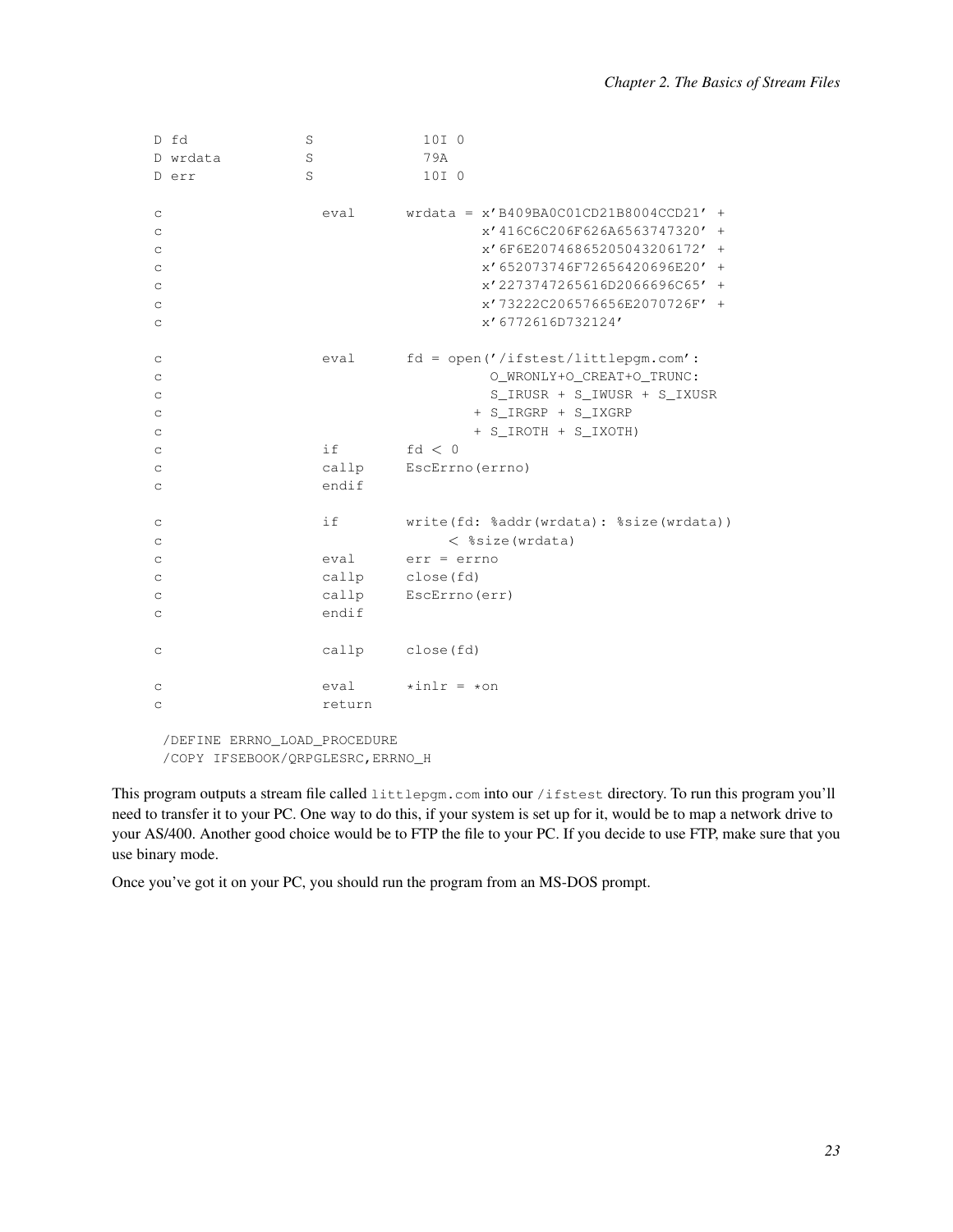# <span id="page-27-0"></span>**Chapter 3. Other simple, but helpful IFS commands**

## <span id="page-27-1"></span>**3.1. Checking existence and permissions to files**

In the last chapter, we covered the basics of how stream files work. It's all down hill from here!

One question that I've been asked many times is: "I use the CHKOBJ command in my CL programs. How can I do the same thing with a file in the IFS?"

The answer is the access() API. Access() can be used to check two things: whether the file exists, and whether it's accessible for reading, writing or execution.

The C-language prototype for the access() API looks like this:

int access(const char \*path, int amode);

The prototype is quite simple, and I think by now you're already getting the hang of it, so without further ado, here's the RPG version:

| $\Omega$ | D access | PR. |  | 10I 0 ExtProc('access')   |
|----------|----------|-----|--|---------------------------|
| മ        | D Path   |     |  | * Value Options (*string) |
| ഒ        | D amode  |     |  | 10I O Value               |

Please add this to the IFSIO H copy member, if you're typing it in yourself.

- ➊ The access API returns an integer which can either be 0 if the file is accessible, or -1 if for some reason it is not. Like most UNIX-type APIs, we can check errno after calling access to find out why the file wasn't accessible.
- ➋ This is the path name of the IFS object that we want to check the accessibility of.
- ➌ This is the access that we want to check. This is another one of those "bit flag" fields, similar to the ones we've been using in the open() API.

The amode parameter uses the rightmost 3 bits of the parameter to determine which access we want to check. If the right-most bit is on, access() checks for execute authority. The next bit to the left checks for write access, and the 3rd bit from the right checks for read access.

If none of the bits in the amode parameter are set, the API will only check to see if the object exists.

Just like we did for the other bit-flags that we've used, we will define named constants to both to make our code easier to follow, and also to match the constants that are already defined for the C programmers.

```
**********************************************************************
* Access mode flags for access()
*
  F_OK = File Exists
  R\_{OK} = Read Access
  W_OK = Write Access
  X_OK = Execute or Search
**********************************************************************
```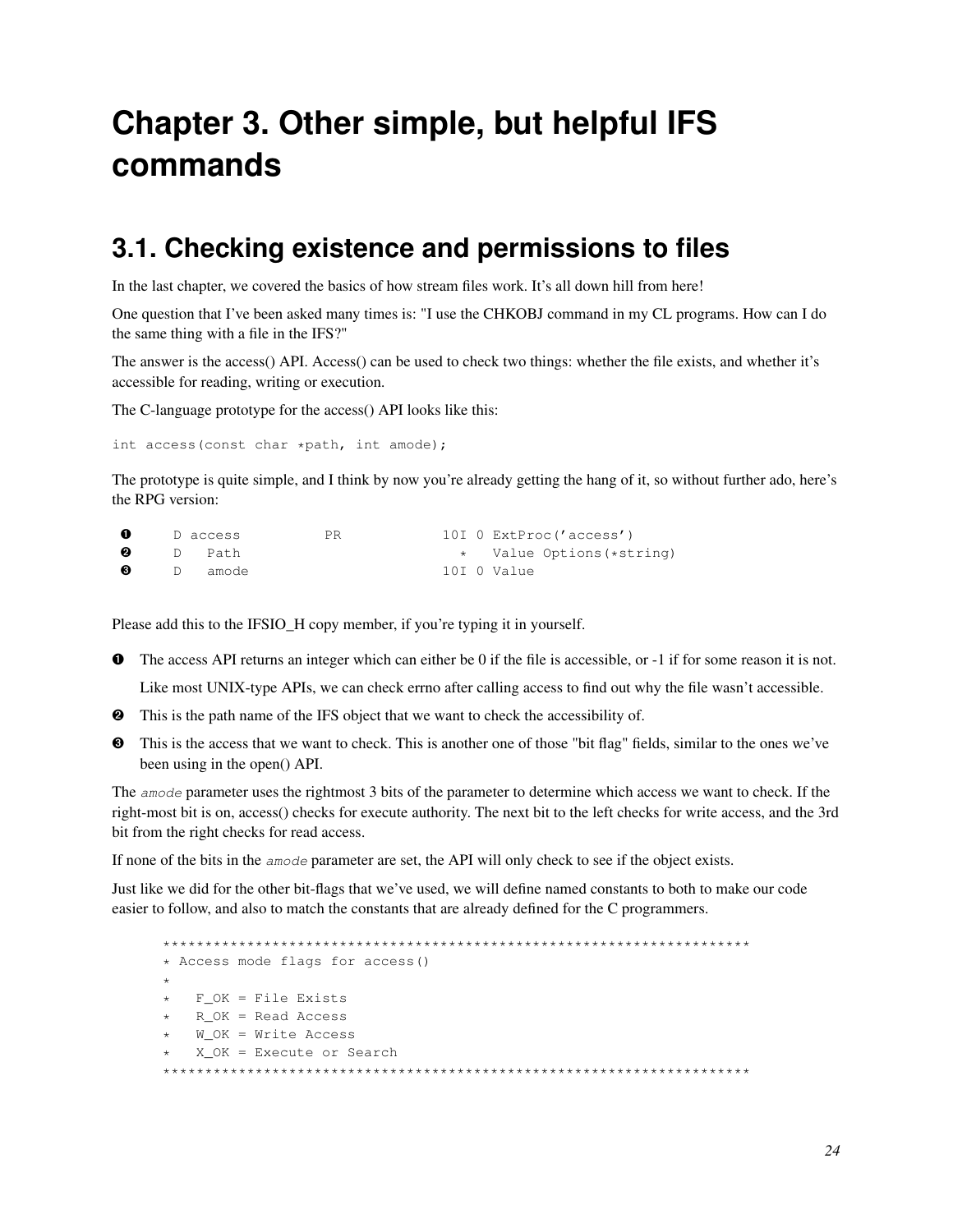| D F OK |  |
|--------|--|
| D R OK |  |
| D W OK |  |
| D X OK |  |

#### Here's a sample of calling access() in an RPG program:

| $\mathsf C$ | if    | $access$ ( $x = (myfile) : F_OK$ ) < 0  |
|-------------|-------|-----------------------------------------|
| $\mathsf C$ | eval  | $err = err$                             |
| $\mathsf C$ | if    | $err = ENOENT$                          |
| $\mathsf C$ | callp | die('Errrm can"t find that file!')      |
| $\mathsf C$ | else  |                                         |
| $\mathsf C$ |       | callp die(%str(strerror(err)))          |
| $\mathsf C$ | endif |                                         |
| C           | endif |                                         |
|             |       |                                         |
|             |       |                                         |
| $\mathsf C$ | if    | $access$ ( $x = (myfile) : R_OK) < 0$   |
| $\mathsf C$ | eval  | $err = errno$                           |
| $\mathsf C$ | if    | $err = EACCES$                          |
| $\mathsf C$ | callp | die('It"s there, but YOU can't read ' + |
| C           |       | Nyaahh! Nyaahh!')<br>$^{\prime}$ it !   |
| $\mathsf C$ | else  |                                         |
| $\mathsf C$ | callp | die(%str(strerror(err)))                |
| C           | endif |                                         |

## <span id="page-28-0"></span>**3.2. Example of checking for an object in the IFS**

Here's an example that's also a useful utility. We will create a command called "CHKIFSOBJ" which works like the OS/400 CHKOBJ command, except that it operates on an IFS object.

CHKOBJ allows you to check if the file exists, and also allows you to optionally check if you have authority to use it. So, our IFS version will do the same. To do that, we need two parameters, the path name of the object to check, and the authority to check for.

Here's the command definition to do that:

| <b>CMD</b> | PROMPT ('Check for IFS Object')                     |
|------------|-----------------------------------------------------|
| PARM       | KWD (OBJ) TYPE $(*CHAR)$ LEN $(640)$ MIN $(1)$ +    |
|            | PROMPT ('Object')                                   |
| PARM       | KWD (AUT) TYPE $(*CHAR)$ LEN $(10)$ RSTD $(*YES)$ + |
|            | DFT(*NONE) VALUES(*NONE *R *RW *RX *RWX +           |
|            | *W *WX *X) PROMPT('Authority')                      |

Take a look at the "AUT" parameter. It allows you to specify "\*NONE" if you just want to see if an object exists, or to check for read, write, execute or any combination of them. It's just like access(), really!

Now, here's the RPG code that our command will run:

\* CH3CHKOBJ: Example of checking for an object in the IFS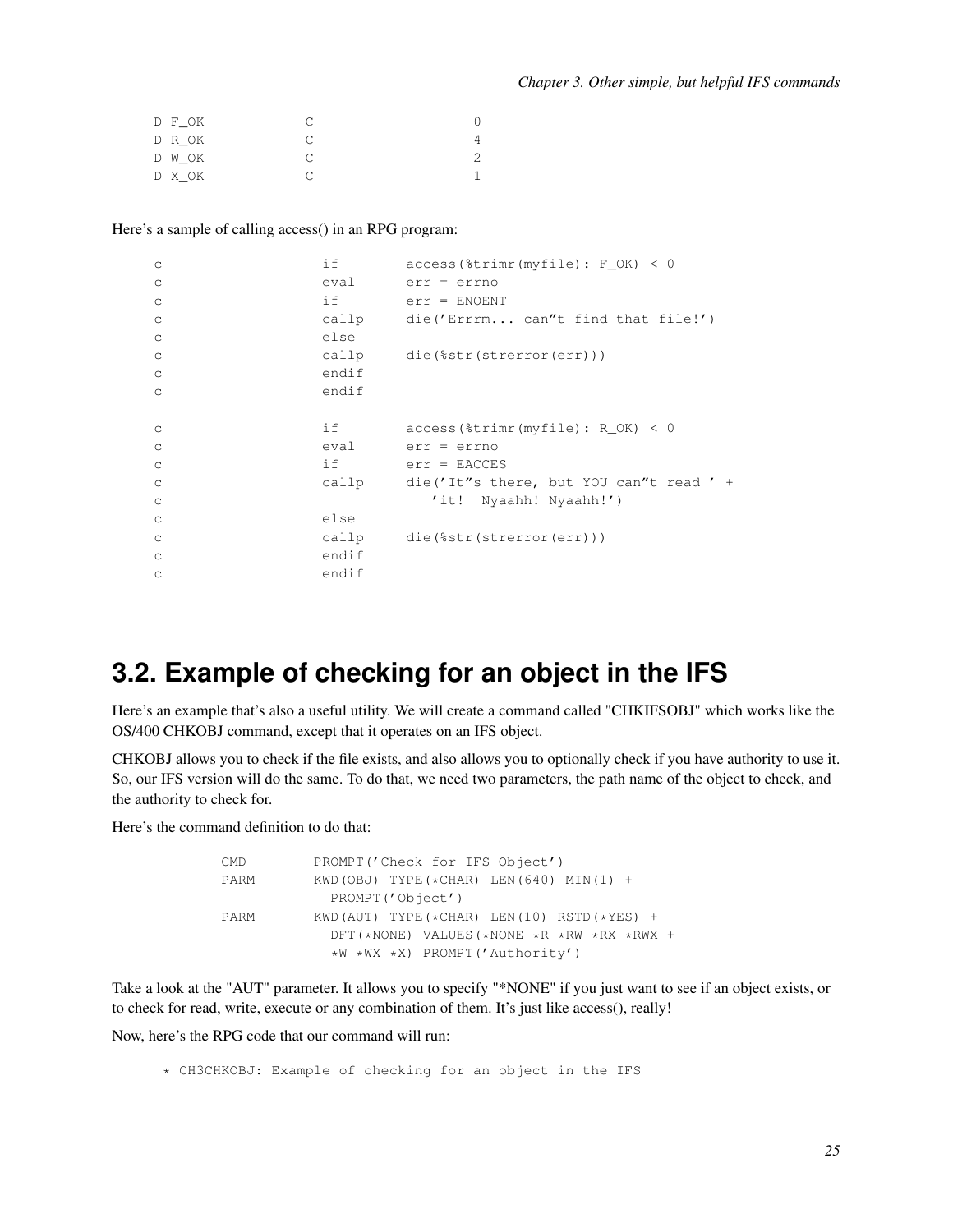```
* (From Chap 3)
 *
* To compile:
  CRTBNDRPG CH3CHKOBJ SRCFILE(xxx/QRPGLESRC) DBGVIEW(*LIST)
* CRTCMD CMD(CHKIFSOBJ) PGM(CH3CHKOBJ) SRCFILE(xxx/QCMDSRC)
 *
H DFTACTGRP(*NO) ACTGRP(*NEW) BNDDIR('QC2LE')
D/copy IFSEBOOK/QRPGLESRC,IFSIO_H
D/copy IFSEBOOK/QRPGLESRC,ERRNO_H
D Path S 640A
D Authority S 10A
D AMode S 3 10I 0
** Warning: call this program from the command. If you call
** it directly, because "Path" is larger than 32 bytes.
** See http://faq.midrange.com/data/cache/70.html
**
C *entry plist
c parm Path
c parm parm Authority
C* First, just check if the file exists:<br>c if Access(%tr:
c if Access(%trimr(Path): F_OK) < 0
c callp EscErrno(errno)
c endif
C* Next, check if the current user has authority:
c if Authority <> '*NONE'
c eval amode = 0
c if %scan('R':Authority) > 0
c eval amode = amode + R_OK
c endif
c if %scan('W':Authority) > 0
c eval amode = amode + W_OK
c endif
c if \frac{1}{3} if \frac{1}{3} and \frac{1}{3} if \frac{1}{3} and \frac{1}{3} if \frac{1}{3} and \frac{1}{3} are \frac{1}{3} and \frac{1}{3} are \frac{1}{3} and \frac{1}{3} are \frac{1}{3} are \frac{1}{3} are \frac{1}{3} are \frac{1}{3} are \frac{1}{3}c eval amode = amode + X_OK
c endif
c if access(%trimr(Path): amode) < 0
c callp EscErrno(errno)
c endif
c endif
c \text{eval} \text{willr} = \text{kon}
```
/DEFINE ERRNO\_LOAD\_PROCEDURE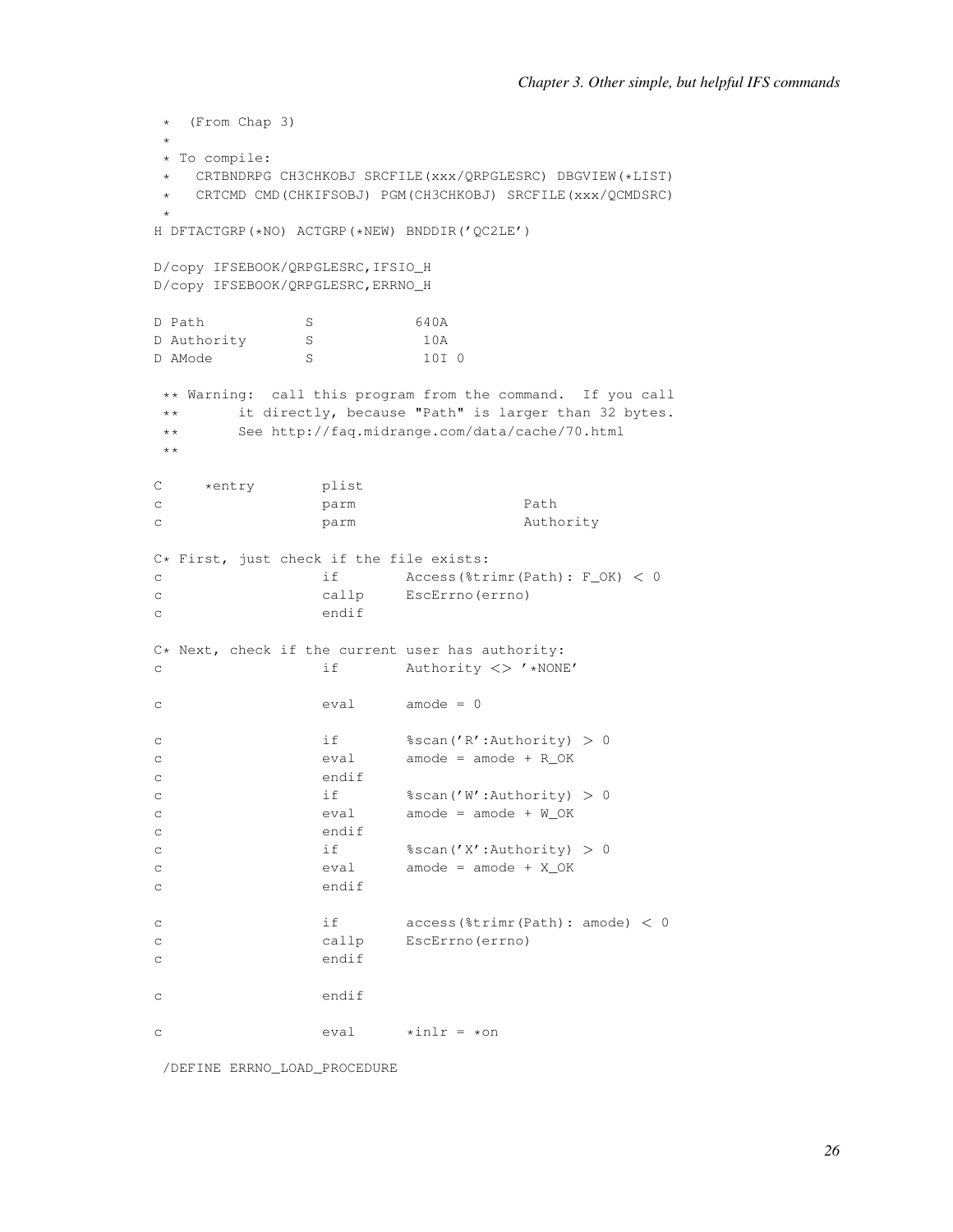/COPY IFSEBOOK/QRPGLESRC,ERRNO\_H

### **3.3. Changing permissions on an existing IFS Object**

The API that allows us to change the permissions of an IFS object is called "chmod", which stands for "change mode". Here's the C-language prototype for chmod(), along with my RPG equivalent:

|   | int chmod(const char *path, mode_t mode) |     |  |                           |
|---|------------------------------------------|-----|--|---------------------------|
|   |                                          |     |  |                           |
|   | D chmod                                  | PR. |  | 10I 0 ExtProc('chmod')    |
|   | D path                                   |     |  | * Value options (*string) |
| D | mode                                     |     |  | 10U O Value               |

The "mode" parameter works exactly the same as the "mode" parameter on the open() API. You use the same bit-flags to assign permissions to the "owner", the "group" and "others".

The difference between chmod() and open() is that chmod() does not open or create a new file, but instead changes the access permissions on an existing IFS object.

For example, let's say that you had already run the example program from chapter 2 called "CH2RAWDTA", and you know that it wrote an object to disk called "littlepgm.com". But now, you decided that you didn't want Bill from Accounting to be able to download your program! Since it's already there, you'd want to remove "read" permissions from the object.

To do that, you'd do something like this:

| i f   | chmod('/ifstest/littlepqm.com':    |
|-------|------------------------------------|
|       | S IRUSR + S IWUSR + S IXUSR) $<$ 0 |
| callp | EscErrno (errno)                   |
| endif |                                    |

<span id="page-30-0"></span>We assigned Read, Write and Execute authority to the file's owner, but we gave no authority to "the group" or to "others", so, Bill won't be able to read it.

# **3.4. Example of changing an IFS objects permissions**

To demonstrate the use of the chmod() API, we'll create a simple command that you can use to change the permissions on an IFS object.

Our command will need to know the path name of the IFS object, and the permissions to be assigned for the Owner, the Group and for everyone else. Our command source will look like this:

| <b>CMD</b> | PROMPT ('Change File Mode')                         |
|------------|-----------------------------------------------------|
| PARM       | KWD (OBJ) TYPE $(*CHAR)$ LEN (640) MIN (1) +        |
|            | PROMPT ('Object')                                   |
| PARM       | KWD (USER) TYPE $(*$ CHAR) LEN(10) RSTD $(*$ YES) + |
|            | $DFT$ (*NONE) VALUES (*NONE *R *RW *RX *RWX +       |
|            | *W *WX *X) PROMPT('Owner permissions')              |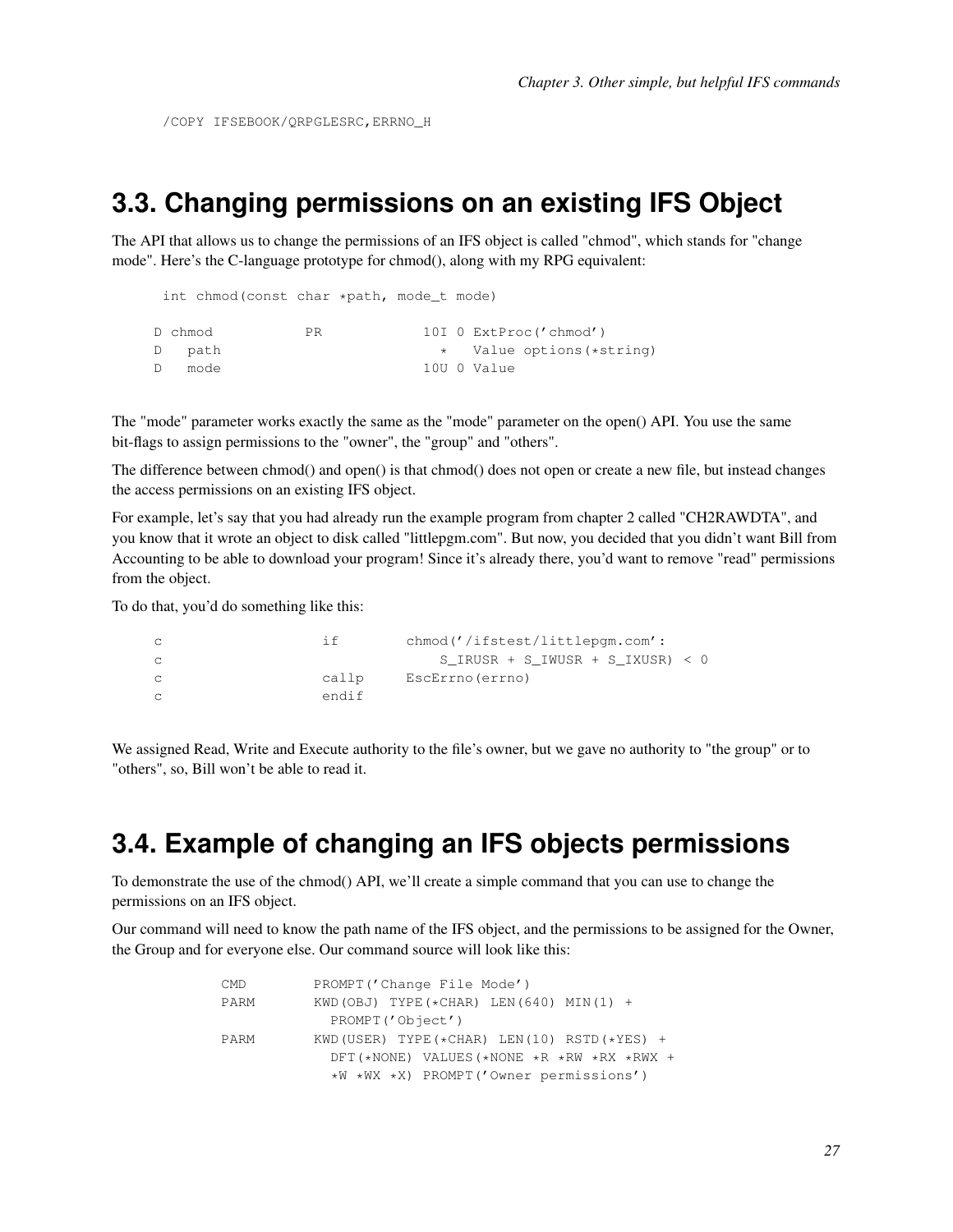PARM KWD(GROUP) TYPE(\*CHAR) LEN(10) RSTD(\*YES) + DFT(\*NONE) VALUES(\*NONE \*R \*RW \*RX \*RWX + \*W \*WX \*X) PROMPT('Group Permissions') PARM KWD(OTHER) TYPE(\*CHAR) LEN(10) RSTD(\*YES) + DFT(\*NONE) VALUES(\*NONE \*R \*RW \*RX \*RWX + \*W \*WX \*X) PROMPT('Others Permissions')

And the program that processes the command will look like this. Compile it, run it, laugh, cry, let it become a part of your being.

```
* CH3PERM: Example changing an IFS object's permissions
* (From Chap 3)
*
* To compile:
* CRTBNDRPG CH3PERM SRCFILE(xxx/QRPGLESRC) DBGVIEW(*LIST)
*
H DFTACTGRP(*NO) ACTGRP(*NEW) BNDDIR('QC2LE')
D/copy IFSEBOOK/QRPGLESRC,IFSIO_H
D/copy IFSEBOOK/QRPGLESRC,ERRNO_H
D Path S 640A
D UserPerm S 10A
D GroupPerm S 10A
D OtherPerm S 10A
D Mode S 3 10I 0
** Warning: call this program from the command. If you call
** it directly, because "Path" is larger than 32 bytes.
** See http://faq.midrange.com/data/cache/70.html
**
C *entry plist
c parm Path
c parm UserPerm
c parm GroupPerm
c parm OtherPerm
c eval Mode = 0
C* Calculate desired user permissions:
c if %scan('R': UserPerm) > 0
c eval Mode = Mode + S_IRUSR
c endif
c if %scan('W': UserPerm) > 0
c eval Mode = Mode + S_IWUSR
c endif
c if %scan('X': UserPerm) > 0
c eval Mode = Mode + S_IXUSR
c endif
C* Calculate desired group permissions:
c if %scan('R': GroupPerm) > 0
```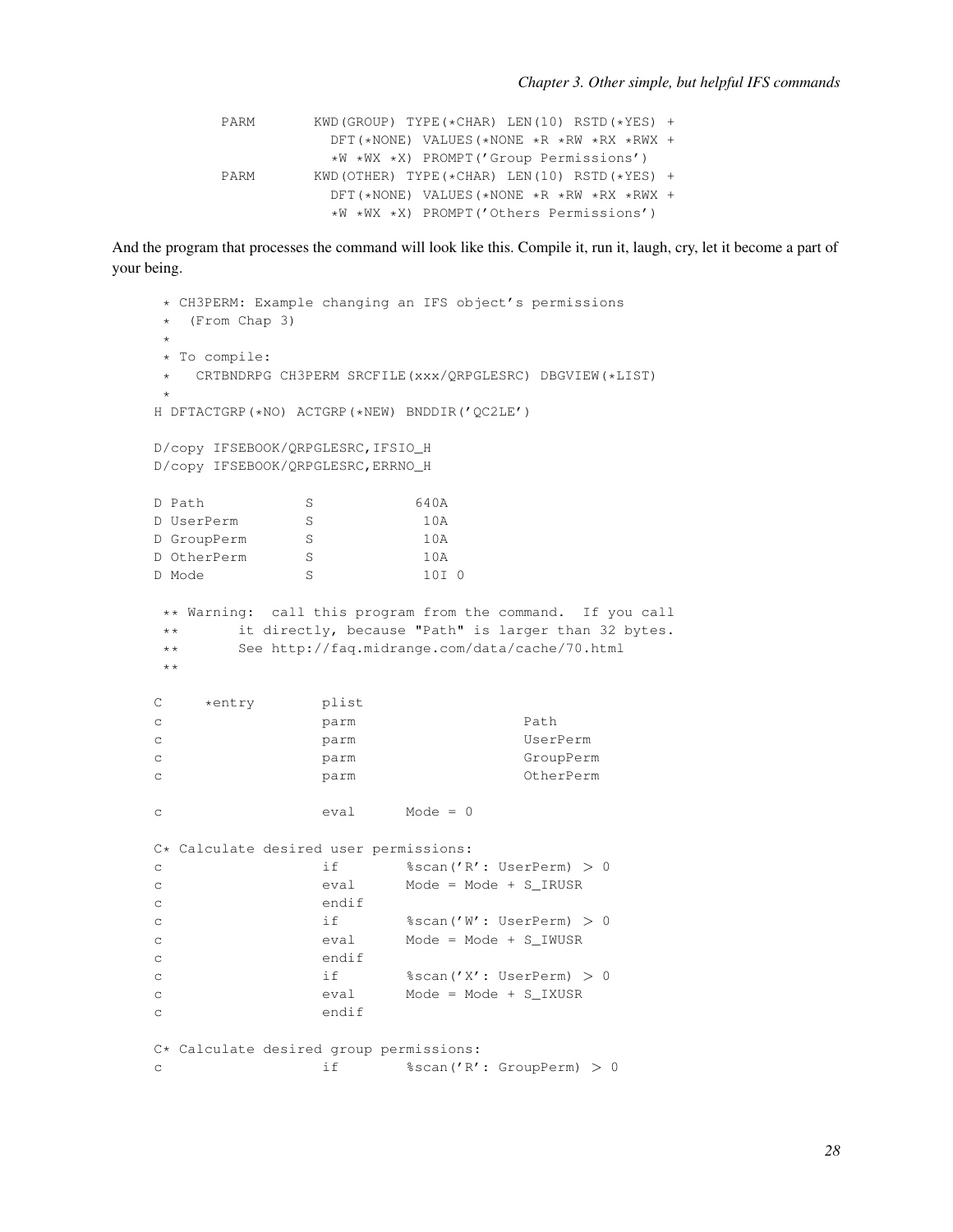```
c eval Mode = Mode + S_IRGRP
c endif
c if %scan('W': GroupPerm) > 0
c eval Mode = Mode + S_IWGRP
c endif
c if \frac{1}{3} if \frac{1}{3} scan('X': GroupPerm) > 0
c eval Mode = Mode + S_IXGRP
c endif
C* Calculate desired permissions for everyone else:<br>c if $scan('R': OtherPerm)c if %scan('R': OtherPerm) > 0
c eval Mode = Mode + S_IROTH
c endif
c if %scan('W': OtherPerm) > 0
c eval Mode = Mode + S_IWOTH
c endif
c if %scan('X': OtherPerm) > 0
c eval Mode = Mode + S_IXOTH
c endif
C* Change the file's access mode:
c if chmod(%trimr(path): Mode) < 0
c callp die(%str(strerror(errno)))
c endif
c \text{eval} \text{willr} = \text{son}/DEFINE ERRNO_LOAD_PROCEDURE
/COPY IFSEBOOK/QRPGLESRC,ERRNO_H
```
## <span id="page-32-0"></span>**3.5. Retrieving Stream File Stats**

Sometimes its useful to be able to look up information about a stream file. Information such as the file's size, access permissions, and the time it was last modified are all available using the stat() API.

Here is the C-language prototype for the stat() API:

```
int\bullet stat(const char *path\bullet, struct stat *buf\bullet)
```
- ➊ The return value is an integer. Possible values are 0 which indicate success, or -1 if an error occurred.
- ➋ This is the path of the IFS object that you wish to get information about. This argument is a C-style string, so we use the options(\*string) keyword in RPG so that the system will convert it to C's format for us.
- ➌ Here it wants a pointer to a stat data structure. This will be easy code in the prototype: we just define it as a pointer. However, we will also need to create a data structure in the same format as the stat data structure in C, which I'll explain below.

Here is the corresponding RPG prototype: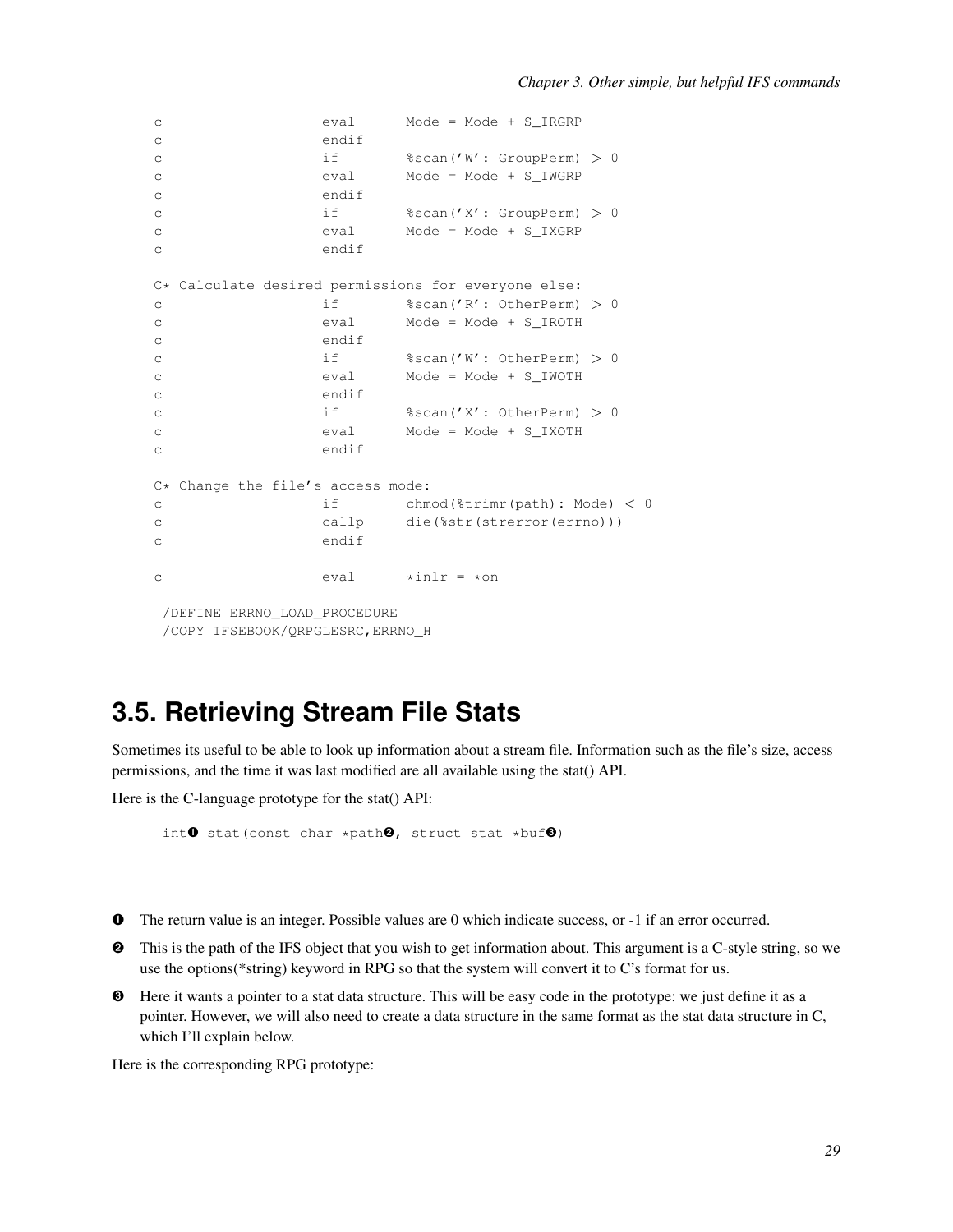```
D stat PR 10I 0 ExtProc('stat')
D path \star value options (*string)<br>
D buf \star value
D buf * value
```
In C, when you define a data structure, you first define the layout of the data structure. In this layout you list the subfields and their data types. Then, you declare variables that use this layout.

So, in that C-language prototype above, it tells us that  $buf$  is a pointer to any variable which uses the "stat layout".

Here is the definition for "struct stat" (the "stat layout") from the C language header member:

| struct stat { |                                 |                                                                          |          |
|---------------|---------------------------------|--------------------------------------------------------------------------|----------|
| mode_t        | st_mode;                        | $/*$ File mode                                                           | $\star/$ |
| ino_t         | st_ino;                         | $/*$ File serial number                                                  | $\star/$ |
| nlink_t       | st_nlink;                       | /* Number of links                                                       | $\star/$ |
| uid_t         | st_uid;                         | $/*$ User ID of the owner of file                                        | $\star/$ |
| gid_t         | st_gid;                         | $/*$ Group ID of the group of file                                       | $\star/$ |
| off_t         | st_size;                        | $/*$ For reqular files, the file                                         |          |
|               |                                 | * size in bytes                                                          | $\star/$ |
| time_t        | st_atime;                       | $/*$ Time of last access                                                 | $\star/$ |
| time_t        | st_mtime;                       | $/*$ Time of last data modification                                      | $\star/$ |
| time t        |                                 | st_ctime; $\overline{\phantom{a}}$ /* Time of last file status change */ |          |
| dev t         |                                 | st_dev; $/*$ ID of device containing file                                | $\star/$ |
|               |                                 | size_t st_blksize; $/*$ Size of a block of the file                      | $\star/$ |
|               |                                 | unsigned long st_allocsize; $/*$ Allocation size of the file             | $\star/$ |
|               |                                 | $qp01\_\text{objtype_t st}\_\text{objtype}$ /* AS/400 object type        | $\star/$ |
|               |                                 | unsigned short st_codepage; $/*$ Object data codepage                    | $\star/$ |
| char          | st_reserved1[62]; $/*$ Reserved |                                                                          | $\star/$ |
|               |                                 | unsigned int st_ino_gen_id /* file serial number generation id $*/$      |          |
| $\}$ ;        |                                 |                                                                          |          |

The first line simply tells us that this is a structure definition called "stat".

The remaining lines, except for the last one, are a simple list of subfields, and their data types. For example, the last subfield in this data structure is called "st\_ino\_gen\_id" and it is an unsigned integer.

To duplicate this in RPG, what we'll do is create a normal RPG data structure. But then, we'll base that structure on a pointer. Then, when we want to use the structure in our programs, we'll simply use the LIKE() keyword to declare character strings of the same size, and move the pointer so that we can reference the subfields. (Don't worry, if that's not clear to you, yet. I'll give you an example shortly that will help you understand.)

Also, you may have noticed that both the structure definition and the API are called "stat". That's not a problem in C since structure definitions use a separate name space from procedure calls. However, it is a problem in RPG. So, we'll call our data structure "statds" instead of "stat". That way, the name won't conflict with the name of the API.

Here is the RPG definition of the stat data structure:

| S                                                                         | $\star$ |                                   |
|---------------------------------------------------------------------------|---------|-----------------------------------|
| DS                                                                        |         | BASED (p_statds)                  |
|                                                                           |         |                                   |
|                                                                           |         |                                   |
|                                                                           |         |                                   |
|                                                                           | 2A      |                                   |
| D p_statds<br>D statds<br>D st mode<br>D st ino<br>D st nlink<br>D st_pad |         | 10U 0<br>10U 0<br>5U <sub>0</sub> |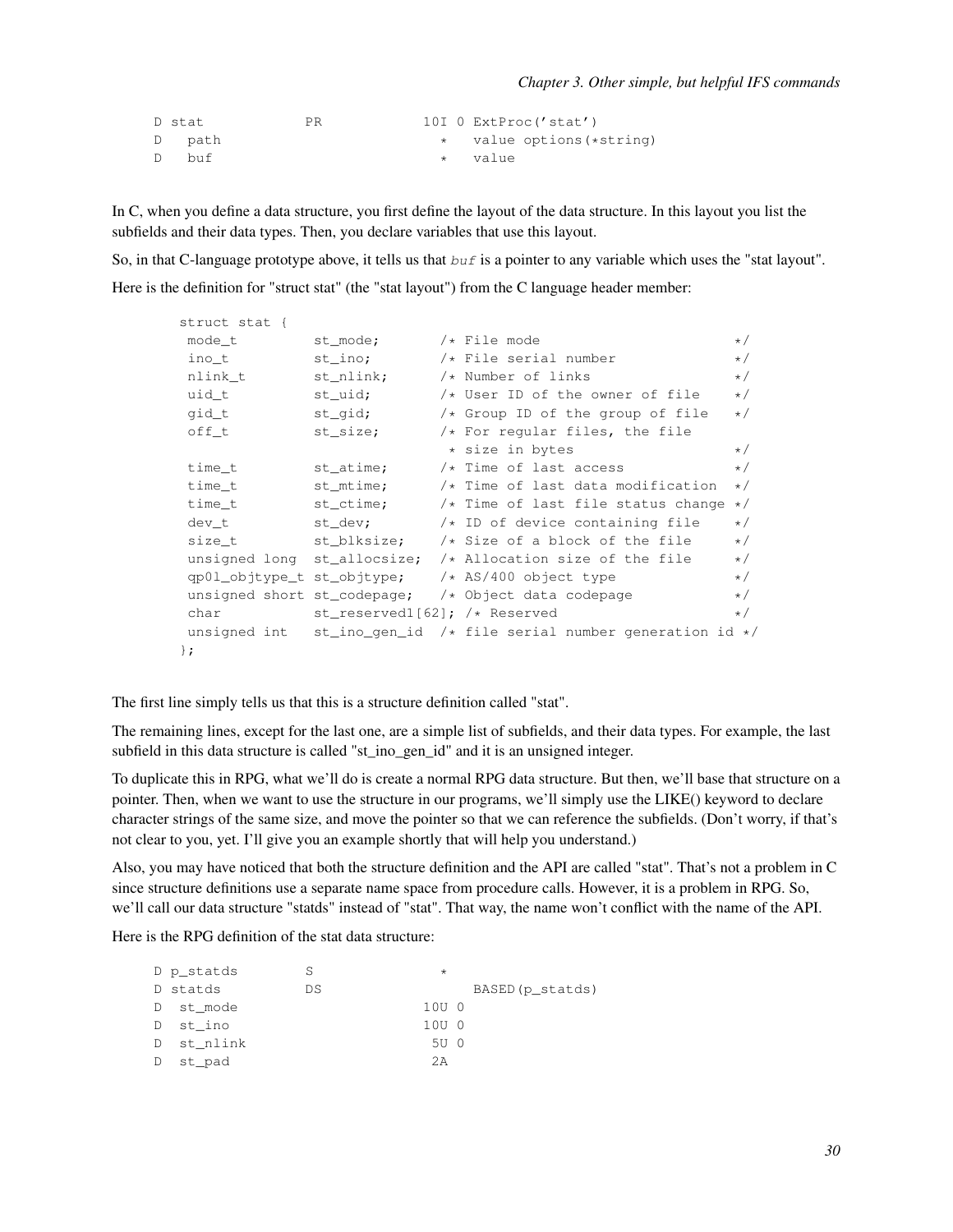| D | st_uid        | 10U              | $\overline{0}$ |
|---|---------------|------------------|----------------|
| D | st_gid        | 10U 0            |                |
| D | st_size       | 10I              | - 0            |
| D | st_atime      | 10T              | $\Omega$       |
| D | st_mtime      | 10T              | - 0            |
| D | st ctime      | 10T              | $\cap$         |
| D | st dev        | 10U              | $\Omega$       |
| D | st blksize    | 10U              | $\Omega$       |
| D | st allocsize  | 10U <sub>0</sub> |                |
| D | st_objtype    | 12A              |                |
| D | st_codepage   | 5U               | - 0            |
| D | st reservedl  | 62A              |                |
| D | st_ino_qen_id | 1 OU             | ∩              |
|   |               |                  |                |

Now, when we call stat() in RPG, we'll do something like this:

```
D MyStat S<br>
D MySize S<br>
S<br>
101 0
D MySize S
* get stat info into "MyStat":
c if stat('/path/to/file.txt':
c %addr(mystat)) < 0
c callp EscErrno(errno)
c endif
* move structure to overlay the "mystat" info:
c eval p_statds = %addr(mystat)
* read the file's size into MySize:
c eval MySize = st_size
```
# <span id="page-34-0"></span>**3.6. Adding a \*SAME option to the permission changer**

In our last sample project, we created a program that assigned new access permissions to an IFS object. Now, let's update that example to allow "\*SAME" to be specified.

This would, for example, allow you to change the permissions for the owner, without affecting the permissions for the group or anyone else.

To do that, what we'll do is retrieve the file's mode using stat(). Then, we'll preserve the bits from the original mode where \*SAME is specified.

Here's the updated command source:

| CMD  | PROMPT ('Change File Mode')                         |
|------|-----------------------------------------------------|
| PARM | KWD (OBJ) TYPE $(*CHAR)$ LEN $(640)$ MIN $(1)$ +    |
|      | PROMPT ('Object')                                   |
| PARM | KWD (USER) TYPE $(*$ CHAR) LEN(10) RSTD $(*$ YES) + |
|      | DFT(*SAME) VALUES(*NONE *R *RW *RX *RWX +           |
|      | *W *WX *X *SAME) PROMPT('Owner permissions')        |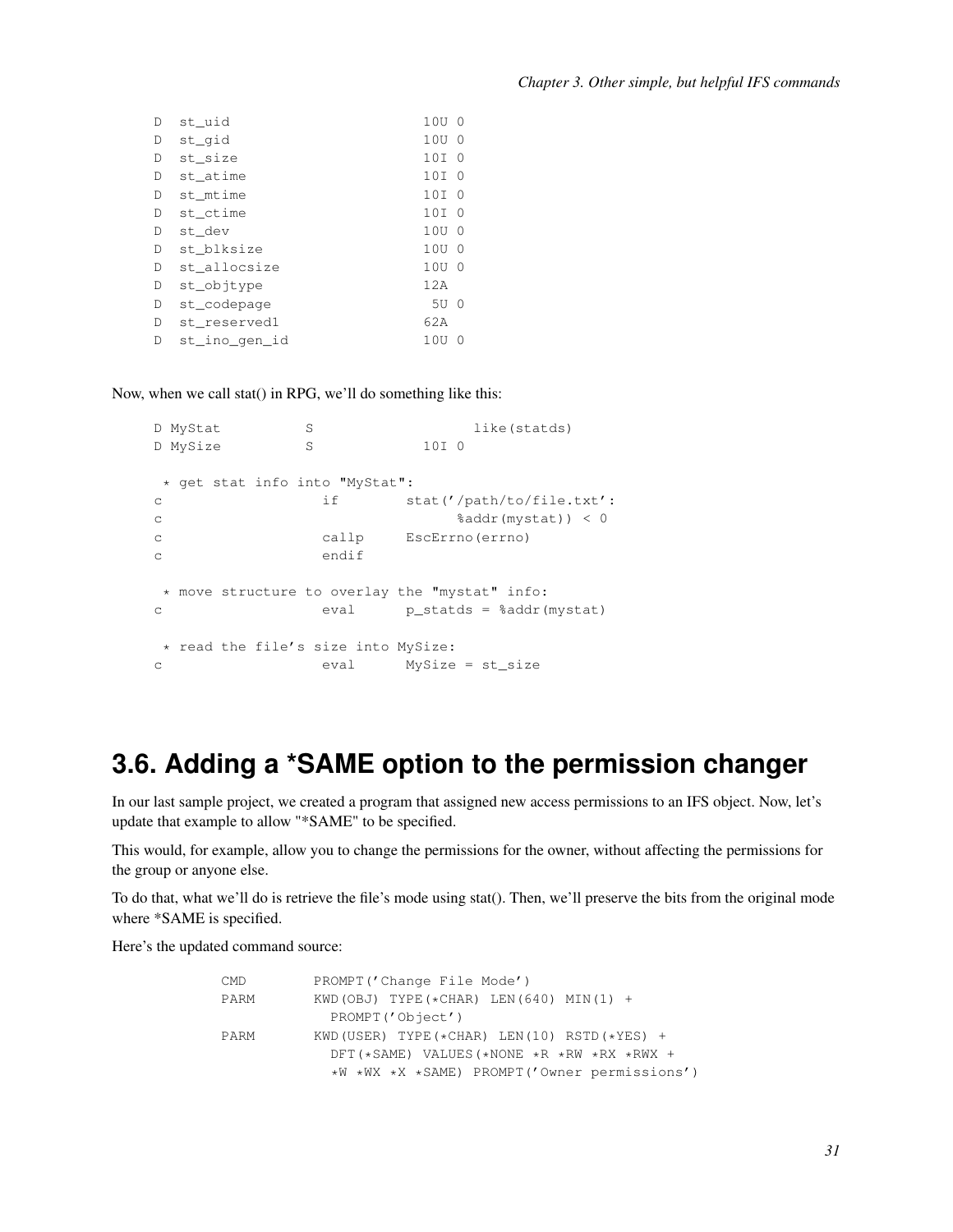```
PARM KWD(GROUP) TYPE(*CHAR) LEN(10) RSTD(*YES) +
            DFT(*SAME) VALUES(*NONE *R *RW *RX *RWX +
            *W *WX *X *SAME) PROMPT('Group Permissions')
PARM KWD(OTHER) TYPE(*CHAR) LEN(10) RSTD(*YES) +
            DFT(*SAME) VALUES(*NONE *R *RW *RX *RWX +
            *W *WX *X *SAME) PROMPT('Others Permissions')
```
#### And here's the new RPG source:

```
* CH3PERM2: Example of changing permissions of an IFS object w/*SAME
* (From Chap 3)
*
* To compile:
* CRTBNDRPG CH3PERM2 SRCFILE(xxx/QRPGLESRC) DBGVIEW(*LIST)
*
H DFTACTGRP(*NO) ACTGRP(*NEW) BNDDIR('QC2LE')
D/copy IFSEBOOK/QRPGLESRC,IFSIO_H
D/copy IFSEBOOK/QRPGLESRC,ERRNO_H
D Path S 640A
D UserPerm S 10A
D GroupPerm S 10A
D OtherPerm S 10A
D MyStat S S like (statds)
D DS
D Mode 10I 0
D CharMode3 1A overlay(Mode:3)
D CharMode4 1A overlay(Mode:4)
** Warning: call this program from the command. If you call
** it directly, because "Path" is larger than 32 bytes.
** See http://faq.midrange.com/data/cache/70.html
**
C *entry plist
c parm Path
c parm UserPerm
c parm GroupPerm
c parm OtherPerm
C* Retrieve current file mode:
c if stat(%trimr(path): %addr(mystat)) < 0
c callp die(%str(strerror(errno)))
c endif
c eval p_statds = %addr(mystat)
c eval Mode = st_mode
C* Calculate desired user permissions:
c if UserPerm <> '*SAME'
```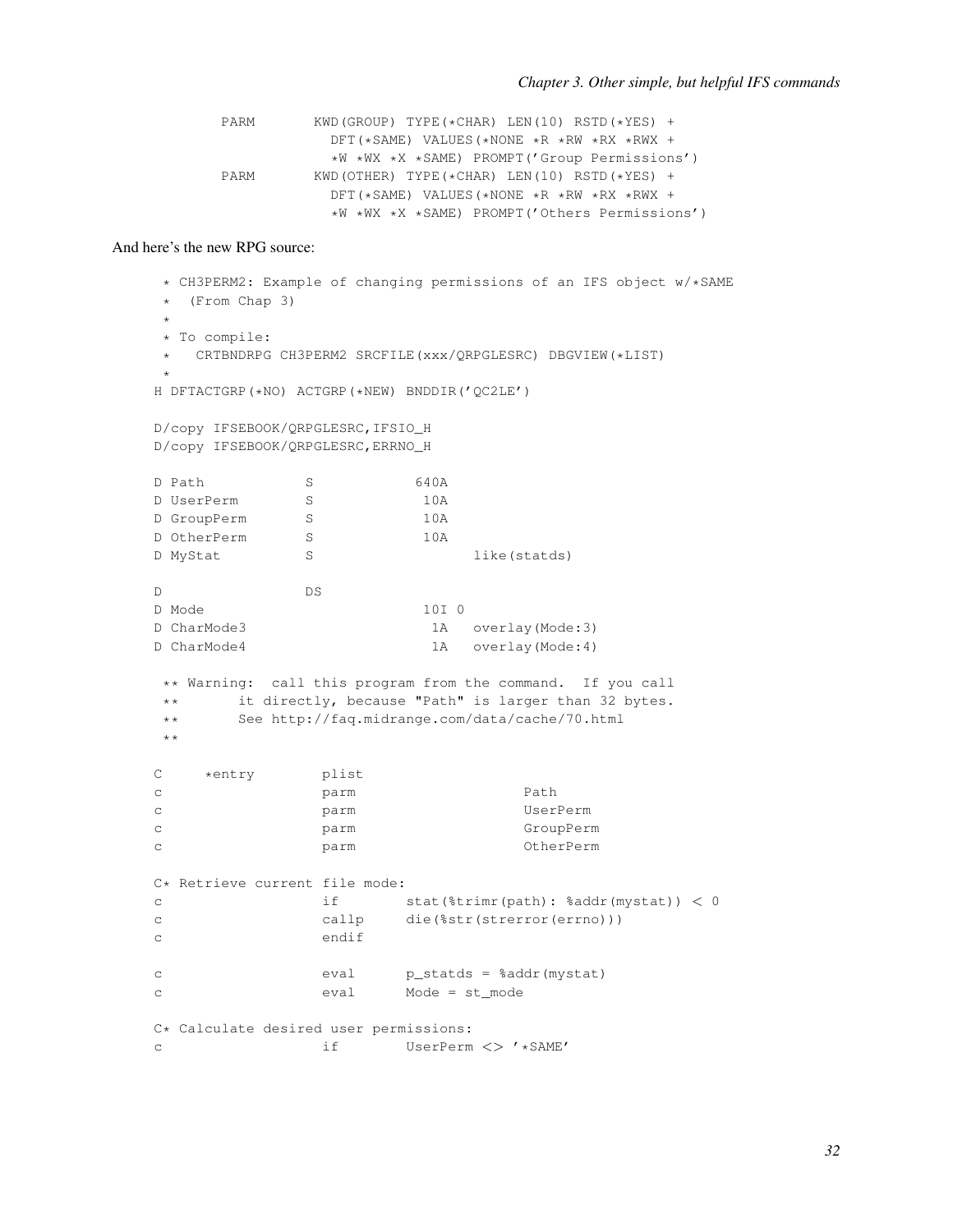| С           |                                                     | bitoff       | $x'$ FF $'$                   | CharMode3                     |
|-------------|-----------------------------------------------------|--------------|-------------------------------|-------------------------------|
| C           |                                                     | bitoff       | $x'$ CO $'$                   | CharMode4                     |
|             |                                                     |              |                               |                               |
| C           |                                                     | if a         | %scan('R':UserPerm) > 0       |                               |
|             |                                                     | eval         | Mode = $Mode + S$ IRUSR       |                               |
| $\rm _C$    |                                                     |              |                               |                               |
| $\rm _C$    |                                                     | endif        |                               |                               |
| $\rm _C$    |                                                     | if           | %scan('W': UserPerm) > 0      |                               |
| C           |                                                     | eval         | $Mode = Mode + S_IWUSR$       |                               |
| C           |                                                     | endif        |                               |                               |
| C           |                                                     | if           | %scan('X':UserPerm) > 0       |                               |
| C           |                                                     | eval         | Mode = $Mode + S_IXUSR$       |                               |
| C           |                                                     | endif        |                               |                               |
|             |                                                     |              |                               |                               |
|             |                                                     |              |                               |                               |
| C           |                                                     | endif        |                               |                               |
|             |                                                     |              |                               |                               |
|             | C* Calculate desired group permissions:             |              |                               |                               |
| C           |                                                     | if           | GroupPerm <> '*SAME'          |                               |
|             |                                                     |              |                               |                               |
| C           |                                                     | bitoff       | $x'$ 38 $'$                   | CharMode4                     |
|             |                                                     |              |                               |                               |
| C           |                                                     | if           | %scan('R': GroupPerm) > 0     |                               |
|             |                                                     | eval         | $Mode = Mode + S_IRRP$        |                               |
| $\rm _C$    |                                                     |              |                               |                               |
| $\rm _C$    |                                                     | endif        |                               |                               |
| $\rm _C$    |                                                     | if           | %scan('W': GroupPerm) > 0     |                               |
| $\rm _C$    |                                                     | eval         | $Mode = Mode + S_IWGRP$       |                               |
| C           |                                                     | endif        |                               |                               |
| C           |                                                     | if           | %scan('X': GroupPerm) > 0     |                               |
| C           |                                                     | eval         | $Mode = Mode + S_I XGRP$      |                               |
| C           |                                                     | endif        |                               |                               |
|             |                                                     |              |                               |                               |
|             |                                                     |              |                               |                               |
| C           |                                                     | endif        |                               |                               |
|             |                                                     |              |                               |                               |
|             | C* Calculate desired permissions for everyone else: |              |                               |                               |
| С           |                                                     | if           | OtherPerm <> '*SAME'          |                               |
|             |                                                     |              |                               |                               |
| C           |                                                     | bitoff x'07' |                               | CharMode4                     |
|             |                                                     |              |                               |                               |
| C           |                                                     | if           | %scan('R': OtherPerm) > 0     |                               |
|             |                                                     | eval         | Mode = Mode + S_IROTH         |                               |
| С           |                                                     |              |                               |                               |
| C           |                                                     | endif        |                               |                               |
| $\rm{C}$    |                                                     | if           | %scan('W': OtherPerm) > 0     |                               |
| C           |                                                     | eval         | $Mode = Mode + S_IWOTH$       |                               |
| С           |                                                     | endif        |                               |                               |
| C           |                                                     | if           | %scan('X': OtherPerm) > 0     |                               |
| С           |                                                     | eval         | $Mode = Mode + SIXOTH$        |                               |
| C           |                                                     | endif        |                               |                               |
|             |                                                     |              |                               |                               |
|             |                                                     |              |                               |                               |
| C           |                                                     | endif        |                               |                               |
|             |                                                     |              |                               |                               |
| $C*$        | Change the file's access mode:                      |              |                               |                               |
| C           |                                                     | if           |                               | chmod(%trimr(path): Mode) < 0 |
| $\rm _C$    |                                                     | callp        | die (%str (strerror (errno))) |                               |
| $\mathsf C$ |                                                     | endif        |                               |                               |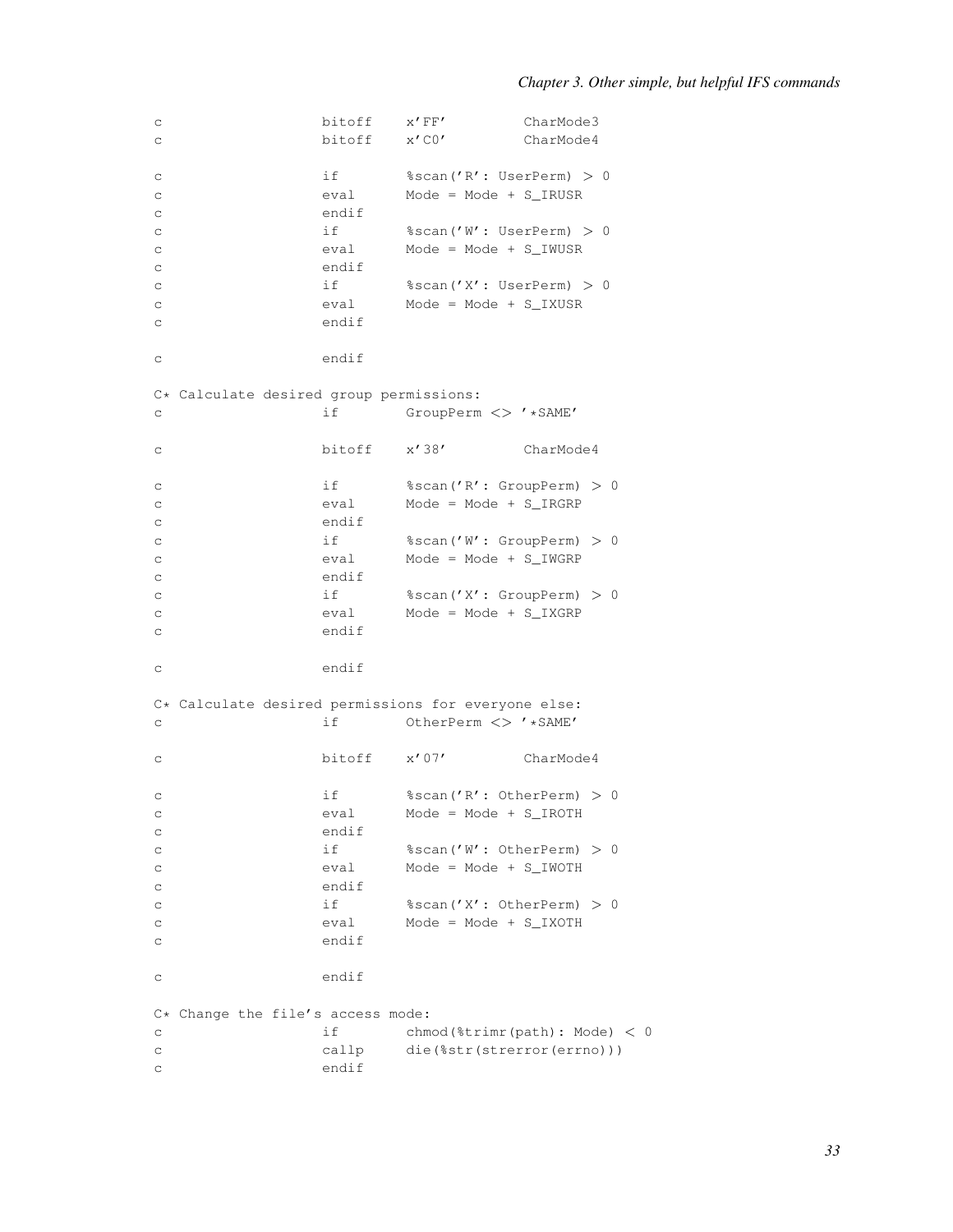```
c \text{eval} \text{willr} = \text{son}/DEFINE ERRNO_LOAD_PROCEDURE
 /COPY IFSEBOOK/QRPGLESRC,ERRNO_H
```
**Note:** We're using RPG's BITOFF operation to turn the bits from the original off before we set them. This ensures that they end up with the correct values, even if they were previously set to something.

### **3.7. Deleting IFS objects**

You may have noticed that the IBM commands for working with the IFS frequently use the term "link." For example, the WRKLNK command ("Work with Links") is used to browse the IFS. The RMVLNK command ("Remove Link") is used to delete stream files.

You may be wondering "What's a link?"

To understand this, you need to make the distinction between the data that's stored in the file, and the file's name which shows up in the directory.

The data itself is called the "file". The name which you find in a directory is just a way of referring to that data. In essence, it's a link to the file.

In fact, it's possible to have more than one link to the same data. When that happens, the same file data may appear in more than one directory and/or under more than one different file name. Each one is considered a separate link, even though it's the same data.

When you remove a link to a stream file, the system will first remove the file name from the directory, and then it will check if this was the last link to the file. If the deleted link was the last link, the file's data will also be removed.

The API to delete a link is called "unlink()". And it's C-language prototype looks like this:

int unlink(const char \*path)

Can't be much simpler than that, can it? It accepts only one parameter, and it's a null-terminated character string. It returns an integer, which will be a 0 if the API was successful or a -1 if it failed.

Here's the corresponding RPG prototype:

```
D unlink PR 10I 0 ExtProc('unlink')
D path \star Value options (*string)
```
So, if you wanted to delete the stream file called "littlepgm.com", you'd write code that looks like this:

```
c if unlink('/ifstest/littlepgm.com') < 0
c callp EscErrno(errno)
c endif
```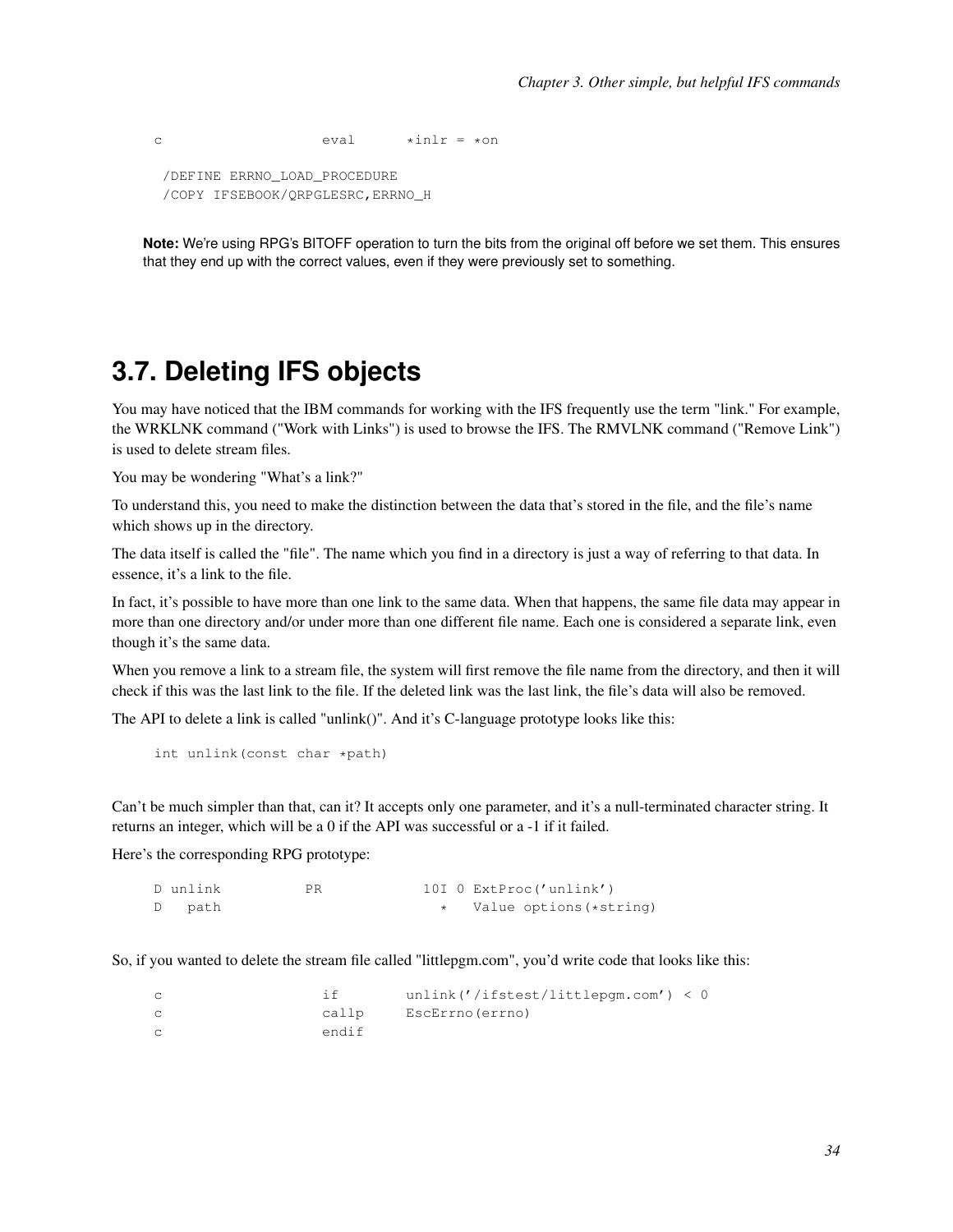# **3.8. Renaming IFS objects**

It's easy to change the name of an IFS object. The system gives us a rename() API which can be called to do that.

The rename() API operates on the file's link, rather than on the file's data. This means that doing a rename() is much more efficient than copying the file, and deleting the old copy! All it has to change is the link, not the data.

Here is both the C and RPG prototypes for the rename() API. Once again, I won't bore you with the details of translating from C to RPG, since it is very straightforward on this API.

|    |      | int rename (const char $*$ old, const char $*$ new) |     |  |  |                                 |
|----|------|-----------------------------------------------------|-----|--|--|---------------------------------|
|    |      | D rename                                            | PR. |  |  | 10I 0 ExtProc('Op01RenameKeep') |
|    | Dold |                                                     |     |  |  | * Value options (*string)       |
| D. |      | new                                                 |     |  |  | * Value options (*string)       |

One detail that should be noted is that the external procedure name isn't "rename" as you might expect, it's "Qp0lRenameKeep". The reason for this is that there are actually two different rename APIs. The difference between them is what happens when the "new name" is already the name of another IFS object.

If you're calling Qp0lRenameKeep, and the "new name" already exists, the system will return an error, protecting you from accidentally deleting the existing file.

If, instead, you call Qp0lRenameUnlink, the system will unlink the existing filename, and then proceed with the renaming. I never use this option because I feel it's safer, and more intuitive, to use Qp0lRenameKeep. I can always call unlink() beforehand if I really want to unlink an existing file.

Calling rename() from an RPG program is easy. Just do something like this:

```
c if rename('/ifstest/oldsmellyfile.dat':
c '/ifstest/newshinyfile.dat') < 0
c callp EscErrno(errno)
c endif
```
# **3.9. Example of renaming and deleting IFS objects**

To demonstrate the use of the unlink() and rename() APIs, here's a sample program that can be used to either rename or delete a stream file.

What it does is ask for two parameters. The first is the current pathname of an IFS object. The second parameter is either the new pathname, or the special value \*DELETE.

If \*DELETE is specified, our program will bring up a window asking for confirmation before actually calling the unlink() API.

Here's the command source:

| CMD  | PROMPT('Rename or Delete an IFS object') |
|------|------------------------------------------|
| PARM | KWD (OLD) TYPE $(*$ CHAR) LEN $(640)$ +  |
|      | PROMPT('Original (OLD) Object Name')     |
| PARM | KWD (NEW) TYPE $(*$ CHAR) LEN $(640)$ +  |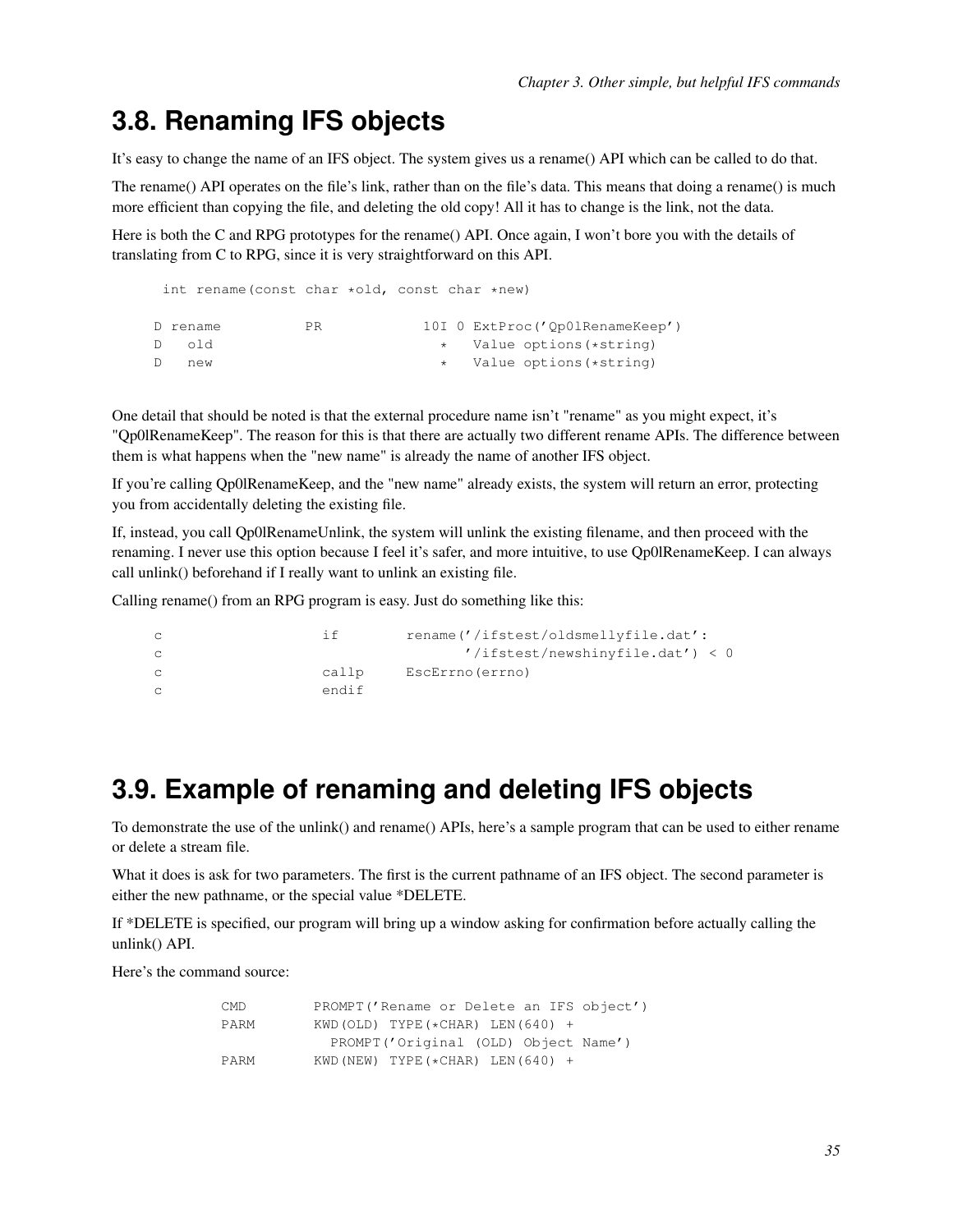CHOICE('Character or \*DELETE') + PROMPT('New Object Name or \*DELETE')

#### Here's the DDS for the Window that it pops up:

A DSPSIZ(24 80 \*DS3) A R DUMMYREC A ASSUME  $A$  1 2' ' A R RENDELS1 A WINDOW(9 30 6 20) A 2 1'File:' A SCFILE 14 O 2 7 A 3 1'Size:' A SCSIZE 10Y 00 3 7EDTCDE(L) A 5 1'Really? Delete it?' A SCREALLY 1 I 5 20

Here's the RPG code that makes it all work:

```
* CH3RENDEL: Example of deleting/renaming objects in the IFS
* (From Chap 3)
 *
* To compile:
* CRTBNDRPG CH3RENDEL SRCFILE(xxx/QRPGLESRC) DBGVIEW(*LIST)
 *
H DFTACTGRP(*NO) ACTGRP(*NEW) BNDDIR('QC2LE')
FCH3RENDELSCF E WORKSTN
D/copy IFSEBOOK/QRPGLESRC,IFSIO_H
D/copy IFSEBOOK/QRPGLESRC,ERRNO_H
D upper C C 'ABCDEFGHIJKLMNOPORSTUVWXYZ'
D lower C C 'abcdefghijklmnopqrstuvwxyz'
D Path S 640A
D NewPath S 640A
D LowerNewPath S 640A
D MyStat S S like (statds)
D Len S 10I 0
D Pos S 10I 0
** Warning: call this program from the command. If you call
** it directly, because "Path" is larger than 32 bytes.
** See http://faq.midrange.com/data/cache/70.html
**
C *entry plist
c parm Path
c parm NewPath
c upper:lower xlate NewPath LowerNewPath
```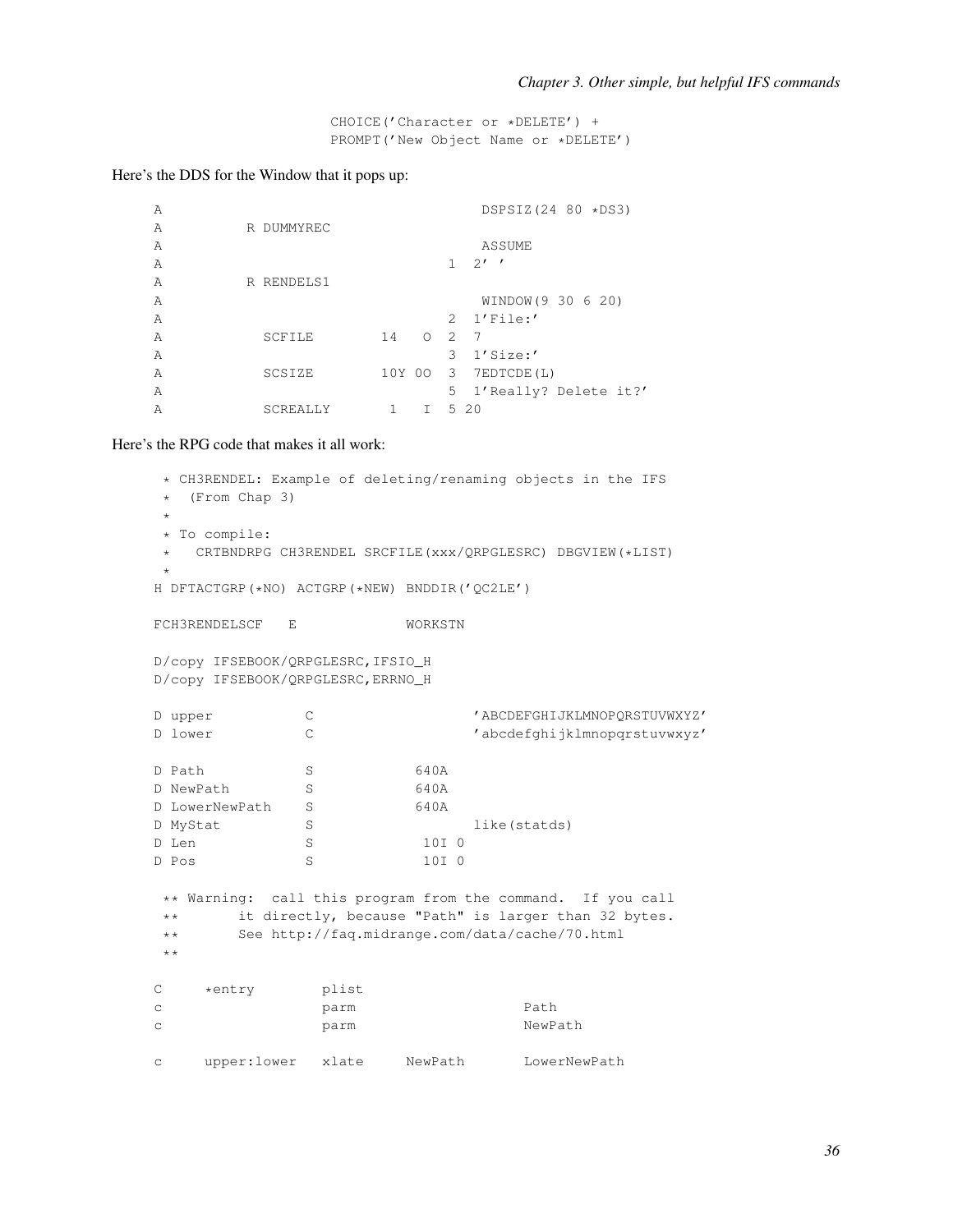```
_{\rm C}i fLowerNewPath = '*delete'
                              KillIt
                    exsr
\mathsf{C}else
\mathcal{C}NewIdentity
                     exsr
\mathcal{C}endif
\mathsf{C}*inlr = *on_{\rm C}eval
C* Kill off the file (Delete it from the IFS)
CSR Ki11Ttbegsr
C*----------------------------
C* Retrieve current file stats:
\mathbf{C}if stat(%trimr(path): %addr(mystat)) < 0
\mathbf{C}callp
                              die (%str (strerror (errno)))
                     endif
\mathsf{C}C* Get file size from stats
                   eval p_statds = %addr(mystat)
_{\rm C}scSize = st_size
_{\rm C}eval
C* Strip directory names from front of pathname:
                    eval Len = %len(%trimr(path))
\mathtt{C}Pos = Len\mathsf{C}eval
                    dow
                              Pos > 0\mathsf{C}if
                               \text{Subst}(\text{path:Pos:1}) = \text{1}\mathtt{C}leave
\mathcal{C}endif
\mathcal{C}eval
                              Pos = Pos -1\mathtt{C}enddo
\mathcal{C}Pos<Len and %subst(path:Pos:1) = \prime /\prime<br>scFile = %subst(path:Pos+1)
                    if
\mathtt{C}eval\mathsf{C}\mathbf{C}else
\mathcal{C}eval
                             scFile = path
                     endif
_{\rm C}C* Ask user if he/she REALLY wants to delete it?
                    exfmt RENDELS1
\mathbf{C}C* Then ignore his choice and delete it anyway.
C* (just kidding)
                    if
                              scReally = 'Y'\mathtt{C}if
                              unlink(%trimr(path)) < 0
\mathsf{C}callp
                              die (%str (strerror (errno)))
\mathcal{C}\mathtt{C}endif
                    endif
\simC*--------------------------
CSR
                    endsr
```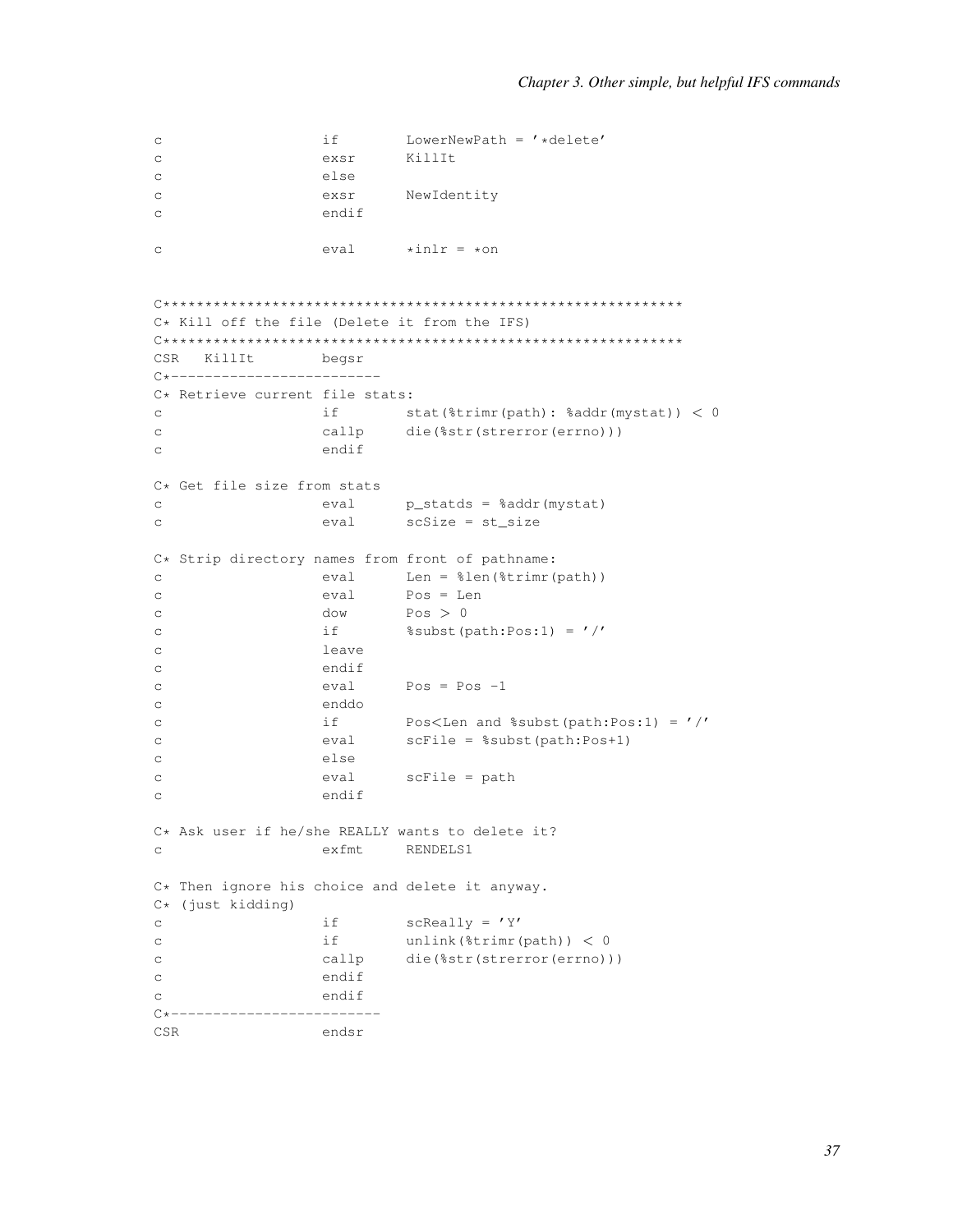C\* Give the file a new identity. A new purpose in life!  $C*$  (okay, rename it...) CSR NewIdentity begsr C\*--------------------------if rename(%trimr(Path): %trimr(NewPath))<0<br>callp die(%str(strerror(errno)))  $\mathbf{C}$  $\mathbf C$  $\mathbf{C}$ endif C\*-------------------------- $CSR$ endsr

/DEFINE ERRNO\_LOAD\_PROCEDURE /COPY IFSEBOOK/QRPGLESRC, ERRNO\_H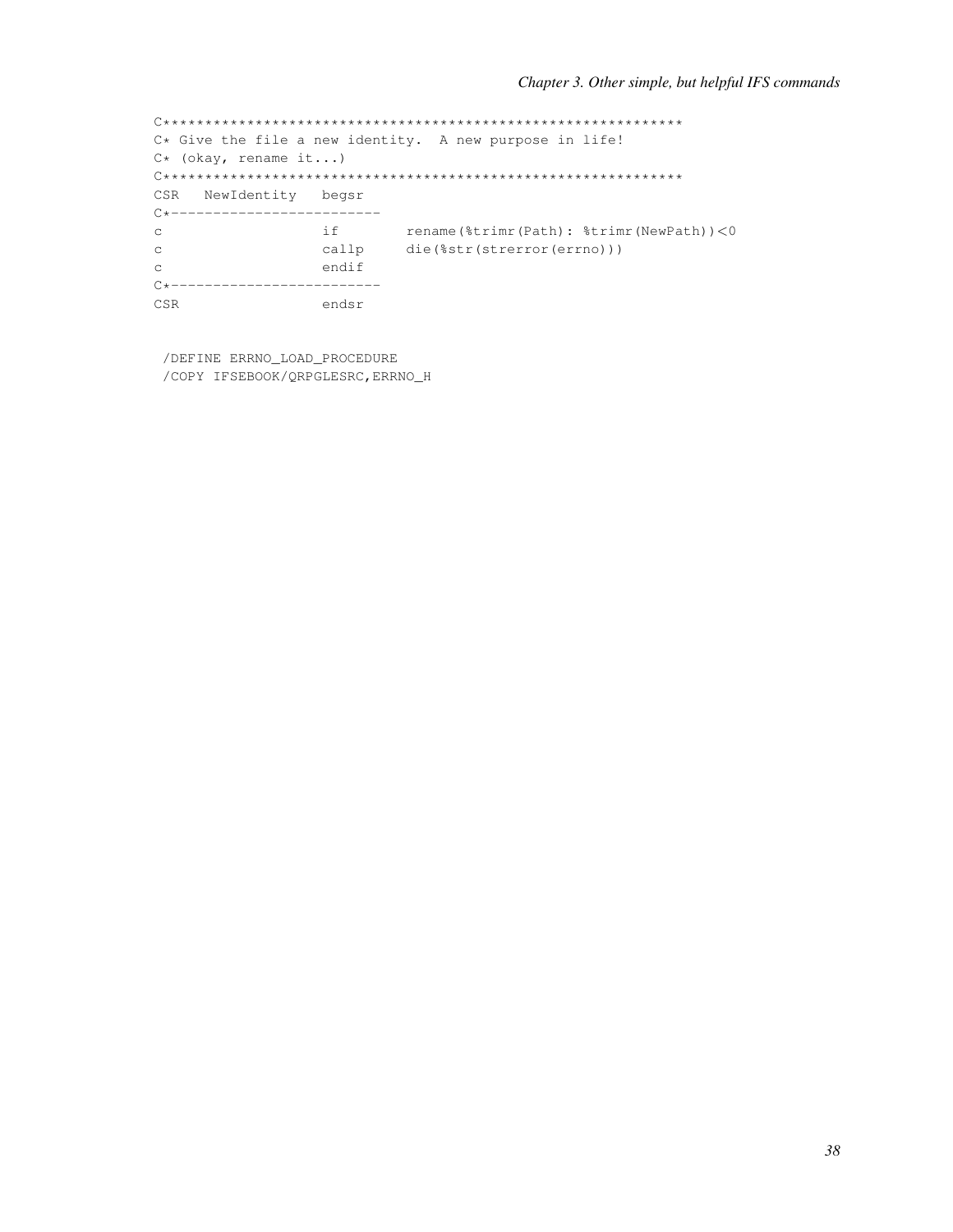# **Chapter 4. Accessing stream files randomly**

In chapter 2, we wrote data to the file at the start, and then read it from the start of the file. We always read the file sequentially. In this chapter, I'll show you how to read the file randomly.

### **4.1. Positioning to a given point in the file**

In a standard physical file (one without key fields) you can position by record number using the SETLL and SETGT operations. This makes it possible to access a file "randomly" (or, in other words, you don't have to read through the file sequentially, you can "jump around".)

For a stream file, to read the file randomly, you use the "lseek()" API. However, since stream files are not organized into records by themselves, the lseek() API doesn't seek to a record number. Instead, you give it an "offset" which indicates a number of bytes, rather than records, to jump to.

Here is the C-language prototype for the lseek() API, followed by the corresponding RPG prototype:

| off t lseek (int fildes, off t offset, int whence) |    |  |                        |
|----------------------------------------------------|----|--|------------------------|
| $\mathbf{0}$ D lseek                               | PR |  | 10I 0 ExtProc('lseek') |
| 0D fildes                                          |    |  | 10I O value            |
| $\bullet$ Doffset                                  |    |  | 10I O value            |
| <b>O</b> D whence                                  |    |  | 10I O value            |
|                                                    |    |  |                        |

- ➊ The return value will be the new offset from the beginning of the file if lseek() was successful, otherwise it will be -1, and errno will be set.
- ➋ This is just the file descriptor of the stream file that you've opened.
- ➌ Here you put the offset. The offset is the number of bytes to move forward in the file from the point that's specified in the next parameter. If you wish to move backward instead of forward, you can specify a negative number. You can also specify zero if you want to move to exactly the point given in the next parameter.
- ➍ The "whence" parameter specifies where you want to move to, or start counting your offset from. It can be one of three named constants:
	- **SEEK\_SET** means that the offset will be from the beginning of the file. An offset of 0 would be the very first byte in the file.
	- **SEEK\_CUR** means that the offset will be from the current position in the file. For example, if you wanted to re-read the last 5 bytes, you could code **SEEK\_CUR** with an offset of -5
	- **SEEK\_END** means that the offset will be from the end of the file.

Now that I've told you about the named constants, it'd probably be a good idea to add them to our /copy member, eh?

| D SEEK SET | CONST(0) |
|------------|----------|
| D SEEK CUR | CONST(1) |
| D SEEK END | CONST(2) |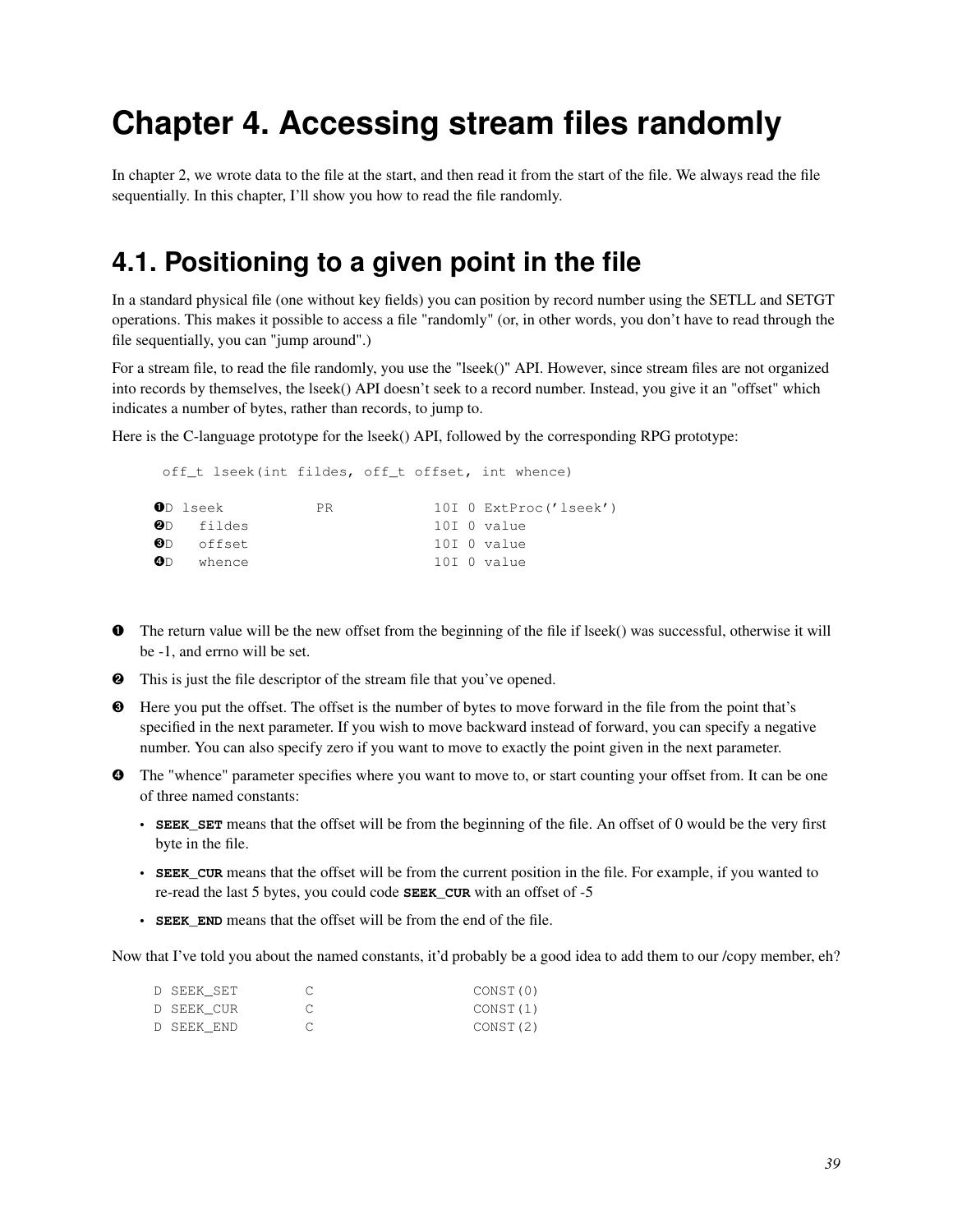Here's a sample of jumping to the end of the file in RPG:

```
c if lseek(fd: 0: SEEK_END) < 0
c callp EscErrno(errno)
c endif
```
How about jumping to the 157th byte from the start of the file?

```
c if lseek(fd: 157: SEEK_SET) < 0
c callp EscErrno(errno)
c endif
```
Or, if we're already at byte 157, we could easily seek forward to byte 167, like this:

| $\mathbb C$    |       | lseek (fd: 10: SEEK CUR) < 0 |
|----------------|-------|------------------------------|
| $\mathbb C$    | callp | EscErrno (errno)             |
| $\overline{C}$ | endif |                              |

## **4.2. Example of using lseek() to jump around the file**

Okay, here's a real example of using lseek() to jump around. Look over the code, and see if you can tell what it's going to do, then compile and run it.

```
* CH4RANDOM: Example of random access to an IFS object
* (From Chap 3)
*
* To compile:
  CRTBNDRPG CH3RANDOM SRCFILE(xxx/QRPGLESRC) DBGVIEW(*LIST)
*
H DFTACTGRP(*NO) ACTGRP(*NEW) BNDDIR('QC2LE')
D/copy IFSEBOOK/QRPGLESRC,IFSIO_H
D/copy IFSEBOOK/QRPGLESRC,ERRNO_H
D fd S 10I 0
D err S 10I 0
D wrdata S 3 48A
D rddata S 22A
D ShowMe S S 48A varying
c eval fd = open('/ifstest/ch2 test.dat':
c O_WRONLY+O_CREAT+O_TRUNC:
c S_IRUSR+S_IWUSR+S_IRGRP)
c if f d < 0c callp die('open(): ' + %str(strerror(errno)))
c endif
```
C\* Write some data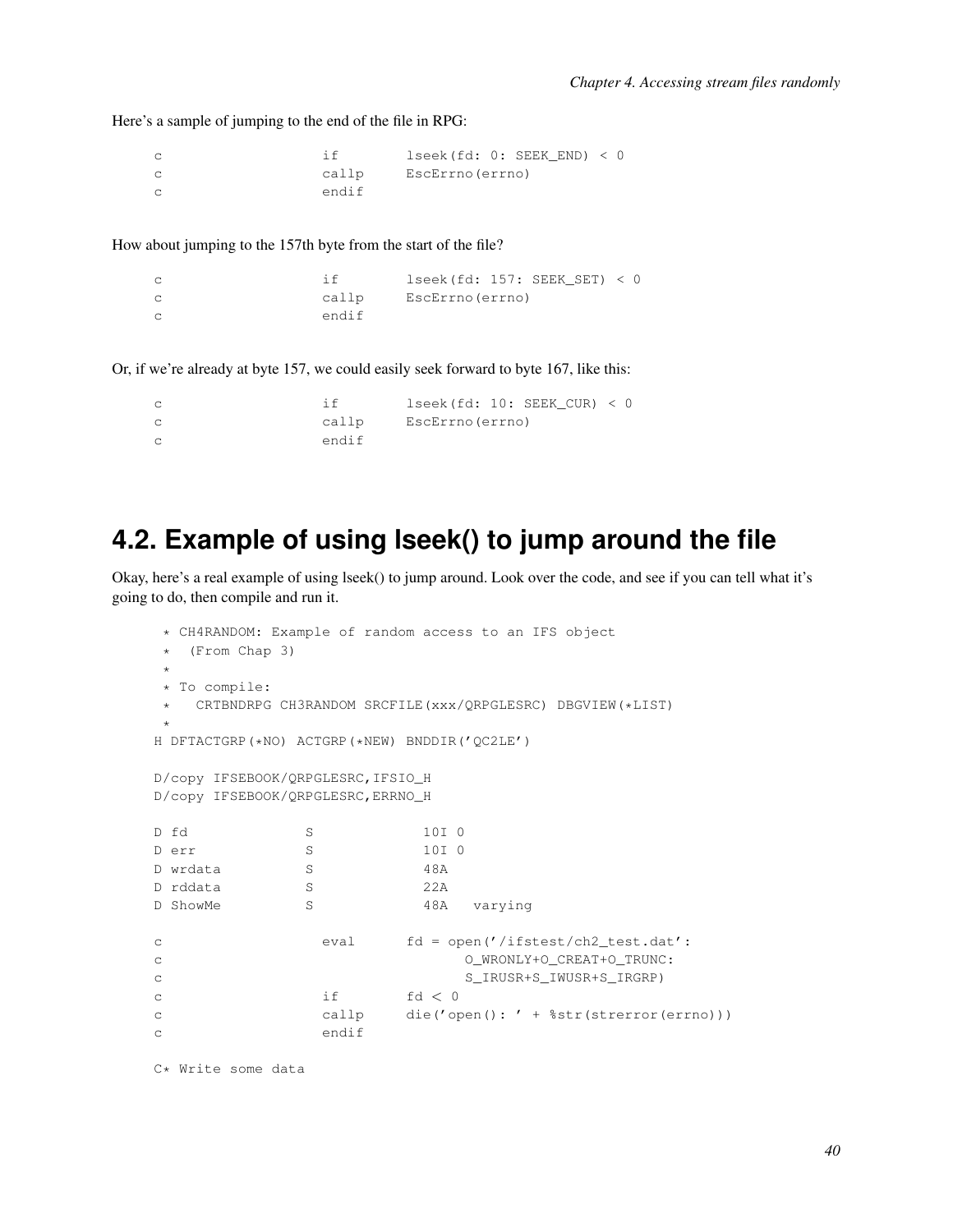```
c eval wrdata = 'THE QUICK BROWN FOX JUMP' +
c <sup>'ED</sup> OVER THE LAZY GIRAFFE'
c if write(fd: %addr(wrdata): %size(wrdata))<1
c eval err = errno
c callp close(fd)
c callp die('write(): ' + %str(strerror(errno)))
c endif
c callp close(fd)
c eval fd = open('/ifstest/ch2_test.dat':
c O_RDONLY)
c if fd < 0c callp die('open(): ' + %str(strerror(errno)))
c endif
c eval %len(ShowMe) = 0
C* Read the first 16 bytes<br>c calc callp read(fd: %addr(rddata): 16)
c eval ShowMe = ShowMe + %subst(rddata:1:16)
C* Jump to byte 41 of the file
C* and read 7 bytes
c if lseek(fd: 41: SEEK_SET) < 0
c callp die('lseek(): ' + %str(strerror(errno)))
c endif
c callp read(fd: %addr(rddata): 7)
c eval ShowMe = ShowMe + %subst(rddata:1:7)
C* Jump to byte 19 of the file
C* and read 22 bytes<br>C* if
c if lseek(fd: 19: SEEK_SET) < 0
c callp die('lseek(): ' + %str(strerror(errno)))
c endif
c callp read(fd: %addr(rddata): 22)
c eval ShowMe = ShowMe + %subst(rddata:1:22)
C* Jump to byte 16 of the file
C* and read 3 bytes
c if lseek(fd: 16: SEEK_SET) < 0
c callp die('lseek(): ' + %str(strerror(errno)))
c endif
c callp read(fd: %addr(rddata): 3)
c eval ShowMe = ShowMe + %subst(rddata:1:3)
c callp close(fd)
C* Show what we read
c dsply ShowMe
c \text{eval} \text{*inlr} = \text{*on}
```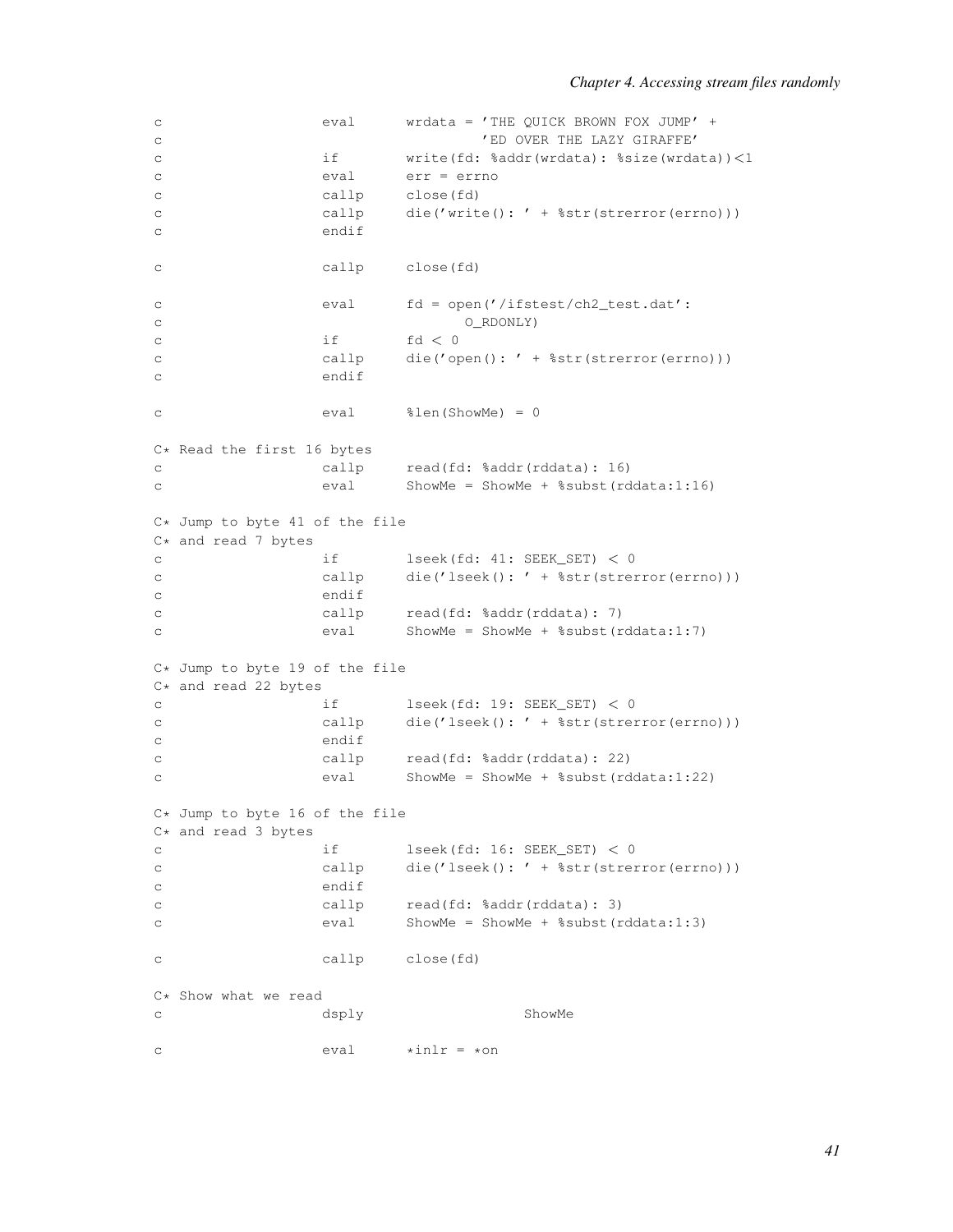#### **4.3. Organizing a stream file into records**

Stream files are not record-based, but rather are just a collection of bytes. However, when you're working with records in your favorite physical file, what are they? Nothing more than a fixed-length bunch of bytes, right?

Theoretically, if we wrote fixed-length chunks of data to a stream file, and called those chunks "records", then we could use lseek() to jump to the start of each record, and read it just like a non-keyed physical file!

But, why would you ever do that? After all, the DB2/400 physical files are much more efficient, aren't they? Well, yes. But, let's say our file was going to be read directly by a PC program... aha! The PC program probably doesn't understand how to access the physical file, but it sure knows how to read a stream file!

Calculating the offset where a record in a stream file starts should be pretty easy. If we know, for example, that a record is 68 bytes long, and we want to jump to the 10th record in a file, all we have to do is multiply, right? Well, not exactly. If the 10th record is at position 680, then that would mean that the first record would be at 1 x 68, or position 68. But, actually, the first record should be at offset 0, since that's the start of the file.

So, the formula for finding the offset for a start of a record is always: Offset = (RecordNo - 1) x RecordLength

#### **4.4. Calculating number of records in a file**

Figuring out how many records are in a stream file that has been organized into records is also quite simple. We just take the size of the file and divide it by the record length.

To simplify this slightly, I'm going to introduce another new API call. The fstat() API.

Here are the C and RPG prototypes:

```
int fstat(int fildes, struct stat *buf)
D fstat PR 10I 0 ExtProc('fstat')
D fildes 10I 0 value
D buf * value
```
I'm not going to explain the details of fstat(), since it's exactly like stat(), which we covered earlier.

The only difference between fstat() and the stat() API that we discussed in chapter 3, is that the fstat() API operates on a file descriptor, whereas the stat() API operates on a path name.

In other words, you use fstat() on a file that you've already opened, and you use stat() on a file that you don't need to open.

Once we've called fstat(), we can use the st size subfield of the statds data structure to find the size of the stream file, and then divide it by our record length to find out how many records we have, like this:

|       | fstat(fd: %addr(mystat)) < 0              |
|-------|-------------------------------------------|
| callp | die('fstat(): ' + $%$ str(strerror(err))) |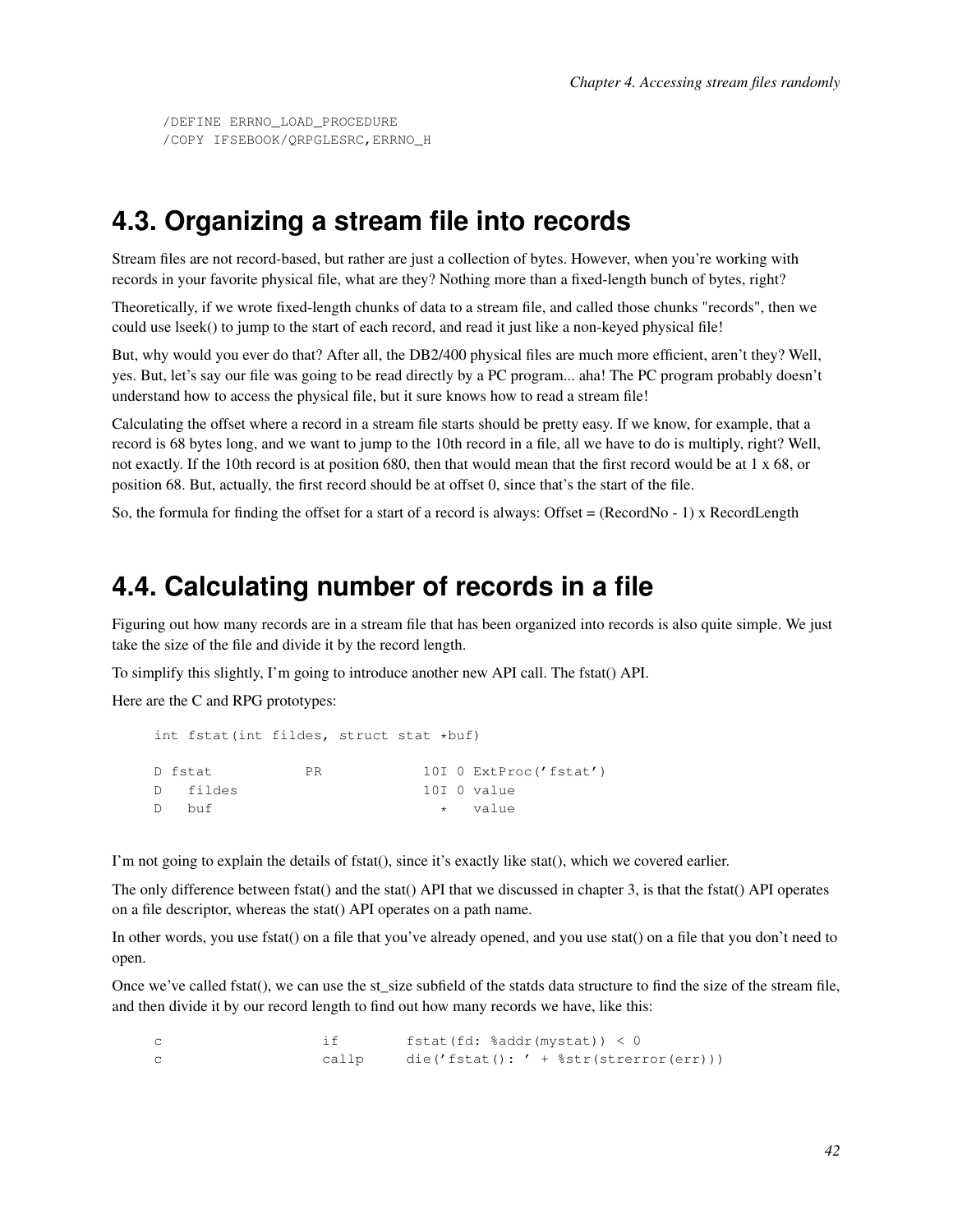```
c endif
c eval p_statds = %addr(mystat)
c eval numrec = st_size / record_len
```
# **4.5. Example of reading/writing/updating records in a stream file**

This example will create a stream file that contains some demonstration records. It will then show you how to look up the records, update some of the information in them, and even search through the file to find them.

Here's the code. Once again, read the code over and see if you can figure out what it does. Then, run the program and see if you're right!

```
* CH4FIXED: Example of fixed-length records in an IFS file
* (From Chap 4)
*
* To compile:
* CRTBNDRPG CH4FIXED SRCFILE(xxx/QRPGLESRC) DBGVIEW(*LIST)
*
H DFTACTGRP(*NO) ACTGRP(*NEW) BNDDIR('QC2LE')
D/copy IFSEBOOK/QRPGLESRC,IFSIO_H
D/copy IFSEBOOK/QRPGLESRC,ERRNO_H
D dsRecord DS
D PartNo 10S 0
D Quantity 10I 0
D UnitOfMeas 3A
D Price 7P 2
D Description 50A
D fd S 10I 0
D err S 10I 0
D MyStat S S like(statds)
D recno S 10I 0
D NumRec S 10I 0
D SaveRec S 10I 0
D Pos S 10I 0
c exsr MakeFile
c eval fd = open('/ifstest/ch4 records': O_RDWR)
c if fd < 0c callp die('open(): ' + %str(strerror(errno)))
c endif
c exsr UpdateEx
c exsr SearchEx
```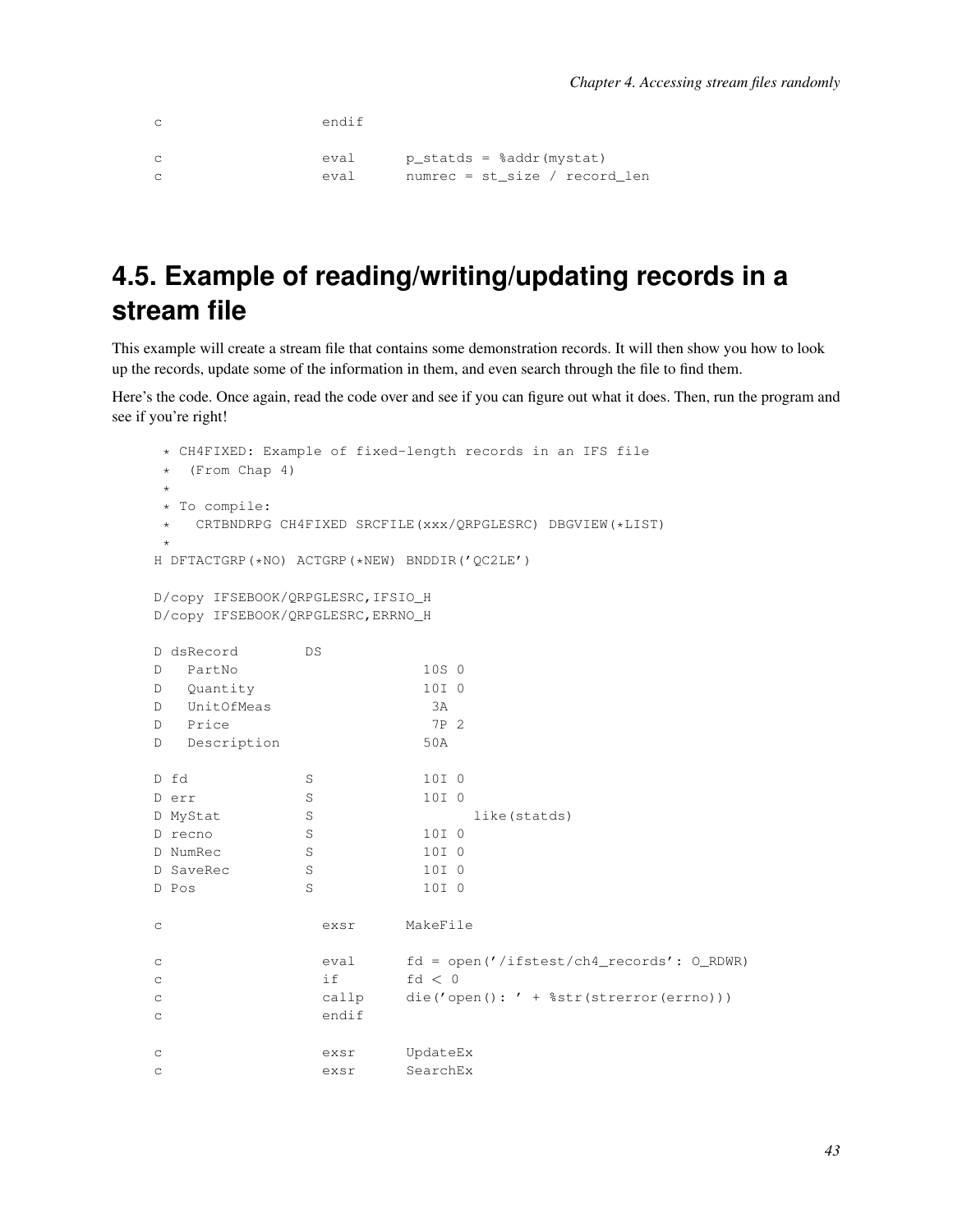| C | callp | close(fd)      |
|---|-------|----------------|
| C | eval  | $*int r = *on$ |

| $C*$ This creates a file in the IFS containing fixed-length<br>C* records. |                |                                                                        |  |
|----------------------------------------------------------------------------|----------------|------------------------------------------------------------------------|--|
|                                                                            |                |                                                                        |  |
| CSR MakeFile                                                               | begsr          |                                                                        |  |
| $C*$ --------------<br>С<br>C                                              |                | eval $fd = open('/ifstest/ch4\_records':$<br>O_WRONLY+O_CREAT+O_TRUNC: |  |
| С                                                                          |                | S_IRUSR+S_IWUSR+S_IRGRP)                                               |  |
| С                                                                          | if             | fd < 0                                                                 |  |
| C<br>С                                                                     | callp<br>endif | die ('open (): ' + $%$ str (strerror (errno)))                         |  |
| С                                                                          | eval           | PartNo = $5001$                                                        |  |
| C                                                                          | eval           | Quantity = $14$                                                        |  |
| С                                                                          | eval           | UnitOfMeas = $'$ BOX'                                                  |  |
| С                                                                          | eval           | Price = $7.95$                                                         |  |
| С                                                                          | eval           | Description = 'BLUE WIDGETS'                                           |  |
| С                                                                          | callp          | write(fd:%addr(dsRecord):%size(dsRecord))                              |  |
| С                                                                          | eval           | PartNo = $5002$                                                        |  |
| С                                                                          |                | $eval$ Quantity = 6                                                    |  |
| С                                                                          | eval           | UnitOfMeas = 'BOX'                                                     |  |
| C                                                                          | eval           | Price = $3.95$                                                         |  |
| С                                                                          | eval           | Description = 'RAINBOW SUSPENDERS'                                     |  |
| С                                                                          | callp          | write(fd:%addr(dsRecord):%size(dsRecord))                              |  |
| С                                                                          | eval           | PartNo = $5003$                                                        |  |
| С                                                                          | eval           | Quantity = $19$                                                        |  |
| С                                                                          | eval           | UnitOfMeas = $'SEA'$                                                   |  |
| С                                                                          | eval           | Price = $29.95$                                                        |  |
| С                                                                          | eval           | Description = 'RED BICYCLE SEATS'                                      |  |
| C                                                                          | callp          | write(fd:%addr(dsRecord):%size(dsRecord))                              |  |
| С                                                                          | eval           | PartNo = $5004$                                                        |  |
| С                                                                          | eval           | Quantity = $8$                                                         |  |
| C                                                                          | eval           | UnitOfMeas = $'ITM'$                                                   |  |
| C                                                                          | eval           | Price = $93512.80$                                                     |  |
| С                                                                          | eval           | Description = 'REALLY EXPENSIVE ITEMS'                                 |  |
| C                                                                          | callp          | write(fd:%addr(dsRecord):%size(dsRecord))                              |  |
| C                                                                          | eval           | PartNo = $5005$                                                        |  |
| C                                                                          | eval           | Quantity = $414$                                                       |  |
| C                                                                          | eval           | UnitOfMeas = $'BAT'$                                                   |  |
| C                                                                          | eval           | Price = $11.41$                                                        |  |
| C                                                                          | eval           | Description = 'BATS IN THE BELFRY'                                     |  |
| C                                                                          | callp          | write(fd:%addr(dsRecord):%size(dsRecord))                              |  |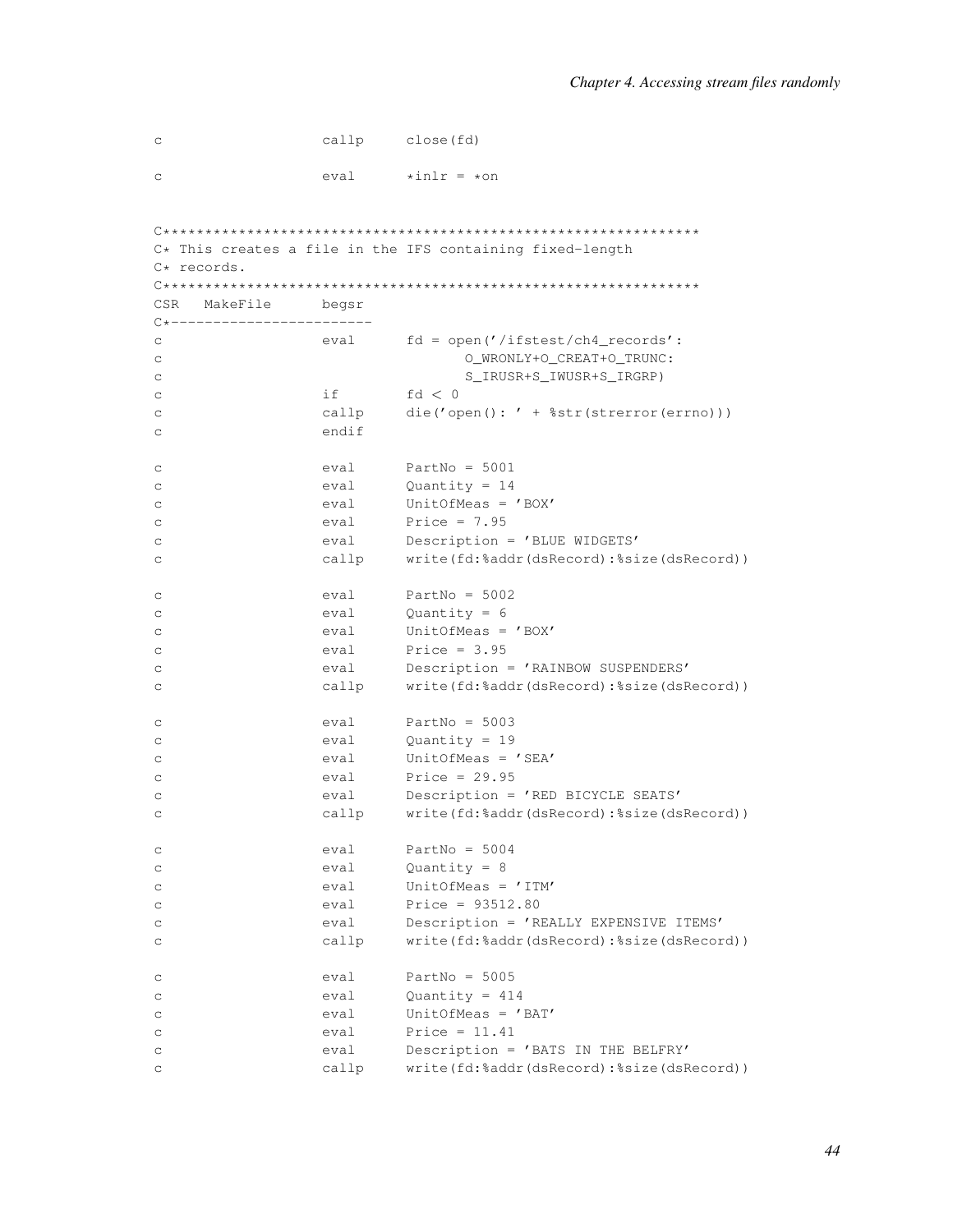```
eval
                             Quantity = 125\mathsf{C}eval
                             UnitOfMeas = 'BOX'
\mathcal{C}Price = 1.23eval
\mathcal{C}Description = 'KATES OLD SHOES'
                    eval
\mathsf{C}callp
                              write(fd:%addr(dsRecord):%size(dsRecord))
\Gammacallp
\Gammaclose(fd)
CSR
                    endsr
C* This demonstrates updating our fixed-length record file:
CSR UpdateEx
                  begsr
C*-------------------------
C* Someone bought a box of suspenders, and we want to change
C* the quantity:
C* The suspenders are in record number 2, so get them now:
                    eval
                            recho = 2\mathsf{C}eval
                              pos = %size(dsRecord) * (recno-1)\mathcal{C}callp
                              lseek (fd: pos: SEEK_SET)
\mathtt{C}read(fd: %addr(dsRecord):%size(dsRecord))
\mathtt{C}callp
                    eval Quantity = Quantity - 1<br>callp lseek(fd: pos: SEEK_SET)
\mathcal{C}\mathtt{C}write(fd:%addr(dsRecord):%size(dsRecord))
                    callp
\mathcal{C}C* Kate's shoes need to move faster, put them on sale!
                             recho = 6eval
\mathcal{C}pos = %size(dsRecord) * (recno-1)eval
\mathsf{C}callp lseek (fd: pos: SEEK_SET)
\mathsf{C}\mathcal{C}callp
                             read(fd: %addr(dsRecord):%size(dsRecord))
                    eval
                             Price = 0.25\mathcal{C}callp
                              lseek (fd: pos: SEEK_SET)
\mathsf{C}write(fd:%addr(dsRecord):%size(dsRecord))
                    callp
\simC*-------------------------
CSR
                    endsr
C* This demonstrates searching for a record in the file:
CSRSearchEx
                    begsr
C*-------------------------
C* GASP! I can't remember the record number for Bats!
C* The part number was 5005, let's search for it
                    if and the set of the set of the set of the set of the set of the set of the set of the set of the set of the set of the set of the set of the set of the set of the set of the set of the set of the set of the set of the se
                             fstat(fd: %addr(mystal)) < 0_{\rm C}\mathcal{C}eval
                             err = err
```
PartNo =  $5006$ 

eval

 $\overline{C}$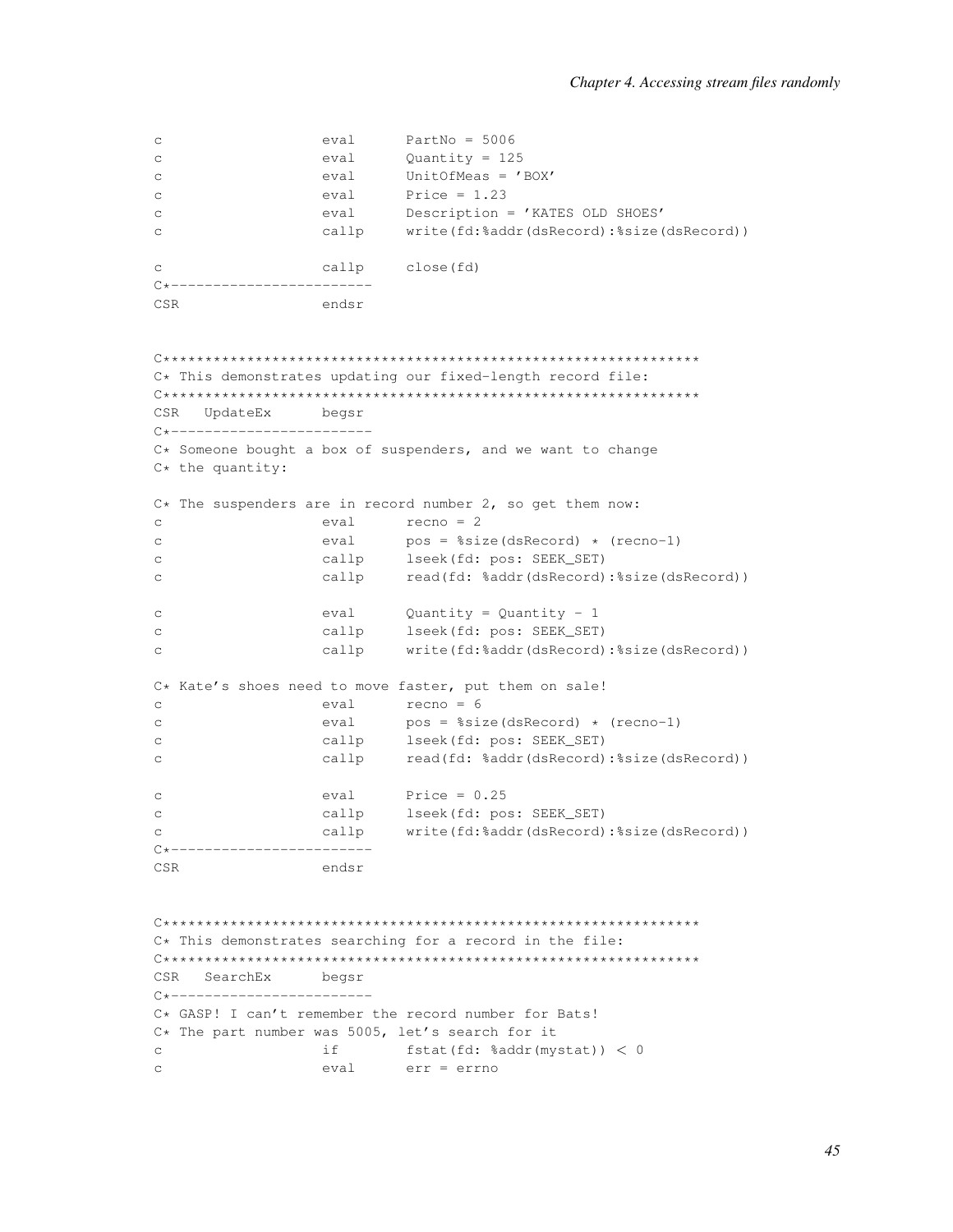| $\mathsf C$  |        | callp close(fd)                                |
|--------------|--------|------------------------------------------------|
| $\mathtt{C}$ |        | callp $die('fstat(): ' + %str(strerror(err)))$ |
| $\mathtt{C}$ | endif  |                                                |
| $\mathsf C$  |        | eval p_statds = %addr(mystat)                  |
| $\mathtt{C}$ |        | eval numrec = $st\_size / $size (dskecord)$    |
| $\mathsf C$  |        | $eval$ SaveRec = $-1$                          |
| C            |        | $for$ $recho = 1 to numrec$                    |
| $\mathtt{C}$ |        | eval $pos = %size(dsRecord) * (recno-1)$       |
| $\mathtt{C}$ |        | callp lseek (fd: pos: SEEK_SET)                |
| $\mathsf C$  |        | callp read(fd: %addr(PartNo): %size(PartNo))   |
| $\rm{C}$     |        | $if \t\t PartNo = 5005$                        |
| $\mathtt{C}$ |        | eval SaveRec = recno                           |
| $\mathtt{C}$ | leave  |                                                |
| $\rm{C}$     | endif  |                                                |
| $\mathsf C$  | endfor |                                                |
| $\mathsf C$  |        | if $SaveRec = -1$                              |
| $\mathtt{C}$ |        | callp close(fd)                                |
| $\mathtt{C}$ |        | callp die('Part no 5005 not found!')           |
| $\mathsf{C}$ | endif  |                                                |
| $C*$         |        |                                                |
| <b>CSR</b>   | endsr  |                                                |

/DEFINE ERRNO\_LOAD\_PROCEDURE /COPY IFSEBOOK/QRPGLESRC,ERRNO\_H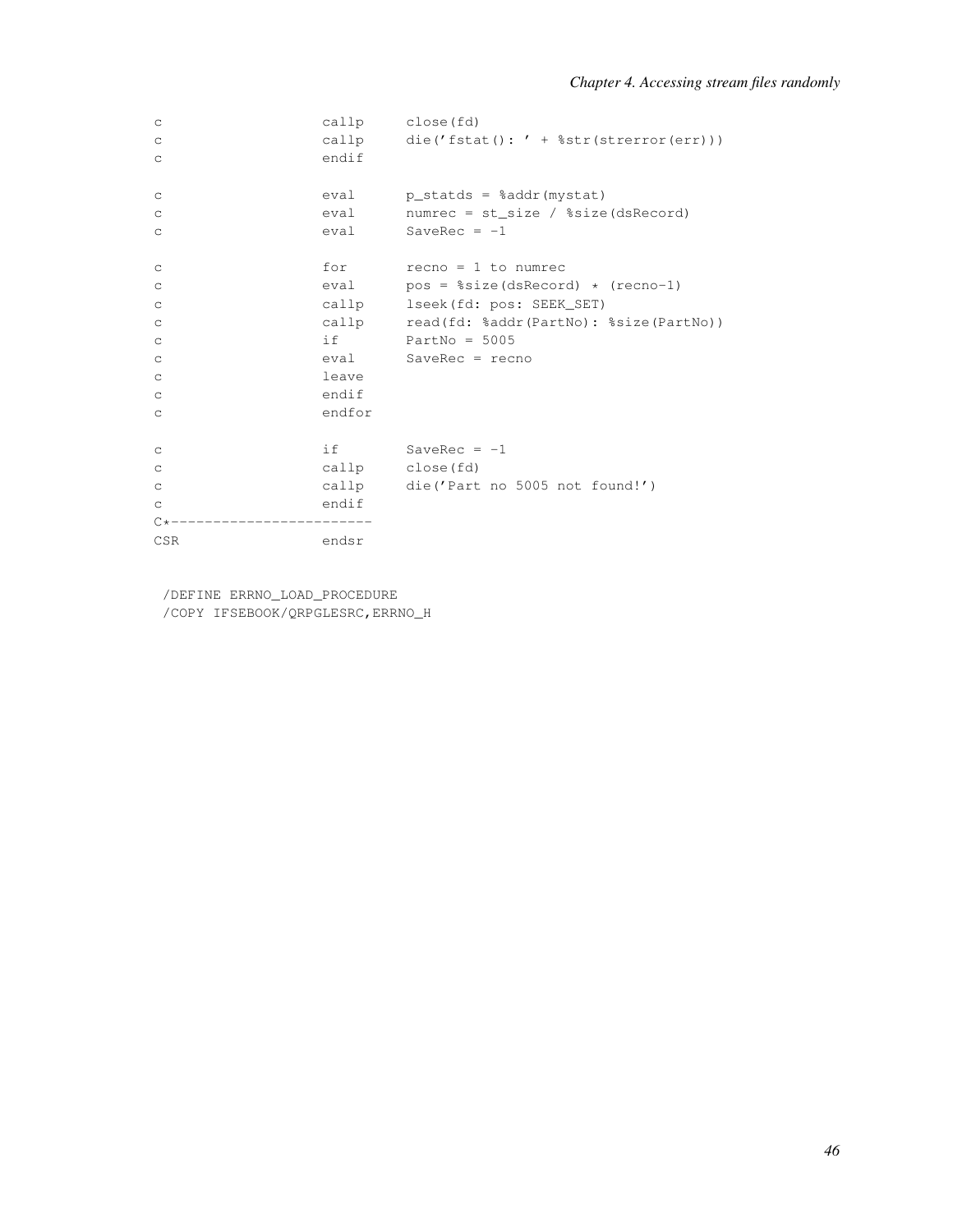# **Chapter 5. Text files**

# **5.1. How do text files work?**

As I mentioned at the start of this eBook, a stream file is simply a long string of bytes. How that string of bytes is used is up to the software that reads and writes the file.

One of the most common ways of organizing the data in a stream file is called a "text file." Text files are made up of human-readable text organized into variable-length records called "lines." Each line is intended to be printed on a single row of a display or a page of paper.

Text files are important to use because they are so widely used. This list is just a sample of the many places text files are used:

- Nearly all printers accept text files as the their primary input format.
- All source code for PC programming languages, including C, C++, Visual Basic, Java, Perl and many others, is stored in a text file.
- Text files are the basis for more advanced file formats. HTML, XML, CSV and many other formats are text files with additional formatting added.
- All Internet e-mail is transmitted in text format. Even when you send pictures, movies or sound, they are converted to something that follows the rules of a text file before sending, and converted back after they're received.
- Nearly every major operating system comes with tools that work with text files. Windows comes with the "Notepad" program that edits text files. MS-DOS came with the "edit" and "edlin" programs. Unix comes with many tools for working with text, vi, ex, ed, grep, sed, awk, and more! Our familiar OS/400 even comes with commands such as "EDTF" and "DSPF" which are used to edit and display text files.

In order to make it easy to store variable-length lines, a special character is written to signify the end of a line. This character is called, appropriately, "end-of-line character" or more commonly the "new line character."

Unfortunately, not everyone agrees on what character should be used as the new line character. On Unix systems, they use the "LF" (line feed) character. On Macintosh systems, the "CR" (carriage return) character is used to indicate a new line, and for Microsoft Windows, they use the two characters in combination, CR followed by LF.

In our examples, we will use the Windows convention of "CRLF" since it is the most widely used. Changing your code to use just CR or just LF is easy enough to do if you need to work with one of the other formats.

# **5.2. Writing text data to a stream file**

As mentioned previously, some human-readable text, followed by the CR and LF characters, will be viewed as a line of text. Consider the following code snippet:

| D CRLF        |       | const(x'0d25')                  |
|---------------|-------|---------------------------------|
| D text        |       | 14a                             |
| $\mathcal{C}$ | eva 1 | text = $'$ Hello there.' + CRLF |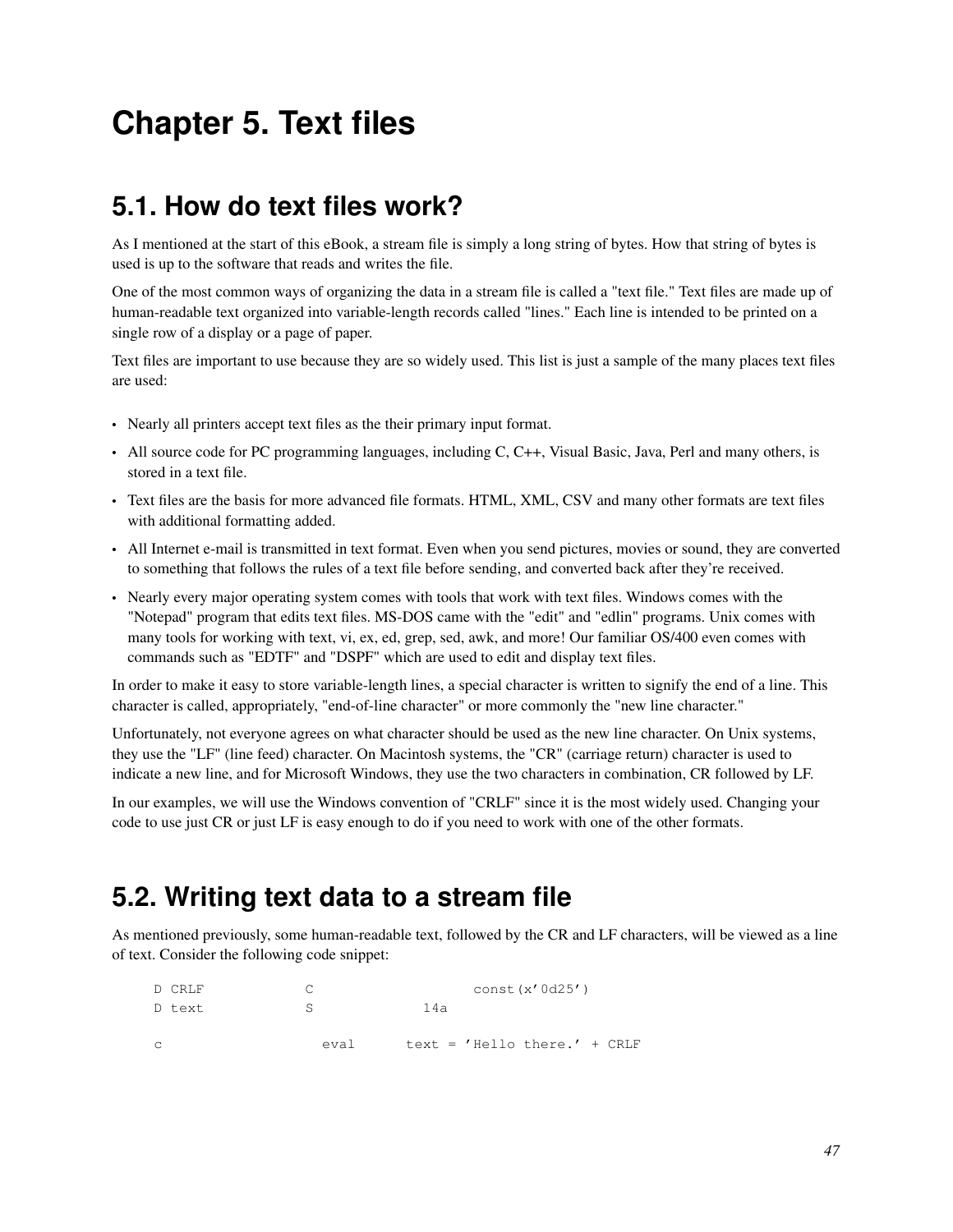If I whip out my handy-dandy EBCDIC chart, I see that x'0D' is the EBCDIC code for carriage return, and x'25' is the EBCDIC code for line feed. Therefore, the variable called "text" above contains one line of text.

Consider this, more complicated, example:

| D CRLF       |       | const(x'0d25')                           |
|--------------|-------|------------------------------------------|
| D text       | S     | 500                                      |
|              |       |                                          |
| $\mathbf C$  | eva l | text = $'$ Hello there.' + CRLF + CRLF + |
| $\mathbf C$  |       | 'Nice day for a cruise.' + $CRLF +$      |
| $\mathbb{C}$ |       | 'Maybe I"ll buy a yacht!'                |
|              |       |                                          |

Think about this: How many lines are stored in the variable called "text", above? Be careful before you answer, it's a trick question.

The answer is three and a half. Why? The first CRLF ends the first line, so the first line will read "Hello there!" in the text file. The next line ends when we encounter the next CRLF, which happens right away! That means the second line is blank. The third line says "Nice day for a cruise." and ends with another CRLF. The rest of the text, however, does not end with a CRLF. It's just part of a line.

All we have to do to put that text into a text file is call write(). This code would do the job:

c callp write(fd: %addr(text): c  $\ell$  %len(%trimr(text)) )

One small problem: If we let it be written like this, our text file would be invalid. Why? Because, remember, we left off the CRLF at the end of the last line.

To make sure that we don't make that mistake again, why not create some helper routines? What we'll do is create a service program, called IFSTEXTR4 and put our text file routines into it. Then, we'll use it for all the text files we write.

The routine to write a line will be simple. All it needs to do is accept parameters (just like write() does) for the descriptor, the text, and the text length. Then, we'll just stick a CRLF into the file after that.

Here's our IFSTEXTR4 service program, with the writeline() procedure:

```
** Service program to assist in creating TEXT files in the IFS
**
H NOMAIN OPTION(*NOSHOWCPY: *SRCSTMT)
D/copy ifsebook/qrpglesrc,ifsio_h
D/copy ifsebook/qrpglesrc,ifstext_h
*+++++++++++++++++++++++++++++++++++++++++++++++++++++++++++++++
* The concept here is very simple:
     1) Write the data passed to us into the stream file.
      2) Add the end of line characters.
*+++++++++++++++++++++++++++++++++++++++++++++++++++++++++++++++
P writeline B export
D writeline PI 10I 0
D fd 10I 0 value
```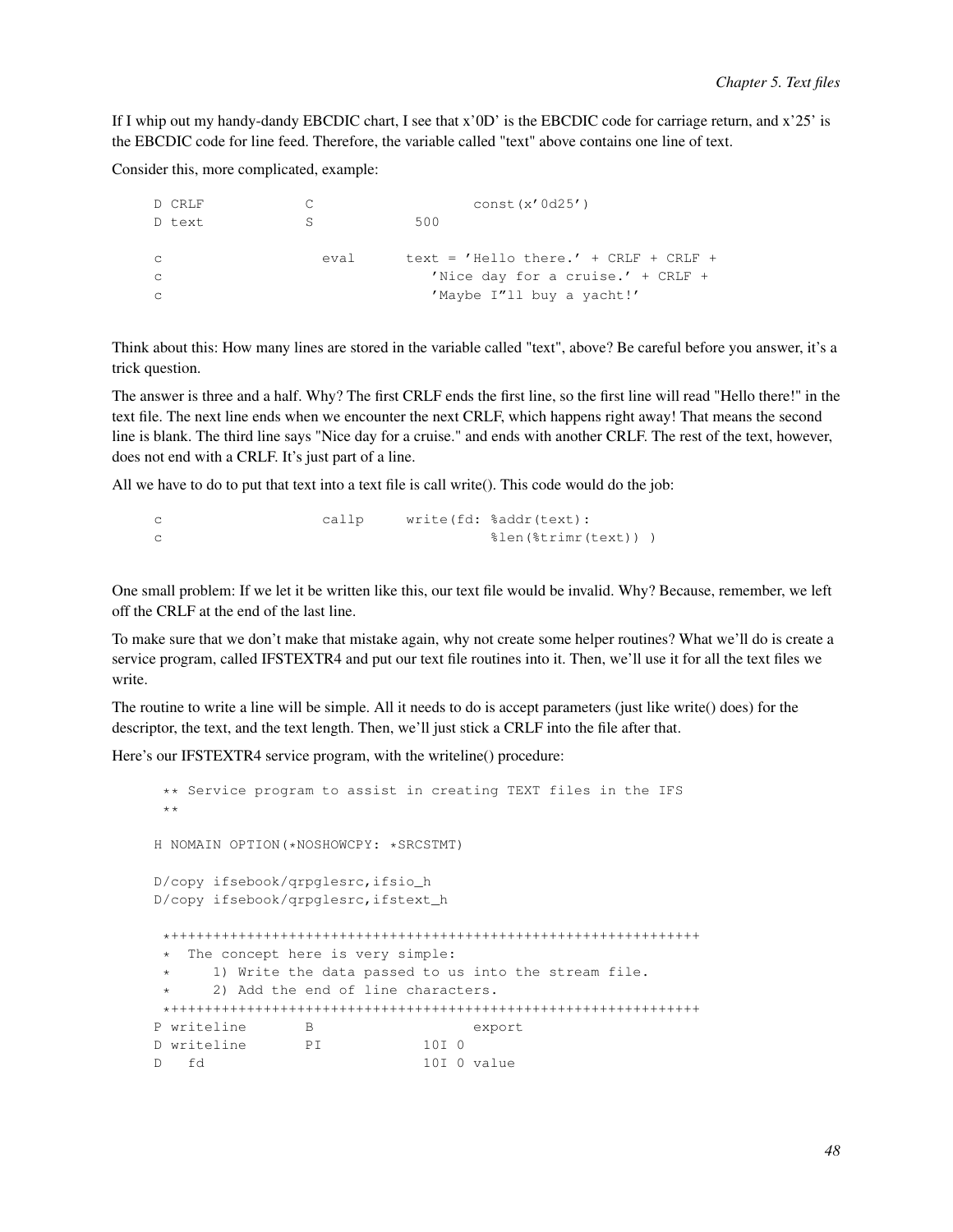```
D text \qquad \qquad * value<br>D len \qquad \qquad 10I \t0 \text{ value}10I 0 value
D rc1 S 10I 0
D rc2 S 10I 0
D eol S 2A
C* write the text provided<br>c if
c if \t len > 0c eval rc1 = write(fd: text: len)
c if rcl < 1c return rc1
c endif
c endif
C* then add the end-of-line chars
c eval eol = x'0d25'
c eval rc2 = write(fd: %addr(eol): 2)
c if rc2 < 1c return rc2
c endif
c return rc1 + rc2
P EXECUTIVE RESERVE
```
And then, we'll also need a prototype. That's what the /copy line for the "IFSTEXT\_H" member is for. We'll put our prototypes in that member, so they can be easily accessed from other programs.

Here's the IFSTEXT\_H member, so far:

```
/if defined(IFSTEXT_H)
/eof
/endif
/define IFSTEXT_H
D writeline PR 10I 0
D fd 10I 0 value
D text * value
D len 10I 0 value
```
Don't compile it, yet! We're also going to add a routine for reading text files.

# **5.3. Reading text data from a stream file**

We know what a line of text looks like now. We also know how to write lines to disk. What we don't know, yet, is how to read them.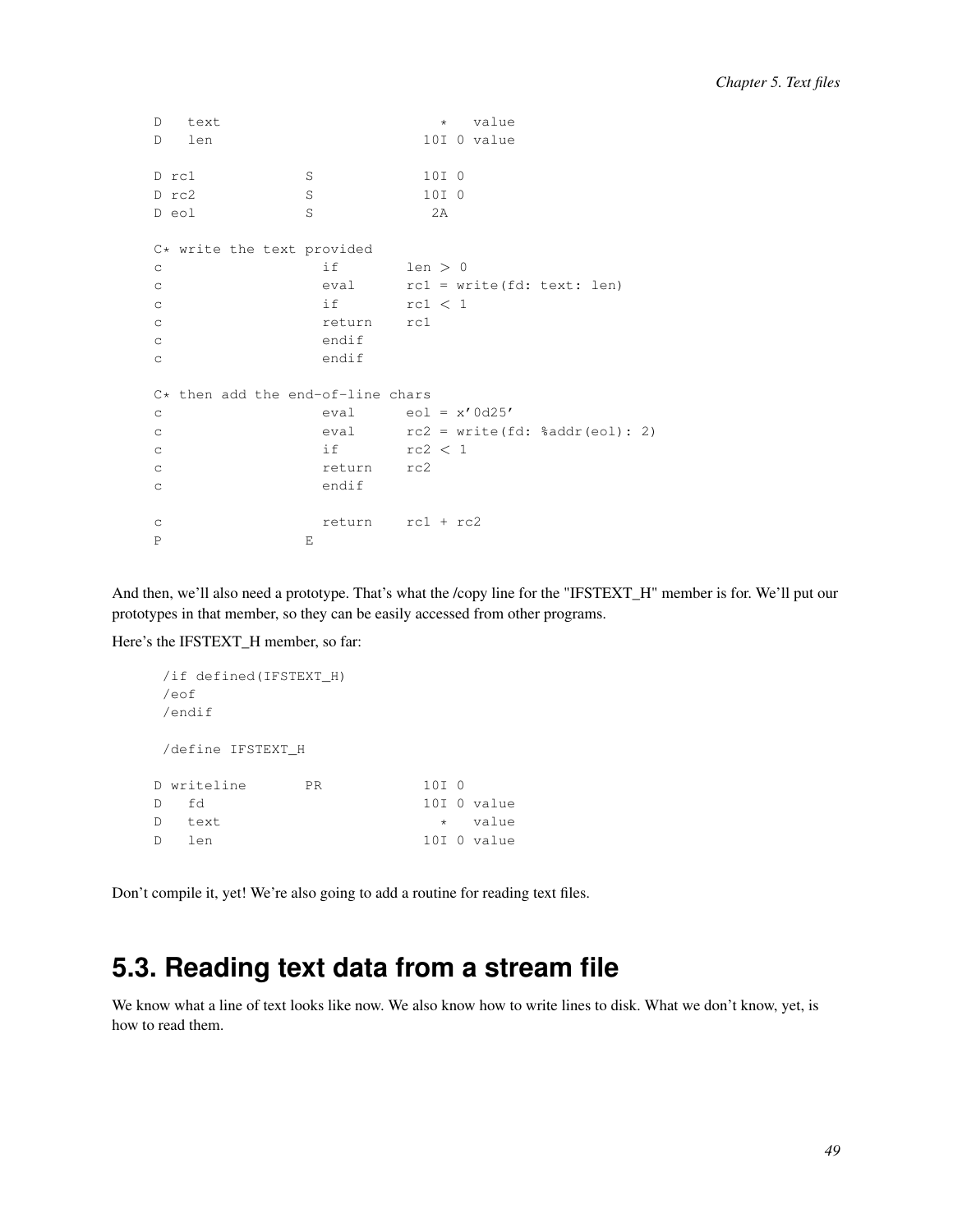The big difference between reading lines and writing lines is that when you write the data, you already know how long the line needs to be. But when you read, you don't. You won't know how long it is until you've found the CRLF sequence in the text!

Now, we could solve that by reading one byte from disk at a time, until one of them turned out to be the new line sequence, but that would not run efficiently, because disk hardware is designed to read from disk in larger chunks. So, what we'll do is read a whole buffer of data, and then parse that data looking for our new line sequence.

We'll save any characters in the buffer that occur after the new line, so that we can use them as the start of our next line of text.

The RPG code that I came up with looks like this:

|                           | P readline                               | В       |                 | export                                   |
|---------------------------|------------------------------------------|---------|-----------------|------------------------------------------|
|                           | D readline                               | PΙ      | 10I 0           |                                          |
| D                         | fd                                       |         |                 | 10I 0 value                              |
| D                         | text                                     |         | $\star$         | value                                    |
| D                         | maxlen                                   |         |                 | 10I 0 value                              |
|                           |                                          |         |                 |                                          |
|                           | D rdbuf                                  | S       | 1024A           | static                                   |
|                           | D rdpos                                  | S       |                 | 10I 0 static                             |
|                           | D rdlen                                  | S       |                 | 10I 0 static                             |
|                           |                                          |         |                 |                                          |
|                           | D p_retstr                               | S       | $\star$         |                                          |
|                           | D RetStr                                 | $\rm S$ | 32766A          | based(p_retstr)                          |
|                           | D len                                    | S       | 10I 0           |                                          |
|                           |                                          |         |                 |                                          |
| C                         |                                          | eval    | $len = 0$       |                                          |
| C                         |                                          | eval    |                 | $p_{\text{relstr}} = \text{text}$        |
| $\mathsf C$               |                                          | eval    |                 | %subst(RetStr:1:MaxLen) = *blanks        |
|                           |                                          |         |                 |                                          |
| C                         |                                          | dow     | $1 = 1$         |                                          |
|                           |                                          |         |                 |                                          |
|                           | C* Load the buffer                       |         |                 |                                          |
| C                         |                                          | if      | rdpos>=rdlen    |                                          |
| $\rm{C}$                  |                                          | eval    | $rdpos = 0$     |                                          |
| $\subset$                 |                                          | eval    |                 | rdlen=read(fd:%addr(rdbuf):%size(rdbuf)) |
|                           |                                          |         |                 |                                          |
| C                         |                                          | if      | rdlen $<$ 1     |                                          |
| $\rm ^c$                  |                                          | return  | $-1$            |                                          |
| $\rm _C$                  |                                          | endif   |                 |                                          |
| $\mathop{\rm \mathsf{C}}$ |                                          | endif   |                 |                                          |
|                           |                                          |         |                 |                                          |
|                           | $C*$ Is this the end of the line?        |         |                 |                                          |
| $\mathtt{C}$              |                                          | eval    |                 | $rdpos = rdpos + 1$                      |
| $\rm{C}$                  |                                          | if      |                 | %subst(rdbuf: rdpos: 1) = $x'$ 25'       |
| $\rm ^c$                  |                                          | return  | len             |                                          |
| C                         |                                          | endif   |                 |                                          |
|                           |                                          |         |                 |                                          |
|                           | C* Otherwise, add it to the text string. |         |                 |                                          |
| $\mathop{\rm \mathsf{C}}$ |                                          | if      |                 | %subst(rdbuf:rdpos:1) <> x'0d'           |
| $\rm{C}$                  |                                          |         |                 | and len<>maxlen                          |
| $\rm ^c$                  |                                          | eval    | $len = len + 1$ |                                          |
| $\mathsf{C}$              |                                          | eval    |                 | %subst(retstr:len:1) =                   |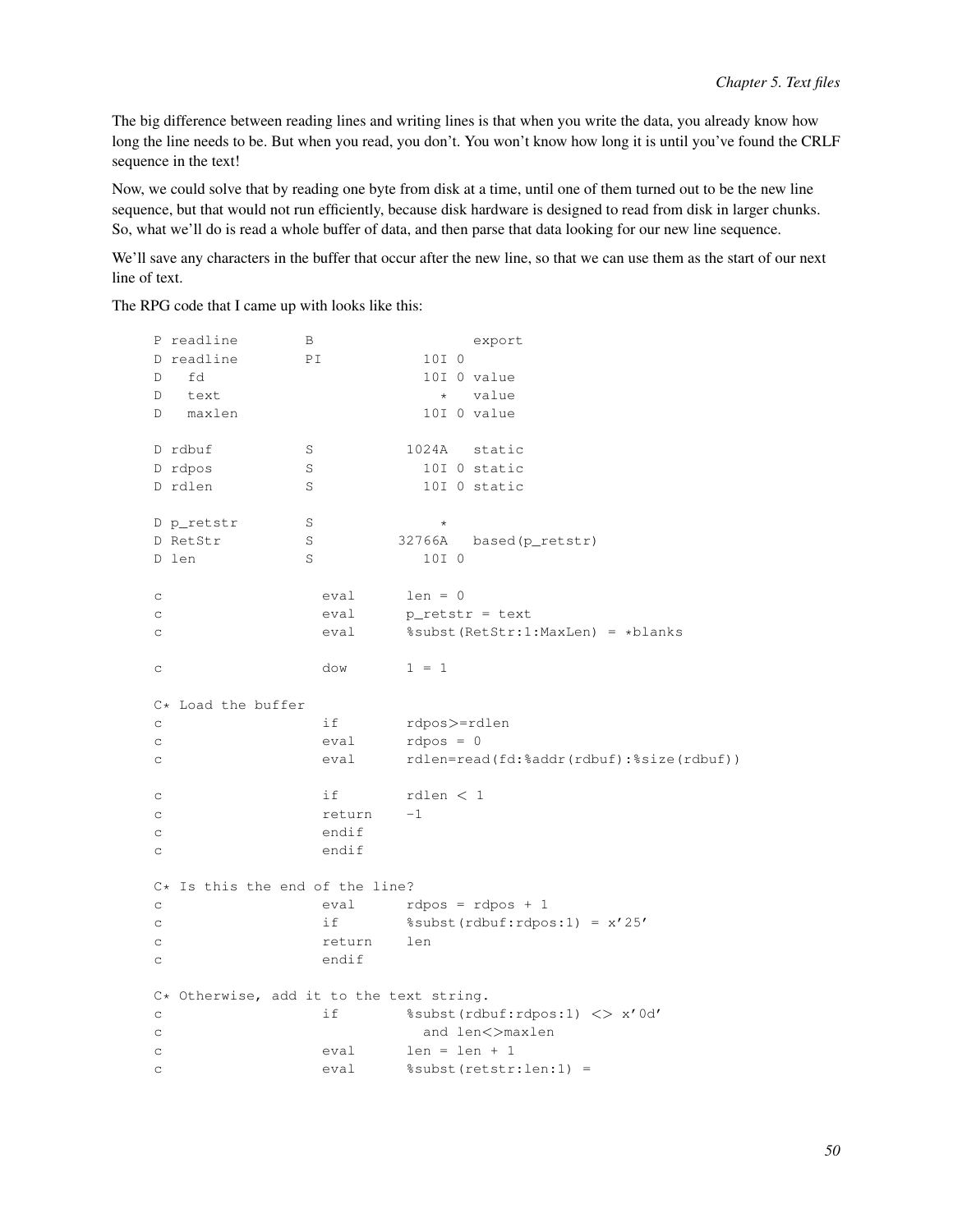|              | %subst(rdbuf:rdpos:1) |
|--------------|-----------------------|
| endif        |                       |
| enddo        |                       |
| return<br>F. | len                   |
|              |                       |

Add that routine to the IFSTEXTR4 service program, and then add this code to the prototypes in the IFSTEXT\_H member:

|    | D readline | PR. | 10T 0 |             |
|----|------------|-----|-------|-------------|
| D  | - Fd       |     |       | 10I O value |
|    | D text     |     |       | * value     |
| D. | maxlen     |     |       | 10I O value |

One more thing: Because we're writing a service program, and we want our code to be as useful as possible, we're going to write binder source that tells the CRTSRVPGM how other programs can bind to us.

If you haven't done this before, don't worry about it. It's really, really simple. It's just a list of what gets exported. Here's the entire code of our binding source:

```
STRPGMEXP
  EXPORT SYMBOL(WRITELINE)
  EXPORT SYMBOL(READLINE)
ENDPGMEXP
```
See? Very simple. Put that code into a member called "IFSTEXTR4" in a source file called QSRVSRC. Now let's compile it:

```
CRTRPGMOD IFSTEXTR4 SRCFILE(IFSEBOOK/QRPGLESRC) DBGVIEW(*LIST)
CRTSRVPGM IFSTEXTR4 EXPORT(*SRCFILE) SRCFILE(IFSEBOOK/QSRVSRC) TEXT('IFS Text file service program')
```
Finally, to make it easy to compile the programs that use this service program, we'll create a binding directory. This only involves running two commands:

```
CRTBNDDIR IFSEBOOK/IFSTEXT TEXT('IFS Text binding directory')
ADDBNDDIRE BNDDIR(IFSEBOOK/IFSTEXT) OBJ((IFSTEXTR4))
```
#### **5.4. Example of writing and reading text files**

Here's an example that uses our new service program. What it does is it creates a text file. Then it brings up the OS/400 text file editor to let you make changes to it. Finally, it reads back the text file, and displays the first 52 bytes of each line using the DSPLY op-code.

```
* CH5TEXT: Example of creating/reading a text file in the IFS
```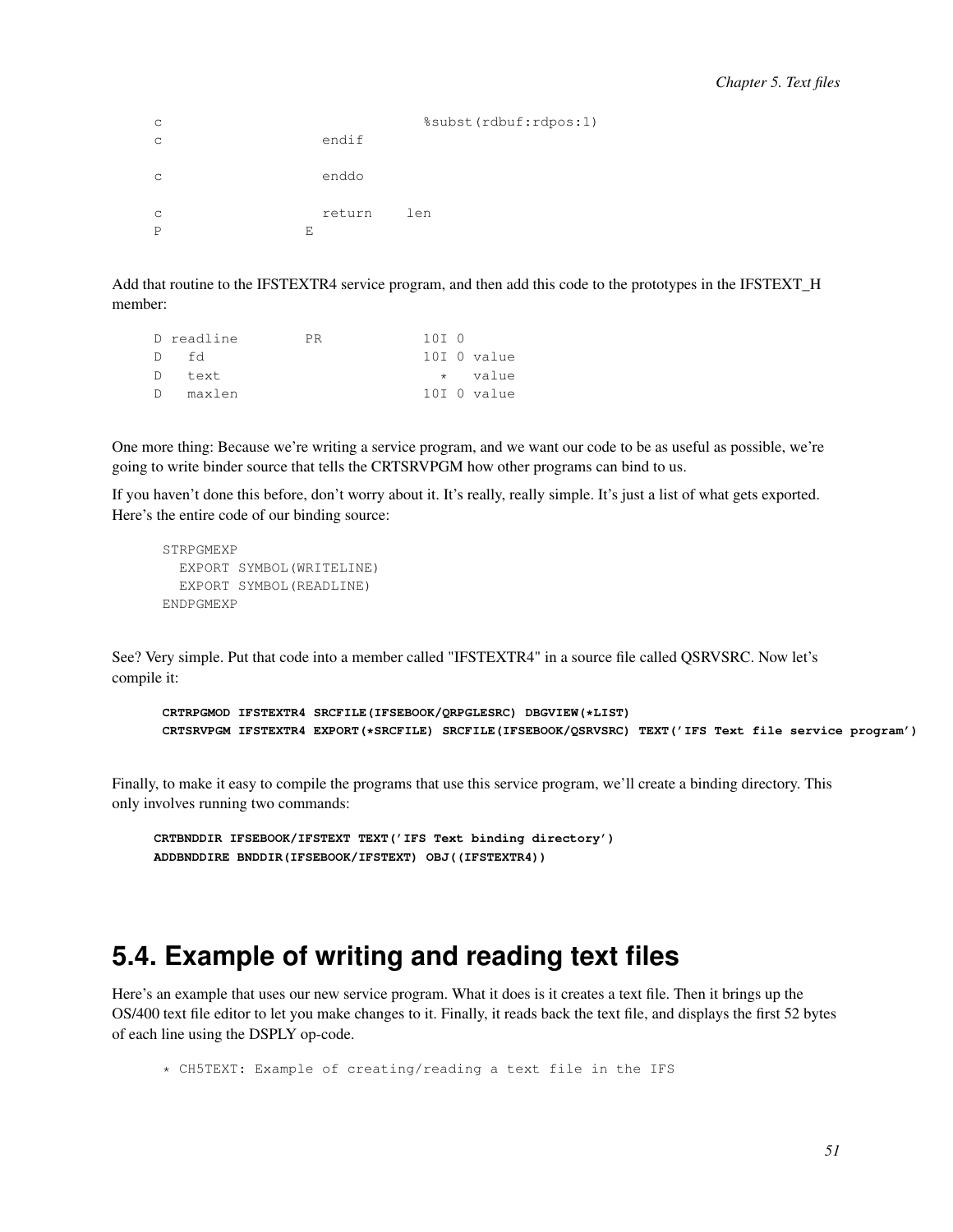```
\star (From Chap 5)
 \ddot{\phantom{1}}* To compile:
 * CRTBNDRPG CH5TEXT SRCFILE (xxx/QRPGLESRC) DBGVIEW (*LIST)
H DFTACTGRP (*NO) ACTGRP (*NEW) BNDDIR ('QC2LE') BNDDIR ('IFSTEXT')
D/copy IFSEBOOK/QRPGLESRC, IFSIO_H
D/copy IFSEBOOK/QRPGLESRC, ERRNO_H
D/copy IFSEBOOK/QRPGLESRC, IFSTEXT_H
D Cmd
                            PR
                                                               ExtPgm('QCMDEXC')
D command
                                                   200A const
D len
                                                     15P 5 const
                \frac{S}{S}10I 0
D fd
D line
                                                  100AD len
                                                    10I 0
                            SD msg S
                                                    52A
                               exsr MakeFile
\mathbf{C}EditFile
                               exsr
\mathbf Cexsr
                                                ShowFile
\mathbf Ceval *inlr = *on\mathbf{C}\label{eq:1} \textcolor{red}{\textbf{C}\textcolor{blue}{\textbf{+}\textcolor{blue}{\textbf{+}\textcolor{blue}{\textbf{+}\textcolor{blue}{\textbf{+}\textcolor{blue}{\textbf{+}\textcolor{blue}{\textbf{+}\textcolor{blue}{\textbf{+}\textcolor{blue}{\textbf{+}}\textcolor{blue}{\textbf{+}}\textcolor{blue}{\textbf{+}}\textcolor{blue}{\textbf{+}\textcolor{blue}{\textbf{+}\textcolor{blue}{\textbf{+}}\textcolor{blue}{\textbf{+}\textcolor{blue}{\textbf{+}}\textcolor{blue}{\textbf{+}\textcolor{blue}{\textbf{+}\textcolor{blue}{\textbf{
```
# C\* Write some text to a text file

| CSR MakeFile | begsr |
|--------------|-------|

| -----------                |                  |                                                 |
|----------------------------|------------------|-------------------------------------------------|
| C*------------------------ |                  |                                                 |
| $\mathtt{C}$               | eval             | $fd = open('/ifstest/ch5_file.txt':$            |
| C                          |                  | O TRUNC+O CREAT+O WRONLY:                       |
| $\mathsf C$                |                  | S IWUSR+S IRUSR+S IRGRP+S IROTH)                |
| $\mathsf C$                | if a             | fd < 0                                          |
| C                          |                  | callp $die('open(): ' + %str(strerror(errno)))$ |
| $\mathsf C$                | endif            |                                                 |
|                            |                  |                                                 |
| $\mathsf{C}$               |                  | eval line = 'Dear Cousin,'                      |
| $\mathsf C$                |                  | $eval$ len = $\ell$ len ( $\ell$ trimr (line))  |
| $\mathsf C$                |                  | callp writeline(fd: %addr(line): len)           |
|                            |                  |                                                 |
| C                          |                  | $eval$ line = $'$ $'$                           |
| $\mathsf C$                | $eval$ $len = 0$ |                                                 |
| C                          |                  | callp writeline (fd: %addr(line): len)          |
|                            |                  |                                                 |
| C                          | eval             | line = $'I$ love the way you make' +            |
| C                          |                  | ' cheese fondue.'                               |
| C                          | eval             | $len = %len(%time() = %len(1ine))$              |
| C                          | callp            | writeline(fd: %addr(line): len)                 |
|                            |                  |                                                 |
| $\mathsf C$                |                  | $eval$ $line = '$ '                             |
| C                          | $eval$ $len = 0$ |                                                 |
|                            |                  |                                                 |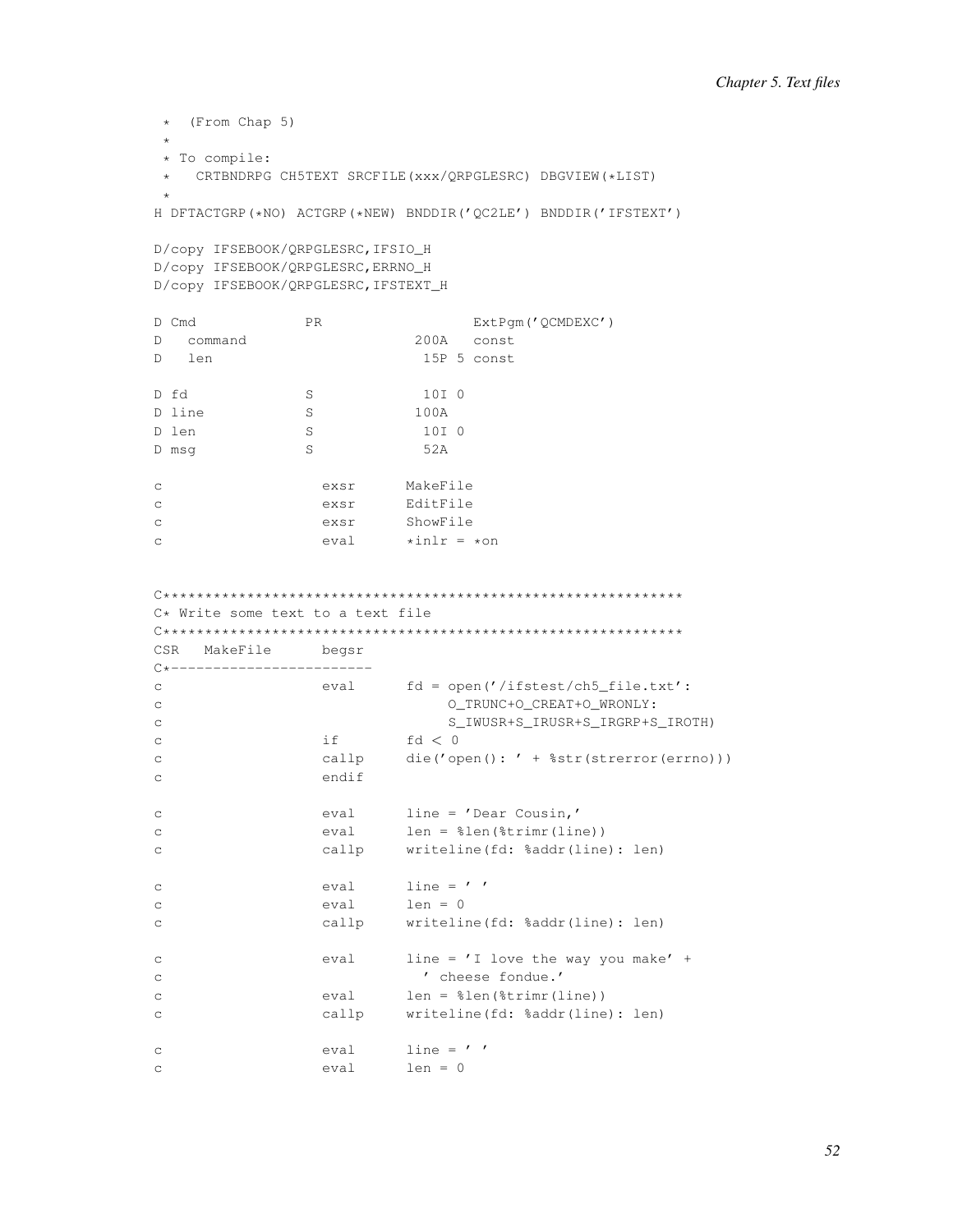| $\mathsf C$  |                  | callp writeline (fd: %addr(line): len)        |
|--------------|------------------|-----------------------------------------------|
| $\mathsf C$  | eval             | line = 'Thank you for being so cheesy!'       |
| $\mathsf C$  | eval             | $len = %len(%trimr(line))$                    |
| $\mathsf C$  | callp            | writeline(fd: %addr(line): len)               |
| $\mathsf{C}$ | eval             | $line = '$                                    |
| $\mathsf{C}$ | eval             | $len = 0$                                     |
| $\mathsf C$  |                  | callp writeline (fd: %addr(line): len)        |
| $\mathsf C$  |                  | $eval$ line = 'Sincerely,'                    |
| $\mathsf{C}$ |                  | $eval$ len = $\text{then} (\text{string}() )$ |
| $\mathsf{C}$ |                  | callp writeline (fd: %addr(line): len)        |
| $\mathsf{C}$ | eval             | line = ' Richard M. Nixon'                    |
| $\mathsf C$  |                  | $eval$ len = $\text{then} (\text{string}() )$ |
| $\mathsf C$  |                  | callp writeline (fd: %addr(line): len)        |
| $\mathsf{C}$ |                  | callp close(fd)                               |
| $C*$         | ---------------- |                                               |
| <b>CSR</b>   | endsr            |                                               |

 $C*$  Call the  $OS/400$  text editor, and let the user change the  $C*$  text around. CSR EditFile begsr  $C$ \*------------------------callp cmd('EDTF STMF("/ifstest/' +  $\mathbf{C}$  $'$ ch5\_file.txt")': 200)  $\mathcal{C}$ C\*-------------------------**CSR** endsr

```
C* Read file, line by line, and dsply what fits
C* (DSPLY has a lousy 52-byte max... blech)
CSR ShowFile
                begsr
C*-------------------------
                       fd = open('/ifstest/ch5_file.txt'.\mathsf{C}eval
                             O_RDONLY)
_{\rm C}if fd < 0<br>callp die('open(): ' + %str(strerror(errno)))_{\rm C}\mathbf C\mathbf Cendif
                       readline(fd: %addr(line): %size(line))>=0<br>Msg = line
\mathtt{C}dow
\mathbf{C}eval
                dsply
\mathtt{C}^-Msg
                enddo
\mathbf{C}callp close(fd)
\mathtt{C}
```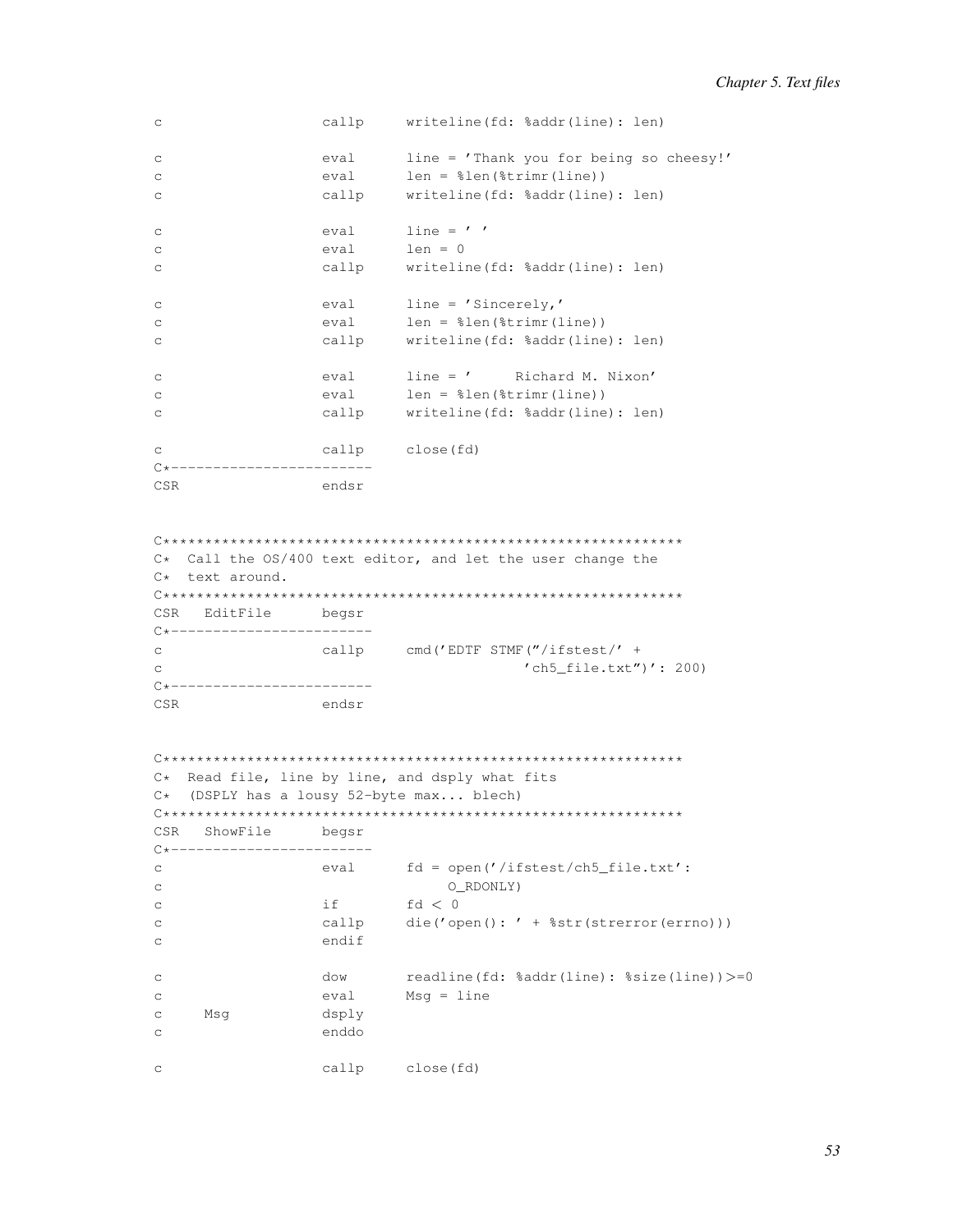```
c eval Msg = 'Press ENTER to continue'
c dsply Msg
C*-------------------------
CSR endsr
/DEFINE ERRNO_LOAD_PROCEDURE
/COPY IFSEBOOK/QRPGLESRC,ERRNO_H
```
Try it out by compiling it and running it. Add some text and/or remove some text from the text file, and notice that the program will read it correctly.

#### **5.5. Using code pages with text files**

So, now we've created some text files, but there's one small problem. They're all in EBCDIC! This means that although we can read them using OS/400, they're utterly useless on the PC.

Now, we could call an API like QDCXLATE or iconv() to convert the text to ASCII before we write it to disk, but then our OS/400 programs wouldn't be able to work with it!

This problem can be easily solved, because the IFS allows us to assign a code page to our stream file. There are many code pages used to support all of the various characters used all around the world.

For our examples, we will use code page 37, which represents EBCDIC in the United States where I live, and code page 819 which represents ASCII here. If you're interested in using other code pages, please see the National Language Support manual which is published by IBM, and included in your Softcopy Library or Information Center.

The O\_CODEPAGE flag on the open() API is used to assign a code page to a text file when the file is created.

So, when we want to assign a code page, we do this:

|     | callp | unlink('/ifstest/somefile.txt')      |
|-----|-------|--------------------------------------|
| - C | eva l | $fd = open('/ifstest/somefile.txt':$ |
| - C |       | O CREAT+O WRONLY+O CODEPAGE:         |
| - C |       | mode: 819)                           |

Note that a new code page is assigned only if a new file is created. Therefore, if we really want to make sure that it's going to be assigned, we delete the file first.

The O\_TEXTDATA flag on the open() API is used to tell the API that we're working with text data, so we want the system to translate the data for us. Note that it only does the translation if the file already exists, and is assigned a different code page than the one that's associated with our job.

To open the file so that the translation takes place, we'd open it like this:

c eval fd = open('/ifstest/somefile.txt': c O\_RDWR+O\_TEXTDATA)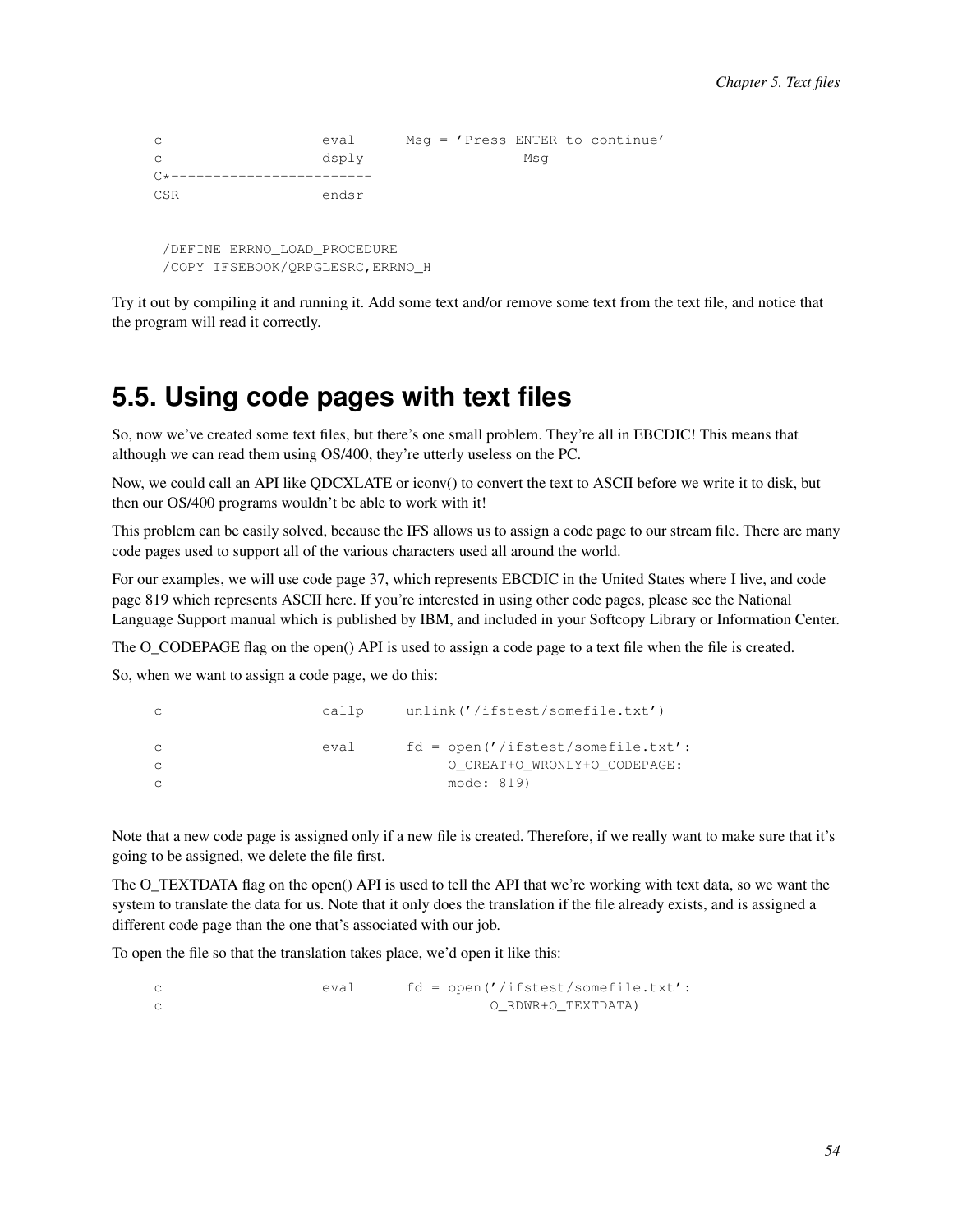Now when we read or write any data to that file, it will automatically be translated to or from the code page that was assigned to it.

#### 5.6. Example of writing & creating an ASCII text file

Here we will take the same example that we created earlier in the chapter, and add code page support to it. The data that we write will actually be translated to ASCII for us.

Note also that the EDTF command still works, even though it's now in ASCII. The EDTF command uses the code page that we assigned, and understands that it needs to translate it as well!

You can also take the stream file, transfer it to your PC, and open it up with Notepad, Wordpad or even Word. Because the files are in ASCII, they can be used almost anywhere!

```
* CH5ASCII: Example of text file in ASCII mode
 \star (From Chap 5)
 * To compile:
    CRTBNDRPG CH5ASCII SRCFILE (xxx/QRPGLESRC) DBGVIEW (*LIST)
 \starH DFTACTGRP (*NO) ACTGRP (*NEW) BNDDIR ('QC2LE') BNDDIR ('IFSTEXT')
D/copy IFSEBOOK/QRPGLESRC, IFSIO_H
D/copy IFSEBOOK/QRPGLESRC, ERRNO_H
D/copy IFSEBOOK/QRPGLESRC, IFSTEXT_H
D Cmd
                                                 ExtPqm('OCMDEXC')
                      PR
D command
                                        200A const
                                          15P 5 const
D \quad \text{len}D fd
                      S10T<sub>0</sub>SD line
                                         100A
                      S10I 0
D len
                                          52A
D msq
                      SD err
                      S10T<sub>0</sub>MakeFile
\mathtt{C}exsr
                                       EditFile
                          exsr
\mathbf{C}ShowFile
\mathsf{C}exsr
                          eval
                                       *inlr = *on\simC* Write some text to a text file
\begin{array}{l} \rule{0pt}{3.5mm}\rule{0pt}{3mm}\rule{0pt}{3mm}\rule{0pt}{3mm}\rule{0pt}{3mm}\rule{0pt}{3mm}\rule{0pt}{3mm}\rule{0pt}{3mm}\rule{0pt}{3mm}\rule{0pt}{3mm}\rule{0pt}{3mm}\rule{0pt}{3mm}\rule{0pt}{3mm}\rule{0pt}{3mm}\rule{0pt}{3mm}\rule{0pt}{3mm}\rule{0pt}{3mm}\rule{0pt}{3mm}\rule{0pt}{3mm}\rule{0pt}{3mm}\rule{0pt}{3mm}\rule{0pt}{3mm}\rule{0pt}{3mm}\rule{0pt}{3mm}\rule{0pt}{3mm}\rule{0pt}{3mm}\rule{CSR
      MakeFile
                          begsr
C*-----------------------
C* Make sure we don't have an old file that might be in the way
C* (ENOENT means it didnt exist to begin with)
                          if
                                      unlink('/ifstest/ch5_file.txt') < 0\mathtt{C}eval
                                       err = errno\mathcal{C}
```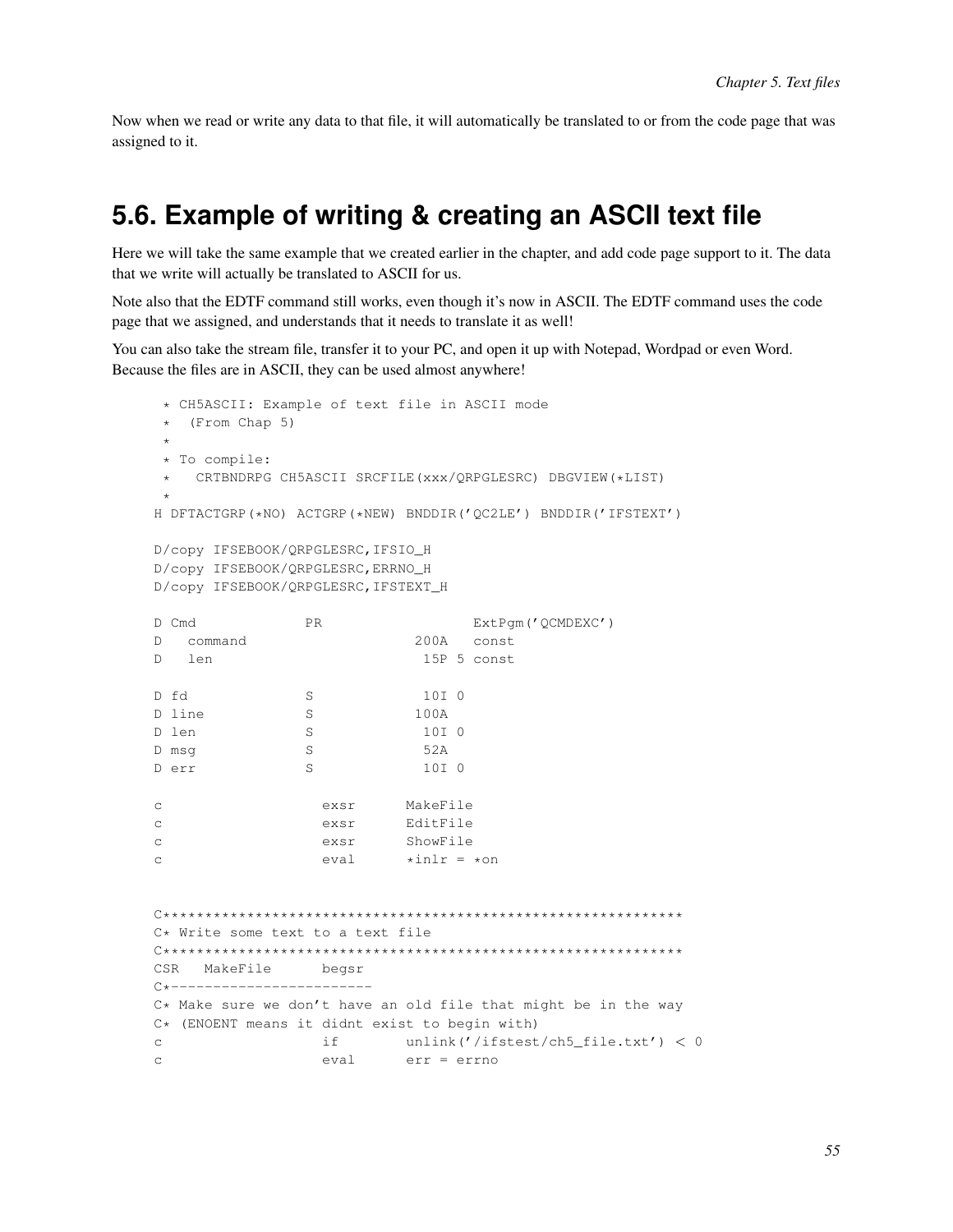```
c if err <> ENOENT
c callp die('unlink(): ' + $str(strerror(err)))
c endif
c endif
C* Create a new file, and assign it a code page of 819:
c eval fd = open('/ifstest/ch5_file.txt':
c O_CREAT+O_WRONLY+O_CODEPAGE:
c S_IWUSR+S_IRUSR+S_IRGRP+S_IROTH:
c 819)
c if f d < 0c callp die('open(): ' + %str(strerror(errno)))
c endif
c callp close(fd)
C* Now re-open the file in text mode. Since it was assigned a
C* code page of 819, and we're opening it in text mode, OS/400
C* will automatically translate to/from ASCII for us.
c eval fd = open('/ifstest/ch5_file.txt':
c O_WRONLY+O_TEXTDATA)
c if fd < 0c callp die('open(): ' + %str(strerror(errno)))
c endif
c eval line = 'Dear Cousin,'
c eval len = %len(%trimr(line))
c callp writeline(fd: %addr(line): len)
c eval line = ' '
c eval len = 0
c callp writeline(fd: %addr(line): len)
c eval line = 'I love the way you make' +
c ' cheese fondue.'
c eval len = %len(%trimr(line))
c callp writeline(fd: %addr(line): len)
c eval line = ' '
c eval len = 0
c callp writeline(fd: %addr(line): len)
c eval line = 'Thank you for being so cheesy!'
c eval len = %len(%trimr(line))
c callp writeline(fd: %addr(line): len)
c \qquad \qquad \text{eval} \qquad \text{line} = \text{'}c eval len = 0
c callp writeline(fd: %addr(line): len)
c eval line = 'Sincerely,'
c eval len = %len(%trimr(line))
c callp writeline(fd: %addr(line): len)
```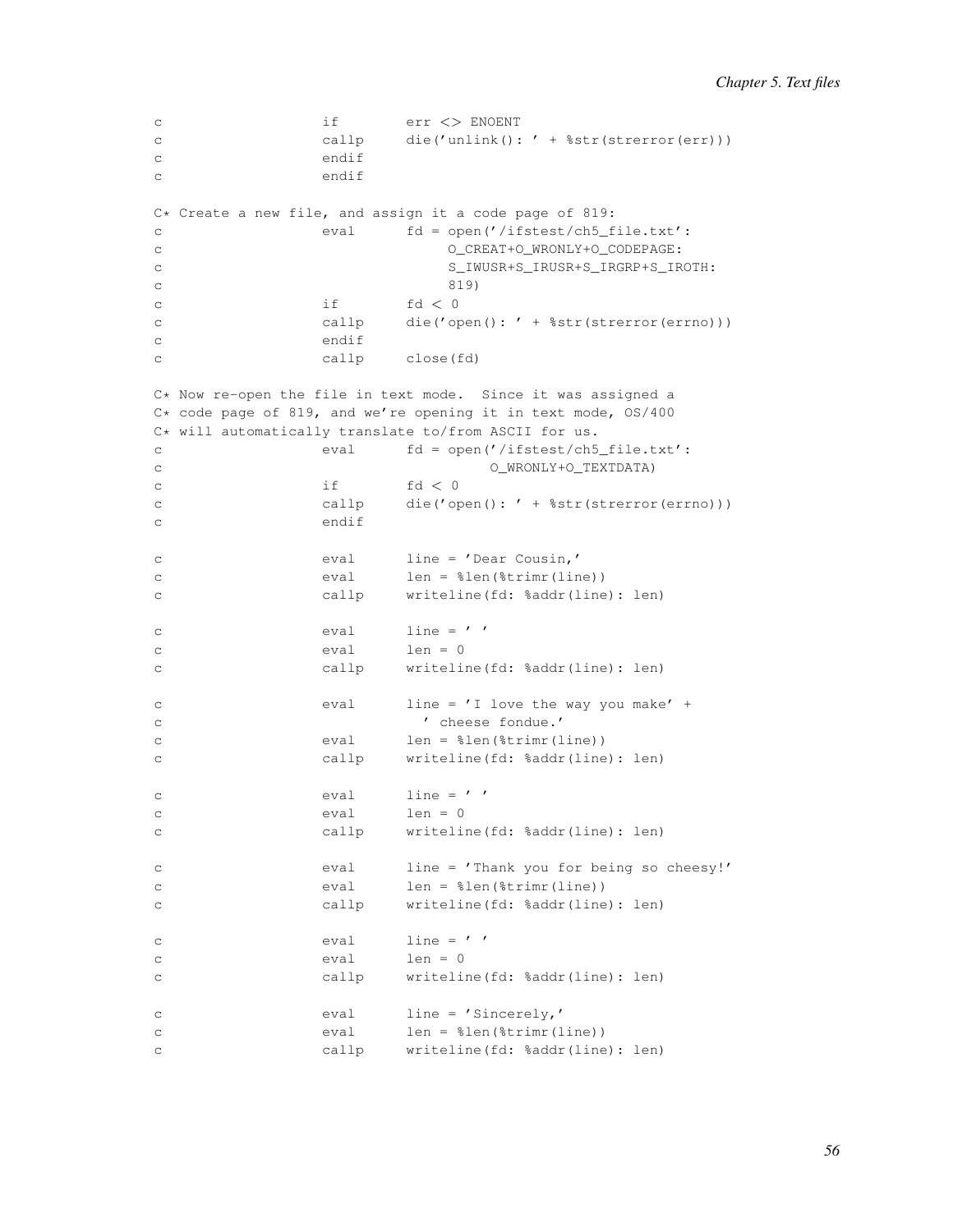```
line = ' Richard M. Nixon'<br>len = %len(%trimr(line))
                eval
_{\rm C}\mathsf{C}eval
                callp
                        writeline(fd: %addr(line): len)
\mathsf{C}callp
                        close(fd)
\simC*--------------------------
CSR
                endsr
C* Call the OS/400 text editor, and let the user change the
C* text around.
CSR EditFile begsr
C*--------------------------
                callp cmd('EDTF STMF("/ifstest/' +
\mathbf{C}'ch5_file.txt")': 200)
\mathbf{C}C*------------------------
CSR
                endsr
C* Read file, line by line, and dsply what fits
C* (DSPLY has a lousy 52-byte max... blech)
CSR ShowFile
               begsr
C*-------------------------
\mathcal{C}eval
                       fd = open('/ifstest/ch5_file.txt':
                            O_RDONLY+O_TEXTDATA)
\mathtt{C}if \tfd < 0\mathbf{C}die('open(): ' + %str(strerror(errno)))
                callp
\mathbf{c}endif
_{\rm C}readline(fd: %addr(line): %size(line))>=0
\mathtt{C}dow
                eval
                        Msq = line\mathsf{C}\mathbf CMsq
                dsply
\mathcal{C}enddo
                callp close(fd)
\mathtt{C}\mathbf{C}eval
                       Msq = 'Press ENTER to continue'
                                   Msq
\simdsplv
_{\texttt{endsr}}CSR
```
/DEFINE ERRNO LOAD PROCEDURE /COPY IFSEBOOK/QRPGLESRC, ERRNO\_H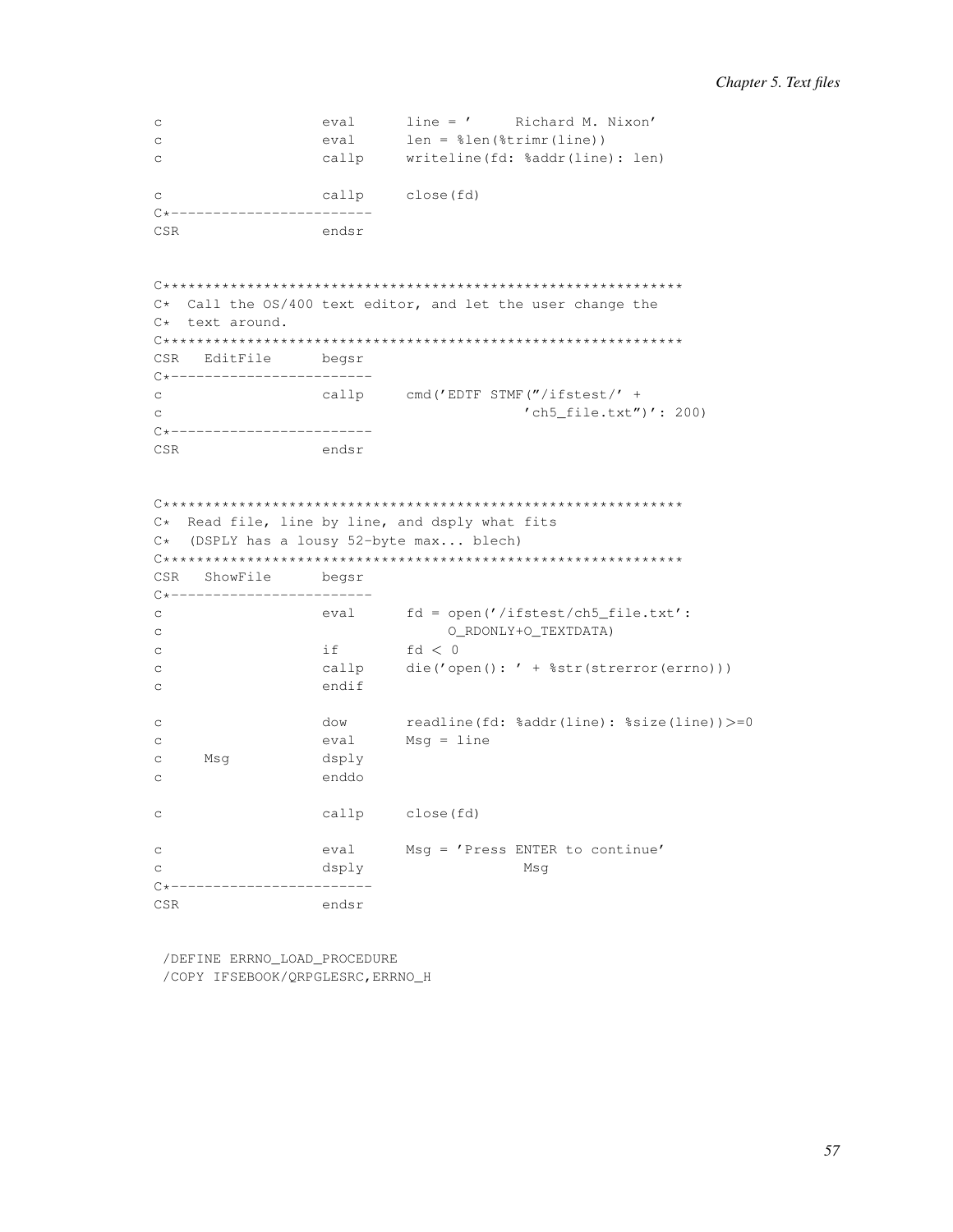### 5.7. Example of a report in ASCII

Now, let's do something a little more practical as an example. Have you ever had someone ask if a report can be sent to their PC, instead of printed? Here's an example of doing that with a stream file.

Since the files that a report would typically be printed off of are not a standard part of OS/400, I decided to make a report by listing the objects in a given library. The library will be a parameter.

It might be a good exercise for you to create your own report. Use mine as a sample, but take a report that's commonly used in your company, and convert it to write a text file as well as the printer output.

Anyway, here's the code:

```
* CH5LIBLIST: Example of a report in ASCII text format
\star (From Chap 5)
* To compile:
   CRTBNDRPG CH5LIBLIST SRCFILE(xxx/QRPGLESRC) DBGVIEW(*LIST)
H DFTACTGRP (*NO) ACTGRP (*NEW) BNDDIR ('QC2LE') BNDDIR ('IFSTEXT')
                     K DISK
FQADSPOBJ IF E
                              USROPN
D/copy IFSEBOOK/QRPGLESRC, IFSIO_H
D/copy IFSEBOOK/QRPGLESRC, ERRNO_H
D/copy IFSEBOOK/QRPGLESRC, IFSTEXT_H
                             ExtPqm('QCMDEXC')
D Cmd
              PR
D command
                        200A const
                         15P 5 const
D len
D FmtDate
             PR
                         10AD mmddyy
                         6A const
D fd
             S10T<sub>0</sub>D line
             S100A
                         10I 0
D len
             S10I 0
             SD LineNo
\mathsf{C}*entry
              plist
                                   MyLib
\mathcal{C}parm
                                                10C* Create a file containing the objects we wish to report
cmd('DSPOBJD OBJ('+%trim(MyLib)+'/*ALL)'+
\capcallp
\mathsf{C}' OBJTYPE (*ALL) OUTPUT (*OUTFILE) ' +
\mathsf C' OUTFILE (QTEMP/QADSPOBJ) ' +
                          ' OUTMBR (*FIRST *REPLACE)': 200)
\overline{C}C* Open the list of objects:
callp
                       cmd('OVRDBF FILE(QADSPOBJ) TOFILE(' +
\mathtt{C}
```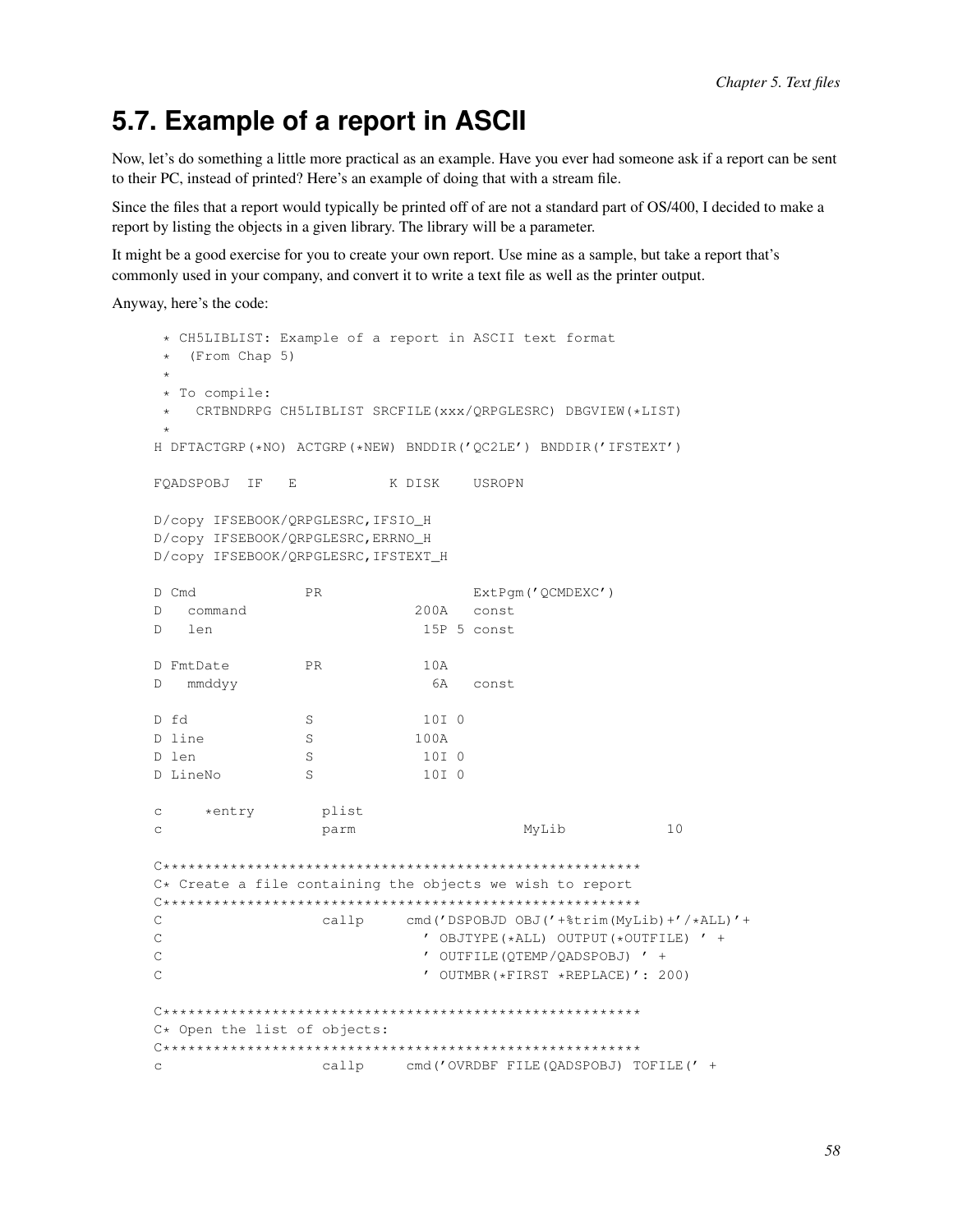```
'QTEMP/QADSPOBJ)': 200)
\mathtt{C}\overline{C}open
                        OADSPOBJ
C* Open a stream file to write report to:
\mathsf{C}eval fd = open('/ifstest/object_report.txt':
                          O_CREAT+O_TRUNC+O_CODEPAGE+O_WRONLY:
_{\rm C}S IRWXU+S IRWXG+S IROTH: 819)
\mathtt{C}if
                       fd < 0\mathsf{C}callp
                       die ('open(): ' + %str(strerror(errno)))
\mathcal{C}endif
\mathsf{C}callp close(fd)
\mathcal{C}fd = open('/ifstest/object\_report.txt':eval
\overline{C}O TEXTDATA+O WRONLY)
\mathcal{C}if
                        fd < 0_{\rm C}\mathcal{C}callp
                        die ('open(): ' + %str(strerror(errno)))
                endif
\mathcal{C}C* Create the report
exsr
                       Heading
\sim\overbrace{\phantom{a}}^{\phantom{a}+}read
_{\rm C}OADSPOBJ
                      not %eof(QADSPOBJ)<br>WriteObj
\mathsf{C}dow
               exsr
\mathsf{C}read
                      QADSPOBJ
\mathtt{C}enddo
\mathcal{C}c* Clean up and exit
\simcallp close(fd)
\mathbf{C}close
                      QADSPOBJ
                callp cmd('DLTOVR FILE(QADSPOBJ)': 50)
\mathcal{C}callp
                       cmd('DLTF QTEMP/QADSPOBJ': 50)
_{\rm C}eval \qquad \star inlr = \star on\mathsf{C}C* Write a heading on the report
CSR Heading begsr
C*--------------------------
C* x' 0C' = Form Feedline = x' 0c'\mathcal{C}evaleval
                      len = 1\mathtt{C}cal1pwriteline(fd: %addr(line): len)
\mathtt{C}
```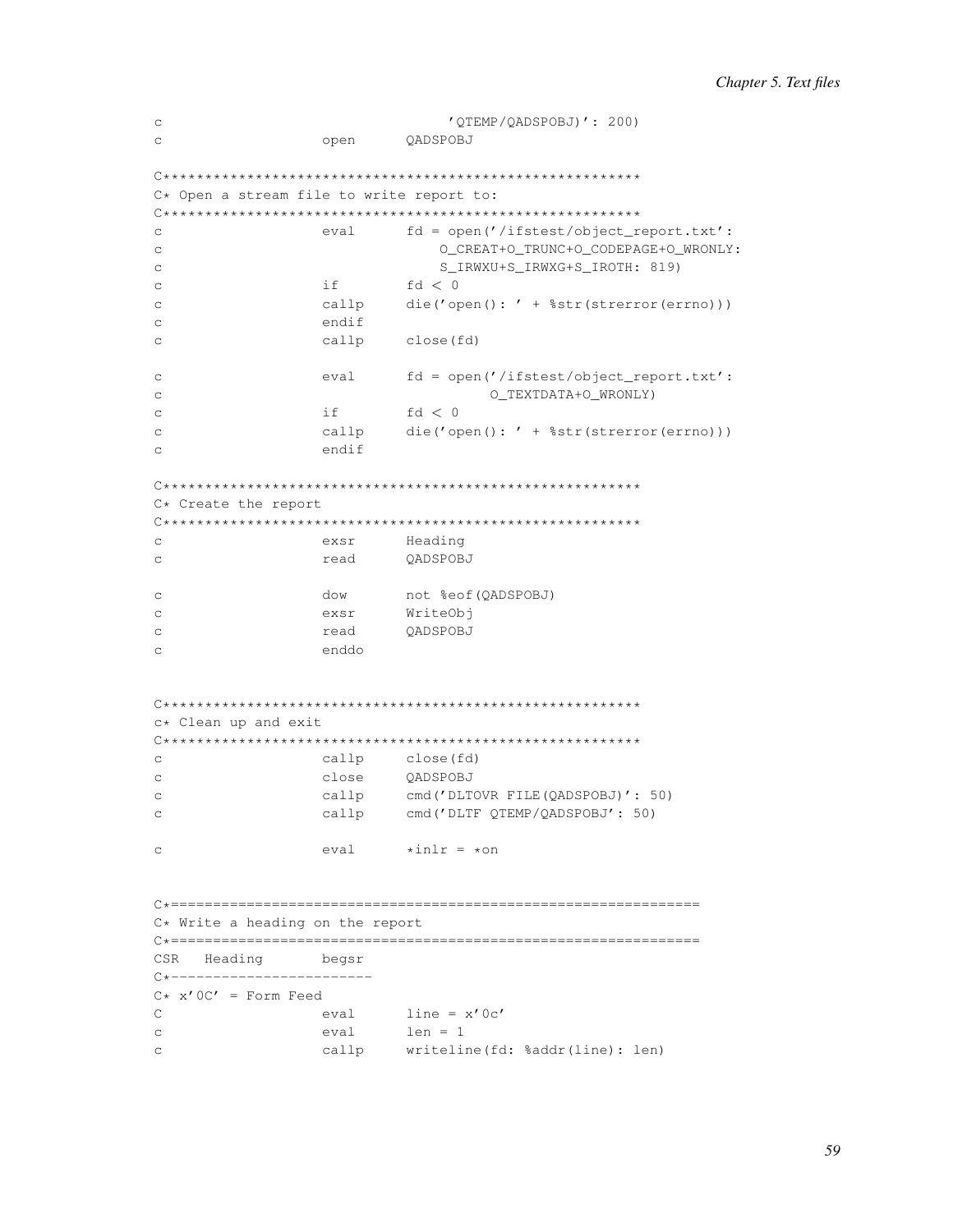```
C eval line = 'Listing of objects in ' +
c %trim(MyLib) + ' library'
c eval len = %len(%trimr(line))
c callp writeline(fd: %addr(line): len)
c eval line = *blanks
c eval len = 0
c callp writeline(fd: %addr(line): len)
c eval line = 'Object Name'
c eval %subst(line: 15) = 'Object Type'
c eval %subst(line: 30) = 'Object Size'
c eval %subst(line: 45) = 'Last Modified'
c eval %subst(line: 60) = 'Last Used'
c eval len = %len(%trimr(line))
c callp writeline(fd: %addr(line): len)
c eval line = '-----------'
c eval %subst(line: 15) = '-----------'
c eval %subst(line: 30) = '-----------'
c eval %subst(line: 45) = '-------------'
c eval %subst(line: 60) = '---------'
c eval len = %len(%trimr(line))
c callp writeline(fd: %addr(line): len)
c eval LineNo = 5
C*------------------------
csr endsr
C*===============================================================
C* Add an object to the report
C*===============================================================
CSR WriteObj begsr
C*------------------------
c if LineNo > 60
c exsr Heading
c endif
c eval Line = odObNm
c eval %subst(line: 15) = odobtp
c eval %subst(line: 30) = %editc(odobsz:'L')
c eval %subst(line: 45) = FmtDate(odldat)
c eval %subst(line: 60) = FmtDate(odudat)
c eval len = %len(%trimr(line))
c callp writeline(fd: %addr(line): len)
c eval LineNo = LineNo + 1
C*------------------------
csr endsr
```
\*+++++++++++++++++++++++++++++++++++++++++++++++++++++++++++++++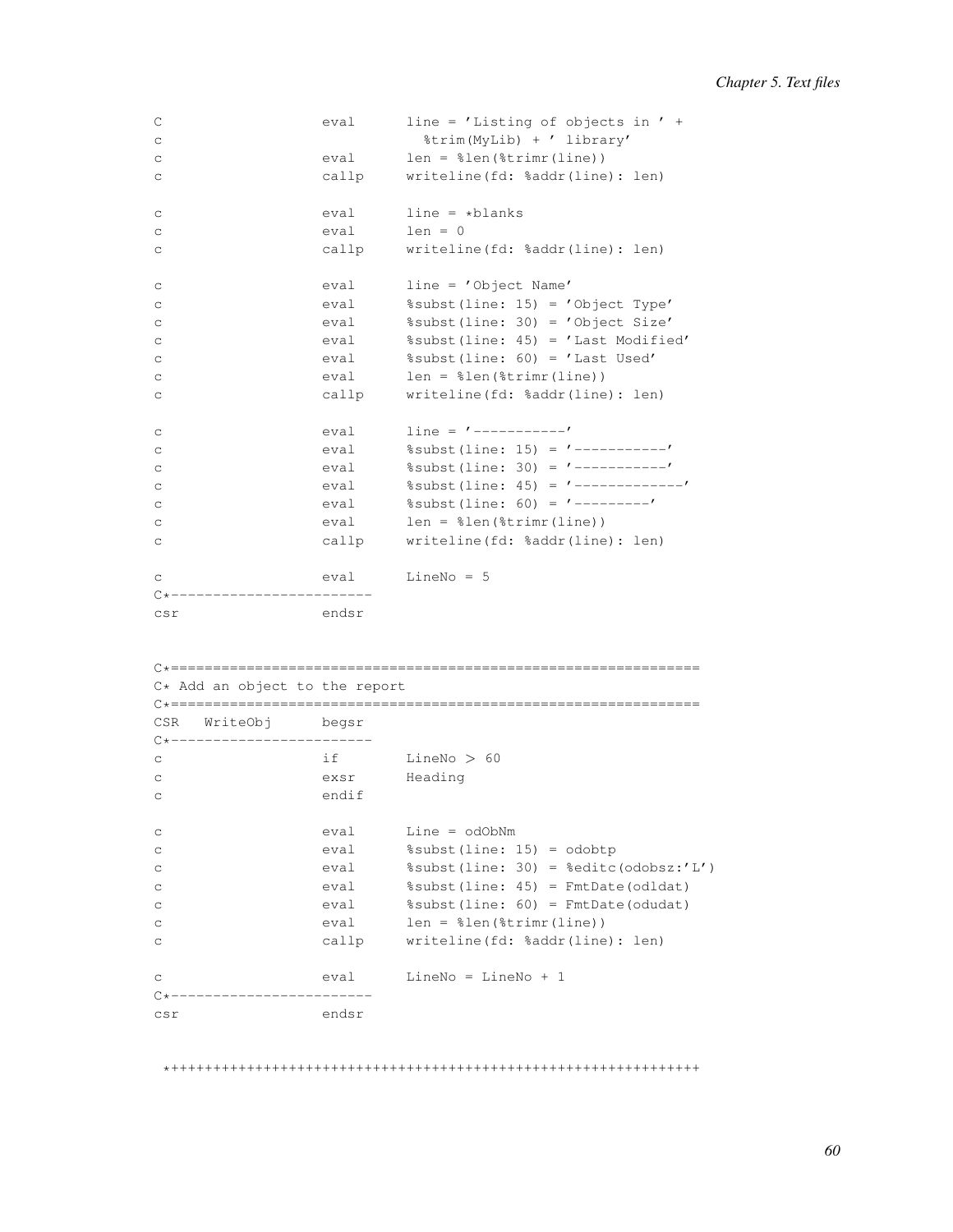\* Format a date into human-readable YYYY-MM-DD format: \*+++++++++++++++++++++++++++++++++++++++++++++++++++++++++++++++ P FmtDate B<br>D FmtDate PI D FmtDate PI 10A D mmddyy 6A const D Temp6 S 6 0 D TempDate S D D Temp10 S 10A  $C*$  If date isn't a valid number, return \*blanks<br>c  $testn$ c testn mmddyy 99 c  $\qquad \qquad \text{if} \qquad \text{while} \qquad \text{where} \qquad \text{if} \qquad \text{if} \qquad \text{if} \qquad \text{if} \qquad \text{if} \qquad \text{if} \qquad \text{if} \qquad \text{if} \qquad \text{if} \qquad \text{if} \qquad \text{if} \qquad \text{if} \qquad \text{if} \qquad \text{if} \qquad \text{if} \qquad \text{if} \qquad \text{if} \qquad \text{if} \qquad \text{if} \qquad \text{if} \qquad \text{if} \qquad \text{if} \qquad \text{if} \qquad \text{if$ c return<br>c endif endif  $C*$  If date isn't a valid MMDDYY date, return \*blanks<br>c move mmddyy Temp6 c move move mmddyy c \*mdy test(de) Temp6<br>c if %error c if  $\frac{1}{2}$  if  $\frac{1}{2}$ c return \*blanks c endif C\* Convert date to ISO format, and return it. c \*mdy move Temp6 TempDate<br>c \*iso move TempDate Temp10 c \*iso move TempDate<br>c return Temp10 c return P E

/DEFINE ERRNO\_LOAD\_PROCEDURE /COPY IFSEBOOK/QRPGLESRC,ERRNO\_H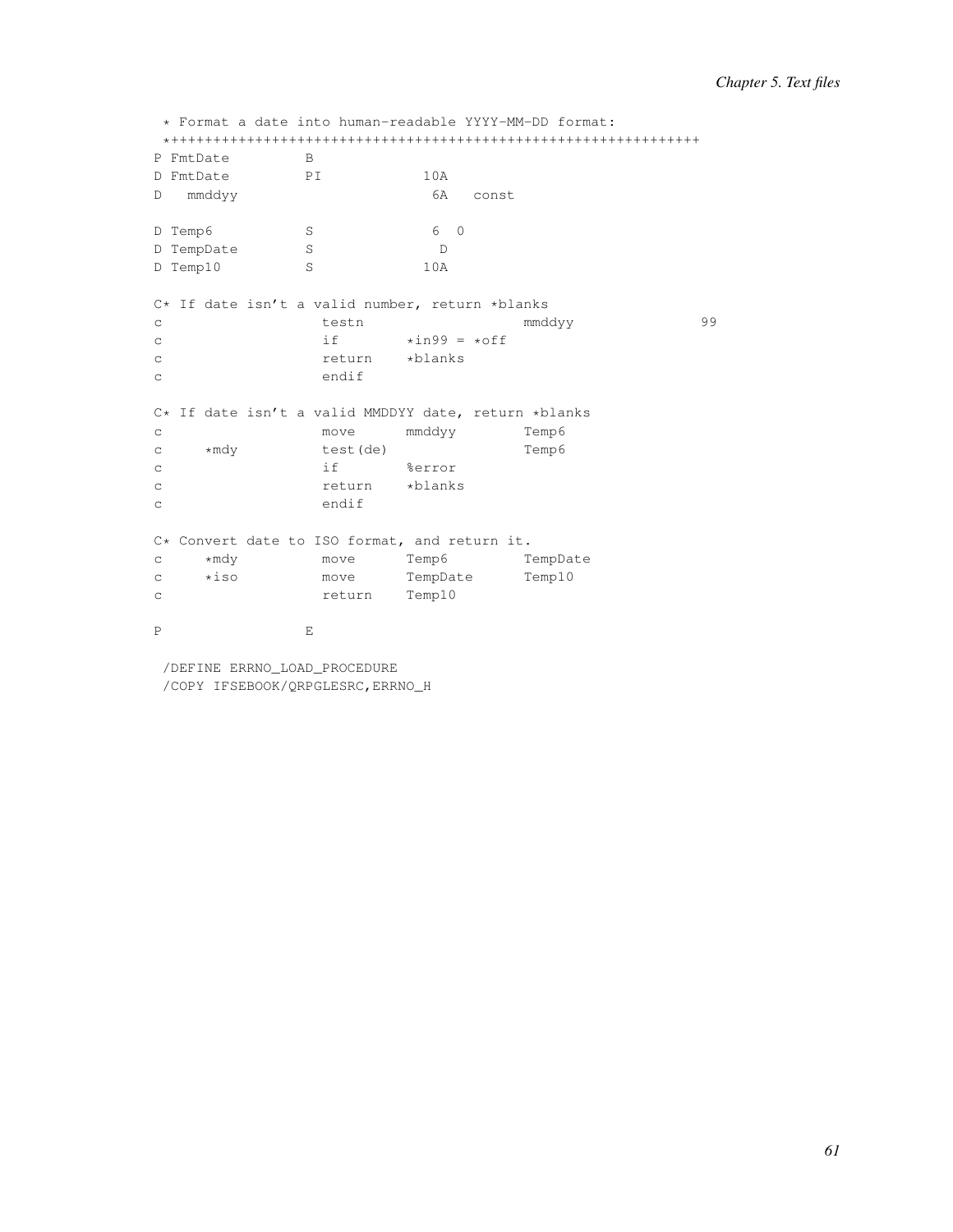# **Chapter 6. Additional Text Formats**

# **6.1. Comma Separated Values (CSV) Format**

One type of text file that's commonly used is called "Comma Separated Values" (CSV) format. In CSV, you create a file, where each "record" in the file is a line of text, each line is broken up into "fields", and each field is separated by a comma.

CSV is useful for taking data from an OS/400 physical file and importing it into another program. Perhaps the most popular program is Microsoft Excel, but there are many others that will accept CSV as an input.

The OS/400 command called CPYTOIMPF can be used to create a stream file in CSV format without us having to write any code to do it. So, why are we doing this? One reason is that it helps you understand a little more about stream files. Another reason is that sometimes a little detail comes up that CPYTOIMPF does not support, and when that happens it's nice to have an alternative. Finally, there are times when your CSV file needs to contain data that requires program logic to generate.

# **6.2. Example of creating a CSV file**

In chapter 5, we created a report in plain ASCII format that showed the objects in a library. Now, we will find the same data, and put it into a CSV-formatted stream file.

```
* CH6CSV: Example of a report in ASCII CSV format
* (From Chap 6)
*
* To compile:
* CRTBNDRPG CH6CSV SRCFILE(xxx/QRPGLESRC) DBGVIEW(*LIST)
*
H DFTACTGRP(*NO) ACTGRP(*NEW) BNDDIR('QC2LE') BNDDIR('IFSTEXT')
FQADSPOBJ IF E K DISK USROPN
D/copy IFSEBOOK/QRPGLESRC,IFSIO_H
D/copy IFSEBOOK/QRPGLESRC,ERRNO_H
D/copy IFSEBOOK/QRPGLESRC,IFSTEXT_H
D Cmd PR PR ExtPqm('OCMDEXC')
D command 200A const
D len 15P 5 const
D FmtDate PR 10A
D mmddyy 6A const
D fd S 10I 0
D line S 100A
D len S 10I 0
D LineNo S 10I 0
```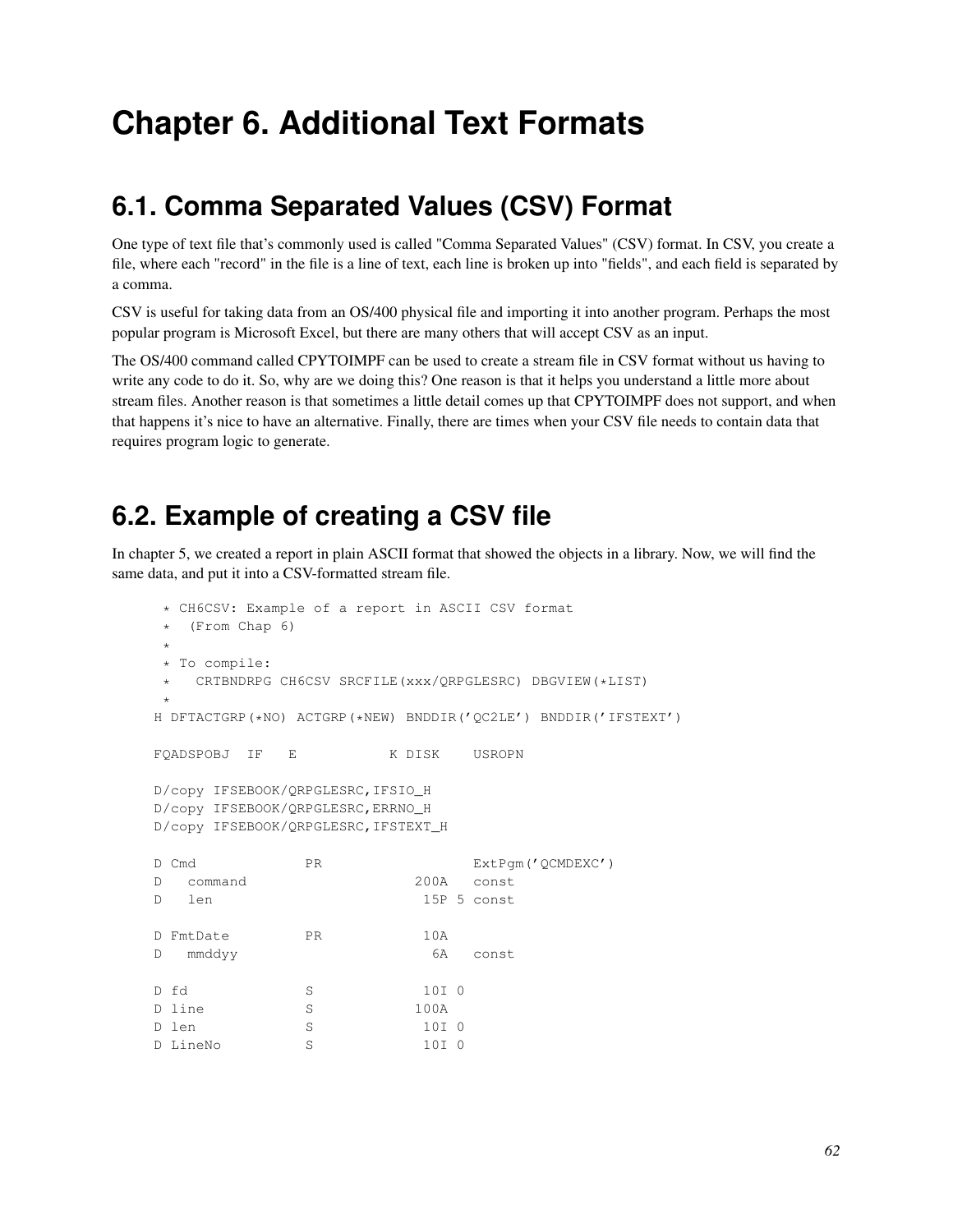```
plist
c *entry
\overline{C}parm
                                MyLib
                                            10C* Create a file containing the objects we wish to report
cmd('DSPOBJD OBJ('+%trim(MyLib)+'/*ALL)'+
\capcallp
\mathsf{C}' OBJTYPE (*ALL) OUTPUT (*OUTFILE) ' +
\overline{C}' OUTFILE (OTEMP/OADSPOBJ) ' +
                       ' OUTMBR (*FIRST *REPLACE)': 200)
\overline{C}C* Open the list of objects:
cmd('OVRDBF FILE(QADSPOBJ) TOFILE(' +
              callp
\sim'OTEMP/OADSPOBJ)': 200)
\mathtt{C}QADSPOBJ
              open
\mathtt{C}C* Open a stream file to CSV data to:
fd = open('/ifstest/object_report.csv':
\Gammaeval
                        O_CREAT+O_TRUNC+O_CODEPAGE+O_WRONLY:
_{\rm C}S_IRWXU+S_IRWXG+S_IROTH: 819)
\mathcal{C}\Gammaiffd < 0die ('open (): ' + %str (strerror (errno)))
\mathsf{C}callp
\mathcal{C}endif
              callp close(fd)
\mathsf{C}eval fd = open('/ifstest/object_report.csv':
\mathcal{C}O_TEXTDATA+O_WRONLY)
\Gammaif
                     f d < 0_{\rm C}callp
                     die ('open(): ' + %str(strerror(errno)))
\Gammaendif
\mathsf{C}C* Create the report
read QADSPOBJ
_{\rm C}dow
                    not %eof (QADSPOBJ)
\mathsf{C}exsr
                    WriteObi
\simread
\mathtt{C}QADSPOBJ
              enddo
\mathcal{C}c* Clean up and exit
callp close(fd)
\mathsf{C}_{\rm C}close
                    QADSPOBJ
                    cmd('DLTOVR FILE(QADSPOBJ)': 50)
              callp
\mathtt{C}cmd('DLTF QTEMP/QADSPOBJ': 50)
\mathcal{C}callp
```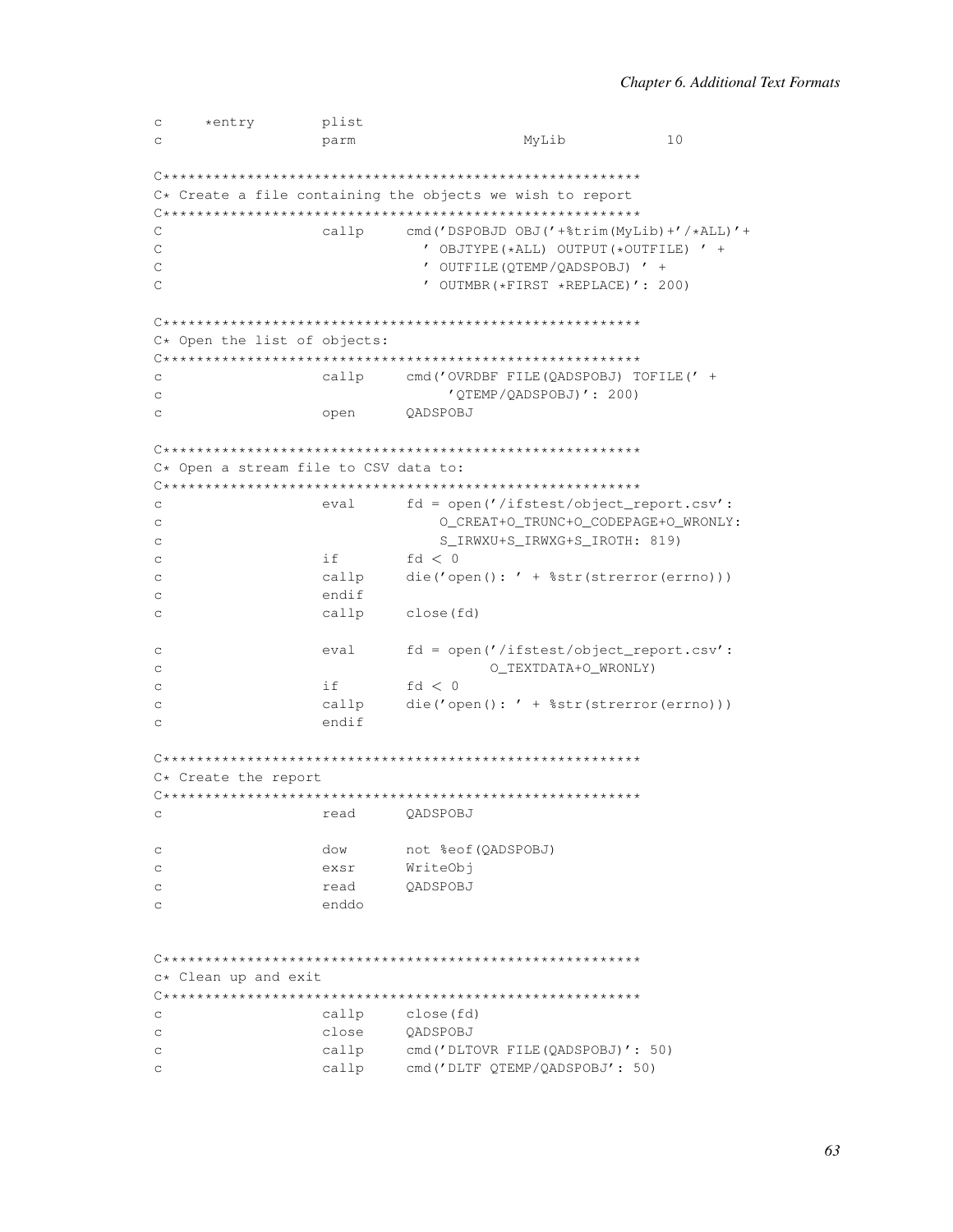```
c \text{eval} \text{*inlr} = \text{*on}
```
C\*=============================================================== C\* Add an object to the report C\*=============================================================== CSR WriteObj begsr C\*----------------------- eval Line =  $^{\prime}$  "' +  $^{\prime}$  &trim(odobnm) +  $^{\prime}$  ",' + c  $'''' + %time(odobtp) + ''", ' +$ c  $\text{String}(\text{dedite}(\text{odobsz:}' L')) + ', ' +$ c '"' + %trim(FmtDate(odldat)) + '",' + c  $\mathcal{L} \mathbb{I}^{\prime} + \frac{1}{2} \text{trim}(\text{FmtDate}(\text{odudat})) + \frac{1}{2} \mathbb{I}^{\prime}$ c eval len = %len(%trimr(line)) c callp writeline(fd: %addr(line): len) C\*----------------------- csr endsr \*+++++++++++++++++++++++++++++++++++++++++++++++++++++++++++++++ \* Format a date into human-readable YYYY-MM-DD format: \*+++++++++++++++++++++++++++++++++++++++++++++++++++++++++++++++ P FmtDate B D FmtDate PI 10A D mmddyy 6A const D Temp6 S 6 0 D TempDate S D<br>D Temp10 S 10A D Temp10 S 10A C\* If date isn't a valid number, return \*blanks c testn mmddyy 99 c  $if \rightarrow xin99 = *off$ c return \*blanks c endif  $C*$  If date isn't a valid MMDDYY date, return \*blanks<br>c move mmddyy Temp6 c move mmddyy Temp6 c \*mdy test(de) Temp6 c if  $\frac{1}{2}$  if  $\frac{1}{2}$ c return \*blanks c endif C\* Convert date to ISO format, and return it. c \*mdy move Temp6 TempDate c \*iso move TempDate Temp10 c return Temp10 P E

/DEFINE ERRNO\_LOAD\_PROCEDURE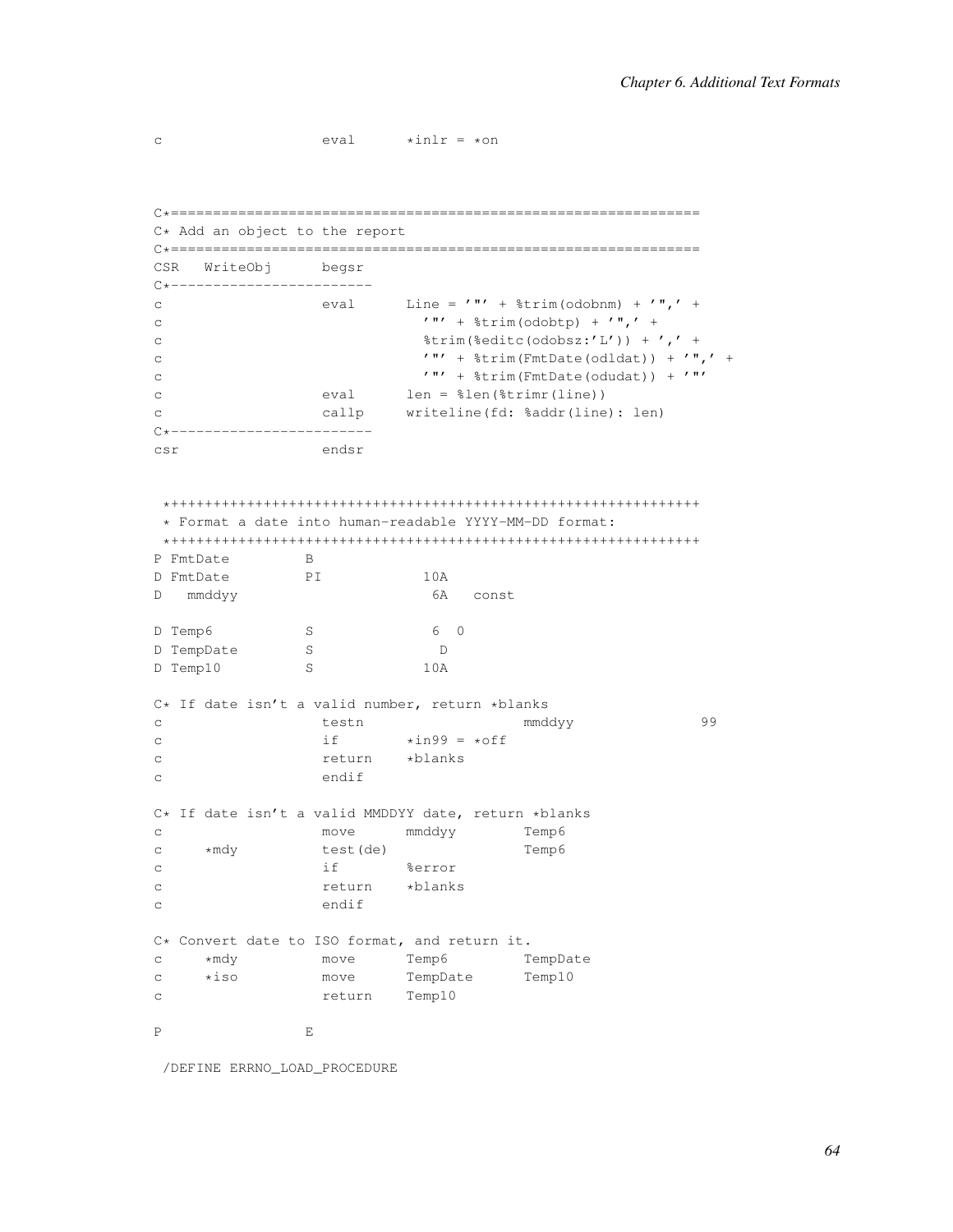/COPY IFSEBOOK/QRPGLESRC,ERRNO\_H

See if you can figure out what that code is doing, then compile it and run it. You can open up the results using EDTF or Windows Notepad, and see what the output looks like.

Then, open up the same file using Microsoft Excel. Note that each field appears in a separate column in the spreadsheet. Now, you can use Excel's different capabilities to sort the file, or total up the columns, or whatever you'd like to do.

Next, you might try using this technique with one of your company's reports. Have you had a user ask if he could import the results of a report into Excel? This could be used as a way to do that!

#### **6.3. HTML (web page) format**

We already saw in Chapter 5 that text files could be opened in Microsoft Word. They don't have any fancy characteristics, however. No bold, no fonts, no underlines... Just plain boring text.

HTML is an easy way to add some of these extra bells and whistles. HTML stands Hypertext Markup Language and is the language that web pages are written in. Since HTML documents can be read by Microsoft Word, as well as web browsers, it is a useful format to be able to write data into.

Unfortunately, fully explaining the features of HTML would be far beyond the scope of this document. However, I will give you a quick idea of how it works.

HTML consists of "mark up tags". The concept is that you have this plain text document, and then you insert these tags to identify how parts of the document should be displayed.

Most HTML capabilities have a starting and an ending tag. For example, to mark something as "bold", you use the "b" tag. The starting tag looks like this:  $\langle b \rangle$  and the ending tag is the same, except that it starts with a slash like this:  $\langle b \rangle$ . Everything placed in between these tags will appear as bold text.

```
This is normal. \langle b \rangleThis is bold.\langle b \rangle
```
#### **6.4. Example of creating an HTML file**

This example will, once again, generate a report of the objects in library. However, this time we've used HTML to format the report.

Here's the code:

```
* CH5LIBLIST: Example of a report in HTML format
 * (From Chap 6)
 *
 * To compile:
 * CRTBNDRPG CH6HTML SRCFILE(xxx/QRPGLESRC) DBGVIEW(*LIST)
 *
H DFTACTGRP(*NO) ACTGRP(*NEW) BNDDIR('QC2LE') BNDDIR('IFSTEXT')
FQADSPOBJ IF E K DISK USROPN
```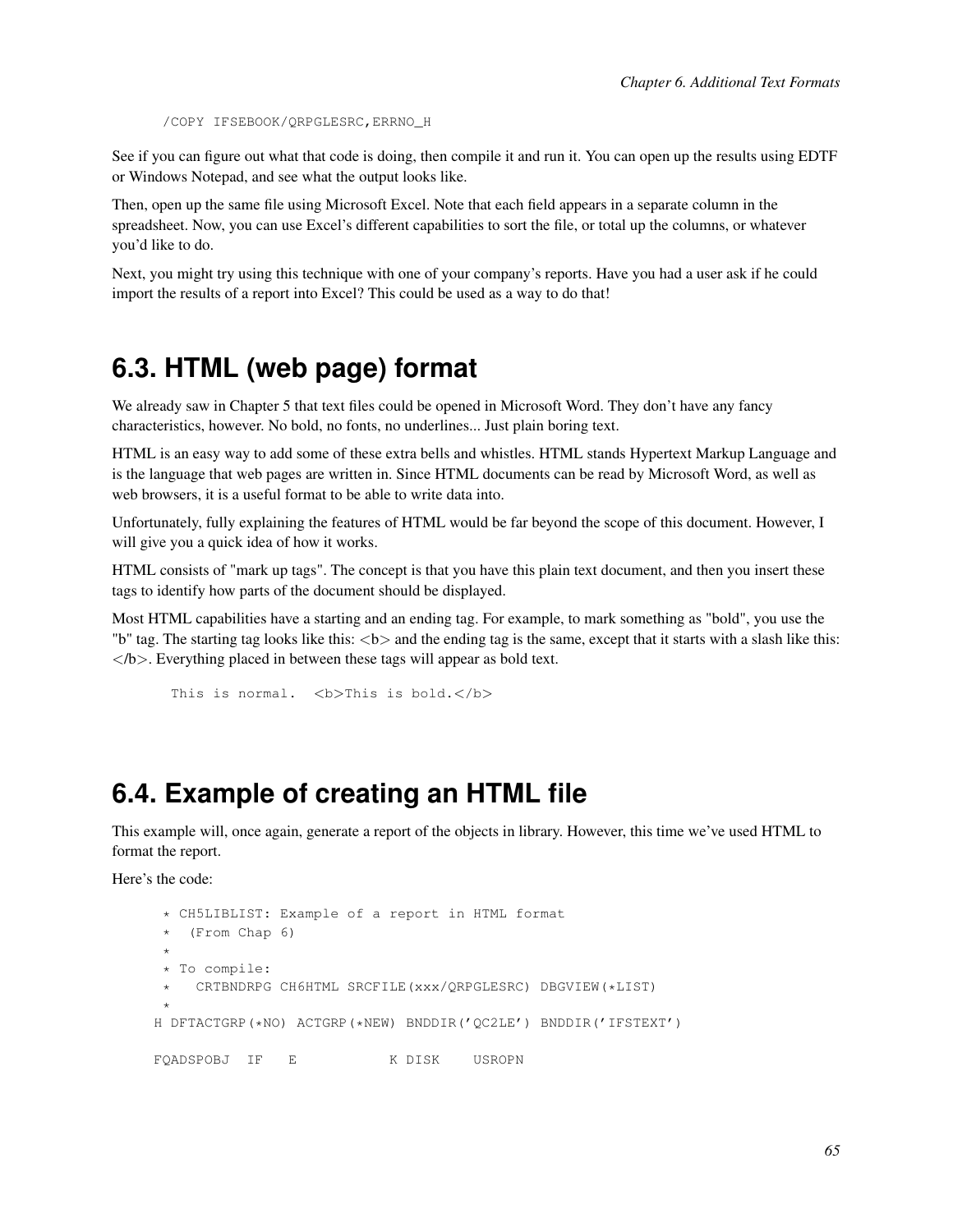```
D/copy IFSEBOOK/ORPGLESRC, IFSIO H
D/copy IFSEBOOK/QRPGLESRC, ERRNO_H
D/copy IFSEBOOK/QRPGLESRC, IFSTEXT_H
D Cmd
                 PRExtPqm('QCMDEXC')
D command
                                200A const
D len
                                 15P 5 const
D FmtDate
                 PR
                                10A6A const
D mmddyy
D fd
                                10I 0
                  SD line
                 S100A
                 SD len
                                 10T<sub>0</sub>c *entry
                 plist
\mathcal{C}parm
                                              MyLib
                                                               10C* Create a file containing the objects we wish to report
\begin{smallmatrix} \rule{0mm}{6mm} \rule{0mm}{3mm} \rule{0mm}{3mm} \rule{0mm}{3mm} \rule{0mm}{3mm} \rule{0mm}{3mm} \rule{0mm}{3mm} \rule{0mm}{3mm} \rule{0mm}{3mm} \rule{0mm}{3mm} \rule{0mm}{3mm} \rule{0mm}{3mm} \rule{0mm}{3mm} \rule{0mm}{3mm} \rule{0mm}{3mm} \rule{0mm}{3mm} \rule{0mm}{3mm} \rule{0mm}{3mm} \rule{0mm}{3mm} \rule{0mm}{3mm} \rule{0mm}{3mm} \rule{0mm}{3mm} \rule{0mm}{3mm} \rule{0mm}{3cmd('DSPOBJD OBJ('+%trim(MyLib)+'/*ALL)'+
\mathcal{C}callp
\overline{C}' OBJTYPE (*ALL) OUTPUT (*OUTFILE) ' +
                                  ' OUTFILE (OTEMP/OADSPOBJ) ' +
\mathcal{C}\mathsf{C}' OUTMBR (*FIRST *REPLACE)': 200)
C* Open the list of objects:
\simcallp cmd('OVRDBF FILE(QADSPOBJ) TOFILE(' +
                                    'QTEMP/QADSPOBJ)': 200)
\mathtt{C}QADSPOBJ
                     open
\GammaC* Open a stream file to write report to:
\simeval fd = open('/ifstest/object_report.html':
                                   O_CREAT+O_TRUNC+O_CODEPAGE+O_WRONLY:
_{\rm C}S_IRWXU+S_IRWXG+S_IROTH: 819)
\mathcal{C}if -
                              fd < 0\mathsf{C}callp
                              die('open(): ' + %str(strerror(errno)))
\Gammaendif
\mathsf{C}close(fd)
                     callp
\mathtt{C}_{\rm C}eval
                             fd = open('/ifstest/object_report.html':
                                         O_TEXTDATA+O_WRONLY)
\mathcal{C}if a
\overline{C}fd < 0\Gammacallp
                               die ('open (): ' + %str (strerror (errno)))
                     endif
\mathsf{C}
```
C\* Create the report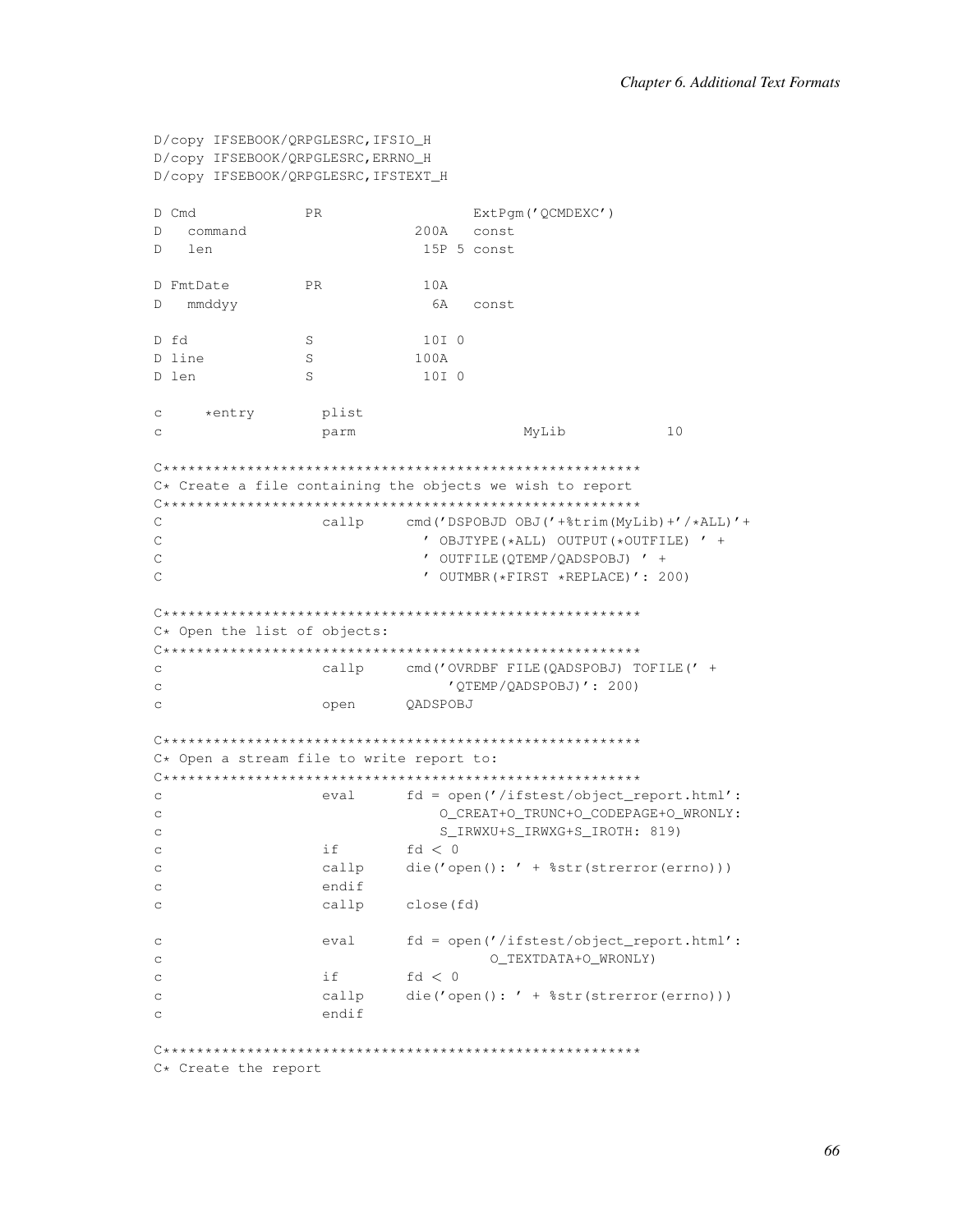| C            | exsr  | Heading             |
|--------------|-------|---------------------|
| $\mathsf{C}$ | read  | OADSPOBJ            |
|              |       |                     |
| C            | dow   | not %eof (OADSPOBJ) |
| $\mathsf{C}$ | exsr  | WriteObj            |
| C            | read  | OADSPOBJ            |
| C            | enddo |                     |
|              |       |                     |
| C            | exsr  | Footer              |

| c* Clean up and exit |       |                                  |  |  |  |
|----------------------|-------|----------------------------------|--|--|--|
|                      |       |                                  |  |  |  |
| $\mathtt{C}$         | callp | close (fd)                       |  |  |  |
| $\rm{C}$             | close | OADSPOBJ                         |  |  |  |
| $\mathsf{C}$         | callp | cmd('DLTOVR FILE(OADSPOBJ)': 50) |  |  |  |
| $\mathsf{C}$         | callp | cmd('DLTF OTEMP/OADSPOBJ': 50)   |  |  |  |
|                      |       |                                  |  |  |  |
| $\mathsf{C}$         | eva l | $*inlr = *on$                    |  |  |  |

|              | C* Write a heading on the report |       |                                                          |
|--------------|----------------------------------|-------|----------------------------------------------------------|
|              |                                  |       |                                                          |
|              | CSR Heading begsr                |       |                                                          |
|              | $C$ *-------------------------   |       |                                                          |
| $\mathsf{C}$ |                                  |       | eval line = ' <html><head><title>'</title></head></html> |
| C            |                                  |       | $eval$ len = $\text{len}(\text{String}(\text{line}))$    |
| С            |                                  |       | callp writeline(fd: %addr(line): len)                    |
| $\mathsf{C}$ |                                  | eval  | line = $'$ Listing of objects in $'$ +                   |
| C            |                                  |       | %trim(MyLib) + ' library'                                |
| С            |                                  | eval  | $len = %len(%trimr(line))$                               |
| С            |                                  | callp | writeline(fd: %addr(line): len)                          |
| С            |                                  | eval  | $line = ' \lt/ \text{title} \lt/ \text{head}$            |
| C            |                                  |       | $eval$ len = $\ell$ len ( $\ell$ trimr (line))           |
| С            |                                  | callp | writeline(fd: %addr(line): len)                          |
| С            |                                  | eval  | $line = ' <$ body>'                                      |
| С            |                                  |       | $eval$ len = $\ell$ len ( $\ell$ trimr (line))           |
| С            |                                  | callp | writeline(fd: %addr(line): len)                          |
| C            |                                  | eval  | $line = ' < h1 > < center>'$ +                           |
|              |                                  |       |                                                          |
| С            |                                  |       | 'Listing of objects in ' +<br>%trim(MyLib) + ' library'  |
| C            |                                  | eval  | $len = %len(%trimr(line))$                               |
| С            |                                  |       |                                                          |
| С            |                                  | callp | writeline(fd: %addr(line): len)                          |
| C            |                                  | eval  | $line = ' < center>' +$                                  |
| С            |                                  |       | ' <table border="3" width="90%">'</table>                |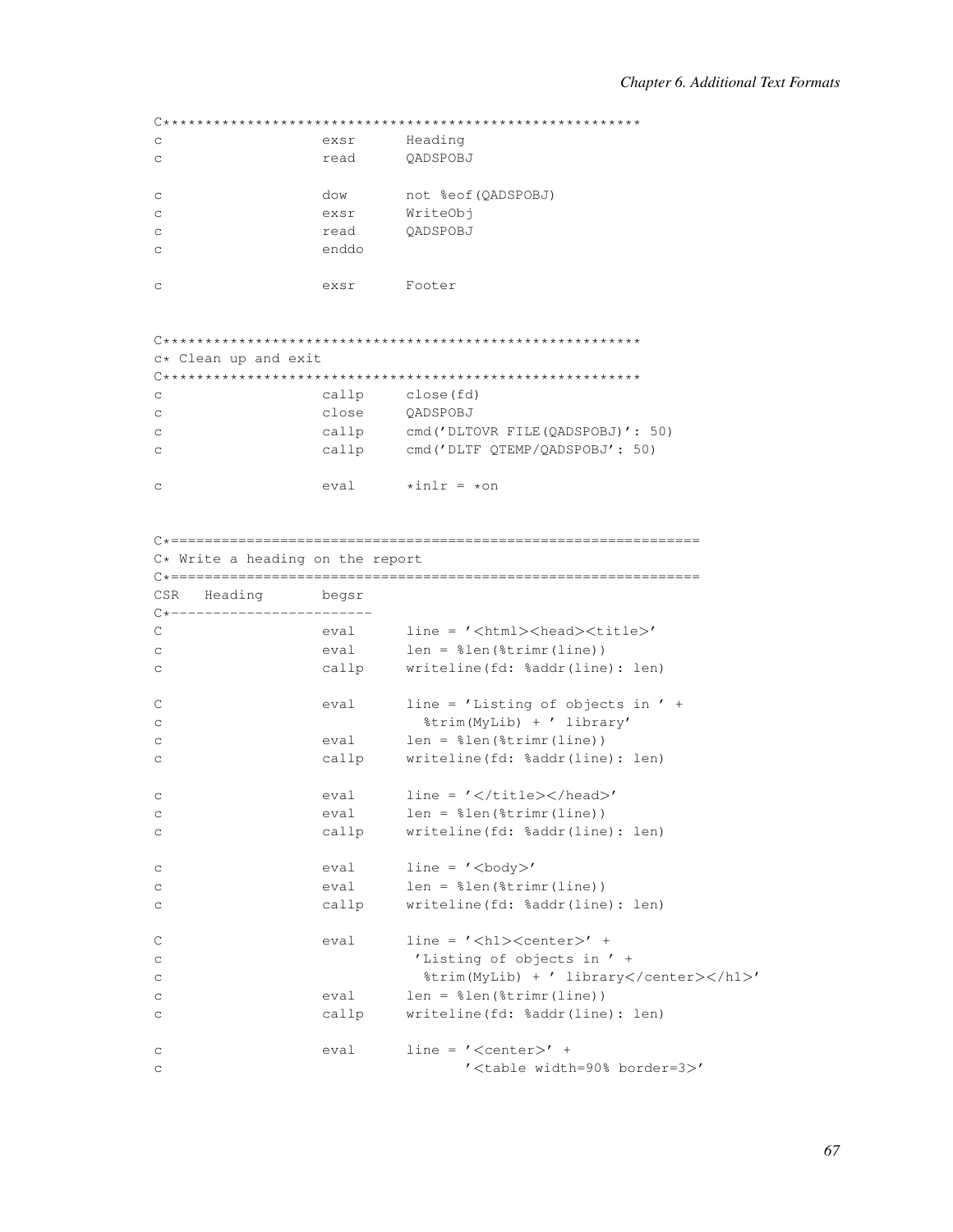| C           | eval  | $len = %len(%trimr(line))$                 |                        |    |
|-------------|-------|--------------------------------------------|------------------------|----|
| C           | callp | writeline(fd: %addr(line): len)            |                        |    |
| C           | eval  | $line = ' '$                               |                        |    |
|             |       |                                            |                        |    |
| С           | eval  | $len = %len(%trimr(line))$                 |                        |    |
| C           | callp | writeline(fd: %addr(line): len)            |                        |    |
| C           | eval  | $line = 'om$ Name $'}$                     | <em>om</em>            | '} |
| C           | eval  | $len = %len(%trimr(line))$                 |                        |    |
| C           | callp | writeline(fd: %addr(line): len)            |                        |    |
| C           | eval  | line = ' <th><em>Object Type</em></th> '   | <em>Object Type</em>   |    |
| C           | eval  | $len = %len(%trimr(line))$                 |                        |    |
| $\mathsf C$ | callp | writeline(fd: %addr(line): len)            |                        |    |
| C           | eval  | line = ' <th><em>Object Size</em></th> '   | <em>Object Size</em>   |    |
| C           | eval  | $len = %len(%trimr(line))$                 |                        |    |
| C           | callp | writeline(fd: %addr(line): len)            |                        |    |
| C           | eval  | line = ' <th><em>Last Modified</em></th> ' | <em>Last Modified</em> |    |
| С           | eval  | $len = %len(%trimr(line))$                 |                        |    |
| C           | callp | writeline(fd: %addr(line): len)            |                        |    |
| C           | eval  | line = ' <th><em>Last Used</em></th> '     | <em>Last Used</em>     |    |
| С           | eval  | $len = %len(%trimr(line))$                 |                        |    |
| C           | callp | writeline(fd: %addr(line): len)            |                        |    |
| C           | eval  | $line = ' \lt/ \text{tr}$                  |                        |    |
| $\mathsf C$ | eval  | $len = %len(%trimr(line))$                 |                        |    |
| C           | callp | writeline(fd: %addr(line): len)            |                        |    |
|             |       |                                            |                        |    |
| csr         | endsr |                                            |                        |    |

```
C*===============================================================
C* Add an object to the report
C*===============================================================
CSR WriteObj begsr
C*--------------------------
c eval line = '<tr>'
c eval len = %len(%trimr(line))
c callp writeline(fd: %addr(line): len)
c eval line = '<td>'+%Trim(odObNm)+'</td>'
c eval len = %len(%trimr(line))
c callp writeline(fd: %addr(line): len)
c eval line = '<td>'+%Trim(odObTp)+'</td>'
c eval len = %len(%trimr(line))
c callp writeline(fd: %addr(line): len)
c eval line = '<td align=right>' +
c \text{trim}(\text{?add}(\text{odobs}z; 'L')) + 'c/dz'
```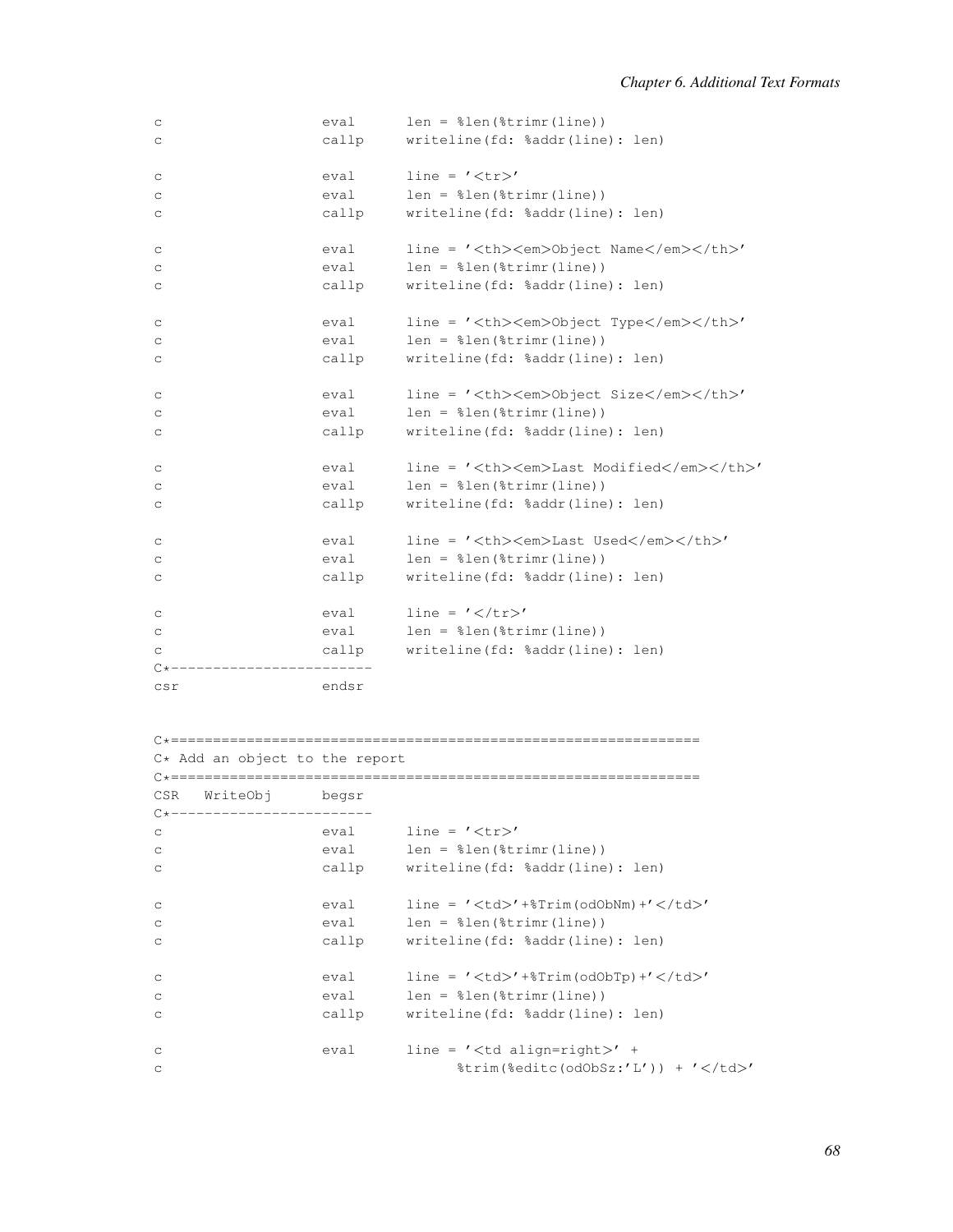| $\mathsf C$  | eval  | $len = %len(%trimr(line))$                            |                   |
|--------------|-------|-------------------------------------------------------|-------------------|
| $\mathsf{C}$ | callp | writeline (fd: %addr(line): len)                      |                   |
| $\mathsf C$  | eval  | $line = ' align=center> ' +$                          | align=center> ' + |
| $\mathsf C$  |       | $\frac{1}{2}$ trim (FmtDate (odldat)) + $\frac{1}{2}$ |                   |
| $\mathsf C$  | eval  | $len = %len(%trimr(line))$                            |                   |
| $\mathsf C$  | callp | writeline(fd: %addr(line): len)                       |                   |
| $\mathsf C$  | eval  | $line = ' align=center> ' +$                          | align=center> ' + |
| $\mathsf C$  |       | $%trim(FmLDate(odudat)) + ' < /td>'$                  |                   |
| $\mathsf C$  | eval  | $len = %len(%trimr(line))$                            |                   |
| C            | callp | writeline(fd: %addr(line): len)                       |                   |
| $\mathsf C$  | eval  | $line = ' \lt/ \text{tr}$                             |                   |
| $\mathsf C$  | eval  | $len = %len(%trimr(line))$                            |                   |
| $\mathsf{C}$ | callp | writeline(fd: %addr(line): len)                       |                   |
| $C*$         |       |                                                       |                   |
| csr          | endsr |                                                       |                   |

C\*=============================================================== C\* Finish up the HTML page C\*=============================================================== CSR Footer begsr C\*----------------------- c eval line = '</table></center>' c eval len = %len(%trimr(line)) c callp writeline(fd: %addr(line): len) c eval line = '</body></html>' c eval len = %len(%trimr(line)) c callp writeline(fd: %addr(line): len) C\*-------------------------csr endsr

```
*+++++++++++++++++++++++++++++++++++++++++++++++++++++++++++++++
* Format a date into human-readable YYYY-MM-DD format:
*+++++++++++++++++++++++++++++++++++++++++++++++++++++++++++++++
P FmtDate B<br>D FmtDate PI
D FmtDate PI 10A
D mmddyy 6A const
D Temp6 S 6 0
D TempDate S D
D Temp10 S 10A
C* If date isn't a valid number, return *blanks
c testn mmddyy 99
c if \rightarrow x if \rightarrow x of f
c return '  '
c endif
```
*69*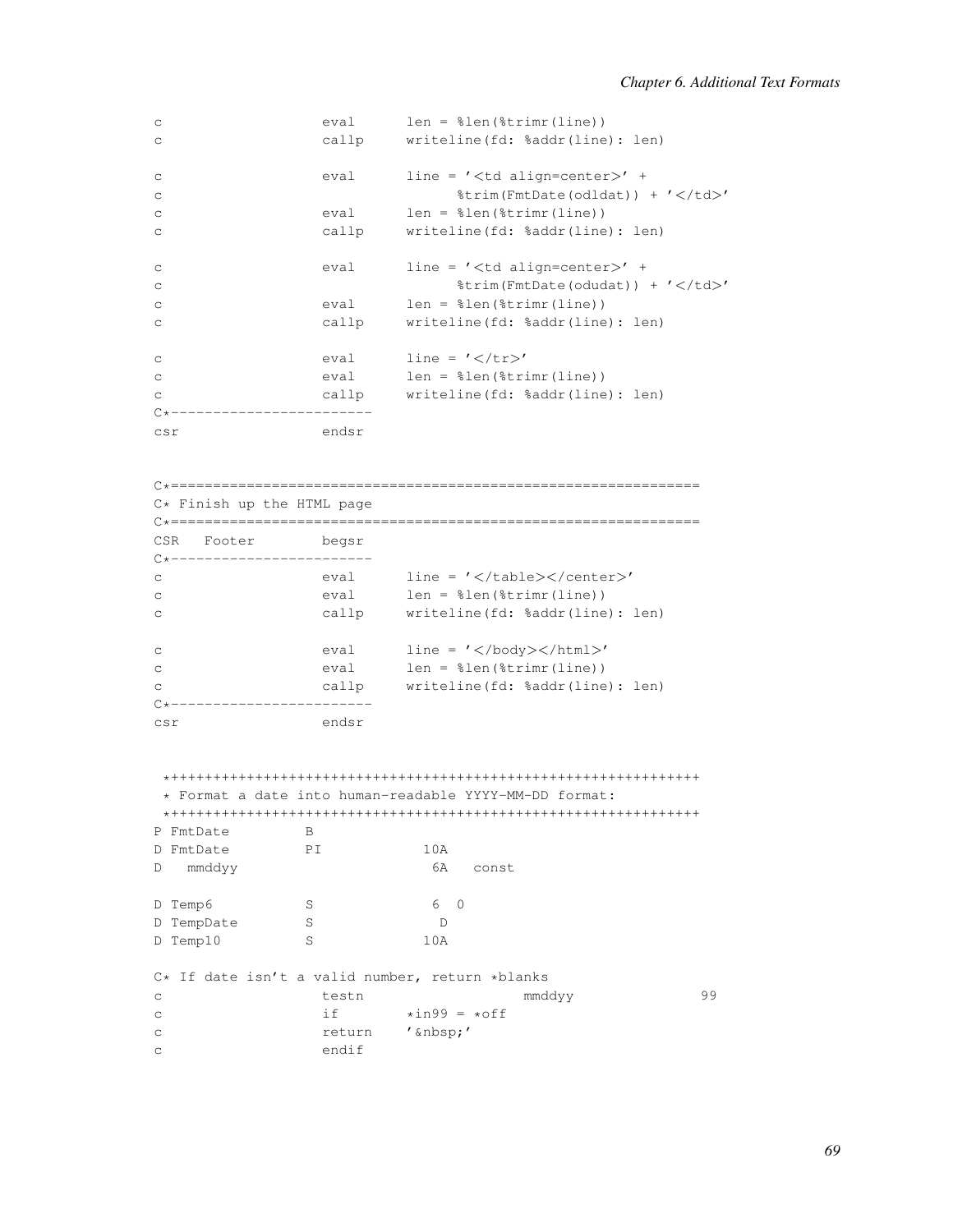```
C* If date isn't a valid MMDDYY date, return *blanks<br>c move mmddyy Temp6
                            mmddyy
c *mdy test(de) Temp6<br>c if %error
                             %error
c return '  '
c endif
C* Convert date to ISO format, and return it.<br>c *mdy move Temp6 TempDate
     % *mdy move Temp6 TempDat<br>*iso move TempDate Temp10
c *iso move TempDate<br>c return Temp10
                  return
P E
 /DEFINE ERRNO_LOAD_PROCEDURE
 /COPY IFSEBOOK/QRPGLESRC,ERRNO_H
```
Go ahead and run it, compile it, then bring up the resulting file using EDTF or the Windows Notepad. Then, try bringing the same file up in your web browser or in Word. Notice the affect of the various tags?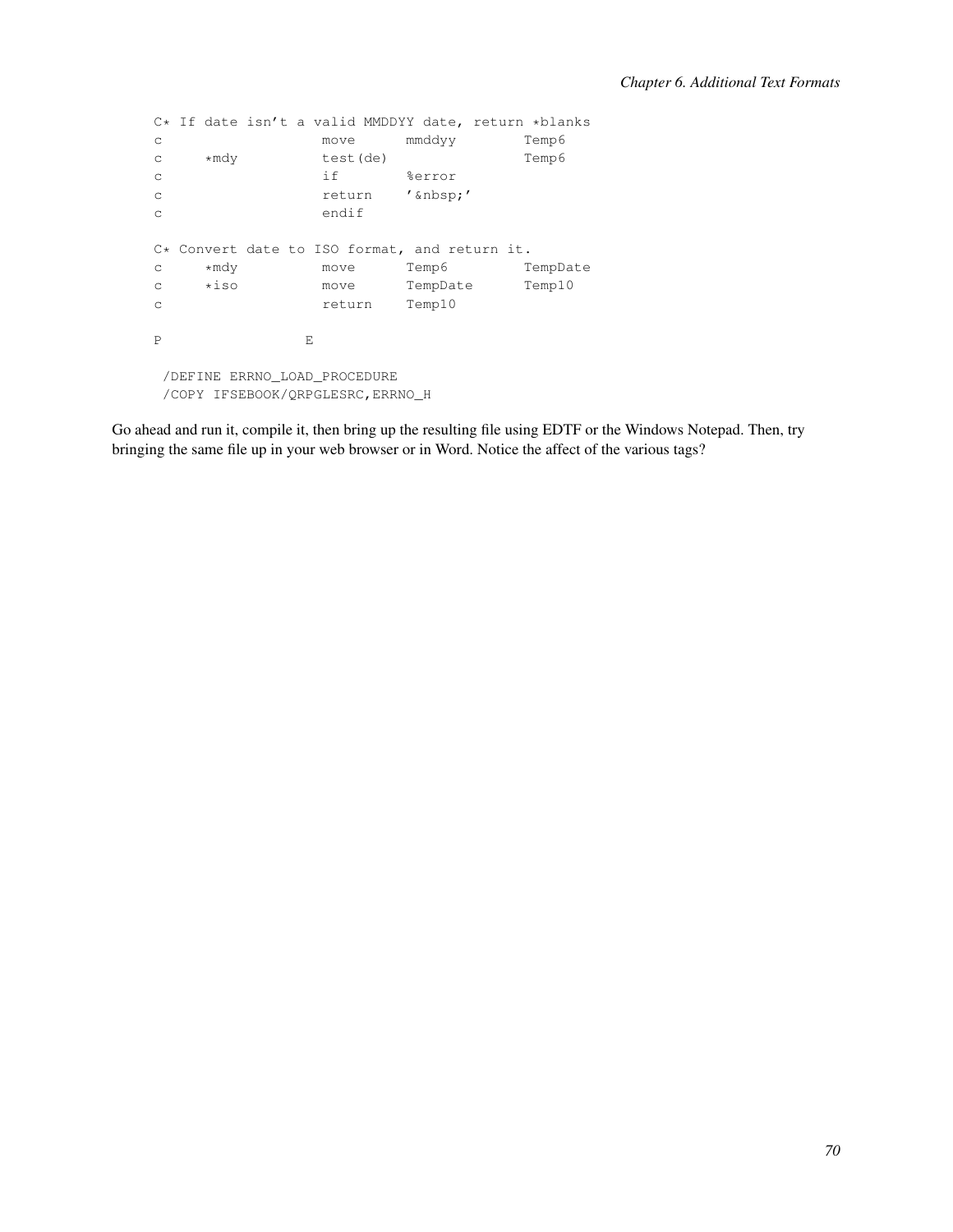# **Chapter 7. Working with directories**

# **7.1. How directories work**

Back when we first discussed stream files, and path names, we talked about directories. We know that directories are similar to libraries in their ability to act as "containers" for stream files. In other words, stream files are stored inside directories in the IFS.

In addition to storing stream files inside a directory, most file systems also allow you to store directories inside a directory. A directory inside a directory is sometimes referred to as a "sub-directory." From a programmers perspective, directories and sub-directories behave exactly the same way, so we will simply refer to them all as "directories."

Each directory has a "mode" (access permission bits) just as the stream files do. Most file systems allow you to run chmod() to change the mode, just as you would with a file.

The mode of a directory acts slightly differently, however. If you have "read" permission to a directory, it means that you're allowed to see the list of files that it contains. If you have "write" permission, it means that you're able to add files, delete files, rename files, etc in the directory. If you have "execute" permission to a directory, it means that you're allowed to "search" the directory. Some programs, such as the "find" utility in QShell, will skip searching directories that you do not have execute authority to.

Just in case you missed it, let me stress this again: If you have "write" permission to a directory, you can add, delete, or rename files in that directory. Even though you don't have access to the file itself!

For example, let's say you created a directory called "scott". In that directory, you put a file called "dont\_let\_bob\_read.txt". Let's say that the directory's mode allows read, write and execute to the owner, the group and everyone else. Let's say that the file gives read and write access to the owner, but nothing to the group or the world. Okay, now Bob sees his name on the file, he tries to open it with DSPF, but he can't. He can't read the file. So, he tries to delete it... He can! The file is gone.

Why can Bob do that? Because, technically, when you are adding, removing, or changing the names of stream files in a directory, you aren't modifying the file data. You're adding, removing or changing entries in the directory itself.

There are two "special" entries inside each directory, as well. They are "." (a single dot) and ".." (two dots). These signify the "current directory" and the "parent directory" respectively.

# **7.2. Creating directories**

The API for creating a new directory (or sub-directory) in the IFS is called "mkdir()." This stands, appropriately, for "make directory."

Here are the C language and RPG prototypes for the mkdir() API. They're straightforward, so I will not bore you with the conversion details,

int mkdir(const char \*path, mode\_t mode)

|   | OD mkdir       | PR. |  | 10I 0 ExtProc('mkdir')    |
|---|----------------|-----|--|---------------------------|
|   | <b>OD</b> path |     |  | * Value options (*string) |
| ❸ | mode           |     |  | 10U O Value               |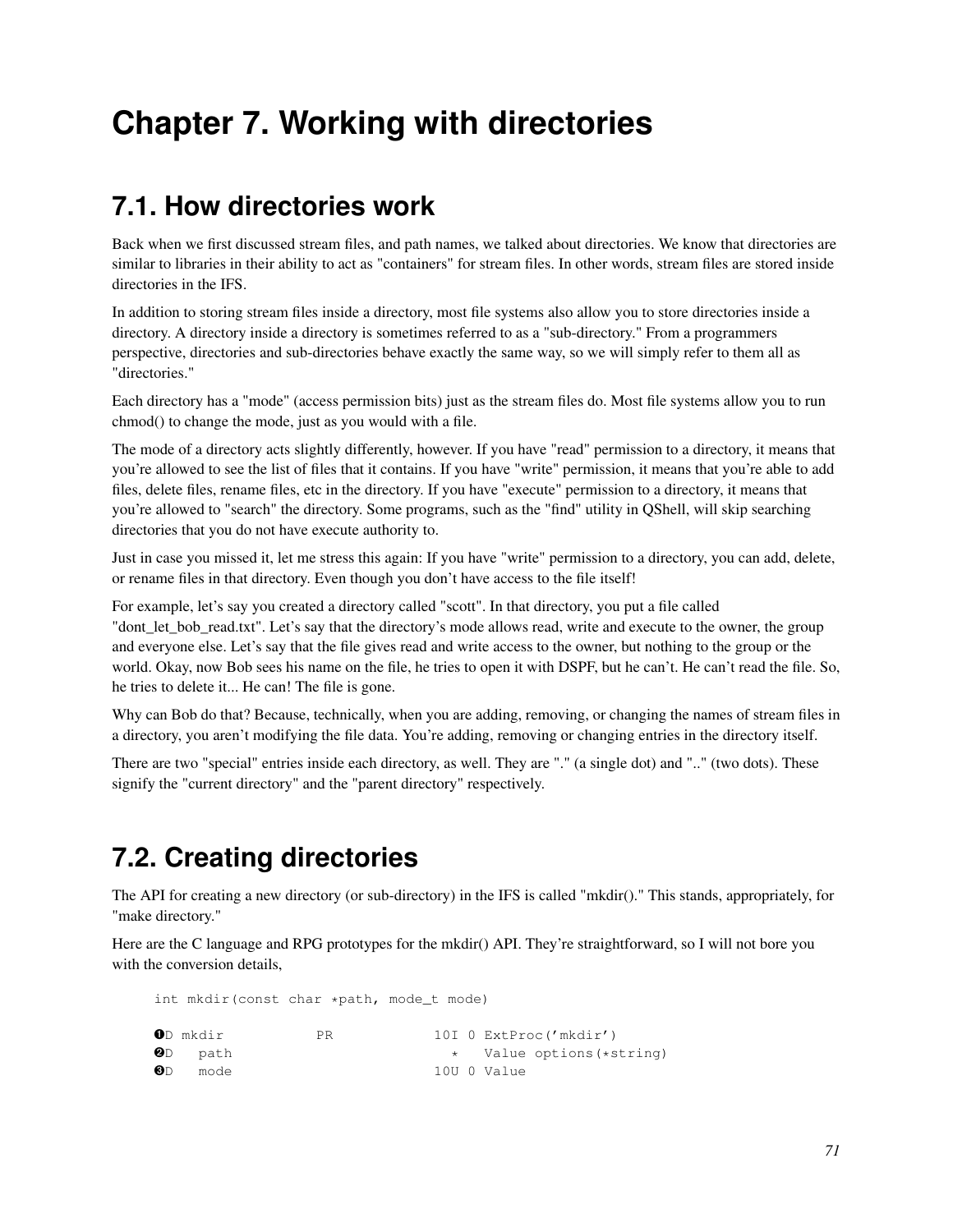- ➊ mkdir() returns -1 if it failed, or 0 if it was successful
- ➋ The "path" parameter is where you specify the directory to be created. The format of the path is just like that specified in the open() API.
- ➌ The "mode" parameter is the access permissions to assign to the directory when it's created. You specify the mode using the same bit-flags that you used for the mode on the open() API.

For example, consider the following code:

```
C if mkdir('/ifstest/ShoeTongue':
C S IRUSR+S IWUSR+S IXUSR+
C S_IRGRP+S_IWGRP+S_IXGRP+
C S_IROTH+S_IXGRP) < 0
C callp EscErrno(errno)
C endif
```
This code creates a new sub-directory called "ShoeTongue" inside the a directory called "/ifstest". It grants read, write and search permissions to the owner, read, write and search permissions to the primary group, and read and search permissions to everyone else.

In order for this command to exist, the "/ifstest" directory must already exist. If not, the command will fail with "path or directory not found!"

### **7.3. Removing directories**

What can be created, can also be destroyed. The rmdir() "Remove Directory" API is used to delete a directory.

Here are the C and RPG prototypes for the rmdir() API.

```
int rmdir(const char *path)
D rmdir PR 10I 0 ExtProc('rmdir')
D path \ast value options (*string)
```
In order for a directory to be deleted, it must be empty. You cannot delete a directory that still has files in it. Here's a sample of deleting the ShoeTongue directory:

```
c if rmdir('/ifstest/ShoeTongue') < 0
c callp EscErrno(errno)
c endif
```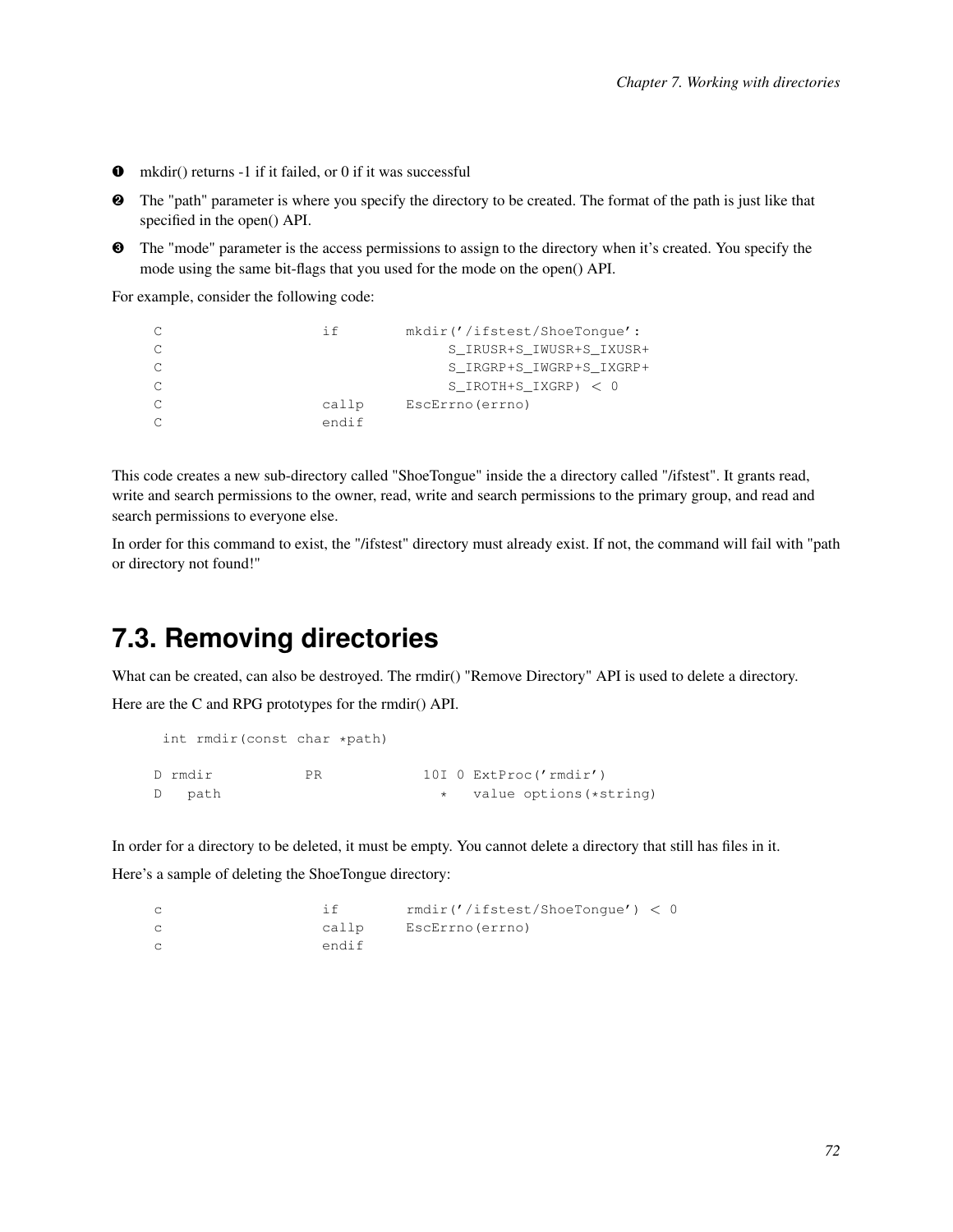## **7.4. Switching your current directory**

Just as there is a "current library" in the traditional file system, there is also a "current directory" in the IFS. When you supply a path name to an API, and that path name does not start with a slash character, it tells the API that you want to use the "current directory."

You can change your current directory by calling the chdir() "Change Directory" API.

The prototype for chdir() looks like this:

```
int chdir(const char *path)
D chdir PR 10I 0 ExtProc('chdir')
D path \star Value Options (*string)
```
Not much to it, is there? You just call chdir() with one argument, the path to change to. The chdir() API will return a -1 if it fails, or a 0 if it was successful.

In this example, we will create and delete the ShoeTongue directory, just as we did in the code examples for mkdir() and rmdir(). However, we will use a "relative" directory name this time. We will switch our current directory to /ifstest, and then we won't have to specify it on the mkdir() and rmdir() APIs.

| C<br>C<br>C             | if<br>callp<br>endif  | chdir('/ifstest') < 0<br>EscErrno (errno)                                                             |
|-------------------------|-----------------------|-------------------------------------------------------------------------------------------------------|
| C<br>C<br>C<br>C        | i f                   | mkdir('ShoeTonque':<br>S IRUSR+S IWUSR+S IXUSR+<br>S_IRGRP+S_IWGRP+S_IXGRP+<br>S IROTH+S IXOTH) $<$ 0 |
| C<br>C                  | callp<br>endif        | EscErrno (errno)                                                                                      |
| C<br>$\mathcal{C}$<br>C | i f<br>callp<br>endif | rmdir('ShoeTonque') < 0<br>EscErrno (errno)                                                           |

## **7.5. Opening Directories**

Now that we know how to create and delete directories, and change our current directory, we also need to know how to read the contents of a directory.

The process of reading directories in an RPG program will require you to use 3 different APIs. They are opendir(), which opens the directory, readdir() which reads the next entry from a directory and closedir() which closes the directory when you're finished.

The opendir() API is similar in some ways to the open() API. It accepts a parameter that tells the name of a directory to open, and it returns a handle that can be used to read through that directory.

Here is the C-language prototype for the opendir() API: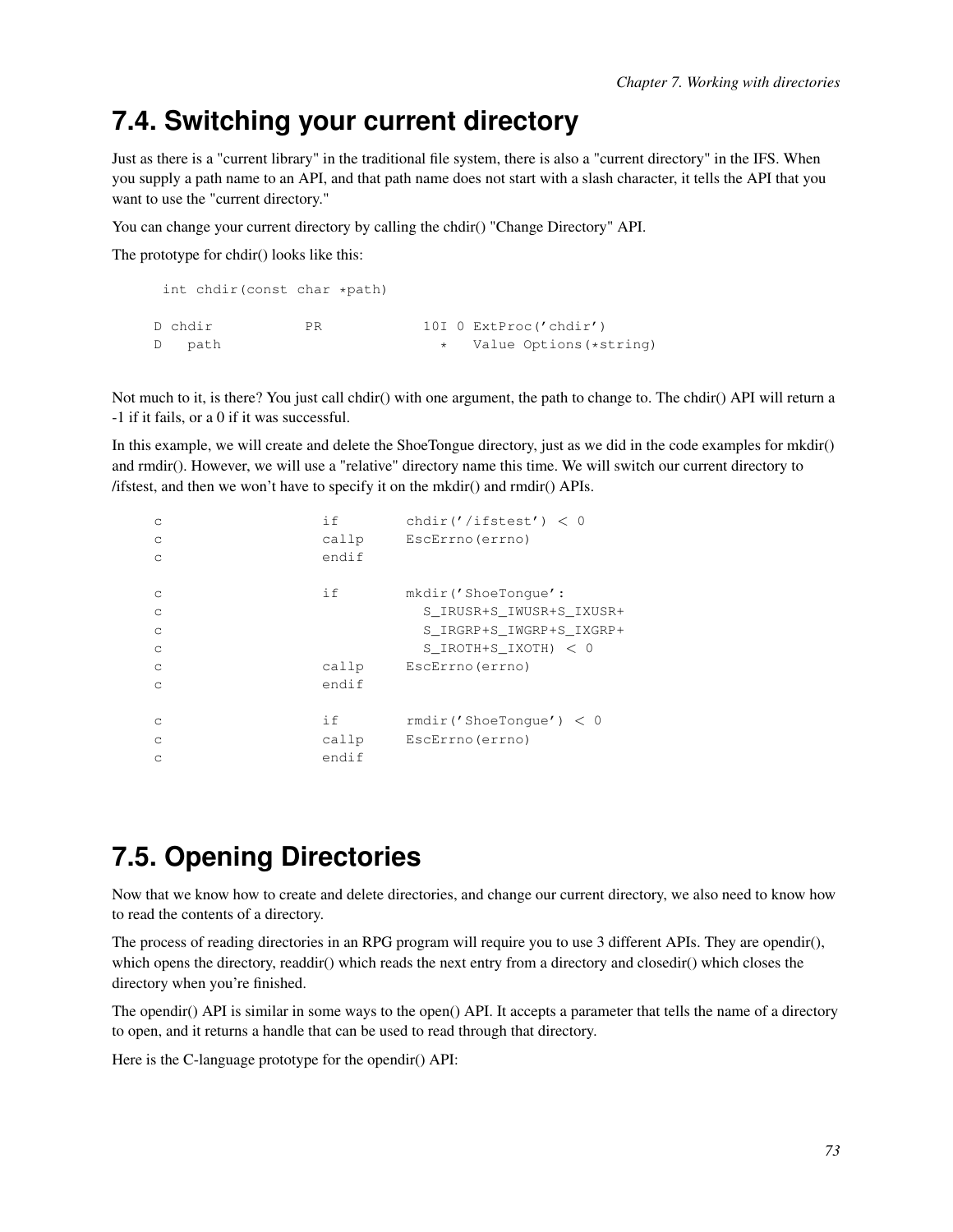DIR \*opendir(const char \*dirname)

We know that the "DIR \*" means that it returns a pointer to a "DIR". But what data type is a "DIR"? We could figure that out -- if you hunt through the C header members, you'd eventually find it. But, as it turns out, we don't need it! All we need to do with the return value from opendir() is pass it as a parameter to the readdir() and closedir() APIs. Therefore, we don't care what the pointer points to! We can just treat it as a pointer.

When this API fails, it will return a \*NULL pointer, and we can then check errno to find out which error occurred. Therefore, the prototype for the opendir() API in RPG looks like this:

| D opendir | PR. | EXTPROC('opendir')      |
|-----------|-----|-------------------------|
| D dirname |     | VALUE options (*string) |

When we want to open a directory, we simply pass the directory name as a parameter. For example, if our goal was to read the contents of the root directory of the IFS, we might write code that looks like this:

```
D d S *
c eval d = \text{opendir}(t'/t)c \qquad \qquad if \qquad d = \star \text{NULL}c callp EscErrno(errno)
c endif
```
#### **7.6. Reading Directories**

Once the directory has been opened, we will want to read it's contents. This is accomplished using the readdir() "Read Directory" API.

Here is the C language prototype for the readdir() API:

```
struct dirent *readdir(DIR *dirp)
```
The return value of readdir() is a pointer that points to a data structure in the "dirent" format. Back in the discussion of the stat() API, I explained that in C, you first define a data structure's format, and then you define structures that use that format. In this case, the format is called "dirent".

We will need to know how to define our own dirent data structures, since that's where the useful information from the directory comes from. However, for creating the RPG prototype, we really only needed to know that the return value is a pointer. So, here's the RPG prototype:

```
D readdir PR * EXTPROC('readdir')
D dirp \star VALUE
```
To get useful information out of this API, as I mentioned above, we need to make our own dirent structure. The definition of this structure in C looks like this;

```
struct dirent {
```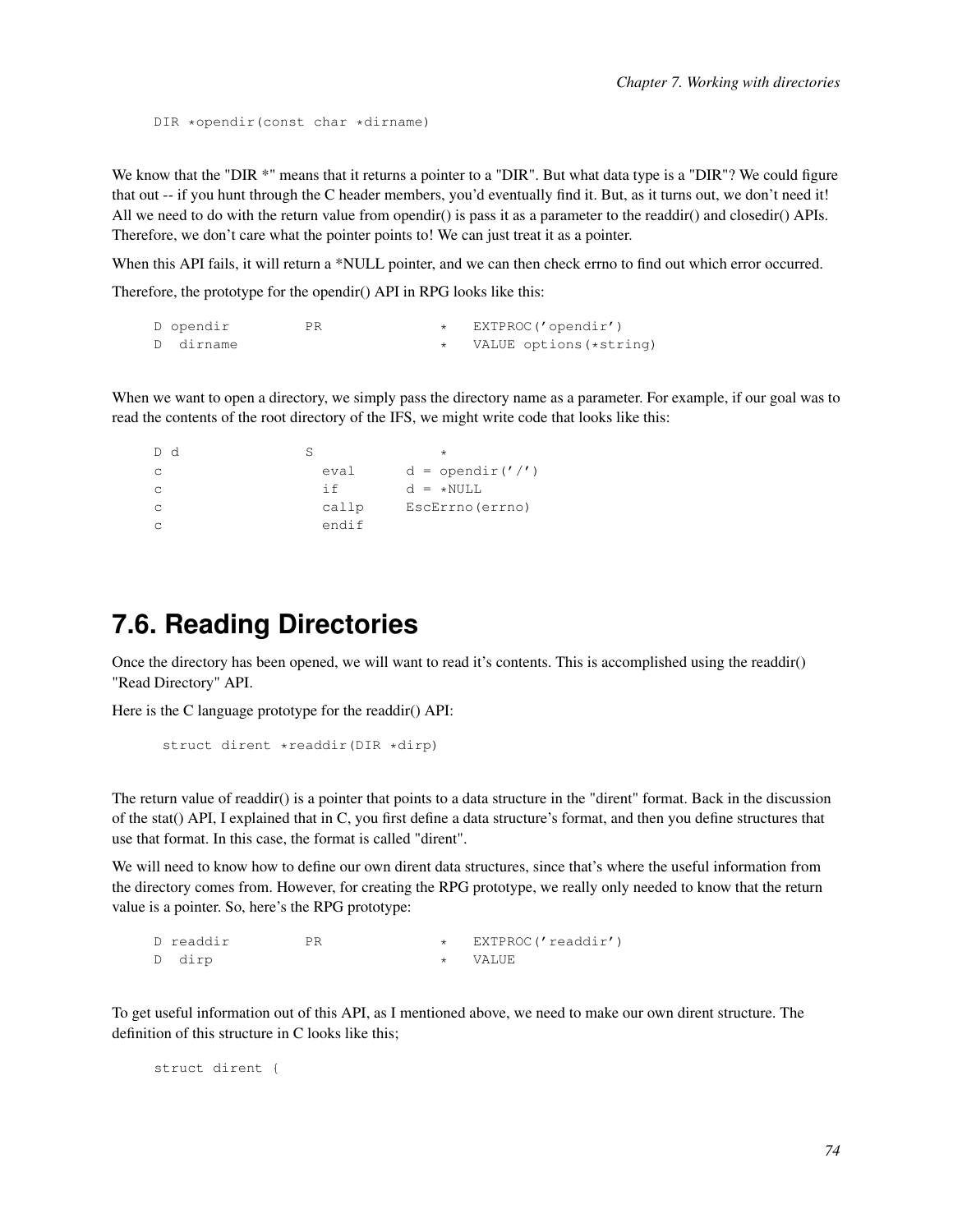```
Ochar d_reserved1[16]; /* Reserved \star/<br>Ounsigned int d fileno gen id; /* File number generation ID @AlC*/
 Ounsigned int d_fileno_gen_id; /* File number generation ID @A1C*/<br>
Oino_t d_fileno; /* The file number of the file */
 \bulletino_t d_fileno; /* The file number of the file */<br>
\bulletunsigned int d_reclen; /* Length of this directory entry
                                      /* Length of this directory entry
                                      in bytes \star /<br>
\star Reserved \star\bulletint d_reserved3; /* Reserved \star/Ochar dereserved\{8\}; /* Reserved \star/Oqlg_nls_t d_nlsinfo; /* National Language Information
                                        about d_name \star/➑unsigned int d_namelen; /* Length of the name, in bytes
                                        excluding NULL terminator */
 ➒char d_name[_QP0L_DIR_NAME]; /* Name...null terminated */
};
```
- ➊ The first subfield in the dirent data structure is simple. It's a 16-byte long character field marked as "reserved".
- ➋ Next, we have the file number generation ID. It's marked as an unsigned integer, which is equivalent to the RPG "10U 0" data type. This field probably won't be useful to you as an RPG programmer, so I won't explain what it contains.
- ➌ The file number is defined as a "ino\_t". If we hunt through the C header members, we will find that ino\_t is defined in the file QSYSINC/SYS,TYPES as an unsigned integer. Good, that's an RPG "10U 0". Again, this field isn't likely to be useful to an RPG programmer, so I won't explain it.
- ➍ The length of the directory entry is stored here, and it's marked as another unsigned integer. Lots of "10U 0" definitions for our structure, eh?
- ➎ This field is marked as "reserved" and is an integer, which we know is defined as "10I 0" in RPG.
- ➏ Yet another "reserved" field. This one is an 8-byte character field.
- ➐ The national language support information is stored here. This information allows us to determine what CCSID we should be using to display the filename, as well as what language it is in, and what country it is from.

If we hunt for "qlg\_nls\_t" in the C header members, we'll find it defined in  $\alpha$ SYSINC/SYS, TYPES. It is defined to be a data structure, containing four more subfields, an integer containing the CCSID, a 2-byte field containing the country-id, a 3-byte field containing the language ID, and a 3-byte reserved field.

- ➑ This subfield contains the length of the filename that will be given in the next subfield. Since it is listed as an unsigned integer, we know that we need to make the RPG version use a "10U 0" variable.
- ➒ Finally, what we've been waiting for! The name of the file that this directory entry refers to. The constant "\_QP0L\_DIR\_NAME" defines the maximum length that the file name can be. If we hunt through the C header members, we will find that this constant is set to be the number 640.

So, here's our RPG version of the dirent structure. Note that we've based it on a pointer. This is important, since the readdir() API allocates the memory for this structure, consequently, we need to be able to point our structure at it's memory.

```
D p_dirent s<br>D dirent ds
                          based(p_dirent)
D d_reserved1 16A
D d_fileno_gen_id...
D 10U 0
```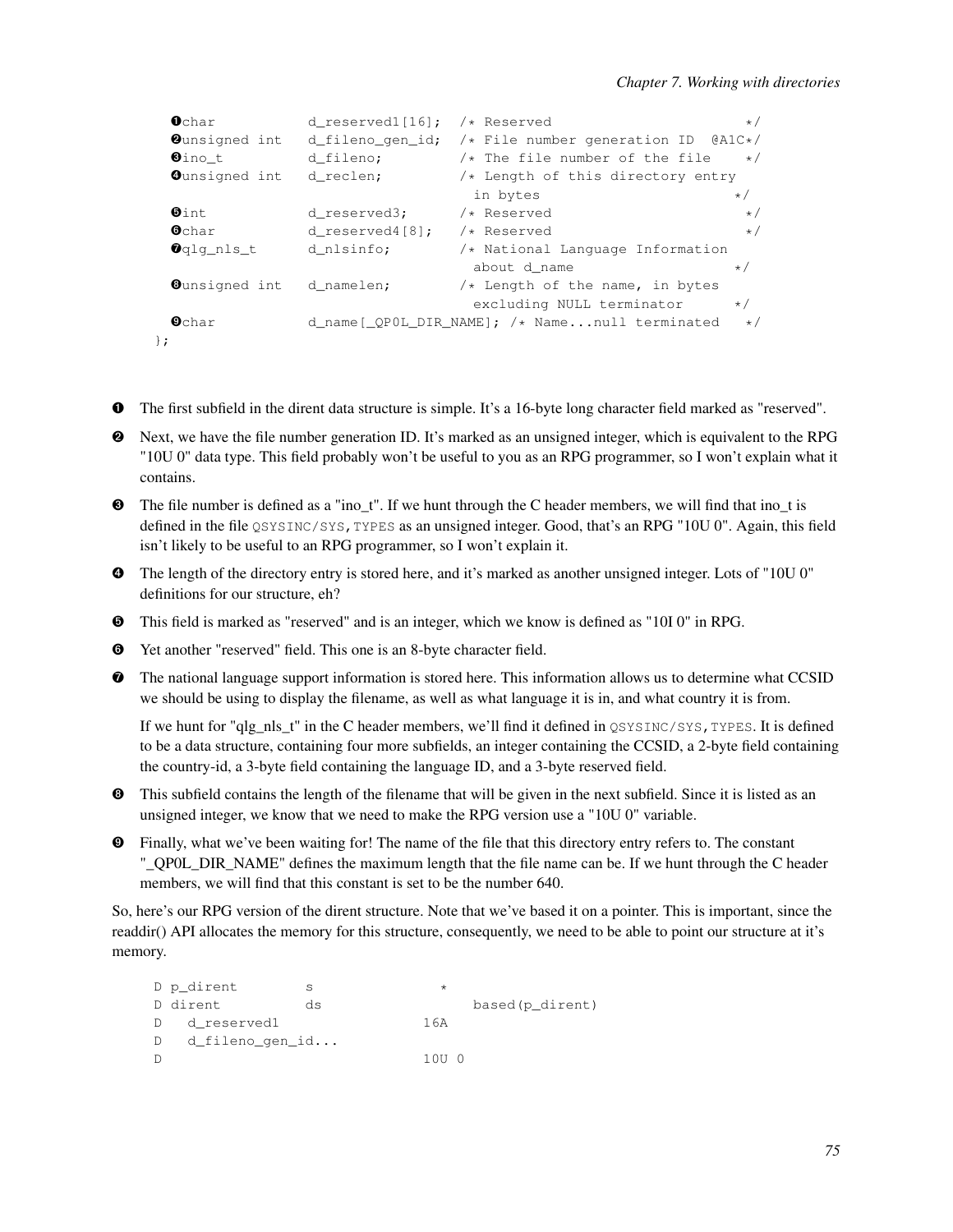| D            | d fileno    | 10U 0 |                             |
|--------------|-------------|-------|-----------------------------|
| D            | d reclen    | 10U 0 |                             |
| D            | d reserved3 | 10I 0 |                             |
| D            | d reserved4 | 8A    |                             |
| D            | d nlsinfo   | 12A   |                             |
| D            | nls_ccsid   |       | 10I 0 OVERLAY (d_nlsinfo:1) |
| D            | nls_cntry   | 2A    | OVERLAY (d_nlsinfo:5)       |
| $\mathbb{D}$ | nls_lang    | 3A    | OVERLAY (d_nlsinfo:7)       |
| D            | nls reserv  | 3A    | OVERLAY (d_nlsinfo:10)      |
| $\mathbb{D}$ | d namelen   | 10U 0 |                             |
| D            | d name      | 640A  |                             |

Once we've added these to our IFSIO\_H member, we'll be able to call the readdir() API like this:

| C    |  | eval  | $p$ dirent = readdir(d)                    |
|------|--|-------|--------------------------------------------|
| C.   |  | dow   | p dirent <> *NULL                          |
|      |  |       | $C*$ do whatever we like with the contents |
| $C*$ |  |       | of the dirent structure, here              |
| C    |  | eval  | p dirent = readdir(d)                      |
| C    |  | enddo |                                            |

# **7.7. Closing an open directory**

When we're done reading the directory, we need to close it. To do that, we will call the Close Directory API, closedir().

Here's the C and RPG prototypes for closedir():

```
int closedir(DIR *dirp)
D closedir PR 10I 0 EXTPROC('closedir')
D dirhandle \star VALUE
```
Calling this API is quite simple, just pass it the variable that you received when you called opendir().

For example:

| $\mathsf{C}$  |       | closedir(d) < 0  |
|---------------|-------|------------------|
| $\mathsf{C}$  | callp | EscErrno (errno) |
| $\mathcal{C}$ | endif |                  |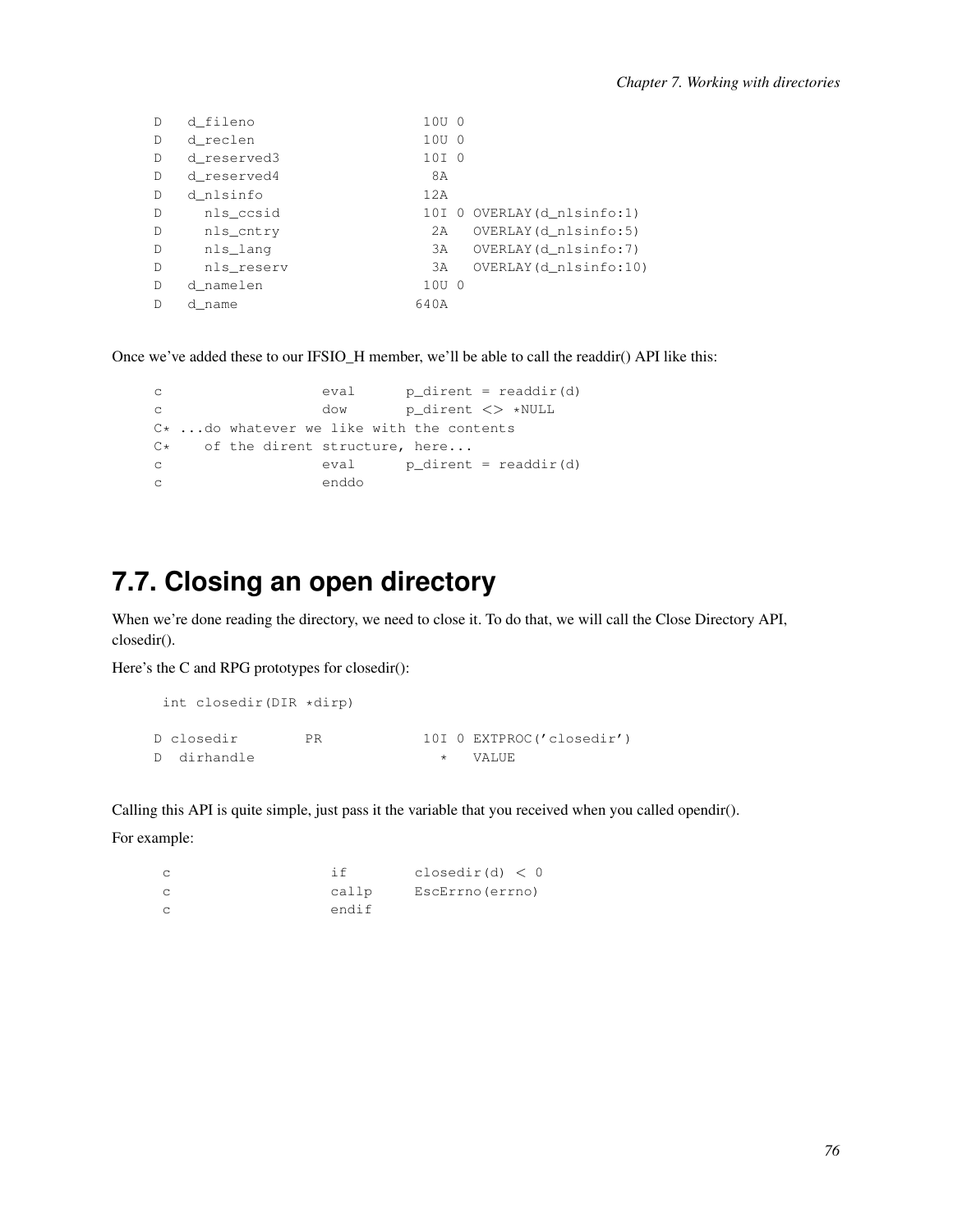## **7.8. Example of reading a directory**

In this simple example, we will open up our /ifstest directory that we've been using for all of our sample code, and we'll read the contents of it. For each entry in that directory, we'll use the DSPLY op-code to display the first 52 bytes of the file name.

```
* CH7READDIR: Example of reading a directory in the IFS
* (From Chap 7)
*
* To compile:
* CRTBNDRPG CH7READDIR SRCFILE(xxx/QRPGLESRC) DBGVIEW(*LIST)
*
H DFTACTGRP(*NO) ACTGRP(*NEW) BNDDIR('QC2LE')
D/copy IFSEBOOK/QRPGLESRC,IFSIO_H
D/copy IFSEBOOK/QRPGLESRC,ERRNO_H
D dir s *
D Msq S 52A
c eval dir = opendir('/ifstest')
c if dir = *NULL
c callp die('opendir(): '+%str(strerror(errno)))
c endif
c eval p_dirent = readdir(dir)
c dow p_dirent <> *NULL
c eval Msg = %subst(d_name:1:d_namelen)
c msg dsply
c eval p_dirent = readdir(dir)
c enddo
c callp closedir(dir)
c eval Msg = 'Press ENTER to end'
c dsply Msg
c \text{eval} \text{xinlr} = \text{xon}/DEFINE ERRNO_LOAD_PROCEDURE
/COPY IFSEBOOK/QRPGLESRC,ERRNO_H
```
If you want to experiment with it, you can change the directory name to other directories, and run it again. Or, maybe have it always list your current directory, and use chdir() to change which directory it lists.

# **7.9. Example of making a DIR command for QSHELL**

Here's a slightly more complex example of reading a directory. This program is designed to be run under the QShell utility that IBM provides.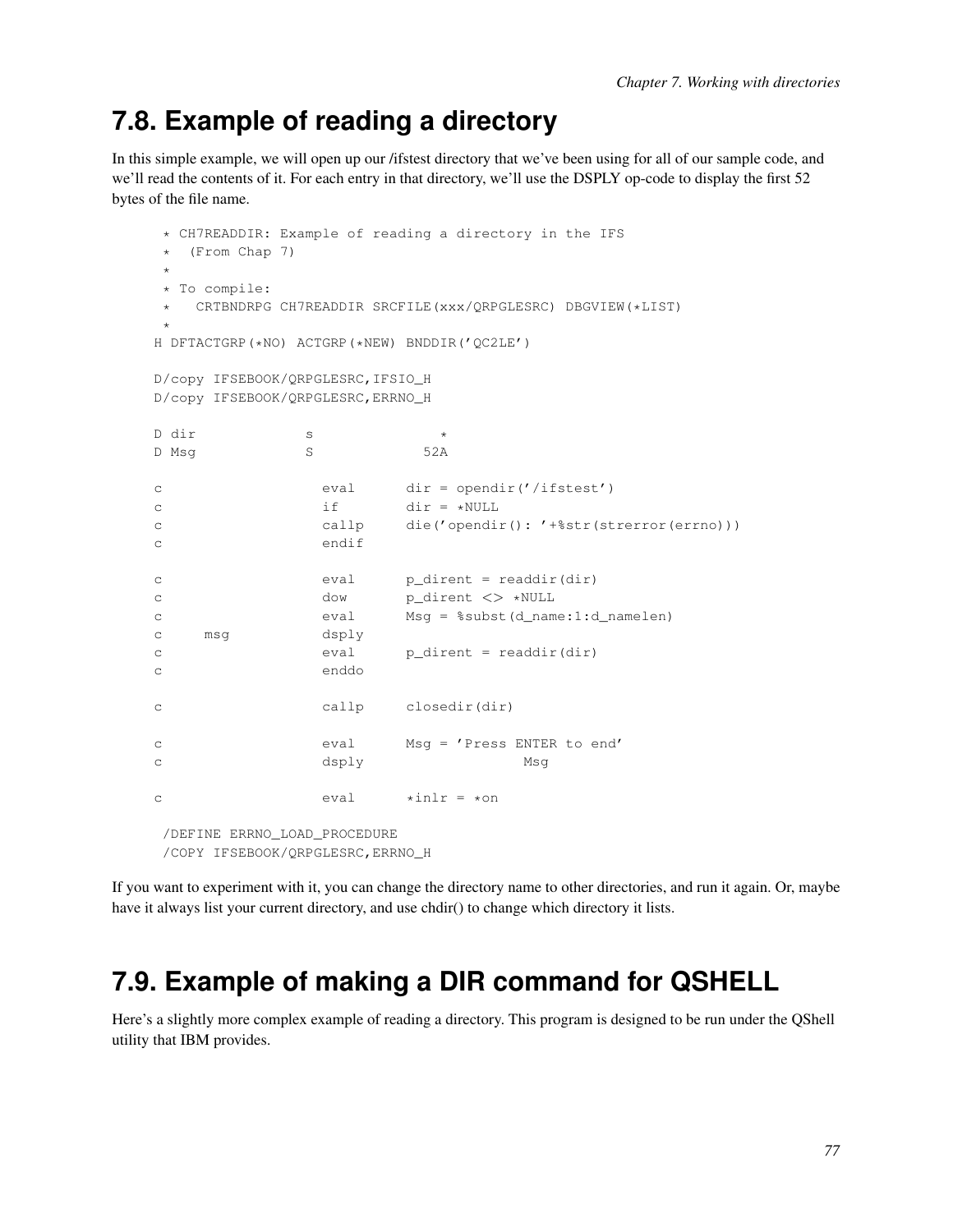QShell is intended to emulate a UNIX command prompt, and therefore it provides the UNIX "ls" command to view directories. But, what if you like the way directories look in the MS-DOS "dir" command? Well... we could write out own DIR command using the APIs, right? Let's try!

One of the interesting things about QSHELL, is that it provides us with 3 stream file descriptors, already opened, which we can use for input and output to the shell.

Descriptor #0 is referred to as "standard input", but we will not use it in our example.

Descriptor #1 is referred to as "standard output". It's the place to write our directory listing to. We should treat it like a text file, which is to say that we start a new line by sending a CRLF sequence.

Descriptor #2 is referred to as "standard error". Any error messages that we need to communicate to the user should be sent there.

There's a lot more that I could explain about QSHELL, but alas, it's a bit beyond the scope of this document to fully explain this environment...

We'll also need to send text to the screen listing whether or not a file is a directory, and also the file size, because these are done in MS-DOS. Fortunately, we can use the stat() API to retrieve these.

Finally, we'll need to report the date that's associated with each file in the directory. We can get that from the stat() API as well, but all the dates in stat() are listed in Universal Time Coordinated (UTC) and not in our time zone. The dates that appear, are actually listed as a number of seconds since the "epoch" of January 1st, 1970. So, to make all of this behave as we want it to, we've got our work cut out for us. Still, hopefully when you see the code, you'll understand what's going on!

Here's the code:

```
* CH7QSHDIR: More complex example of reading a dir in the IFS
* We try to make our output look like the MS-DOS "DIR" command
 (From Chap 7)
*
* To compile:
  CRTBNDRPG CH7QSHDIR SRCFILE(xxx/QRPGLESRC) DBGVIEW(*LIST)
*
H DFTACTGRP(*NO) ACTGRP(*NEW) BNDDIR('QC2LE') BNDDIR('IFSTEXT')
D/copy IFSEBOOK/QRPGLESRC,IFSIO_H
D/copy IFSEBOOK/QRPGLESRC,ERRNO_H
D/copy IFSEBOOK/QRPGLESRC,IFSTEXT_H
D STDIN C CONST(0)
D STDOUT C CONST(1)
D STDERR C CONST(2)
D S_ISDIR PR 1N
D mode 10U 0 value
D CEEUTCO PR ExtProc('CEEUTCO')
D hours 10I 0
D minutes 10I 0
D seconds 8F
D line s 1024A
D len s 10I 0
```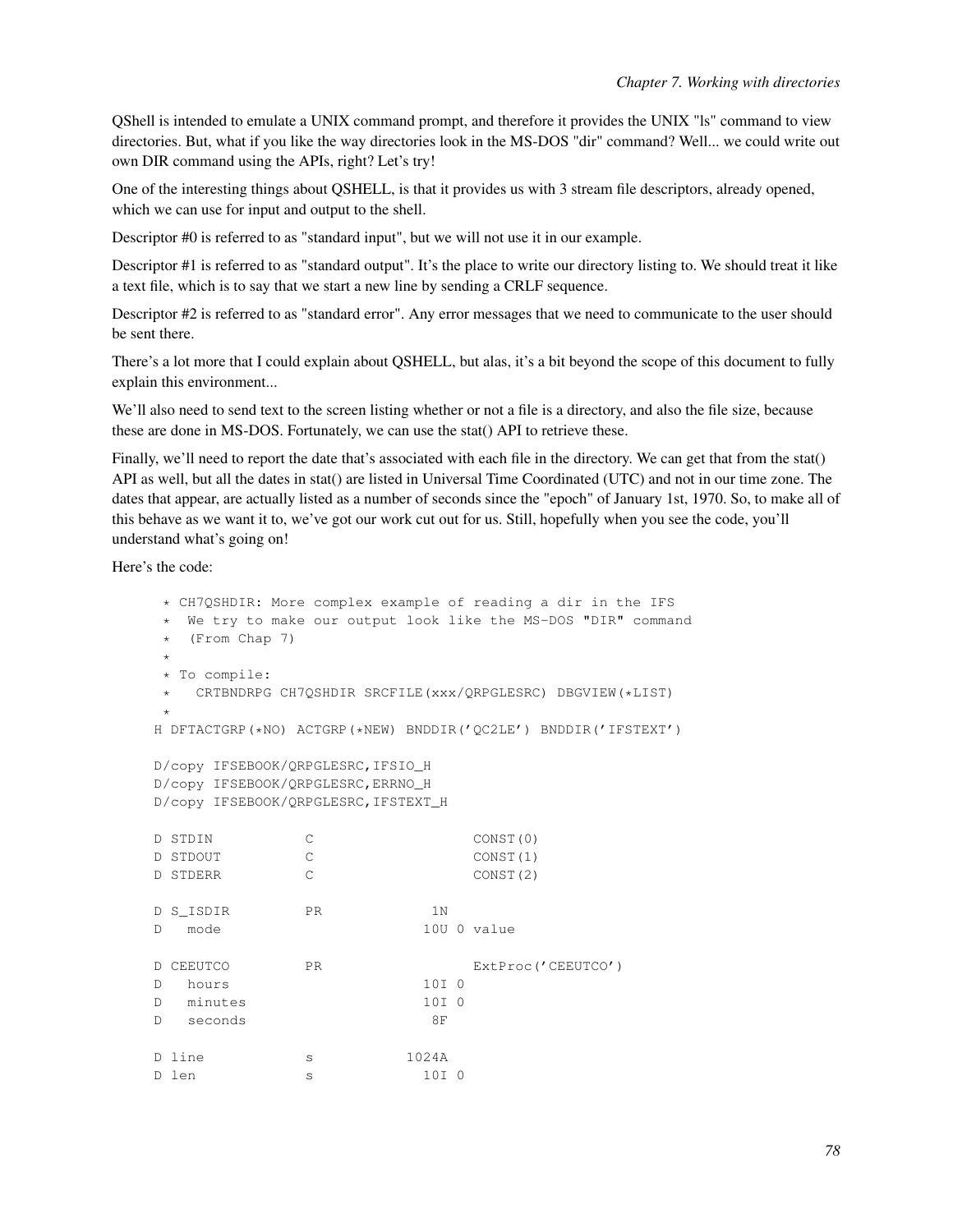```
\mathbf SD dir
D filename
             S1024A varying
D fnwithdir
             S2048A varying
D mystat
             Slike(statds)
D curr
             S1024A
             \mathbf{s}1024A varying
D curdir
                          10T<sub>0</sub>D dot
             SD notdot
             S10I 0
D epoch
             S\frac{1}{2} inz(z'1970-01-01-00.00.00.0000000')
             S3AD ext
             SD filedate
                           8A
D filetime
             S6A
D modtime
             SZD mydate
             S\BoxSD mytime
                           TSD shortfn
                          8A
             SD size
                         13A
D worktime
             S8A
D hours_utc
             S10I 0
             \mathbf{s}D mins_utc
                          10I 0
D secs_utc
             S8FD utcoffset
                          10I 0
             S* Here's an example of what an MS-DOS directory listing
 * looks like:
  Directory of C:\WINDOWS
 \star\langle DIR \rangle   10-24-00   10:28a .
  \sim\star* VB INI 1,245 10-04-01 9:12p VB.INI
 \star LOCALS~1
              <DIR>10-06-01 9:44p Local Settings
 \star BDDKL DRV
                1,986  11-21-01  8:43p  bddkl.drv
 * BPKPC DRV
                   3,234 11-21-01 8:43p bpkpc.drv
 * PILCIKK DRV
                   1,122 11-21-01 8:43p pilcikk.drv
 * NEWRES~1 RC
                   1,440 12-12-01 2:02a newrestest.rc
               eval \qquad \star inlr = \star on\mathbf CC* get the number of seconds between local
C* time an Universal Time Coordinated (UTC)
callp(e) CEEUTCO(hours_utc: mins_utc: secs_utc)
\mathbf{c}if
                        %error
\mathsf{C}eval
                        utcoffset = 0\mathcal{C}\mathcal{C}else
\simeval utcoffset = secs_utc
                endif
\mathsf{C}C********************************************************C* Use the getcwd() API to find out the
```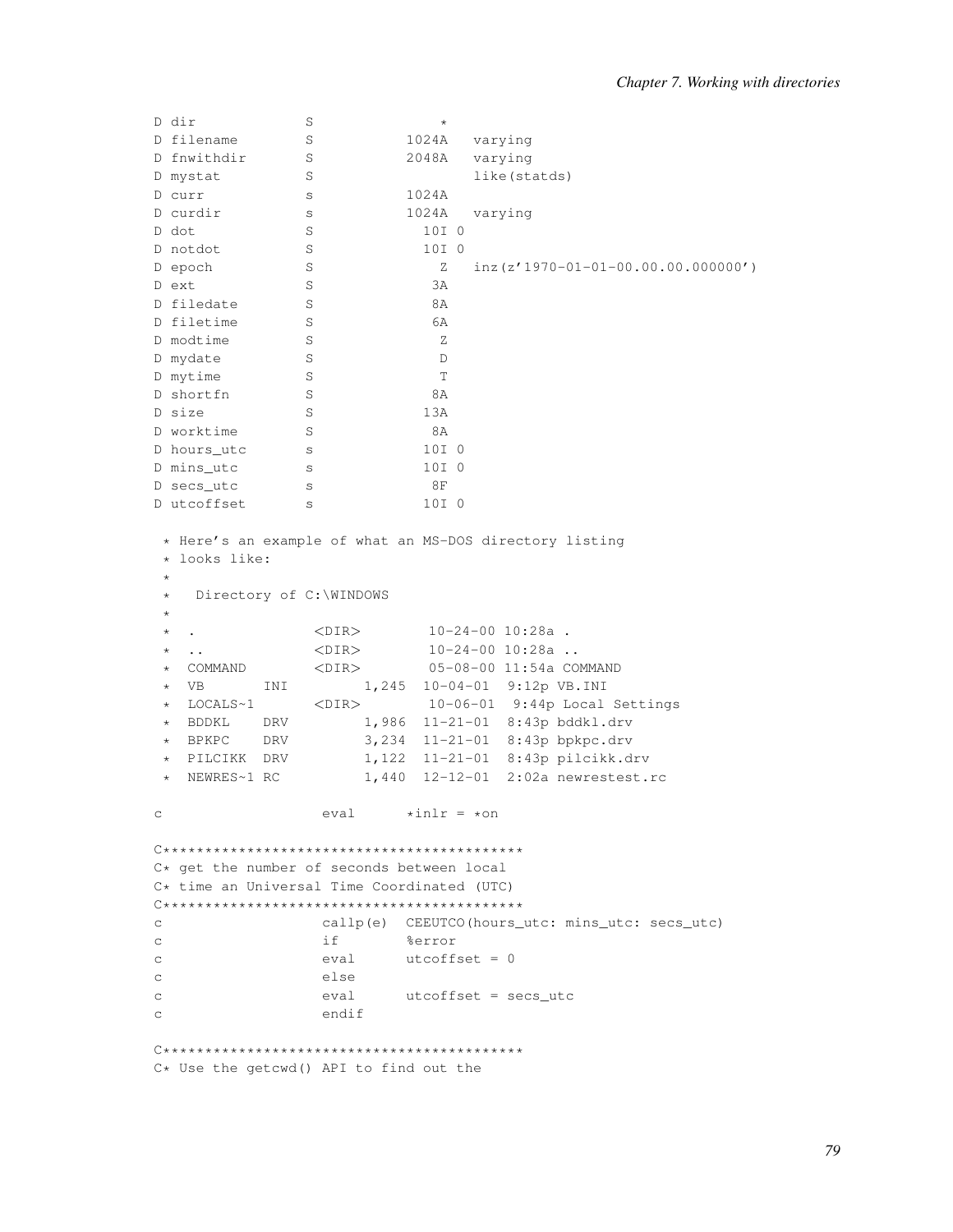```
C* name of the current directory:
if
                                          getcwd (%addr (curr): %size (curr)) = *NULL
\mathsf{C}eval
                                         line = 'getcmd(): ' +\overline{C}%str(strerror(errno))
\mathcal{C}eval
                                         len = %len(%trimr(line))\mathsf{C}callp
                                          writeline(STDERR: %addr(line): len)
\Gamma\mathsf{C}return
                            endif
_{\rm C}eval
                                       curdir = %str(% \overline{G}) = %str(*addr(curr))\overline{C}C* open the current directory:
\begin{array}{l} \rule{0pt}{3.5mm} \rule{0pt}{3mm} \rule{0pt}{3mm} \rule{0pt}{3mm} \rule{0pt}{3mm} \rule{0pt}{3mm} \end{array} \label{eq:3pt} \begin{array}{l} \rule{0pt}{3mm} \rule{0pt}{3mm} \rule{0pt}{3mm} \rule{0pt}{3mm} \rule{0pt}{3mm} \rule{0pt}{3mm} \end{array} \begin{array}{l} \rule{0pt}{3mm} \rule{0pt}{3mm} \rule{0pt}{3mm} \rule{0pt}{3mm} \rule{0pt}{3mm} \end{array} \begin{array}{l} \rule{0pt}{3mm} \rule{0ptevaldir = opendir(curdir)\mathcal{C}dir = *NULLif
\mathtt{C}eval
\mathtt{C}line = 'operator() : ' +%str(strerror(errno))
\mathsf{C}eval
                                       len = %len(%trimr(line))\overline{C}callp
                                         writeline(STDERR: %addr(line): len)
\mathcal{C}return
_{\rm C}endif
\mathsf{C}line = "_{\rm C}eval
                            eval
                                          len = 0\mathtt{C}\overline{C}callp
                                           writeline(STDOUT: %addr(line): len)
                            eval
                                         line = ' Directory of ' + curdir
\mathtt{C}len = %len(%time(int))eval
\mathcal{C}callp
                                          writeline(STDOUT: %addr(line): len)
\mathcal{C}\lim_{x \to 0} e =eval
\simevallen = 0\mathsf{C}writeline(STDOUT: %addr(line): len)
                            callp
\mathsf{C}eval
                                        p_statds = %addr(mystat)
\mathcal{C}p_dirent = readdir(dir)
                            eval
\mathsf{C}p_dirent <> *NULL
                            dow
\mathcal{C}eval
                                          filename = ssubst (d_name:1:d_namelen)
\mathsf{C}fnwithdir = curdir + \prime /' + filename
                            eval
\simif
                                           stat (fnwithdir: %addr (mystat)) = 0
\mathsf{C}PrintFile
                            exsr
\mathtt{C}_{\rm C}endif
                            eval
                                         p_dirent = readdir(dir)
\mathsf{C}enddo
\mathcal{C}callp closedir(dir)
\sim
```
C\* For each file in the directory, print a line of info: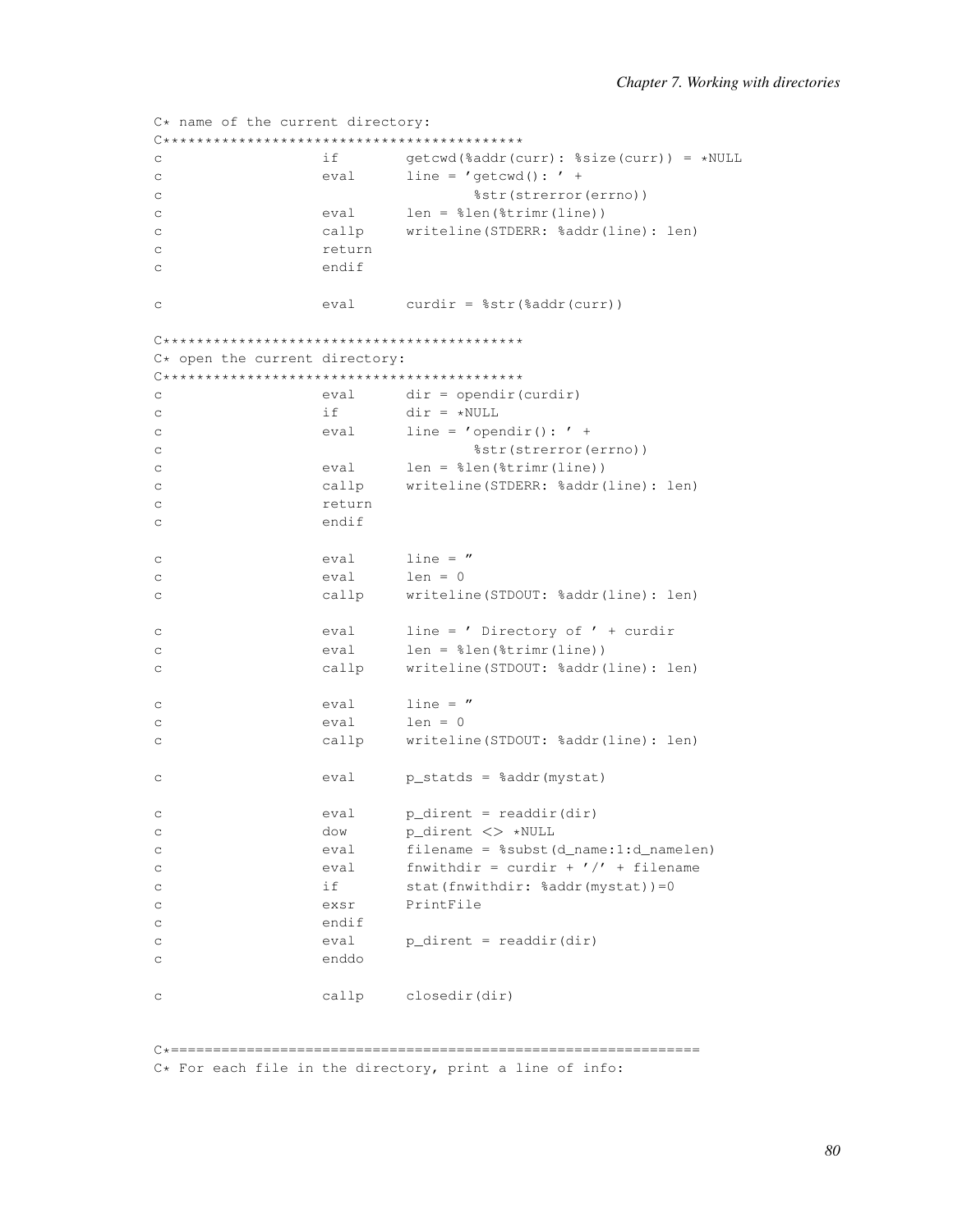```
C*===============================================================
   PrintFile
C*-------------------------
C* Separate into extension & short filename:<br>C \qquad '.' check filename
c '.' check filename notdot
c if notdot = 0
c eval ext = *blanks<br>c eval shortfn = file
c eval shortfn = filename
c else
c eval dot = %scan('.': filename: notdot)
c if \tdot > 0c eval ext = %subst(filename:dot+1)
c eval shortfn = %subst(filename: 1: dot-1)
c else
c eval ext = *blanks
c eval shortfn = filename
c endif
c endif
C* Show size if this is not a directory:<br>c if S ISDIR(st
c if S_ISDIR(st_mode)
c eval size = '<DIR>'
c else
c eval size = %editc(st_size: 'K')
c endif
C* figure out date & time:
c epoch adddur st_atime:*S modtime
c adddur utcoffset:*S modtime<br>c move modtime mydate
c move modtime
c move modtime mytime
c *MDY- move mydate filedate<br>c *USA move mytime worktime
c *USA move mytime worktime
c eval filetime=%subst(worktime:1:5) +
c %subst(worktime:7:1)
C* and write it to QSH STDOUT:
c eval line = shortfn + \prime \prime + ext + \prime \prime +
c size + ' ' + filedate + ' ' +c filetime + ' ' + filename
c eval len = %len(%trimr(line))
c callp writeline(STDOUT: %addr(line): len)
C*------------------------
CSR endsr
*+++++++++++++++++++++++++++++++++++++++++++++++++++++++++++++++++
* This tests a file mode to see if a file is a directory.
*
* Here is the C code we're trying to duplicate:
\star #define S_IFDIR 0040000 \star/* #define S_ISDIR(mode) (((mode) & 0370000) == _S_IFDIR)
*
```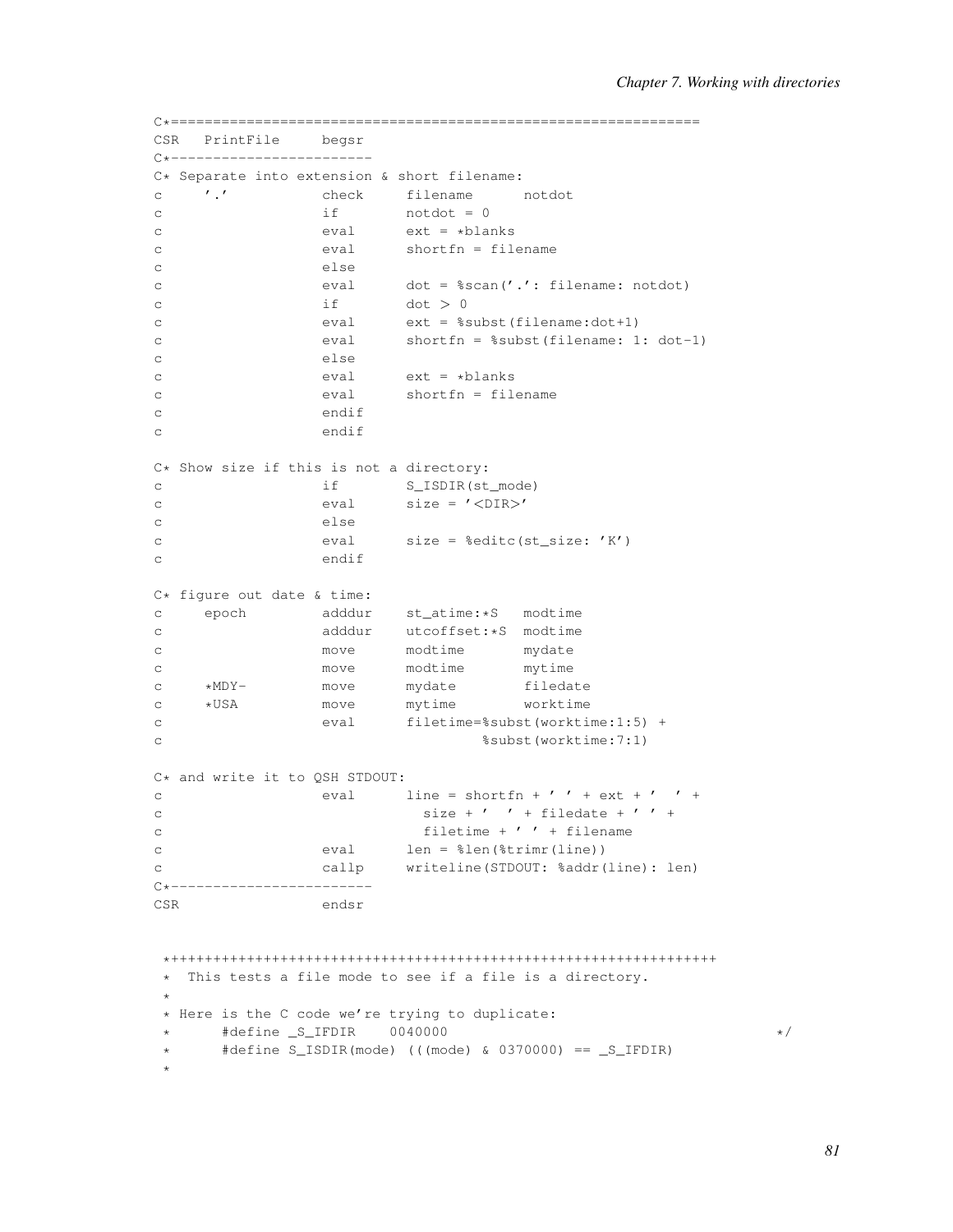```
* 1) ((mode) & 0370000) takes the file's mode and performs a
     bitwise AND with the octal constant 0370000. In binary,
* that constant looks like: 00000000000000011111000000000000
     The effect of this code is to turn off all bits in the
* mode, except those marked with a '1' in the binary bitmask.
*
* 2) ((result of #1) == _S_IFDIR) What this does is compare
     the result of step 1, above with the _S_IFDIR, which
     is defined to be the octal constant 0040000. In decimal,
     that octal constant is 16384.
*+++++++++++++++++++++++++++++++++++++++++++++++++++++++++++++++
P S ISDIR B
D S ISDIR PI 1N
D mode 10U 0 value
D DS
D dirmode 1 4U 0
D byte1 1 1A
D byte2 2 2A
D byte3 3 3A
D byte4 4 4A
C* Turn off bits in the mode, as in step (1) above.<br>c e and e = mode
c eval dirmode = mode
c bitoff x'FF' byte1
c bitoff x'FE' byte2
c bitoff x'0F' byte3
c bitoff x'FF' byte4
C* Compare the result to 0040000, and return true or false.
c if dirmode = 16384
c return \starOn
c else
c return *Off
c endif
P E
/DEFINE ERRNO_LOAD_PROCEDURE
```
/COPY IFSEBOOK/QRPGLESRC,ERRNO\_H

You'll need to run this from the QSHELL. If your system doesn't have QSHELL installed, you've got a choice. You can either try to modify my code so that it doesn't need QSHELL, and make it work, or you can install QSHELL. QSHELL should be on your OS/400 CD's, and you should be able to install it free-of-charge.

To run this, do the following:

- 1. If you haven't done so already, compile the program according to the instructions at the top of the code.
- 2. Start the QSHELL by typing: **STRQSH** at your OS/400 command prompt.
- 3. Run the command by typing: **/QSYS.LIB/IFSEBOOK.LIB/CH7QSHDIR.PGM** at the QSHELL command prompt.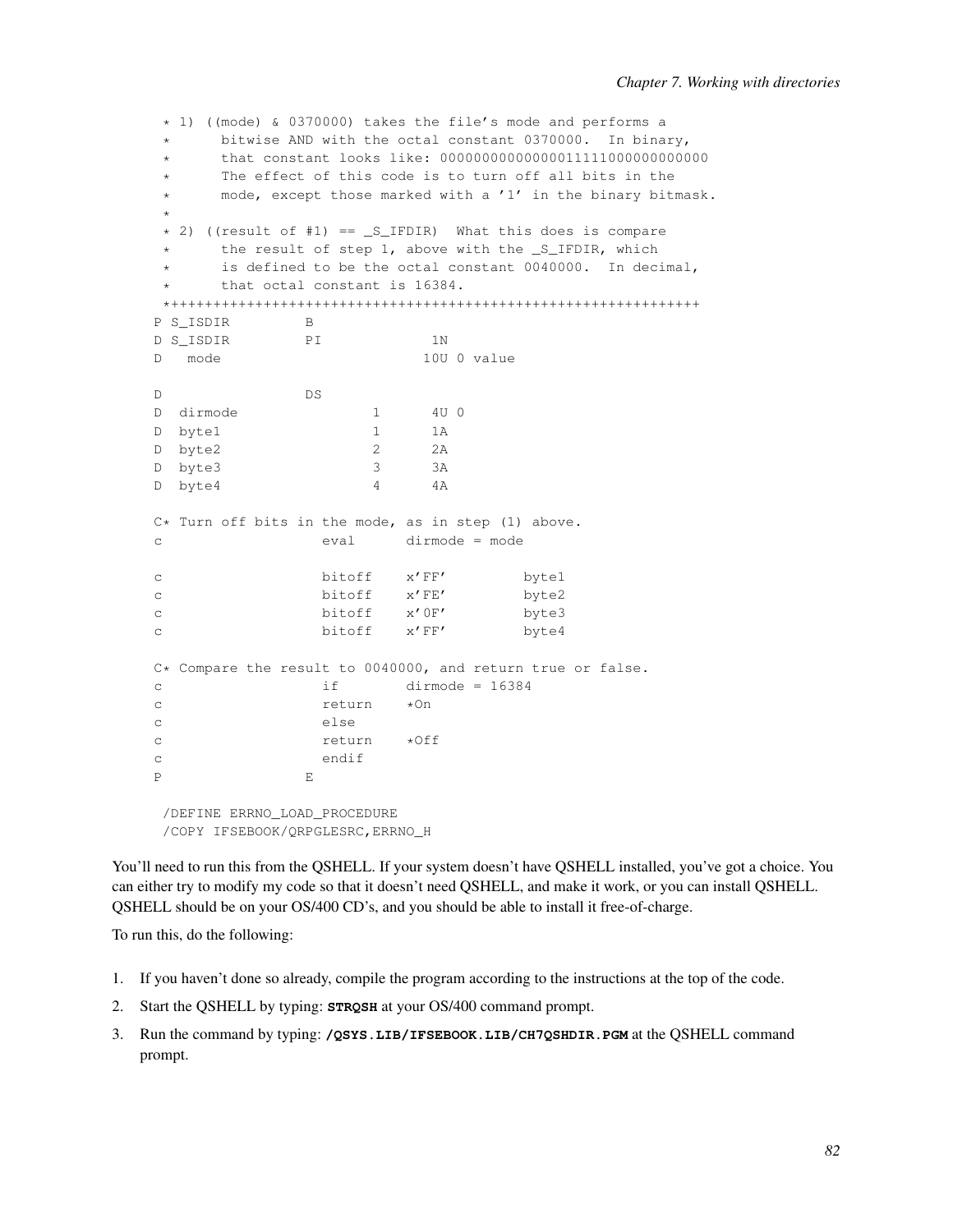4. If that's too much to type, create a symbolic link to the program by typing:

```
cd /ifstest
ln -s /QSYS.LIB/IFSEBOOK.LIB/CH7QSHDIR.PGM dir
And then adding the /ifstest directory to your path by typing:
```
**PATH=\${PATH}:/ifstest**

5. Now you can just type **dir** to list the contents of the directory.

### **7.10. Example of Reading a directory recursively**

One more program. This one shows how to read through directories "recursively."

As you know, a directory can contain sub-directories. Those sub-directories can contain more sub-directories. How can you write a program that will process them all, when you don't know how many levels deep it can go?

The answer is "recursion." Recursion is the ability for a sub-procedure to call itself. Each new call to the sub-procedure has it's own copies of the variables that it uses (unless they are global or static.) This is useful to us, since it means that we can write a sub-procedure that lists out the contents of a directory. When it finds a sub-directory in that directory, it can call itself with the sub-directory's name. The new copy of the sub-procedure will process that directory, again looking for more directories, etc.

It's a bit of a difficult concept to understand the first time you see it. It helps to think of it as a "call stack", like programs have. Each time the procedure calls itself, think of it adding a new entry to that stack. When the newly called procedure ends, it's entry on the stack is removed, and the copy that made the call continues where it left off.

Once again, we'll use QSHELL. But this time, instead of looking like an MS-DOS DIR command, we'll just print the filename to the screen. Hopefully, when you see what it's outputting, you'll understand how the recursion works.

```
* CH7RECURSE: Just in case that last example wasn't complicated
  enough!
  (From Chap 7)
 *
* To compile:
  CRTBNDRPG CH7RECURSE SRCFILE(xxx/QRPGLESRC) DBGVIEW(*LIST)
 *
H DFTACTGRP(*NO) ACTGRP(*NEW) BNDDIR('QC2LE') BNDDIR('IFSTEXT')
D/copy IFSEBOOK/QRPGLESRC,IFSIO_H
D/copy IFSEBOOK/QRPGLESRC,ERRNO_H
D/copy IFSEBOOK/QRPGLESRC,IFSTEXT_H
D show_dir PR 10I 0
D curdir 1024A varying const
D STDIN C CONST (0)
D STDOUT C CONST(1)
D STDERR C CONST(2)
D S_ISDIR PR 1N
D mode 10U 0 value
```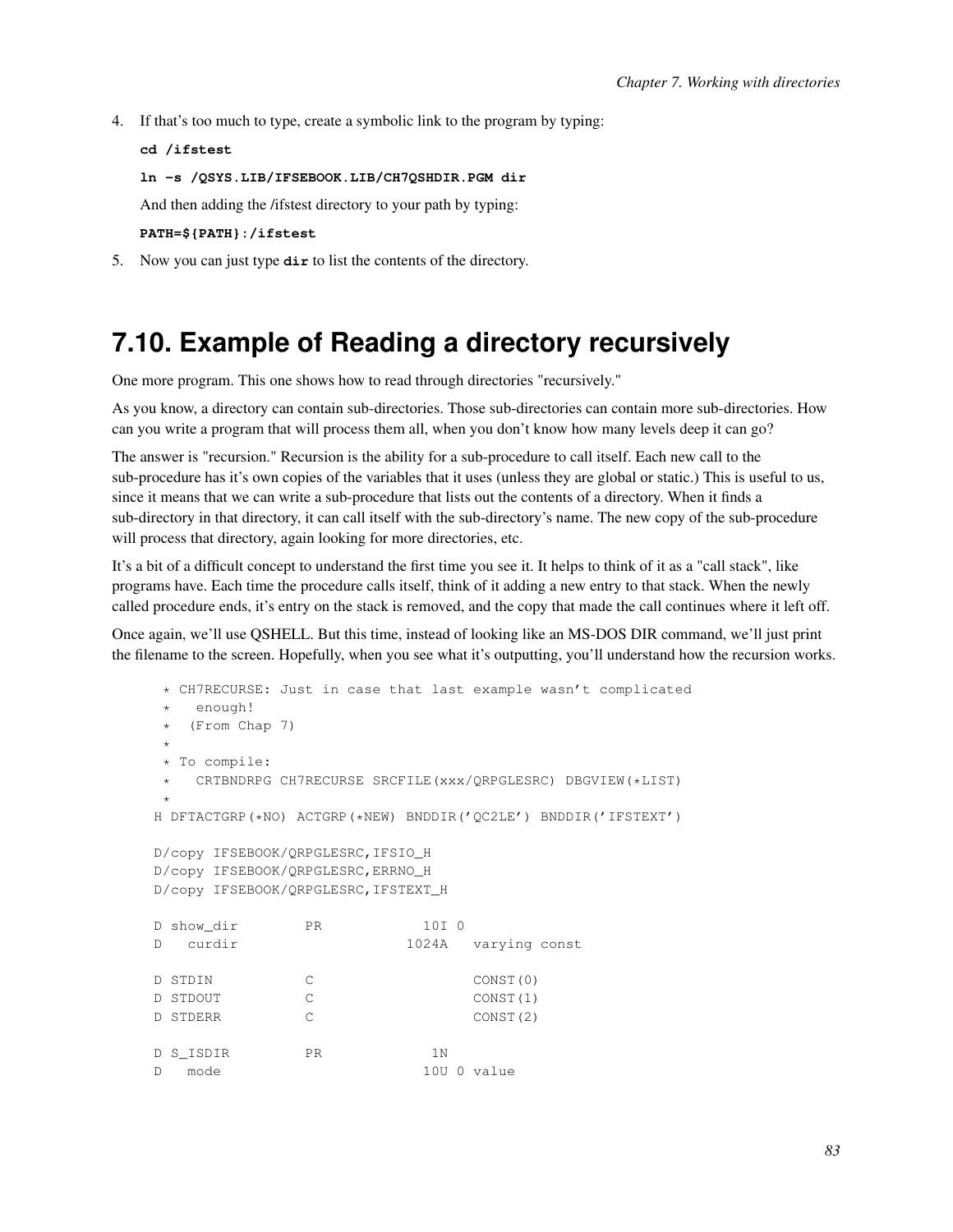```
D curr
           S1024A
D curdir
             S1024A varying
D line
             S1024A
D len
             S10T<sub>0</sub>{\rm PR}ExtPqm('QCMDEXC')
D cmd
D command
                        200A const
D length
                         15P 5 const
\mathtt{C}eval \qquad \star inlr = \star oncallp cmd('DLYJOB DLY(10)': 20)\mathtt{C}C*******************************************************C* Use the getcwd() API to find out the
C* name of the current directory:
\mathcal{C}if
                       getcwd(%addr(curr): %size(curr)) = *NULL
                eval line = 'getcd() : ' +_{\rm C}%str(strerror(errno))
\mathcal{C}eval len = %len(%trimr(line))
\mathcal{C}callp
                       writeline(STDERR: %addr(line): len)
_{\rm C}return
\mathcal{C}\mathtt{C}endif
\mathtt{C}eval
                      curdir = %str(% \overline{G}) = %str(*addr(curr))C* Call our show_dir proc to show all
C* of the files (and subdirectories) in
C* the current directory.
callp show_dir(curdir)
\mathbf{C}\mathbf{C}return
* prints all of the files in the directory to STDOUT.
 \pm* if a subdirectory is found, this procedure will call
* itself (recursively) to process that directory.
\mathbb BP show_dir
D show_dir
             PI10I 0
D curdir
                       1024A varying const
            SD mystat
                              like (statds)
D dir
             S\starD line
                       1024A
             SD len
             S10I 0
             SD filename
                       1024A varying
D fnwithdir S
                       1024A varying
```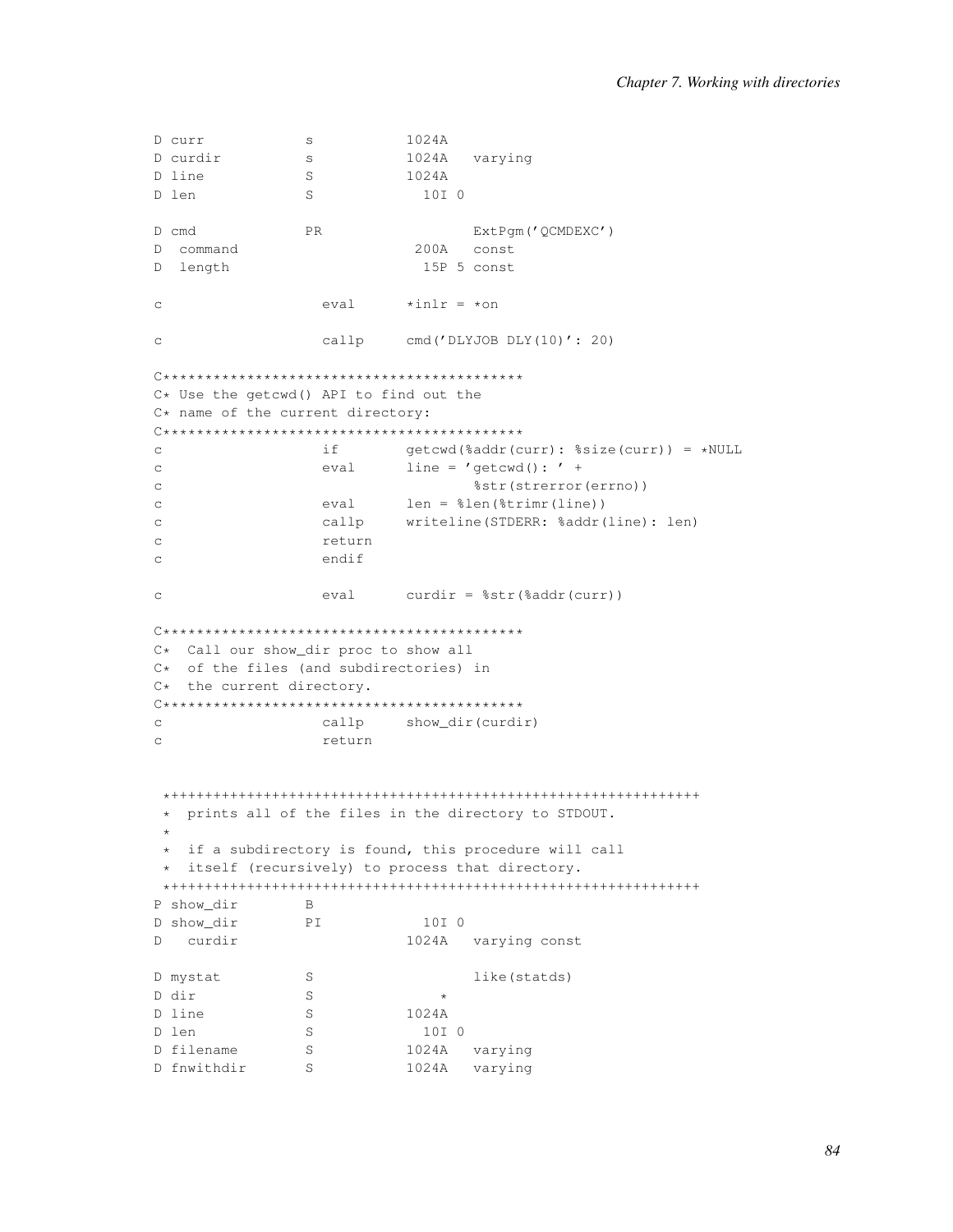D err  $S$  $10I<sub>0</sub>$ 

| $C*$ open the current directory: |        |                                             |  |
|----------------------------------|--------|---------------------------------------------|--|
|                                  |        |                                             |  |
| C                                |        | $eval$ dir = opendir (curdir)               |  |
| C                                | if i   | $dir = *NULL$                               |  |
| C                                | eval   | $err = err$                                 |  |
| C                                | eval   | line = $'$ opendir(): $'$ +                 |  |
| С                                |        | %str(strerror(err)) +                       |  |
| С                                |        | ', $error=' + %trim(%editc(err('L'))$       |  |
| C                                | eval   | $len = %len(%trimr(line))$                  |  |
| C                                | callp  | writeline(STDERR: %addr(line): len)         |  |
| С                                | if     | $err = EACCES$                              |  |
| С                                | return | 0                                           |  |
| С                                | else   |                                             |  |
| C                                | return | $-1$                                        |  |
| C                                | endif  |                                             |  |
| С                                | endif  |                                             |  |
|                                  |        |                                             |  |
| C                                | eval   | $p\_dirent = readdir dir)$                  |  |
|                                  |        |                                             |  |
| С                                | dow    | p_dirent <> *NULL                           |  |
|                                  |        |                                             |  |
| С                                | eval   | $filename = %subst(d_name:1:d_namelen)$     |  |
| C                                | eval   | fnwithdir = curdir + $\prime$ /' + filename |  |
|                                  |        |                                             |  |
| С                                | if     | filename<>'.' and filename<>''              |  |
|                                  | if i   |                                             |  |
| С                                |        | stat (fnwithdir: %addr(mystat))<0           |  |
| С                                | eval   | $line = 'stat() : ' +$                      |  |
| С                                |        | %str(strerror(errno))                       |  |
| С                                | eval   | $len = %len(%trimr(line))$                  |  |
| C                                | callp  | writeline(STDERR: %addr(line): len)         |  |
| C                                | return | $-1$                                        |  |
| $\rm{C}$                         | endif  |                                             |  |
|                                  | eval   | $line =$ fnwithdir                          |  |
| С                                | eval   | $len = %len(%trimr(line))$                  |  |
| C<br>C                           | callp  | writeline(STDOUT: %addr(line): len)         |  |
|                                  |        |                                             |  |
| С                                | eval   | $p_{static}$ = %addr (mystat)               |  |
| C                                | if     | S_ISDIR(st_mode)                            |  |
| C                                | if     | show dir(fnwithdir) $< 0$                   |  |
| C                                | return | $-1$                                        |  |
| С                                | endif  |                                             |  |
| С                                | endif  |                                             |  |
|                                  |        |                                             |  |
| С                                | endif  |                                             |  |
|                                  |        |                                             |  |
| С                                | eval   | $p\_dirent = readdir (dir)$                 |  |
| C                                | enddo  |                                             |  |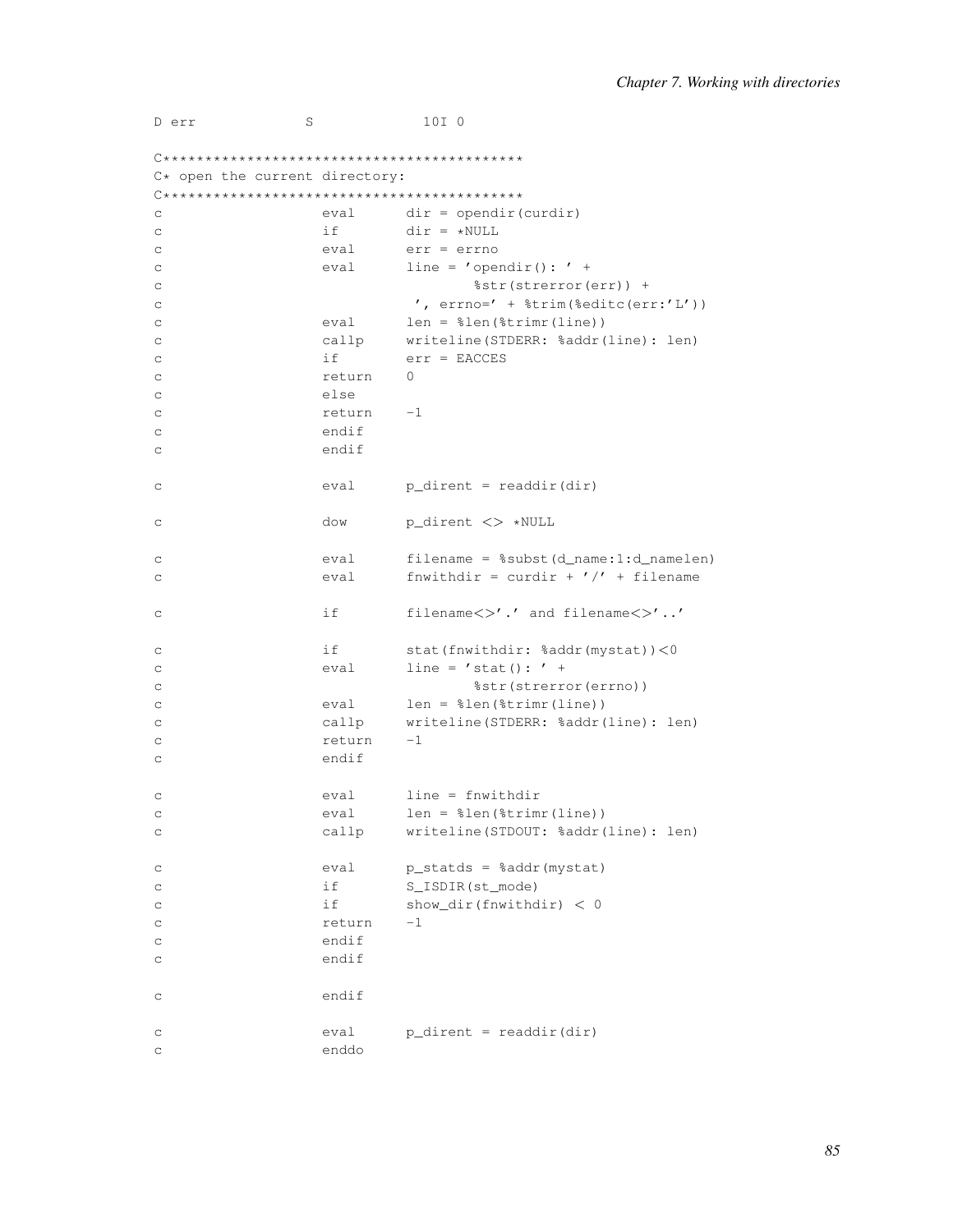```
c callp closedir(dir)
c return 0
P E
```

```
*+++++++++++++++++++++++++++++++++++++++++++++++++++++++++++++++++
* This tests a file mode to see if a file is a directory.
 *
 * Here is the C code we're trying to duplicate:
\star #define S_IFDIR 0040000 \star/* #define S_ISDIR(mode) (((mode) & 0370000) == _S_IFDIR)
 *
* 1) ((mode) & 0370000) takes the file's mode and performs a
     bitwise AND with the octal constant 0370000. In binary,
* that constant looks like: 00000000000000011111000000000000
* The effect of this code is to turn off all bits in the
* mode, except those marked with a '1' in the binary bitmask.
 *
* 2) ((result of #1) == _S_IFDIR) What this does is compare
* the result of step 1, above with the _S_IFDIR, which
* is defined to be the octal constant 0040000. In decimal,
     that octal constant is 16384.
*+++++++++++++++++++++++++++++++++++++++++++++++++++++++++++++++
P S ISDIR B
D S_ISDIR PI 1N
D mode 10U 0 value
D DS
D dirmode 1 4U 0
D byte1 1 1A
D byte2 2 2A
D byte3 3 3A
D byte4 4 4A
C* Turn off bits in the mode, as in step (1) above.
c eval dirmode = mode
c bitoff x'FF' byte1
c bitoff x'FE' byte2
c bitoff x'0F' byte3
c bitoff x'FF' byte4
C* Compare the result to 0040000, and return true or false.
c if dirmode = 16384
c return *On
c else
c return *Off
c endif
P E
```
/DEFINE ERRNO\_LOAD\_PROCEDURE /COPY IFSEBOOK/QRPGLESRC,ERRNO\_H